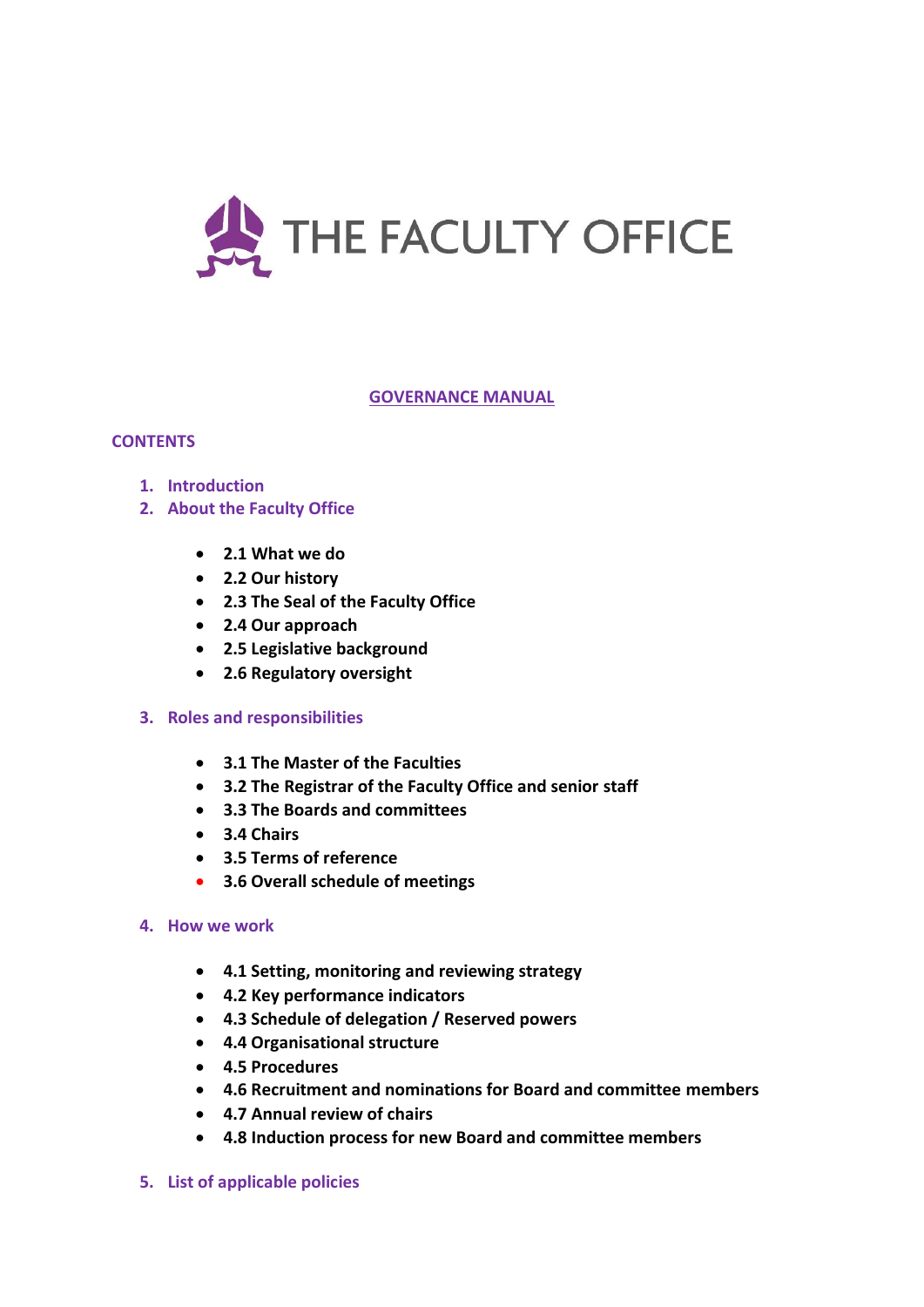# **APPENDICES**

- **A. The Seven Principles of Public Life**
- **B. Terms of reference – Master's Council**
- **C. Terms of reference – Master's Audit Committee**
- **D. Rule – Advisory Board**
- **E. Rule – Qualifications Board**
- **F. Key performance indicators**
- **G. Articles of Association**
- **H. Role descriptions for all members of boards and committees**
- **I. Additional role descriptions for chairs**
- **J. Policy documents / statements**

### **1. INTRODUCTION**

The Faculty Office of the Archbishop of Canterbury (normally referred to as 'the Faculty Office') has a number of discrete and otherwise unrelated responsibilities, set out in more detail in section 2.1 below.

The Faculty Office has four principal officers:

- The Master of the Faculties
- The Registrar of the Court of Faculties
- The Deputy Registrar
- The Chief Clerk

These four officers are also the Directors of the incorporated body, The Faculty Office of the Archbishop of Canterbury which is registered as a company limited by guarantee at Companies House in England and Wales with company no. 12221896. The incorporated body is the delivery vehicle for the statutory duties and responsibilities of the Faculty Office.

The Master is registered as the Person with Significant Control to reflect her overriding responsibility for the delivery of the work of the Faculty Office particularly as regards her role as Approved Regulator of the notarial profession in England & Wales pursuant to the Legal Services Act 2007.

This governance manual is intended to complement the memorandum and articles of association of the incorporated body and sets out additional policies, procedures and controls applicable to the day to day activities of the Faculty Office, its officers and employees.

# **2. ABOUT THE FACULTY OFFICE**

### **2.1 What we do**

The Faculty Office of the Archbishop of Canterbury has three principal functions: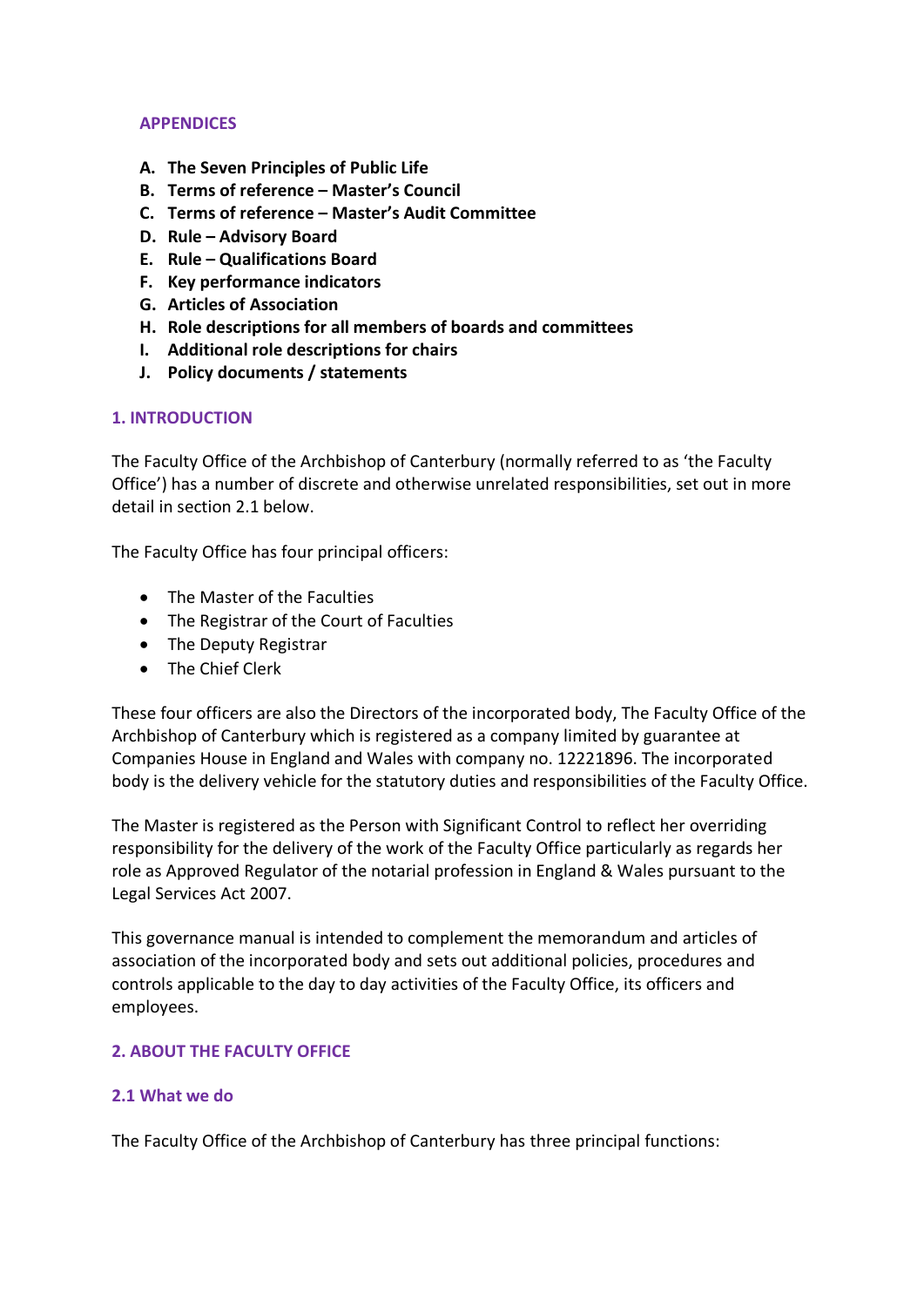- the issue of Special Marriage Licences
- the regulation of the Notarial profession
- the legal work for the awarding by the Archbishop of 'Lambeth' Degrees

The Faculty Office is presided over by the Master of the Faculties. Day to day administration is the responsibility of the Registrar of the Court of Faculties, and is undertaken by the Chief Clerk.

The functions of the Faculty Office extend to both England and Wales (and, in the case of notaries, further afield).

The Faculty Office is located in premises used by commercial agreement with Lee Bolton Monier-Williams LLP (Solicitors) at 1 The Sanctuary, Westminster.

Enquiries regarding notaries and special licences should be sent to the Registrar of the Faculty Office rather than to the Archbishop.

# **2.2 Our history**

The Faculty Office has its origins in the Ecclesiastical Licences Act 1533. This Act transferred to the Archbishop of Canterbury the power to grant "all maner licences, dispensacions, faculties, composicions, delegacies, rescriptes, instrumentes or wrytynges have byn accustomed to be had at the see of Rome".

The Act created a new court – the Court of Faculties, commonly known as the Faculty Office – and provided for the appointment of a judge to preside over it. This jurisdiction was to be administered by the Archbishop's "comissarye" assisted by a "clerke". The issue of Special Marriage Licences and the appointment of Notaries Public were, before the Reformation, functions carried out by the Pope or the Papal Legates. For this reason, the functions under the Act are sometimes referred to as the "legatine powers". The powers are more constitutional than ecclesiastical in the modern sense of that word.

### **2.3 The Seal of the Faculty Office**

This seal is attached to the 'faculties' which the Faculty Office issues:

- Notarial faculties (the document which appoints a Notary)
- Special Marriage Licences
- Lambeth Degrees
- Other dispensations

It has been used since the time of Archbishop Cranmer in the reign of Henry VIII.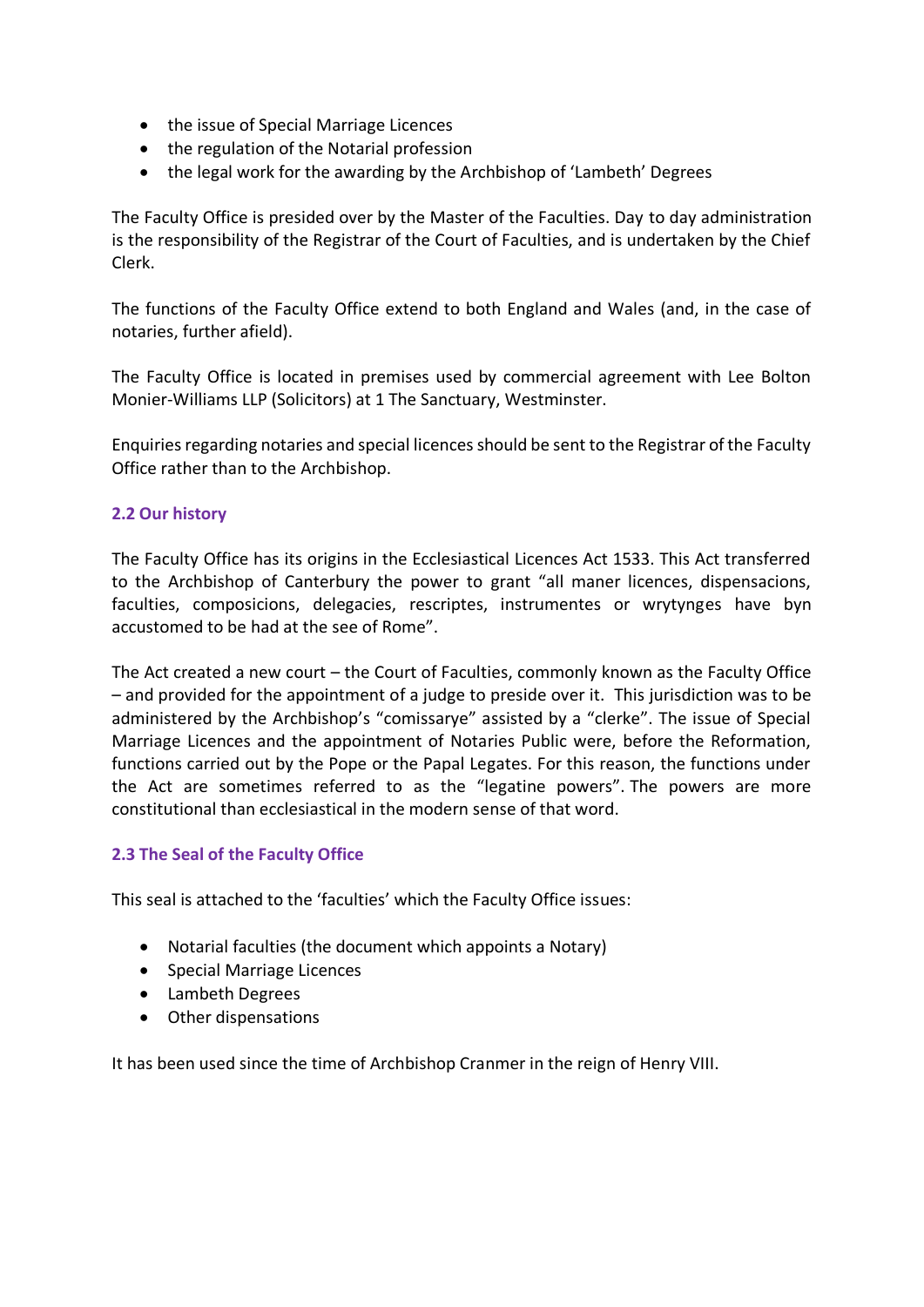

On one side of the Seal is a representation of Moses lifting up the brazen serpent, with the motto 'Mundus transit' and the Arms of the See of Canterbury.

The reverse side shows a representation of Christ's crucifixion with St John. In Latin is a quotation from St John's Gospel (Chapter 17 verse 3), which translates as: 'And this is life eternal: that they might know Thee, the only true God, and Jesus Christ whom Thou hast sent'.

One side is thus symbolic of the other: "As Moses lifted up the serpent in the wilderness, even so must the Son of Man be lifted up." (St John Chapter 3 verse 14)

### **2.4 Our approach**

A Notary Public is a legal officer of ancient standing. The functions of notaries include the preparation and execution of legal documents for use abroad, attesting the authenticity of deeds and writings, and protesting bills of exchange. Notaries in England and Wales may also provide any non-contentious legal service, including conveyancing and probate activities.

There are two membership organisations for notaries, the Notaries' Society and the Society of Scrivener Notaries. They have representative functions only and are not part of the Faculty Office.

Although the Faculty Office of the Archbishop of Canterbury regulates notaries (and the 'faculty' appointing a notary is issued in the name of the Archbishop), a notary is a secular lawyer and is not otherwise associated with the Archbishop or the Church of England.

The admission and regulation of Notaries Public in England and Wales is one of the functions of the Faculty Office.

The Faculty Office of the Archbishop of Canterbury also maintains jurisdiction for the appointment (and partial regulation) of notaries in certain overseas jurisdictions.

### **2.5 Legislative background**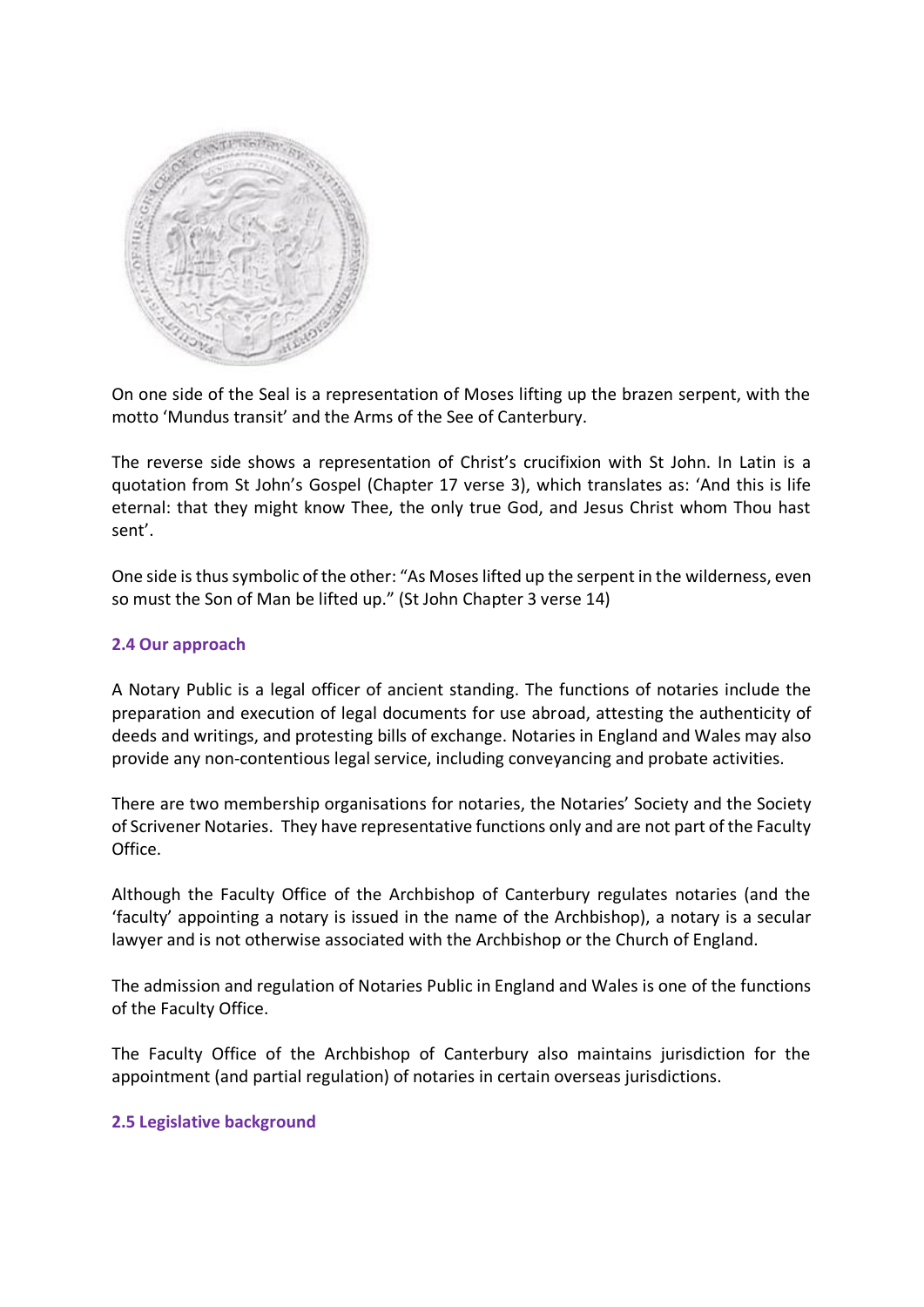The Master of the Faculties (the judge who presides over the Faculty Office) is the approved regulator of the notarial profession.

This jurisdiction regarding the notarial profession was confirmed and enhanced by the Courts and Legal Services Act of 1990 and the Legal Services Act 2007. Both confirmed the Master's statutory powers to make Rules for the regulation of the profession.

## **2.6 Regulatory oversight**

The Legal Services Act 2007 confirms the Legal Services Board as the oversight regulator for a variety of approved regulators, including the Faculty Office.

## **3. ROLES AND RESPONSIBILITIES**

## **3.1 The Master of the Faculties**

The Master is the judicial officer holder in charge of the Faculty Office.

The role of the Master can be traced back to the Ecclesiastical Licences Act 1533 but now the Master mainly derives their authority (as regards notaries) from the Public Notaries Acts 1801 and 1843, the Courts & Legal Services Act 1990 and the Legal Services Act 2007.

There are two important features which distinguish the regulation of notaries by the Master.

The Master and the Faculty Office are entirely separate from the Notaries Society and the Society of Scrivener Notaries, who are the two societies which represent general notaries and scrivener notaries respectively. Practice fees to register and remain as a notary are collected by the Faculty Office and solely fund regulation of notaries. Unlike the fee arrangements for solicitors and barristers, there is no cross subsidy between regulation and representation.

All powers are vested in the Master personally and not in an organisation such as the Bar Council (as for barristers).

The Master is a senior judge, experienced in acting fairly and dispassionately. The Master is not a notary. Rules and regulations are issued in the name of the Master.

The Master holds regular meetings with the staff of the Faculty Office.

### **3.2 The Registrar of the Faculty Office and senior staff**

**3.2.1** The Registrar of the Court of Faculties is the legal official responsible for the operation and management of the Faculty Office. The Registrar:

- sets policy in concert with the Master and implements it
- engages with partner bodies, governmental institutions and the notarial societies
- is the registrar of the Master's Qualifications and Advisory Boards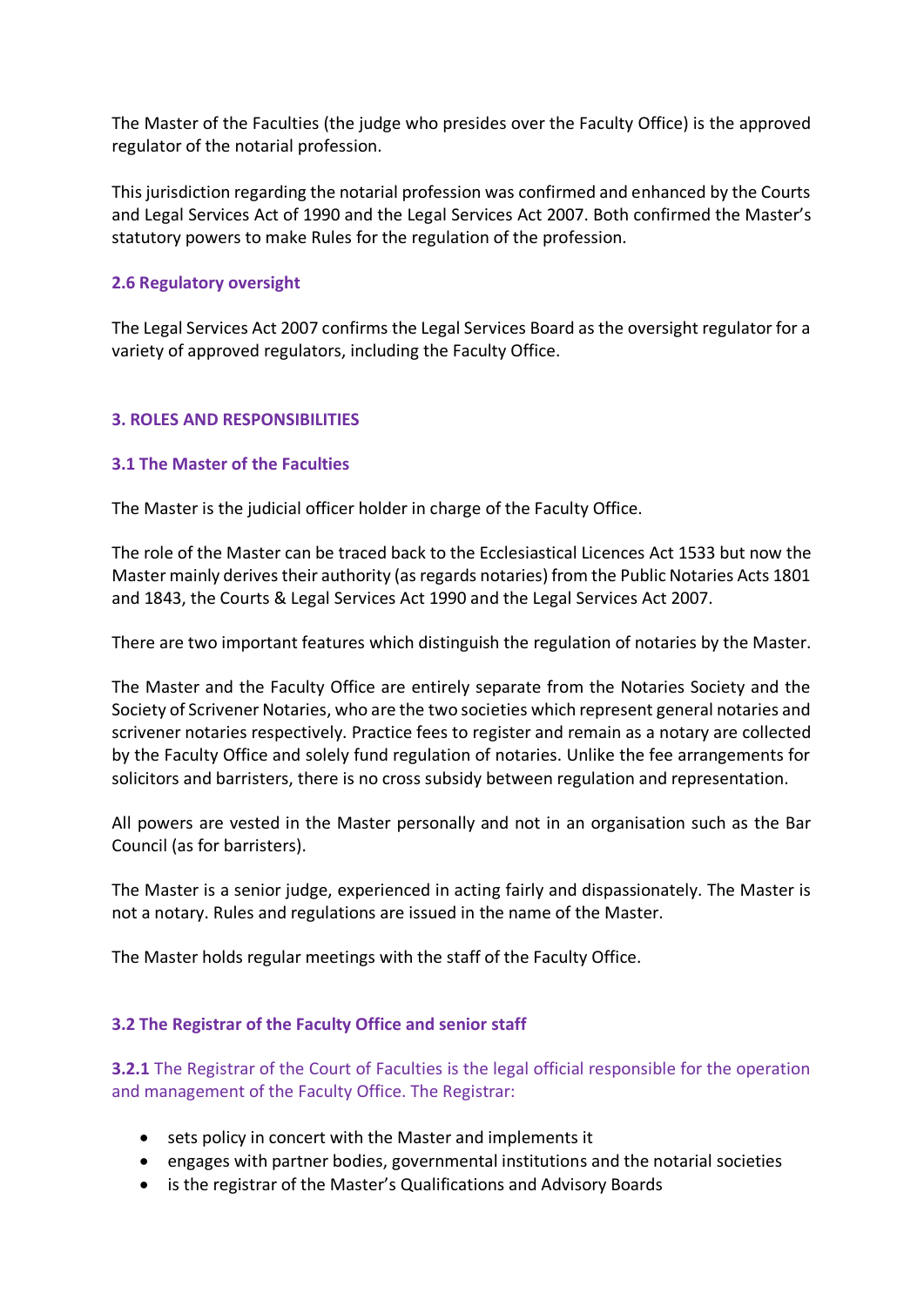- oversees disciplinary proceedings against notaries accused of misconduct
- oversees the staff of the Faculty Office in conjunction with the Deputy Registrar and Chief Clerk

# **3.2.2** The Deputy Registrar of the Faculty Office assists the Registrar and deputises for the Registrar in all roles.

The Deputy Registrar is also involved in the formulation of policy and new procedures and the writing of new rules and policies.

# **3.2.3** The Chief Clerk of the Faculty Office manages the day to day operational capacity of the Faculty Office. The Chief Clerk:

- engages with partner bodies, governmental institutions and the notarial societies
- participates in the formulation of policy and in its implementation
- is the key contact for anti-money laundering enquiries, notarial misconduct and other sensitive matters
- oversees the day to day correspondence and activity of the Faculty Office clerks
- facilitates the qualification, admission and practice of notaries under the rules
- organises the disciplinary arrangements for notaries accused of misconduct
- provides the specialised knowledge and expertise in the operation and development of the regulatory and non-notarial legal work of the Faculty Office

# **3.2.4** The Deputy Chief Clerk's responsibilities include:

- the regulation and administration of the notarial profession with a particular focus on risk and compliance within the regulatory framework of the Faculty Office in furtherance of the Legal Services Act 2007 and best regulatory practice, including relations with the Legal Services Board, the Legal Ombudsman, the Ministry of Justice and other regulatory bodies
- the supervision of the notarial profession in relation to the Money Laundering and Terrorist Financing Regulations 2017, including relations with the Office for Professional Body Anti-Money Laundering Supervision, HM Treasury and HM Revenue and Customs

The Deputy Chief Clerk also fulfils the role of risk, compliance and investigations officer.

# **3.3 The Boards and committees**

The Master will also approve terms of reference for the four boards and committees, appoints members and receives, reviews and acts upon recommendations of the boards and committees.

The Faculty Office has four established boards and committees, with terms of reference (or Rules where applicable) available via links in appendices:

• The Master's Council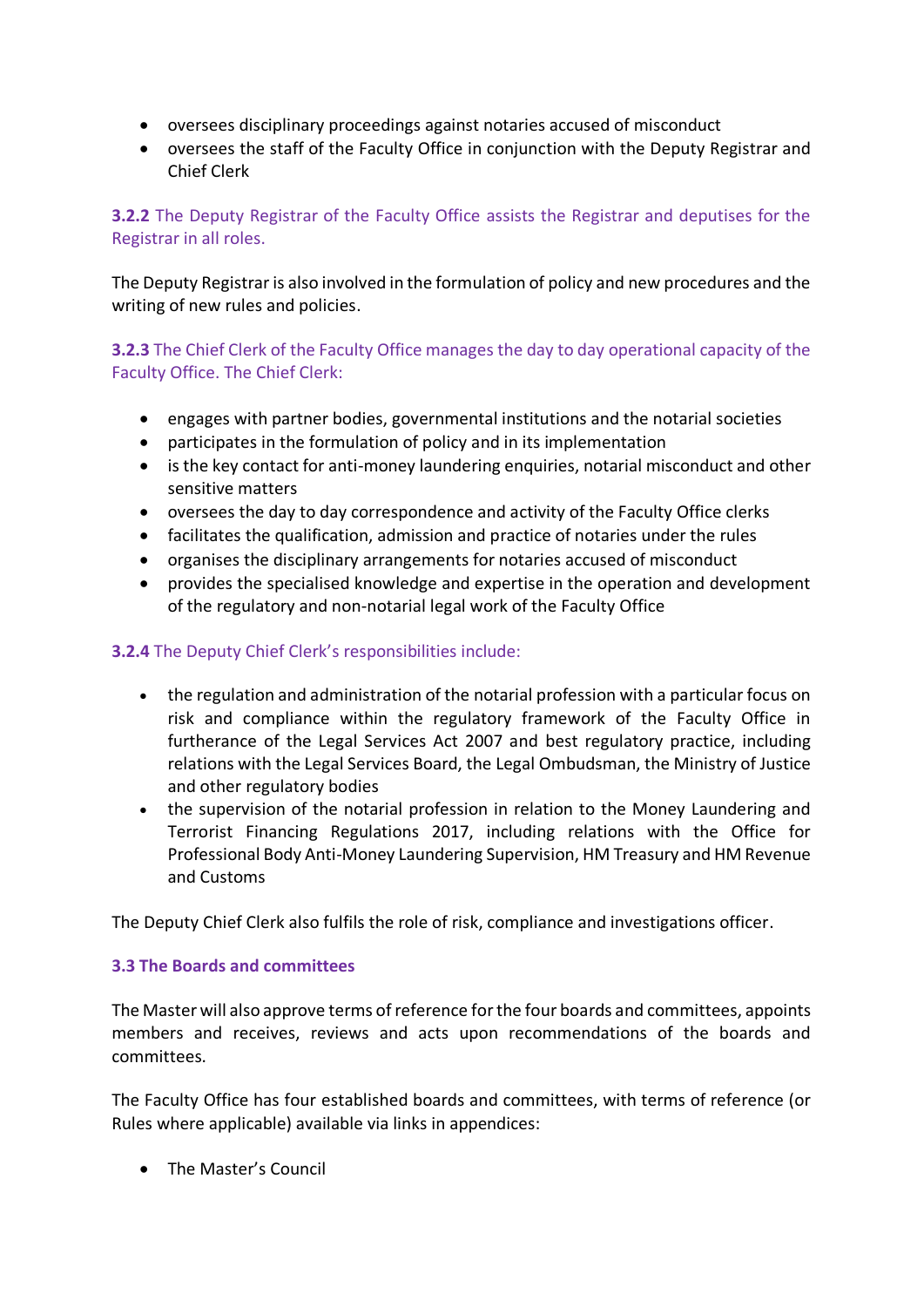- The Master's Audit Committee
- The Advisory Board
- The Qualifications Board

# **3.3.1** The Master's Council

The Master's Council brings together the work of the other three boards and committees, along with the work of the Faculty Office's executive team, giving the Master a comprehensive overview of the Faculty Office, its work and the professional, regulatory and professional landscape in which it works.

Terms of reference for the Master's Council are available via links in appendices.

# **3.3.2** The Master's Audit Committee

The Master's Audit Committee has been established by the Master to provide advice to the Master on the finances, financial control and financial liabilities of the Faculty Office.

All of the operations of the Faculty Office are included, and oversight is not limited to only notarial activities.

Terms of reference for the Master's Audit Committee are available via links in appendices.

# **3.3.3** The Advisory Board

The key roles of the Advisory Board are to:

- Advise the Master and the Registrar on any matter pertaining to the notarial profession in England and Wales and its regulation that may be referred to it by the Master or the Registrar, by or on behalf of a body representing notaries in practice in England or Wales, or by any other body or person provided that the Board considers that the matter to be referred to it is of sufficient general interest to or in connection with the notarial profession to justify its consideration
- Consider any matter pertaining to the notarial profession in England and Wales and its regulation notwithstanding that it has not been referred to the Board under another rule

A full description of the role of the Advisory Board is set out in the Notaries (Advisory Board) Rules 2008, available via links in appendices.

### **3.3.4** The Qualifications Board

The role of the Qualifications Board is to consider:

• Whether a degree or other qualification course should be approved by the Master for those qualifying as a notary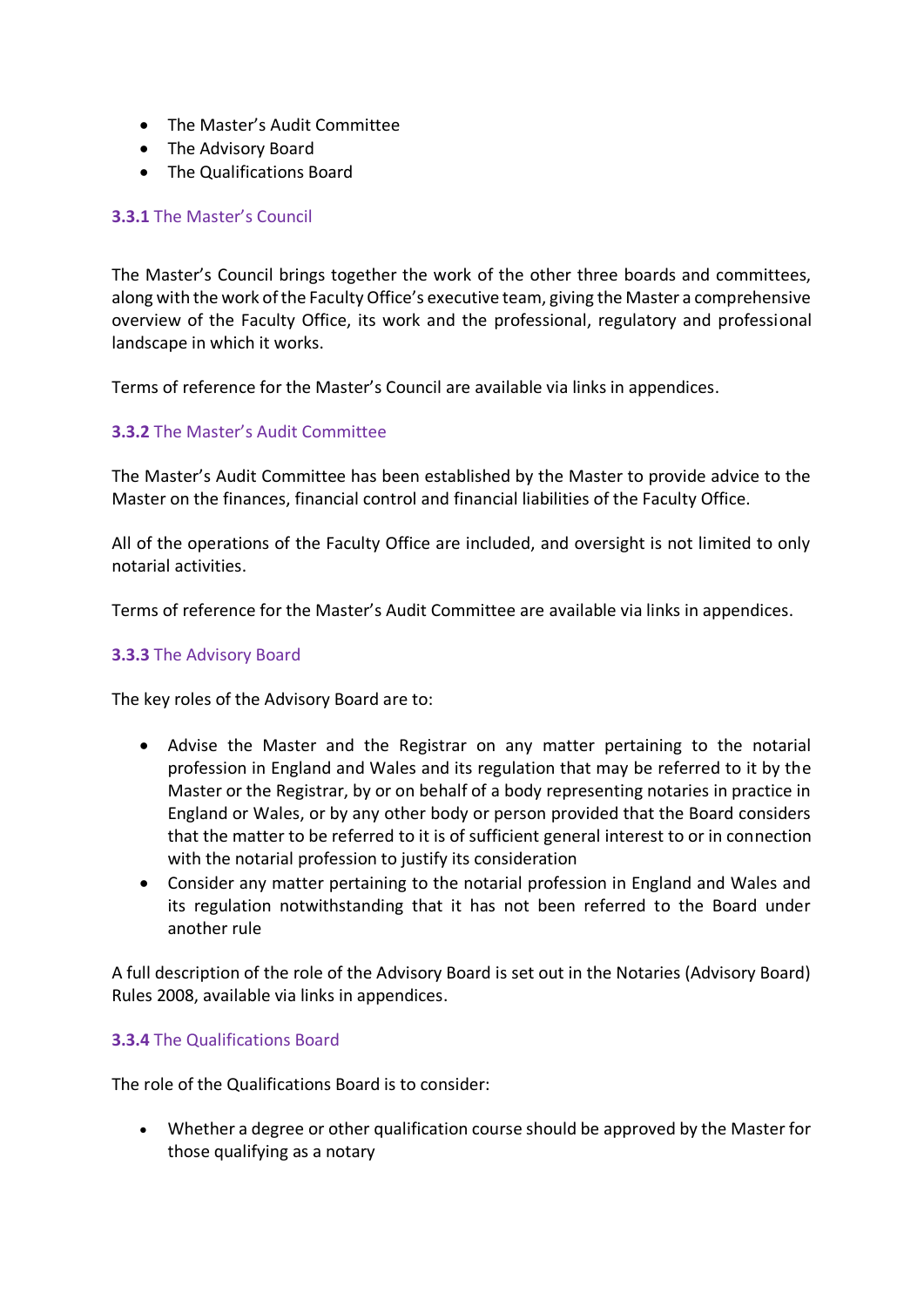- The standard of the qualifications of any person applying for admission as a notary under the rules
- The qualifications and experience of persons applying for recognition that they are eligible for admission as a notary having been admitted or qualified as a notary in another jurisdiction

A full description of the role of the Qualifications Board is set out in the Notaries (Qualification) Rules 2007, available via links in appendices.

# **3.4 Chairs**

The chairs of the various boards and committees are selected as follows:

- The Master's Council chair is the Master
- The Master's Audit Committee chair is normally the lay chair of the Advisory Board
- The Advisory Board chair is appointed by the Master, but must be a lay person
- The Qualifications Board chair is appointed by the Master

In relation to the appointment of the chairs of the Advisory Board and the Qualifications Board from 1 January 2022 a robust and open recruitment process, updated in late 2021, is in place.

Role descriptions for:

- Chair of the Master's Audit Committee
- Chair of the Advisory Board
- Chair of the Qualifications Board
- A member of any committee or board

are available via links in appendices.

### **3.5 Terms of reference**

Terms of reference (or Rules, in the case of the Advisory Board and the Qualifications Board) for each board or committee are available via links in appendices.

### **3.6 Overall schedule of meetings**

The table below indicates the normal schedule of meetings of the four boards and committees across a year.

# *The schedule for 2022 is under review, and may change from this pattern. The Master's Audit Committee will move to three meetings per year in 2022.*

| Month | <b>Board or committee</b> |
|-------|---------------------------|
|       |                           |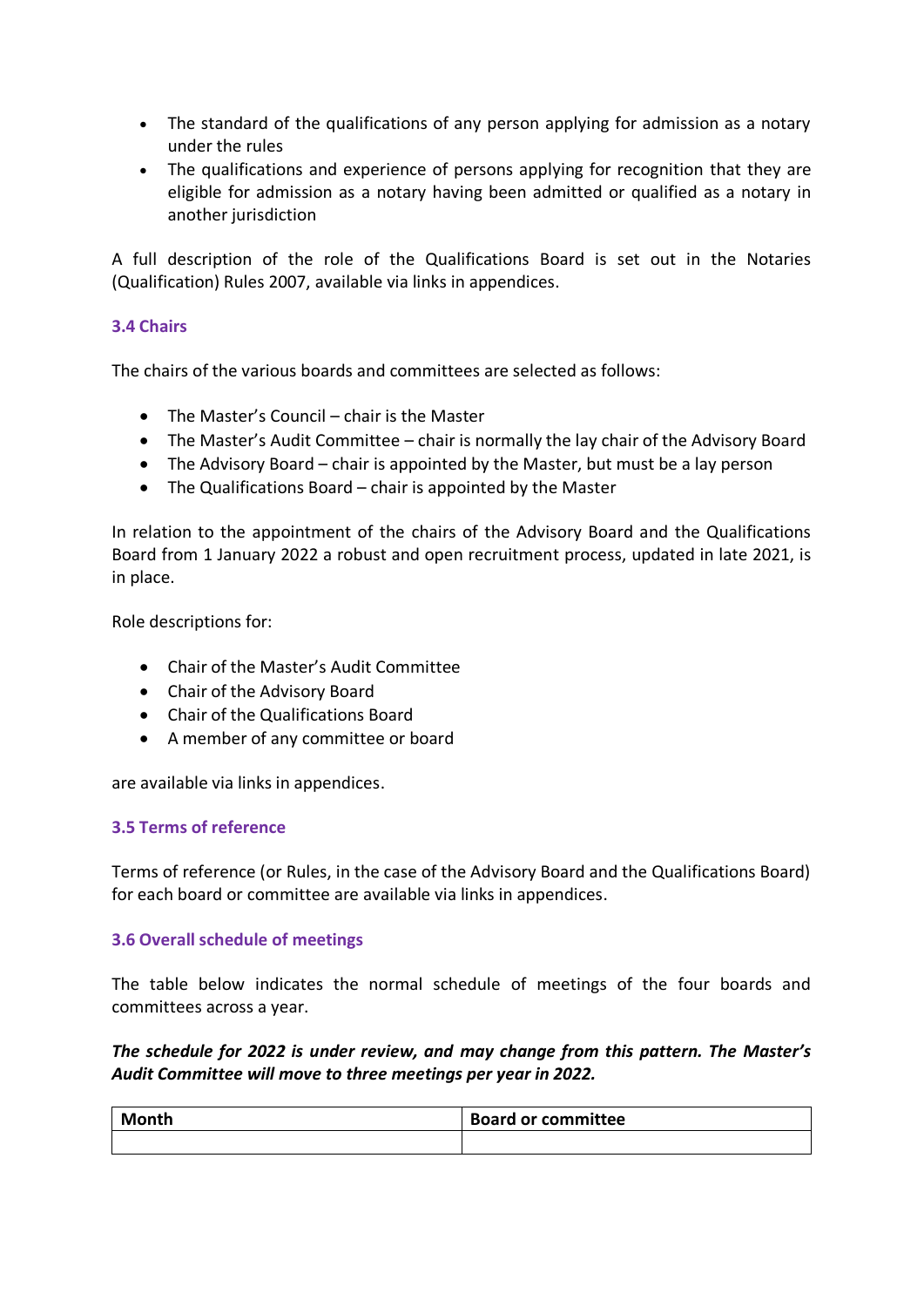| January   | The Qualifications Board<br>$\bullet$ |
|-----------|---------------------------------------|
| February  | The Master's Council<br>$\bullet$     |
| March     | The Advisory Board                    |
|           | The Qualifications Board              |
| April     |                                       |
| May       | The Master's Council<br>$\bullet$     |
|           | The Master's Audit Committee          |
|           | The Qualifications Board              |
| June      | The Advisory Board<br>$\bullet$       |
| July      | The Qualifications Board<br>$\bullet$ |
| August    | The Master's Council<br>$\bullet$     |
| September | The Advisory Board<br>$\bullet$       |
| October   |                                       |
| November  | The Master's Council<br>$\bullet$     |
|           | The Master's Audit Committee          |
|           | The Qualifications Board              |
| December  | The Advisory Board                    |

### **4. HOW WE WORK**

# **4.1 Setting, monitoring and reviewing strategy**

The key strategic aims for the Faculty Office take the form of an annually-updated set of 'Master's priorities' which are effectively the equivalent of a business plan in many other organisations.

The Master's annual priorities sit within the Faculty Office's overall objects, as defined in section 2 of the Articles of Association.

These priorities are established by the Master, through consultation with the Master's Council. The members of the Master's Council are experienced professionals in all areas of the Faculty Office's work, and offer advice to the Master on the priorities for the next year, as well as reflecting on progress on current priorities.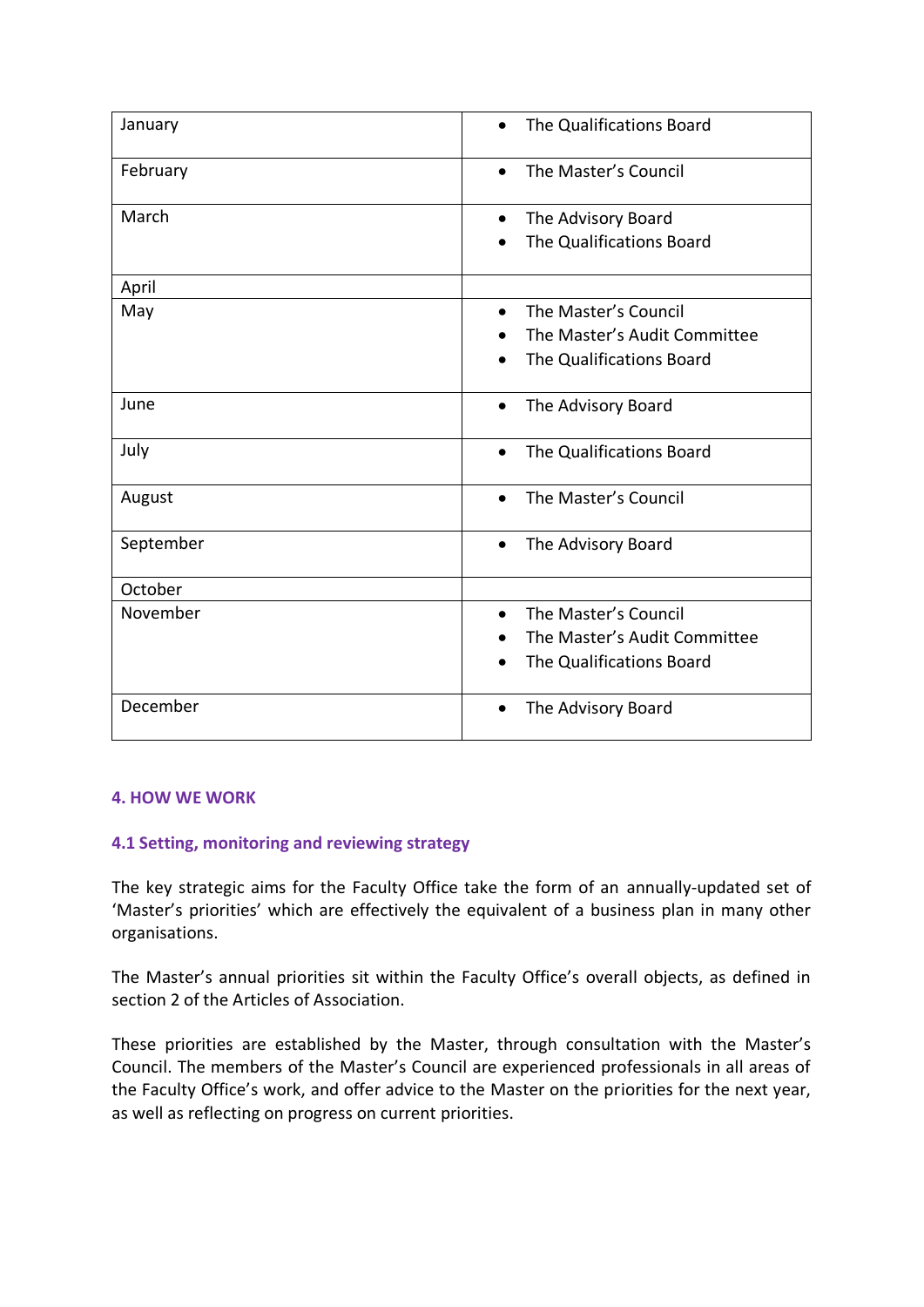The Master's priorities can contain items carried over from the previous year, which may be because the specific item was intended to last for more than one year, or has been subject to delay.

The Master's priorities are the subject of a consultation with the profession and other stakeholders before being finalised.

Once the priorities are established, the Master informs the Master's Audit Committee, the Advisory Board and the Qualifications Board of them, and allocates responsibility for their delivery as appropriate to these groups.

These groups then provide appropriate updates to the Master on the progress in relation to the priorities, and these are considered regularly at the Master's Council.

#### **4.2 Key performance indicators**

The Master receives advice from the Advisory Board (and other groups on occasion) on the set of key performance indicators which are appropriate in providing an overall assessment of progress in several areas of the Faculty Office's work.

The number of key performance indicators in place at any time can vary, but each is generally kept in place for several years in order to establish a trend in terms of progress in important areas.

The set of current key performance indicators is available via links in appendices.

The Master's Annual Address includes an overall view of the previous year's priorities. The address is normally delivered at the Notaries Society Conference in September, which is regularly attended by almost half of the notaries practising in England & Wales. The address is then published on the Faculty Office website.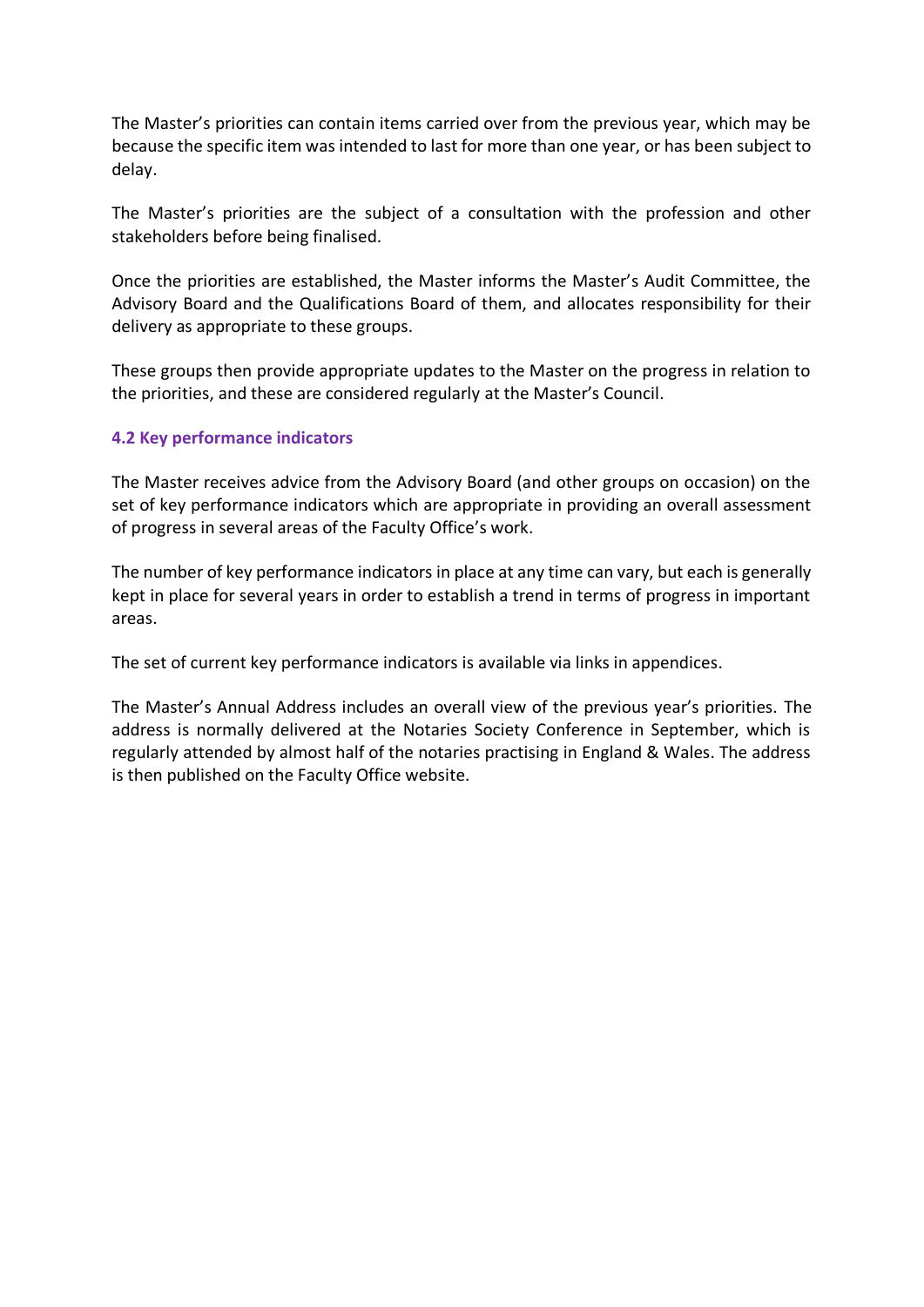### **4.3 Schedule of delegation / Reserved power**

This Schedule of delegation shows to which level the Master of the Faculties and the Registrar of the Faculty Office may legally delegate their functions. The principles under which the delegation is made and a list of reserved powers that only the Master exercises is at the end of the document.

### **Key**

Level 1: Master Level 2: Registrar (or Deputy) Level 3: Chief Clerk or Deputy Chief Clerk Level 4: Staff

**Red box** Function **cannot** be legally carried out at this level.

- ✓ Action could be undertaken by this level.
- \* Although legally possible to delegate to this level, it would not be prudent for the decision to be taken at that level.

Please note;

• Set out key principles for governance and management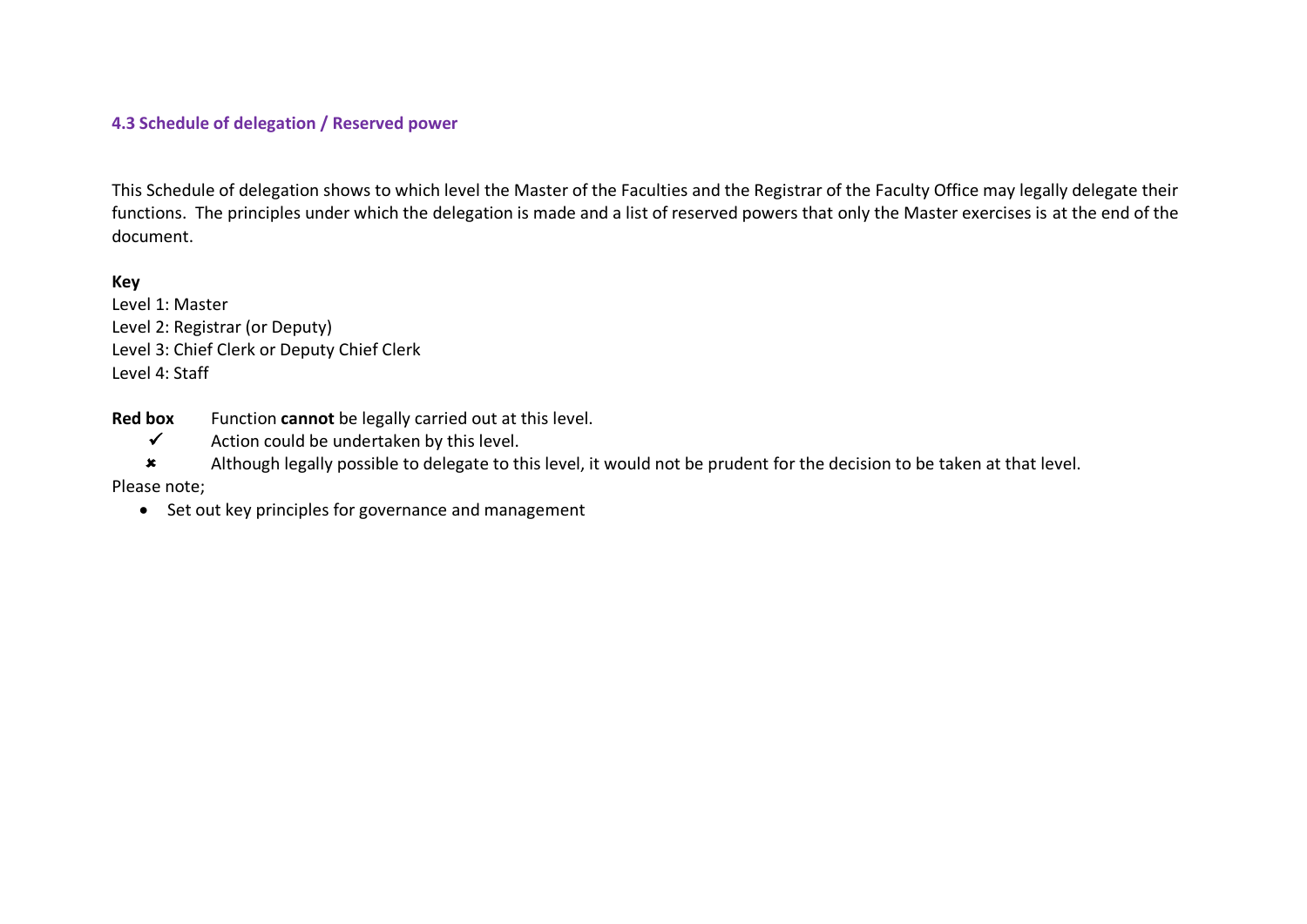| <b>Area</b>          | <b>No</b>      | <b>Function</b>                                  |                | <b>Level</b>   |                         |                | <b>Responsibility is</b>  | <b>Authority</b>           | <b>Follow up action</b>      |
|----------------------|----------------|--------------------------------------------------|----------------|----------------|-------------------------|----------------|---------------------------|----------------------------|------------------------------|
|                      |                |                                                  |                |                |                         |                | delegated to:             |                            |                              |
|                      |                |                                                  | 1              | $\overline{2}$ | $\overline{\mathbf{3}}$ | $\overline{4}$ |                           |                            |                              |
| <b>Authorisation</b> | $\mathbf{1}$   | To carry out the pre-appointment checks before   | $\pmb{\times}$ | $\checkmark$   | $\checkmark$            |                | <b>Chief Clerk and</b>    |                            | Once checks                  |
|                      |                | being appointed as a notary                      |                |                |                         |                | <b>Deputy Chief Clerk</b> |                            | complete and                 |
|                      |                |                                                  |                |                |                         |                |                           |                            | paperwork in order,          |
|                      |                |                                                  |                |                |                         |                |                           |                            | send to Master               |
|                      | $\overline{2}$ | Appointment of a new notary, admission formats   | $\checkmark$   |                |                         |                |                           | <b>Public Notaries</b>     | Once approved,               |
|                      |                | and fees                                         |                |                |                         |                |                           | <b>Acts and Rules 9</b>    | <b>Registrar to ensure</b>   |
|                      |                |                                                  |                |                |                         |                |                           | and 10, Notaries           | notary takes oath of         |
|                      |                |                                                  |                |                |                         |                |                           | (Qualification)            | admission, staff to          |
|                      |                |                                                  |                |                |                         |                |                           | <b>Rules 2017</b>          | issue faculty, enter         |
|                      |                |                                                  |                |                |                         |                |                           |                            | details on NotaryPro         |
|                      |                |                                                  |                |                |                         |                |                           |                            | etc                          |
| Annual issue of      | $\overline{3}$ | Approval of application forms for practising     | $\checkmark$   | $\checkmark$   | $\checkmark$            |                | Form is approved          | Rule 4, Notaries           | <b>Chief Clerk and</b>       |
| practising           |                | certificate                                      |                |                |                         |                | in Senior Officers        | <b>Practice Rules 2019</b> | <b>Deputy Chief Clerk to</b> |
| certificate          |                |                                                  |                |                |                         |                | <b>Meeting</b>            |                            | implement changes            |
|                      | 4              | Adding or subtracting from the list of documents | $\checkmark$   | ✓              | $\checkmark$            |                | <b>Additional</b>         | Rule 4, Notaries           |                              |
|                      |                | that must be supplied by the notary on renewal   |                |                |                         |                | requirements              | (Practising                |                              |
|                      |                |                                                  |                |                |                         |                | determined in             | <b>Certificates) Rules</b> |                              |
|                      |                |                                                  |                |                |                         |                | <b>Senior Officers</b>    | 2012                       |                              |
|                      |                |                                                  |                |                |                         |                | Meeting. If               |                            |                              |
|                      |                |                                                  |                |                |                         |                | significant obtain        |                            |                              |
|                      |                |                                                  |                |                |                         |                | Master's approval.        |                            |                              |
|                      | 5              | Set minimum level of insurance cover             | $\checkmark$   |                |                         |                |                           |                            |                              |
|                      | 6              | Checking that notary seeking to renew practising | $\pmb{\times}$ |                | $\checkmark$            |                | <b>Chief Clerk and</b>    | <b>Notaries Practice</b>   |                              |
|                      |                | certificate has requisite insurance etc          |                |                |                         |                | <b>Deputy Chief Clerk</b> | Rules 2019 and             |                              |
|                      |                |                                                  |                |                |                         |                |                           | Rule 4, Notaries           |                              |
|                      |                |                                                  |                |                |                         |                |                           | (Practising                |                              |
|                      |                |                                                  |                |                |                         |                |                           | <b>Certificates) Rules</b> |                              |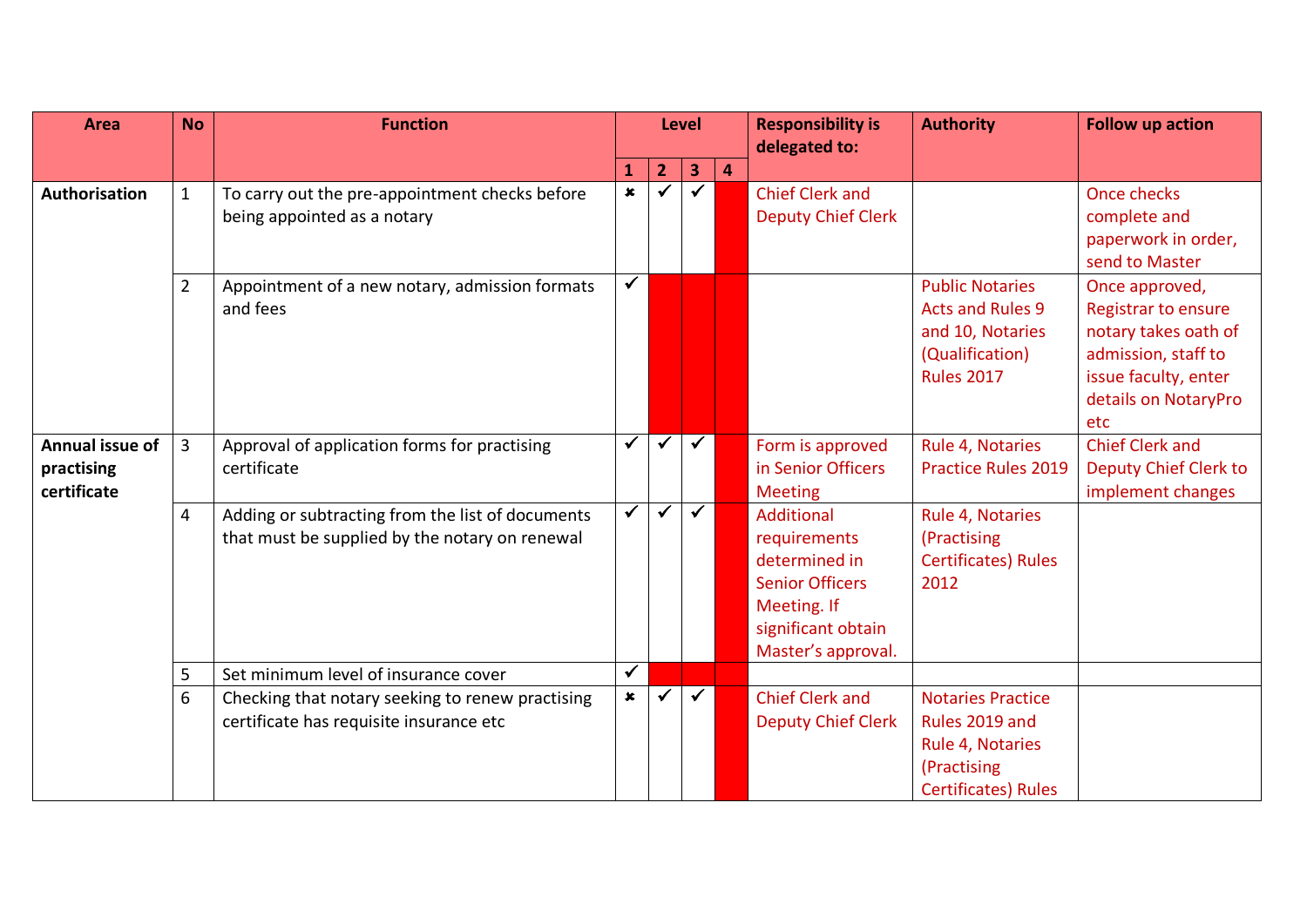| <b>Area</b>                    | <b>No</b>      | <b>Function</b>                                                                                                                                          |              | <b>Level</b>   |                         |   | <b>Responsibility is</b>                                                        | <b>Authority</b>                                                       | <b>Follow up action</b>                      |
|--------------------------------|----------------|----------------------------------------------------------------------------------------------------------------------------------------------------------|--------------|----------------|-------------------------|---|---------------------------------------------------------------------------------|------------------------------------------------------------------------|----------------------------------------------|
|                                |                |                                                                                                                                                          |              |                |                         |   | delegated to:                                                                   |                                                                        |                                              |
|                                |                |                                                                                                                                                          | 1            | $\overline{2}$ | $\overline{\mathbf{3}}$ | 4 |                                                                                 |                                                                        |                                              |
|                                |                |                                                                                                                                                          |              |                |                         |   |                                                                                 | 2012                                                                   |                                              |
|                                |                | Approval of practising certificate application on<br>NotaryPro                                                                                           | $\pmb{x}$    |                | $\checkmark$            |   | <b>Chief Clerk and</b><br><b>Deputy Chief Clerk</b><br>(both must<br>authorise) | <b>Notaries Practice</b><br><b>Rules 2019</b>                          | <b>Staff issue practising</b><br>certificate |
| Qualification<br>and admission | $\overline{7}$ | The approval or recognition of degrees,<br>qualifications and experience for those seeking to<br>qualify as notaries                                     | ✓            |                |                         |   | <b>Qualifications</b><br><b>Board</b>                                           | Rule 6.3, Notaries<br>(Qualification)<br><b>Rules 2017</b>             |                                              |
|                                | 8              | Recognition of qualifications and experience of<br>overseas notaries wishing to be appointed in<br>England and Wales and prescribing an aptitude<br>test | $\checkmark$ |                |                         |   | <b>Qualifications</b><br>Board, review in<br>case of objection<br>by the Master | Rule 8, Notaries<br>(Qualification)<br><b>Rules 2017</b>               |                                              |
|                                | 9              | The approval of courses for those who wish to<br>qualify as notaries.                                                                                    | $\checkmark$ |                |                         |   | <b>Qualifications</b><br><b>Board</b>                                           |                                                                        |                                              |
|                                | 10             | Approval of the Notarial Practice Course and<br><b>Office Practice Course</b>                                                                            | ✓            |                |                         |   | Master on the<br>advice of the<br><b>Qualifications</b><br><b>Board</b>         | Rule 2, the<br><b>Notaries</b><br>(Qualification)<br><b>Rules 2017</b> |                                              |
|                                | 11             | Approval of admission formats and fees                                                                                                                   | ✓            |                |                         |   |                                                                                 |                                                                        |                                              |
|                                | 12             | Appoint members of the Qualifications Board                                                                                                              | ✓            |                |                         |   | <b>Consultation with</b><br>the Company, the                                    | Schedule 1 to the<br><b>Notaries</b>                                   |                                              |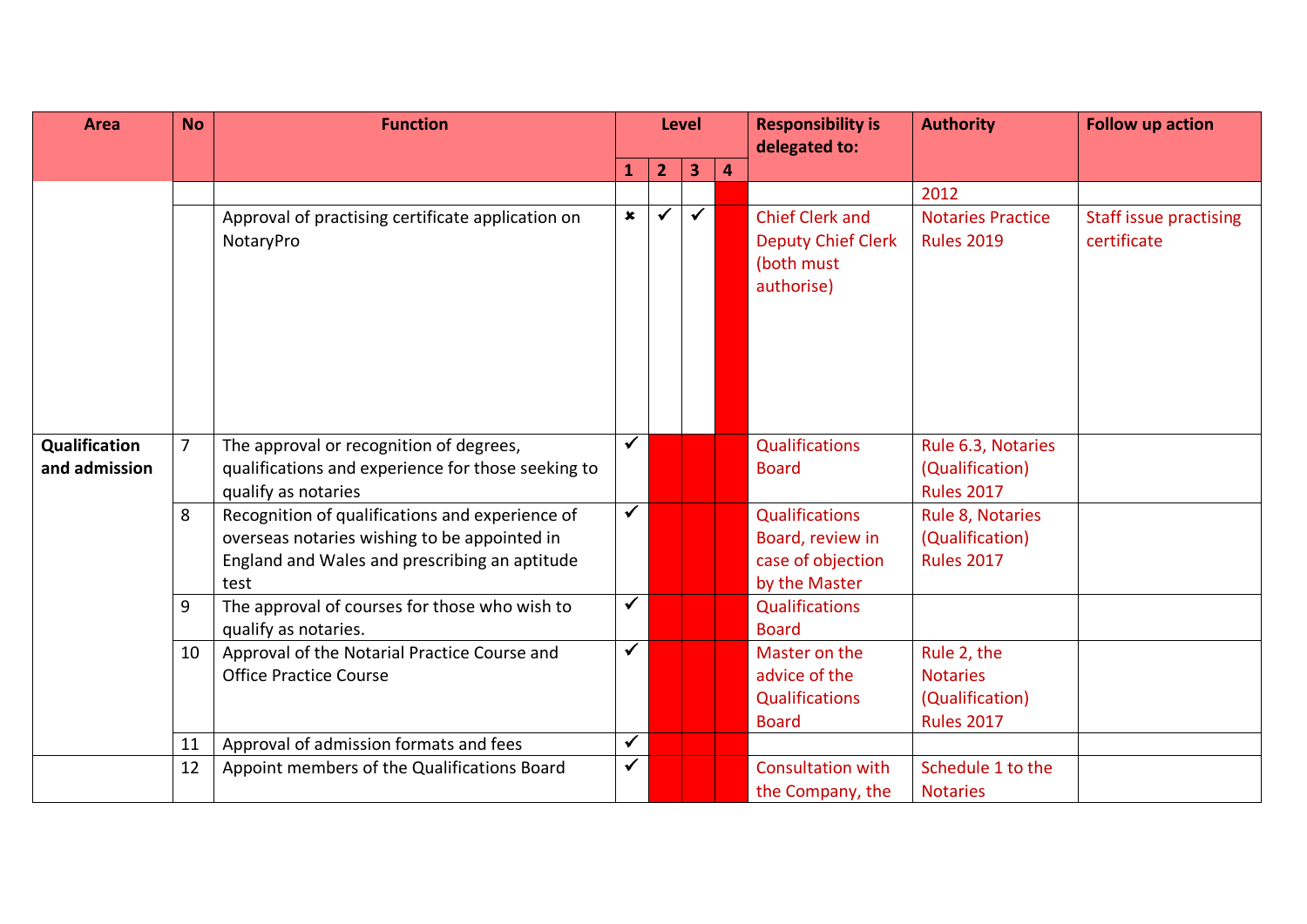| <b>Area</b>   | <b>No</b> | <b>Function</b>                                  |              | <b>Level</b>   |                         |                         | <b>Responsibility is</b><br>delegated to: | <b>Authority</b>                          | <b>Follow up action</b> |
|---------------|-----------|--------------------------------------------------|--------------|----------------|-------------------------|-------------------------|-------------------------------------------|-------------------------------------------|-------------------------|
|               |           |                                                  | $\mathbf{1}$ | $\overline{2}$ | $\overline{\mathbf{3}}$ | $\overline{\mathbf{4}}$ |                                           |                                           |                         |
|               |           |                                                  |              |                |                         |                         | Society of                                | (Qualification)                           |                         |
|               |           |                                                  |              |                |                         |                         | <b>Scrivener Notaries</b>                 | <b>Rules 2017</b>                         |                         |
|               |           |                                                  |              |                |                         |                         | and the Notaries                          |                                           |                         |
|               |           |                                                  |              |                |                         |                         | Society and such                          |                                           |                         |
|               |           |                                                  |              |                |                         |                         | other persons or                          |                                           |                         |
|               |           |                                                  |              |                |                         |                         | bodies as the                             |                                           |                         |
|               |           |                                                  |              |                |                         |                         | Master may                                |                                           |                         |
|               |           |                                                  |              |                |                         |                         | consider                                  |                                           |                         |
|               |           |                                                  |              |                |                         |                         | appropriate                               |                                           |                         |
|               | 13        | Appoint Chair of Qualifications Board            | ✓            |                |                         |                         |                                           | Schedule 1 to the                         |                         |
|               |           |                                                  |              |                |                         |                         |                                           | <b>Notaries</b>                           |                         |
|               |           |                                                  |              |                |                         |                         |                                           | (Qualification)                           |                         |
|               |           |                                                  |              | $\checkmark$   | $\checkmark$            | $\checkmark$            |                                           | <b>Rules 2017</b>                         |                         |
| Post          | 14        | Maintain list of supervisors                     |              |                |                         |                         | <b>Chief Clerk and</b>                    | Rule 3, Notaries                          |                         |
| qualification |           |                                                  |              |                |                         |                         | <b>Deputy Chief Clerk</b>                 | (Post-Admission                           |                         |
|               |           |                                                  |              |                |                         |                         |                                           | Supervision and<br><b>Training) Rules</b> |                         |
|               |           |                                                  |              |                |                         |                         |                                           | 2019                                      |                         |
|               | 15        | Direct that length of supervision to be extended | $\checkmark$ | $\checkmark$   |                         |                         | Registrar                                 | Rule 4(4), Notaries                       |                         |
|               |           |                                                  |              |                |                         |                         |                                           | (Post-Admission                           |                         |
|               |           |                                                  |              |                |                         |                         |                                           | Supervision and                           |                         |
|               |           |                                                  |              |                |                         |                         |                                           | <b>Training) Rules</b>                    |                         |
|               |           |                                                  |              |                |                         |                         |                                           | 2019                                      |                         |
|               | 16        | Terminate supervisor's supervision of a notary   | $\checkmark$ | $\checkmark$   |                         |                         | Registrar, subject                        | Rule 5(7), Notaries                       | Approval of             |
|               |           |                                                  |              |                |                         |                         | to such conditions                        | (Post-Admission                           | replacement             |
|               |           |                                                  |              |                |                         |                         | imposed by the                            | Supervision and                           | supervisor by notary    |
|               |           |                                                  |              |                |                         |                         | <b>Master</b>                             | <b>Training) Rules</b>                    |                         |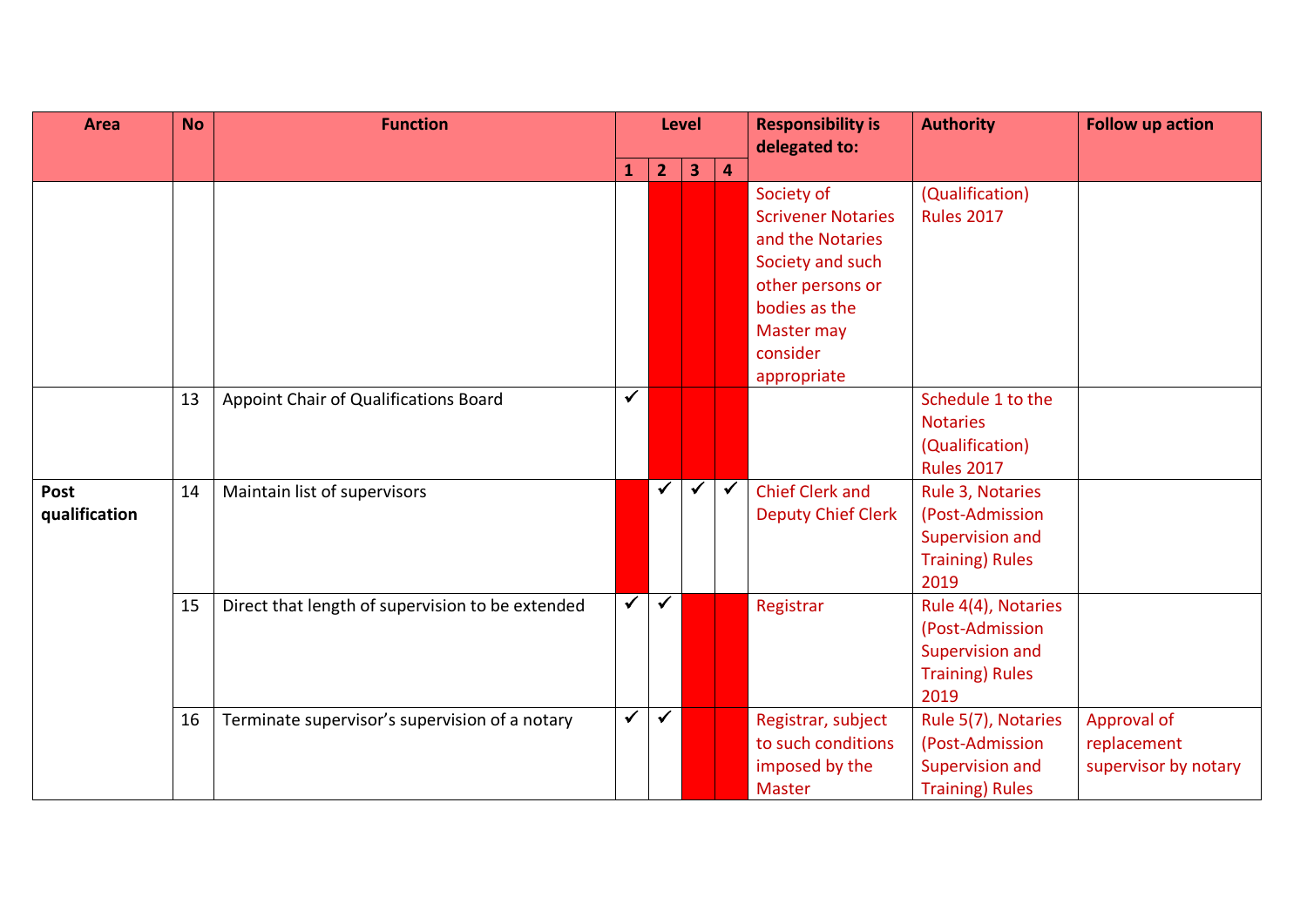| <b>Area</b> | <b>No</b> | <b>Function</b>                                  |                | <b>Level</b>   |                |                         | <b>Responsibility is</b><br>delegated to: | <b>Authority</b>       | <b>Follow up action</b>  |
|-------------|-----------|--------------------------------------------------|----------------|----------------|----------------|-------------------------|-------------------------------------------|------------------------|--------------------------|
|             |           |                                                  | $\mathbf{1}$   | $\overline{2}$ | 3 <sup>2</sup> | $\overline{\mathbf{4}}$ |                                           |                        |                          |
|             |           |                                                  |                |                |                |                         |                                           | 2019                   |                          |
|             | 17        | Monitor that supervision requirements are being  | $\pmb{\times}$ | $\checkmark$   | $\checkmark$   | $\checkmark$            | <b>Chief Clerk and</b>                    |                        |                          |
|             |           | observed                                         |                |                |                |                         | <b>Deputy Chief Clerk</b>                 |                        |                          |
|             | 18        | On receipt of final supervisor's report, confirm | $\checkmark$   | $\checkmark$   | $\checkmark$   |                         | <b>Chief Clerk and</b>                    | Rule 7, Notaries       | <b>Faculty Office to</b> |
|             |           | that the notary may practice unsupervised        |                |                |                |                         | Deputy Chief Clerk.                       | (Post-Admission        | write to supervisor      |
|             |           |                                                  |                |                |                |                         | <b>Unless the</b>                         | Supervision and        | and supervisee to        |
|             |           |                                                  |                |                |                |                         | supervisor raises                         | <b>Training) Rules</b> | confirm end of           |
|             |           |                                                  |                |                |                |                         | concerns or the                           | 2019                   | supervision period.      |
|             |           |                                                  |                |                |                |                         | <b>Faculty Office is</b>                  |                        | Record changed on        |
|             |           |                                                  |                |                |                |                         | otherwise aware of                        |                        | NotaryPro.               |
|             |           |                                                  |                |                |                |                         | concerns, this is                         |                        |                          |
|             |           |                                                  |                |                |                |                         | automatic.                                |                        |                          |
|             | 19        | Determine level of supervisors fees              | $\checkmark$   |                |                |                         | Order of the                              | Rule 8, Notaries       | Publish new fee on       |
|             |           |                                                  |                |                |                |                         | <b>Master</b>                             | (Post-Admission        | website                  |
|             |           |                                                  |                |                |                |                         |                                           | Supervision and        |                          |
|             |           |                                                  |                |                |                |                         |                                           | <b>Training) Rules</b> |                          |
|             |           |                                                  |                |                |                |                         |                                           | 2019                   |                          |
|             | 20        | Approve courses and tuition that supervised      | $\checkmark$   | $\checkmark$   | $\checkmark$   |                         | <b>Chief Clerk and</b>                    | Rule 10, Notaries      |                          |
|             |           | notaries must undergo                            |                |                |                |                         | <b>Deputy Chief Clerk</b>                 | (Post-Admission        |                          |
|             |           |                                                  |                |                |                |                         |                                           | Supervision and        |                          |
|             |           |                                                  |                |                |                |                         |                                           | <b>Training) Rules</b> |                          |
|             |           |                                                  | $\checkmark$   |                |                |                         |                                           | 2019                   |                          |
|             | 21        | Determine education requirements for notaries    |                |                |                |                         | Decided on a case                         | Rule 11, Notaries      |                          |
|             |           | returning from practice after a 5-year break     |                |                |                |                         | by case basis by                          | (Post-Admission        |                          |
|             |           |                                                  |                |                |                |                         | the Master                                | Supervision and        |                          |
|             |           |                                                  |                |                |                |                         |                                           | <b>Training) Rules</b> |                          |
|             |           |                                                  |                |                |                |                         |                                           | 2019                   |                          |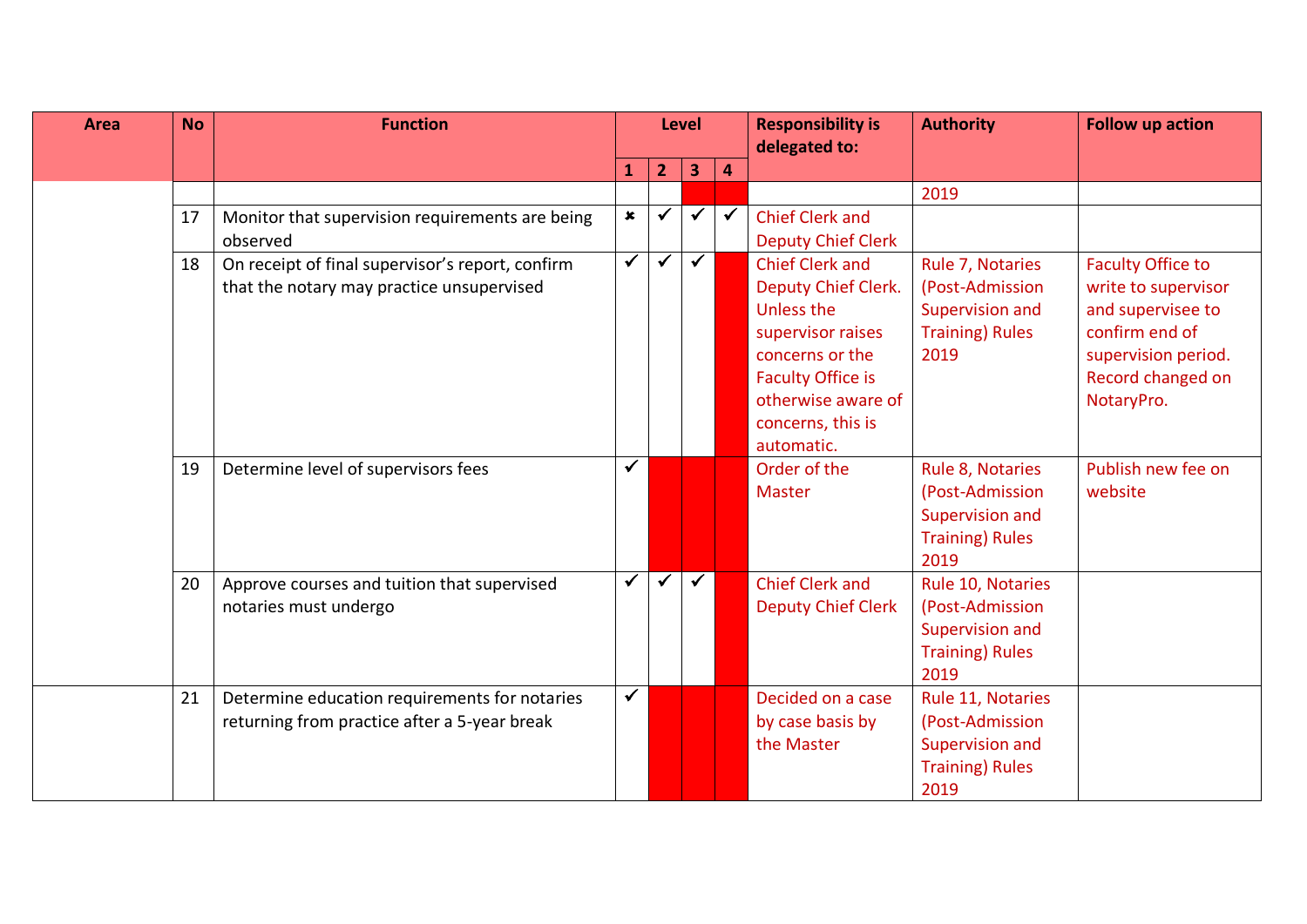| <b>Area</b>                             | <b>No</b> | <b>Function</b>                                                                                      |              | <b>Level</b>   |              |                | <b>Responsibility is</b><br>delegated to:                                                                                                  | <b>Authority</b>                                                                                                                                             | <b>Follow up action</b> |
|-----------------------------------------|-----------|------------------------------------------------------------------------------------------------------|--------------|----------------|--------------|----------------|--------------------------------------------------------------------------------------------------------------------------------------------|--------------------------------------------------------------------------------------------------------------------------------------------------------------|-------------------------|
|                                         |           |                                                                                                      | 1            | $\overline{2}$ | 3            | $\overline{4}$ |                                                                                                                                            |                                                                                                                                                              |                         |
|                                         | 22        | Granting dispensations from the post-qualification<br>requirements                                   |              |                |              |                | Decided on a case<br>by case basis by<br>the Master                                                                                        | Rule 12, Notaries<br>(Post-Admission<br>Supervision and<br><b>Training) Rules</b><br>2019                                                                    |                         |
| Continuing<br>professional<br>education | 23        | Accredit CPE courses or activities for credit points<br>to be given<br>Also removal of accreditation | ✓            | $\checkmark$   | $\checkmark$ |                | <b>Chief Clerk or</b><br><b>Deputy Chief Clerk</b><br>with difficult cases<br>referred upwards.<br>Challenges to be<br>sent to the Master. | Regulation 11,<br><b>Notaries</b><br>(Continuing<br>Professional<br>Education)<br><b>Regulations 2010</b><br>NB power to<br>delegate under<br>Regulation 16. |                         |
|                                         | 24        | Checking CPE record on an annual basis                                                               |              | $\checkmark$   | $\checkmark$ |                | <b>Chief Clerk or</b><br><b>Deputy Chief Clerk</b><br>as part of the<br>annual renewal of<br>practising<br>certificate                     |                                                                                                                                                              |                         |
|                                         | 25<br>26  | Investigate records of CPE<br>Grant waiver from the requirements of the CPE                          | $\checkmark$ | $\checkmark$   | $\checkmark$ |                | <b>Registrar to</b><br>sanction                                                                                                            | Regulation 7,<br><b>Notaries</b><br>(Continuing<br>Professional<br>Education)<br><b>Regulations 2010</b><br>Regulation 15,                                   |                         |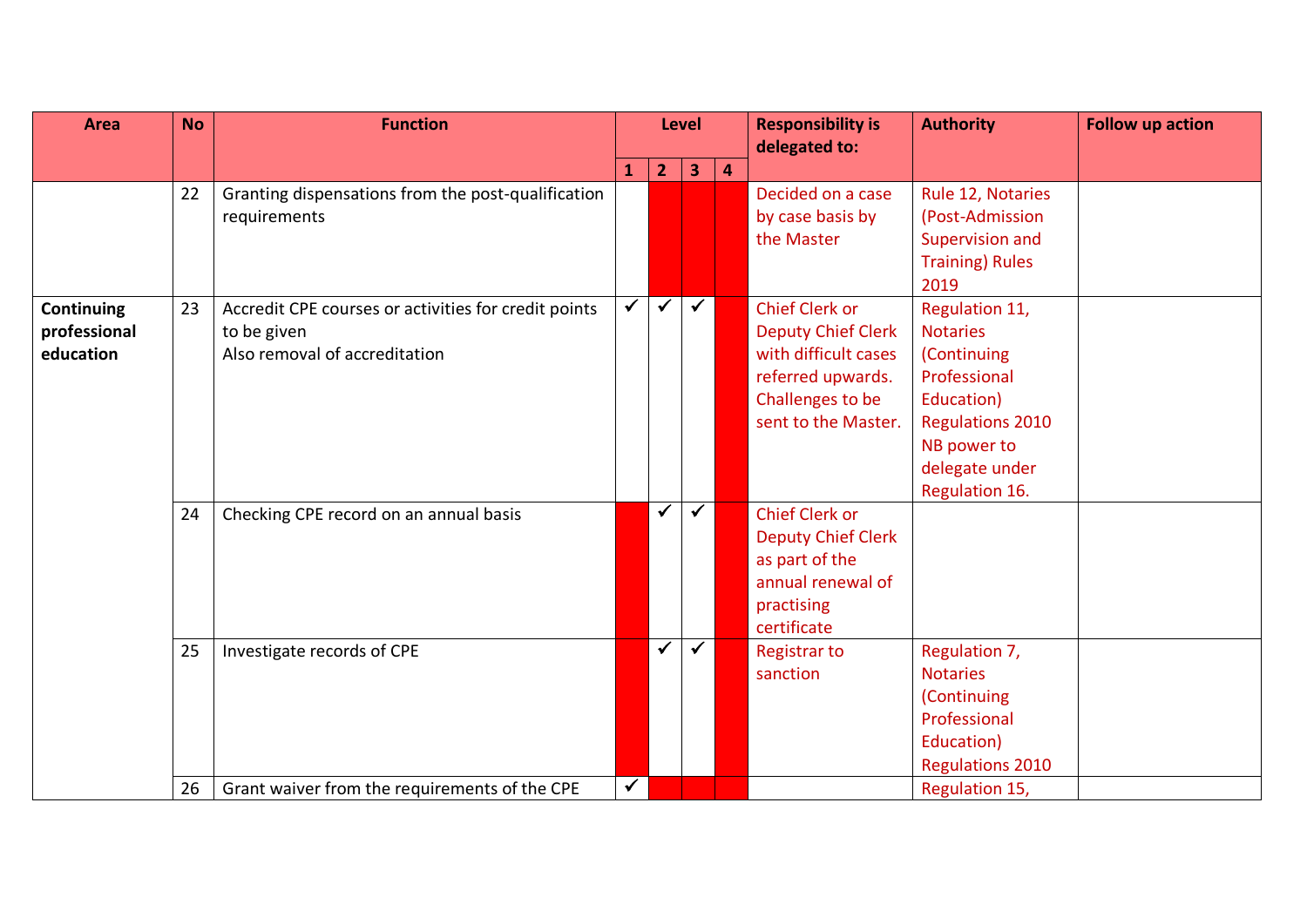| <b>Area</b>    | <b>No</b> | <b>Function</b>                                                                    |              |                | <b>Level</b>   |                         | <b>Responsibility is</b><br>delegated to:                                                              | <b>Authority</b>                                                                        | <b>Follow up action</b>                                                   |
|----------------|-----------|------------------------------------------------------------------------------------|--------------|----------------|----------------|-------------------------|--------------------------------------------------------------------------------------------------------|-----------------------------------------------------------------------------------------|---------------------------------------------------------------------------|
|                |           |                                                                                    | 1            | $\overline{2}$ | 3              | $\overline{\mathbf{4}}$ |                                                                                                        |                                                                                         |                                                                           |
|                |           | regulations                                                                        |              |                |                |                         |                                                                                                        | <b>Notaries</b><br>(Continuing<br>Professional<br>Education)<br><b>Regulations 2010</b> |                                                                           |
| <b>Finance</b> | 27        | To approve the formal budget each financial year                                   | $\checkmark$ | $\checkmark$   |                |                         | Master, Registrar<br>and Senior staff<br>approve the<br>budget in Master's<br><b>Meeting</b>           |                                                                                         | <b>Budget is submitted</b><br>to Audit Committee<br>for their information |
|                | 28        | Monitor quarterly expenditure/income                                               | ✓            | ✓              | $\checkmark$   |                         | Monitored by<br><b>Finance Adviser</b><br>(Sue Goss) and<br>reports made to<br><b>Master's Meeting</b> |                                                                                         | Also submitted to the<br><b>Audit Committee</b>                           |
|                | 29        | To make payments                                                                   | ×            | ✓              | $\pmb{\times}$ |                         | <b>Registrar and</b><br><b>Deputy Registrar</b><br>are authorised<br>signatories                       |                                                                                         |                                                                           |
|                | 30        | To appoint auditors/examiners                                                      | ✓            | $\checkmark$   | $\pmb{\times}$ |                         | Appointment made<br>in Master's<br>Meeting.                                                            |                                                                                         | <b>Reported to Audit</b><br>Committee                                     |
|                | 31        | To set level of practising certificate fee and<br>contribution to contingency fund | ✓            |                |                |                         | Master through<br>discussion at<br><b>Master's Quarterly</b>                                           | Rule 4, Notaries<br>(Practising<br><b>Certificates) Rules</b>                           | <b>Faculty Office staff to</b><br>prepare the<br>application to the LSB   |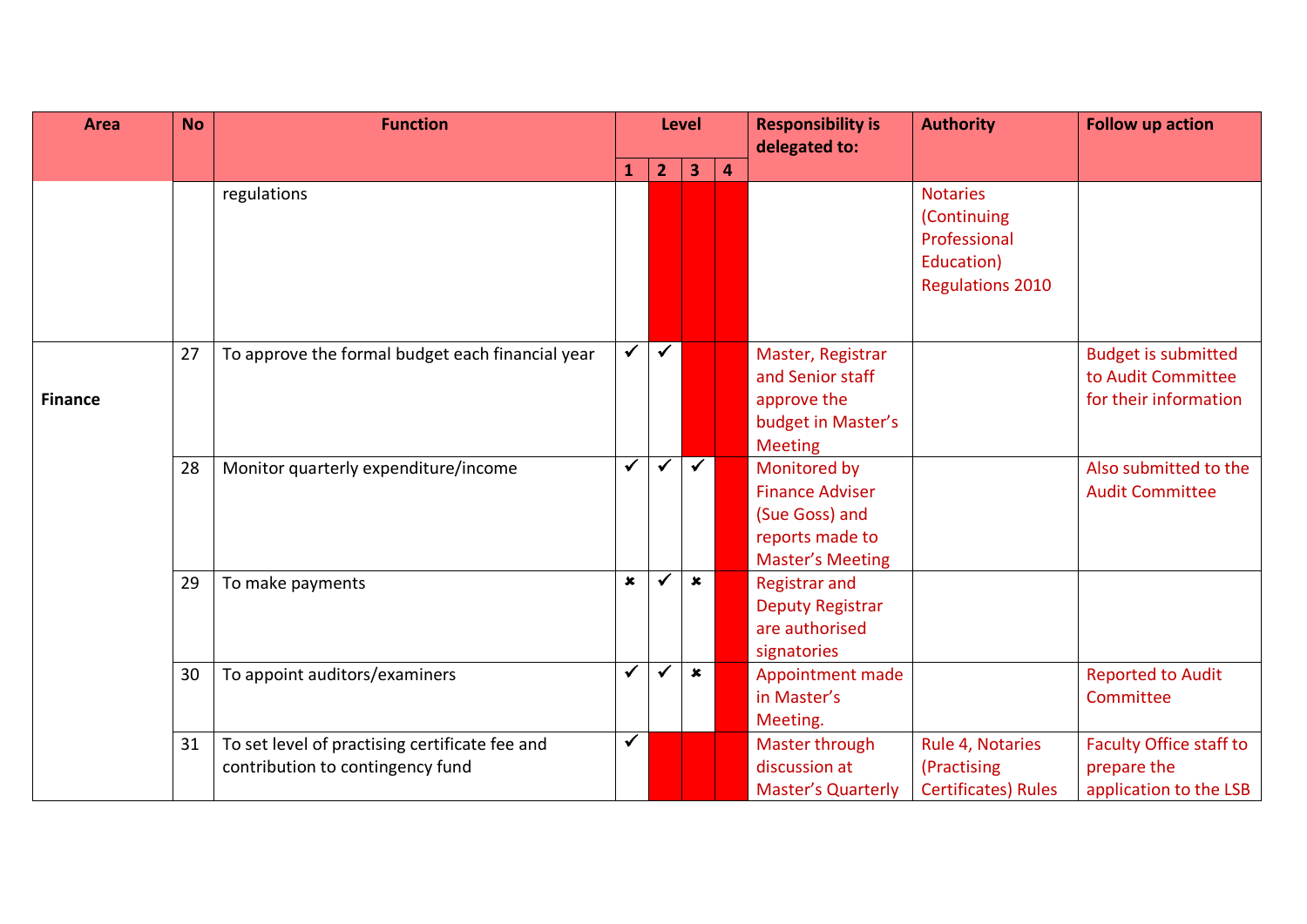| <b>Area</b>        | <b>No</b> | <b>Function</b>                                                                            |              | <b>Level</b>         |                         |                         | <b>Responsibility is</b><br>delegated to:                                                     | <b>Authority</b>                                                          | <b>Follow up action</b>                     |
|--------------------|-----------|--------------------------------------------------------------------------------------------|--------------|----------------------|-------------------------|-------------------------|-----------------------------------------------------------------------------------------------|---------------------------------------------------------------------------|---------------------------------------------|
|                    |           |                                                                                            | $\mathbf{1}$ | 2 <sup>1</sup>       | $\overline{\mathbf{3}}$ | $\overline{\mathbf{4}}$ |                                                                                               |                                                                           |                                             |
|                    | 32        | Appoint members of the Audit Committee                                                     | $\checkmark$ |                      |                         |                         | Council                                                                                       | 2012<br>Approval by the<br><b>Legal Services</b><br><b>Board required</b> | and communicate the<br>outcome to notaries. |
| <b>Staffing</b>    | 33        | Appoint staff members                                                                      |              | $\checkmark$         |                         |                         | Registrar to consult<br>with the Master<br>before making<br>significant staff<br>appointments |                                                                           |                                             |
|                    | 34        | Monitor, review performance, appraise staff<br>members                                     |              | $\checkmark$         | $\checkmark$            |                         |                                                                                               | <b>Staff handbook</b>                                                     |                                             |
|                    | 35        | Pay review                                                                                 |              | $\checkmark$         |                         |                         |                                                                                               | See staff handbook                                                        |                                             |
|                    | 36        | Suspension or dismissal                                                                    |              | $\blacktriangledown$ |                         |                         |                                                                                               | See staff handbook                                                        |                                             |
|                    | 37        | Setting overall staffing structure                                                         |              | $\checkmark$         |                         |                         |                                                                                               |                                                                           |                                             |
|                    | 38        | Establish and review procedures for addressing<br>staff discipline, conduct and grievance. |              | ✓                    |                         |                         |                                                                                               | See staff handbook                                                        |                                             |
| <b>Inspections</b> | 39        | Appoint and dismiss inspectors                                                             | ✓            |                      |                         |                         | Master on the<br>advice of the<br>Registrar                                                   | Regulation 2, the<br><b>Notaries</b><br>(Inspections)                     |                                             |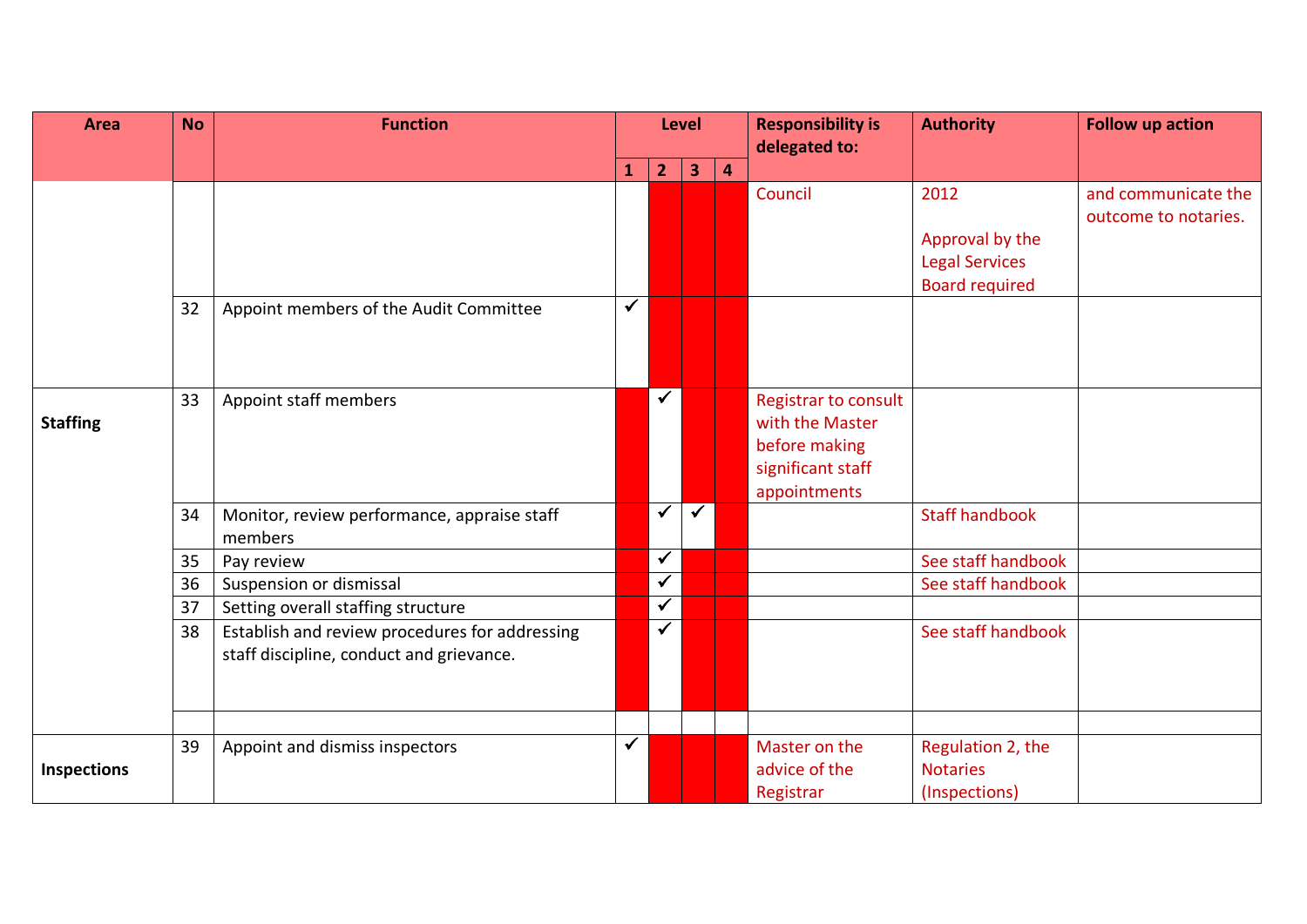| <b>Area</b> | <b>No</b> | <b>Function</b>                                |              |                | <b>Level</b>            |                         | <b>Responsibility is</b><br>delegated to:                                                                                                                            | <b>Authority</b>                                                                                                                                 | <b>Follow up action</b>                                                                                                                         |
|-------------|-----------|------------------------------------------------|--------------|----------------|-------------------------|-------------------------|----------------------------------------------------------------------------------------------------------------------------------------------------------------------|--------------------------------------------------------------------------------------------------------------------------------------------------|-------------------------------------------------------------------------------------------------------------------------------------------------|
|             |           |                                                | $\mathbf{1}$ | 2 <sub>1</sub> | $\overline{\mathbf{3}}$ | $\overline{\mathbf{4}}$ |                                                                                                                                                                      |                                                                                                                                                  |                                                                                                                                                 |
|             |           |                                                |              |                |                         |                         |                                                                                                                                                                      | Regulations 2014.                                                                                                                                |                                                                                                                                                 |
|             | 40        | Decide on list of who is to be inspected       |              | $\checkmark$   |                         |                         | <b>Registrar approves</b><br>list prepared by<br><b>Chief Clerk and</b><br><b>Deputy Chief Clerk</b><br>following<br>discussion in Senior<br><b>Officers Meeting</b> | Regulation 1, the<br><b>Notaries</b><br>(Inspections)<br>Regulations 2014.                                                                       | <b>Chief Clerk and</b><br><b>Deputy Chief Clerk to</b><br>send list to inspectors                                                               |
|             | 41        | Select an inspector to carry out an inspection |              | $\checkmark$   | $\checkmark$            |                         | Where the<br>Registrar has no<br>preference which<br>inspector should<br>carry out the<br>inspection, the<br>inspectors may<br>decide amongst<br>themselves          | Regulation 2, the<br><b>Notaries</b><br>(Inspections)<br><b>Regulations 2014</b><br>$NB$ – conflict check<br>$required -$<br><b>Regulation 3</b> | <b>Chief Clerk and</b><br><b>Deputy Chief Clerk to</b><br>write to the inspector<br>and inspectee. 7<br>days' notice of<br>inspection required. |
|             | 42        | Approve inspectors pro forma questionnaire     | $\checkmark$ |                |                         |                         | <b>Master agrees</b><br>questionnaire<br>following<br>consultation with<br>inspectors and<br><b>Faculty Office. This</b><br>is normally done at                      | Regulation 6, the<br><b>Notaries</b><br>(Inspections)<br><b>Regulations 2014</b>                                                                 | <b>Chief Clerk and</b><br><b>Deputy Chief Clerk to</b><br>circulate approved<br>questionnaire to<br>inspectors and place<br>on the website      |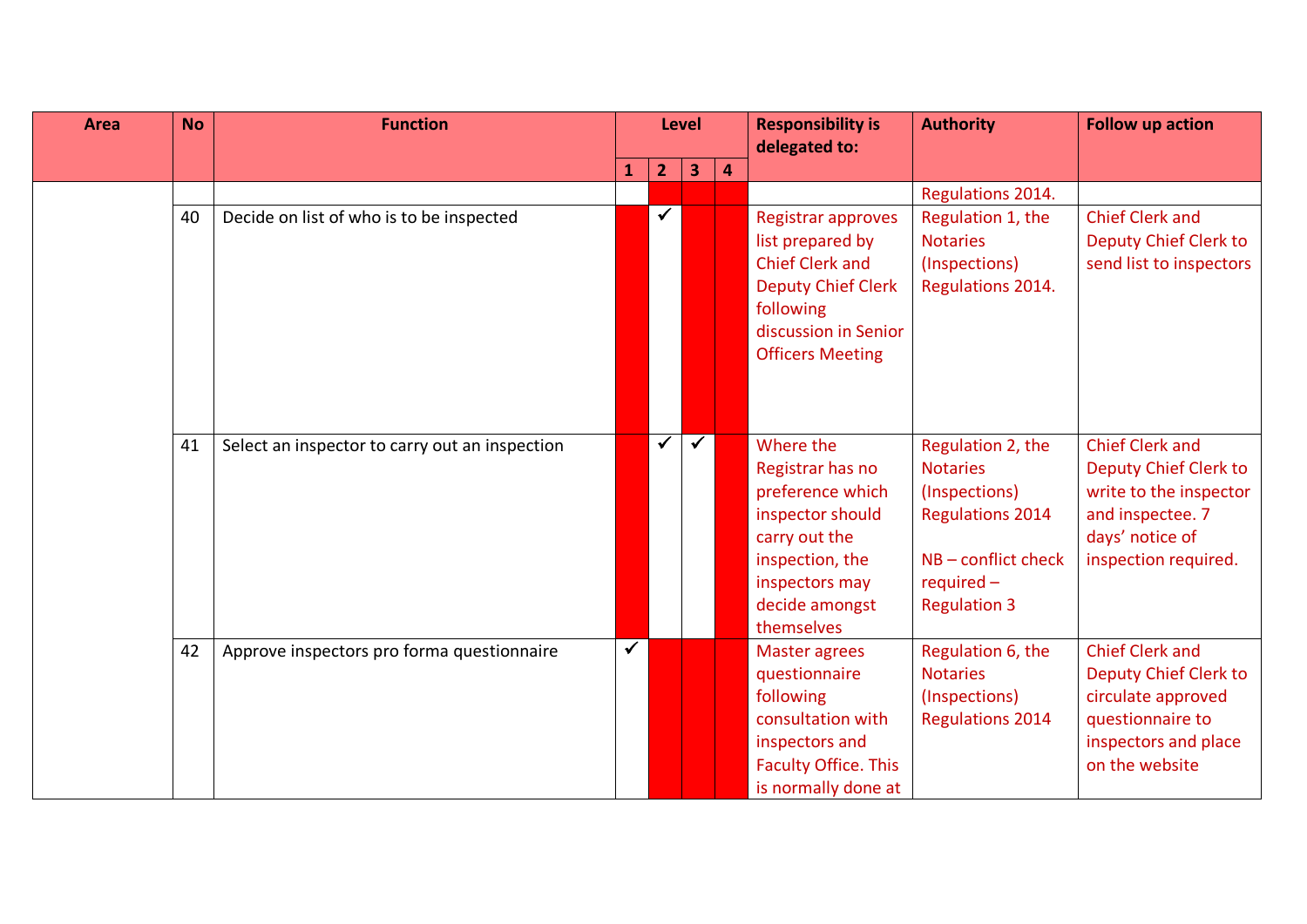| <b>Area</b> | <b>No</b> | <b>Function</b>                                                                                                                                                                                                                                               |              |                | <b>Level</b>            |                         | <b>Responsibility is</b><br>delegated to:                                                                                                                                                                                                                                                                                                                                                                                        | <b>Authority</b>                                                             | <b>Follow up action</b>                                              |
|-------------|-----------|---------------------------------------------------------------------------------------------------------------------------------------------------------------------------------------------------------------------------------------------------------------|--------------|----------------|-------------------------|-------------------------|----------------------------------------------------------------------------------------------------------------------------------------------------------------------------------------------------------------------------------------------------------------------------------------------------------------------------------------------------------------------------------------------------------------------------------|------------------------------------------------------------------------------|----------------------------------------------------------------------|
|             |           |                                                                                                                                                                                                                                                               | $\mathbf{1}$ | 2 <sub>1</sub> | $\overline{\mathbf{3}}$ | $\overline{\mathbf{4}}$ |                                                                                                                                                                                                                                                                                                                                                                                                                                  |                                                                              |                                                                      |
|             | 43        | Decide on initial follow up action where required<br>following receipt of inspector's report                                                                                                                                                                  | ✓            | $\checkmark$   | $\checkmark$            |                         | the end of each<br>year following the<br>Master's annual<br>meeting with the<br>inspectors<br>Initially the<br><b>Registrar writes to</b><br>the inspector<br>and/or inspectee<br>regarding any<br>follow up action.<br>This is discussed in<br>advance at the<br><b>Senior Officers</b><br>Meeting. The<br>papers are then<br>sent to the Master<br>who may require<br>further follow up<br>and can impose<br>the interventions | Regulations 10 and<br>11, the Notaries<br>(Inspections)<br>Regulations 2014. |                                                                      |
|             | 44        | On the basis of the information in the inspector's<br>report order further inspection or inspections of<br>the notary's practice, a requirement to undertake<br>further training or the supervision by a notary of<br>the notary's practice, or aspects of it | $\checkmark$ |                |                         |                         | in Regulation 11.                                                                                                                                                                                                                                                                                                                                                                                                                | Regulation 11 of<br>the Notaries<br>(Inspections)<br>Regulations 2014.       | <b>Faculty Office</b><br>implement the<br><b>Master's directions</b> |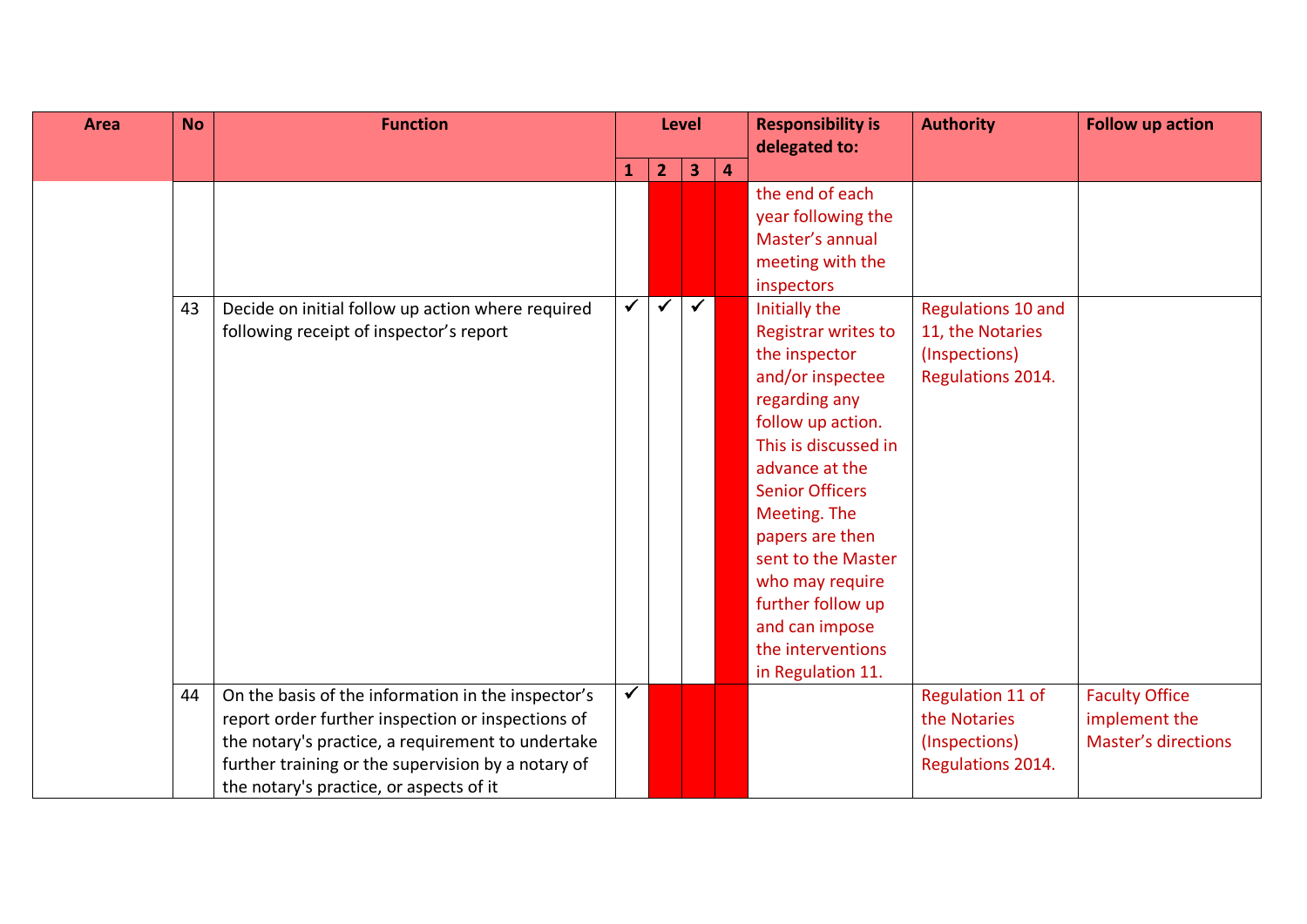| <b>Area</b>                        | <b>No</b> | <b>Function</b>                                                              |              | <b>Level</b>   |                         |   | <b>Responsibility is</b><br>delegated to:                                                                                                                                               | <b>Authority</b>                                                                                        | <b>Follow up action</b>                                                      |
|------------------------------------|-----------|------------------------------------------------------------------------------|--------------|----------------|-------------------------|---|-----------------------------------------------------------------------------------------------------------------------------------------------------------------------------------------|---------------------------------------------------------------------------------------------------------|------------------------------------------------------------------------------|
|                                    |           |                                                                              | $\mathbf{1}$ | 2 <sub>1</sub> | $\overline{\mathbf{3}}$ | 4 |                                                                                                                                                                                         |                                                                                                         |                                                                              |
|                                    | 45        | Commence disciplinary proceedings following<br>receipt of inspector's report |              | $\checkmark$   |                         |   | <b>Registrar refers</b><br>matter to a<br>nominated notary<br>if inspector's<br>report discloses<br>matters which may<br>amount to an<br>allegation of<br><b>Notarial</b><br>Misconduct | Regulation 12 of<br>the Notaries<br>(Inspections)<br>Regulations 2014.                                  | Follow steps in<br><b>Notaries (Conduct</b><br>and Discipline) Rules<br>2015 |
| <b>Notaries</b><br><b>Accounts</b> | 46        | Investigation of accounts                                                    | $\mathbf x$  | ✓              | $\checkmark$            |   |                                                                                                                                                                                         | <b>Notaries Accounts</b><br><b>Rules 1989</b><br><b>Notaries Trust</b><br><b>Accounts Rules</b><br>1989 | <b>Follow disciplinary</b><br>procedure if<br>necessary                      |
|                                    | 47        | Appointment and dismissal of Commissary and<br><b>Deputy Commissary</b>      |              |                |                         |   | Archbishop of<br>Canterbury                                                                                                                                                             |                                                                                                         |                                                                              |
| <b>Disciplinary</b>                | 48        | Appointment and dismissal of Assessors                                       | ✓            |                |                         |   |                                                                                                                                                                                         | Rule 4, Notaries<br>(Conduct and<br>Discipline) Rules<br>2015                                           |                                                                              |
|                                    | 49        | Appointment and dismissal of nominated notary                                |              | $\checkmark$   | $\checkmark$            |   | Dismissal only by<br>the Registrar                                                                                                                                                      | Rule 6, Notaries<br>(Conduct and<br><b>Discipline) Rules</b><br>2015                                    |                                                                              |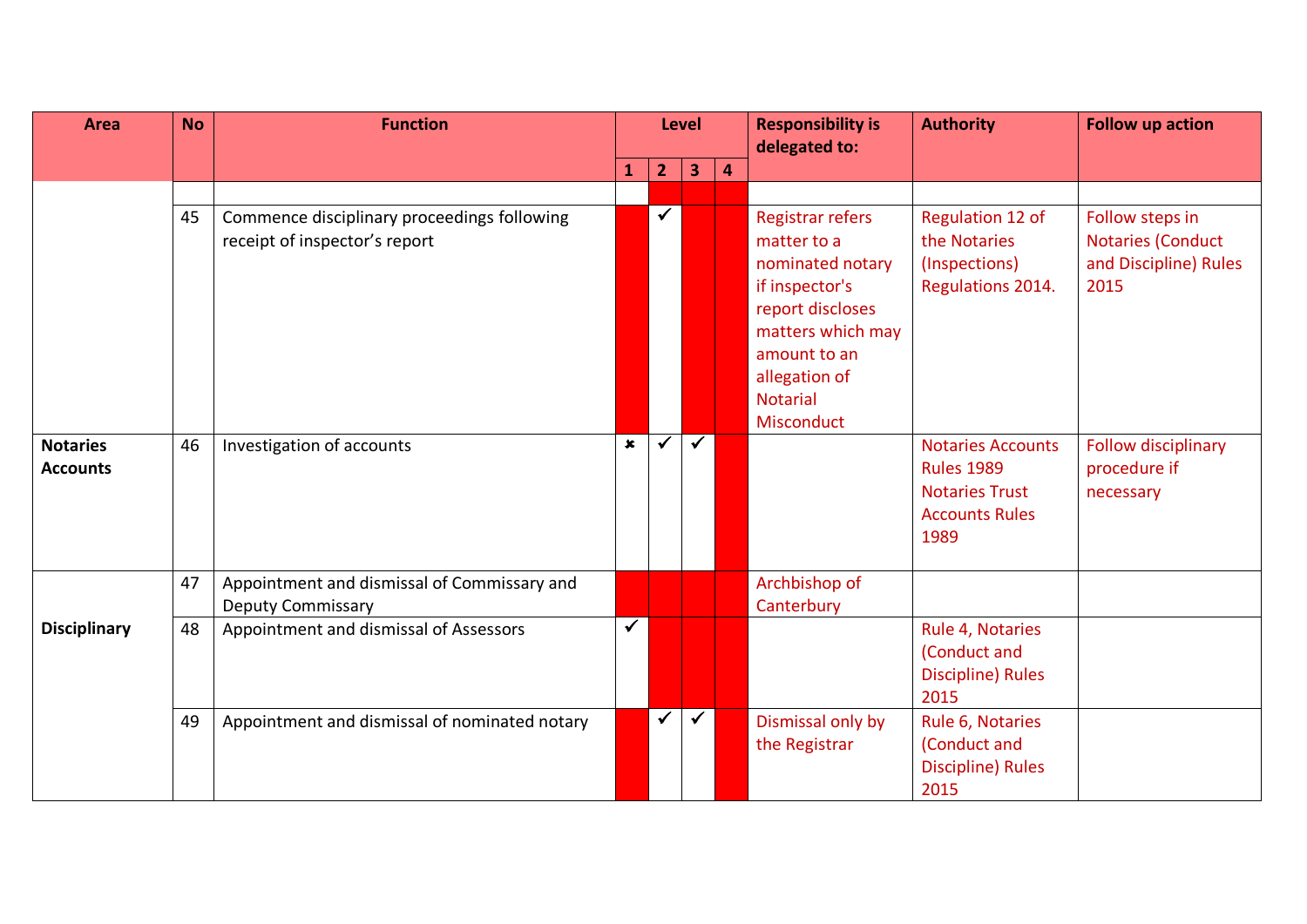| <b>Area</b> | <b>No</b> | <b>Function</b>                                                                         |                | <b>Level</b>            |                         |                         | <b>Responsibility is</b><br>delegated to:                                                                                                                                                                                                                          | <b>Authority</b>                                                            | <b>Follow up action</b>                                                                                 |
|-------------|-----------|-----------------------------------------------------------------------------------------|----------------|-------------------------|-------------------------|-------------------------|--------------------------------------------------------------------------------------------------------------------------------------------------------------------------------------------------------------------------------------------------------------------|-----------------------------------------------------------------------------|---------------------------------------------------------------------------------------------------------|
|             |           |                                                                                         | $\mathbf{1}$   | 2 <sub>1</sub>          | $\overline{\mathbf{3}}$ | $\overline{\mathbf{4}}$ |                                                                                                                                                                                                                                                                    |                                                                             |                                                                                                         |
|             | 50        | Referral to designated complaints body or<br>nominated notary                           |                | $\overline{\checkmark}$ |                         |                         |                                                                                                                                                                                                                                                                    | Rule 8, Notaries<br>(Conduct and<br>Discipline) Rules<br>2015               |                                                                                                         |
|             | 51        | Designation of an informal complaints procedure<br>and complaints body                  | $\checkmark$   |                         |                         |                         |                                                                                                                                                                                                                                                                    | Rule 7, Notaries<br>(Conduct and<br>Discipline) Rules<br>2015               |                                                                                                         |
|             | 52        | Restrict or endorse practising certificate                                              | $\pmb{\times}$ | ✓                       |                         |                         | <b>Registrar makes</b><br>decision after<br>discussion in<br><b>Officers Staff</b><br><b>Meeting</b><br>Appeals heard by<br>the Master (if<br>matter not before<br>the disciplinary<br>Court) or the<br>Commissary (if<br>matter before the<br>disciplinary Court) | <b>Rule 9 Notaries</b><br>(Practising<br><b>Certificates) Rules</b><br>2012 | <b>Chief Clerk/Deputy</b><br>Chief Clerk to update<br>NotaryPro<br>Any appeal is heard<br>by the Master |
|             | 53        | Suspend a notary on an interim basis pending<br>disciplinary Court (3 months at a time) |                | $\checkmark$            |                         |                         | <b>NB Appeals heard</b><br>by the Master                                                                                                                                                                                                                           | Rule 9, Notaries<br>(Conduct and<br><b>Discipline) Rules</b><br>2015        | Inform notary and<br>place information on<br>NotaryPro. Diarise<br>suspension expiry<br>date.           |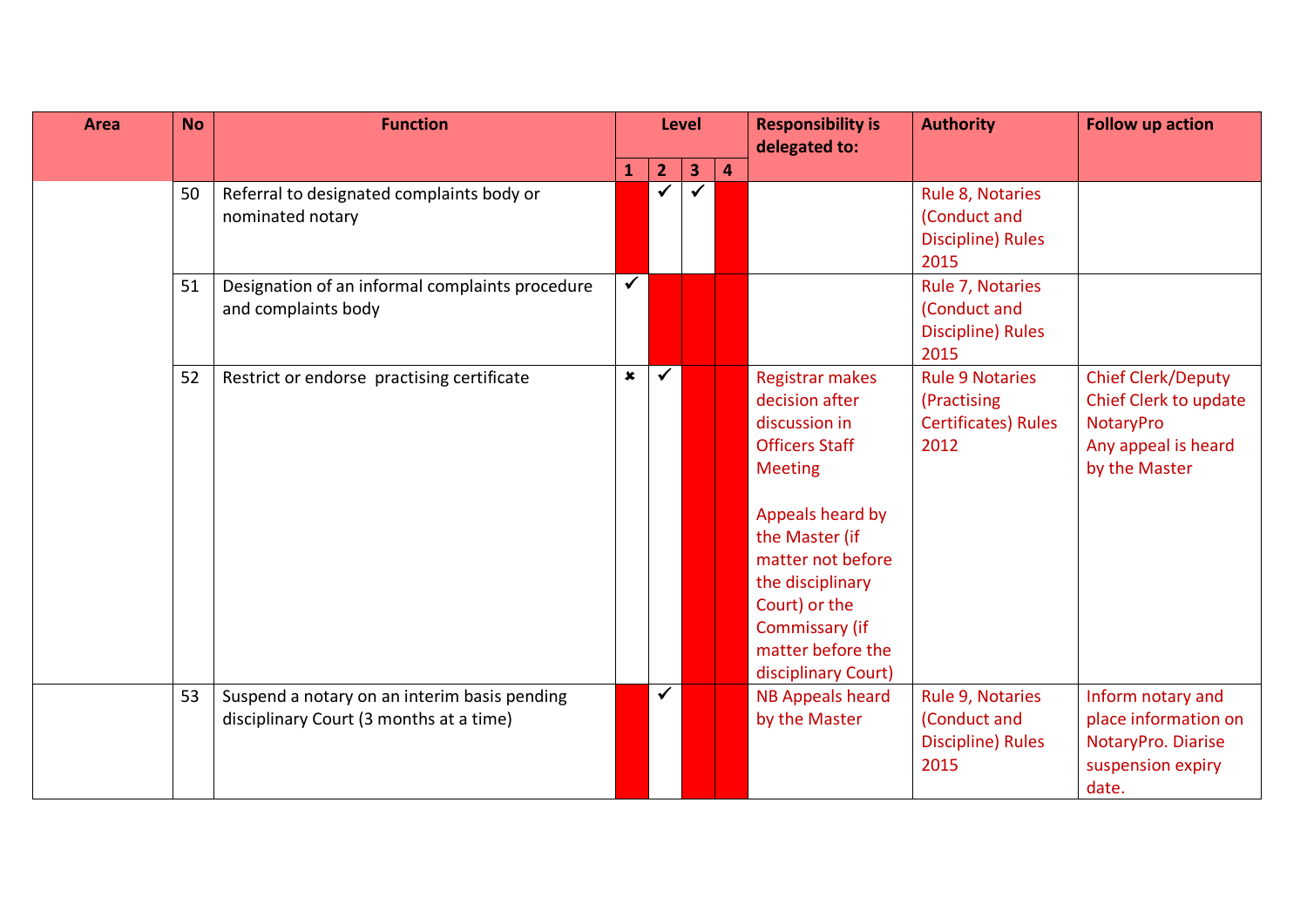| <b>Area</b>           | <b>No</b> | <b>Function</b>                                   | <b>Level</b> |                |              | <b>Responsibility is</b> | <b>Authority</b>          | <b>Follow up action</b>   |                        |
|-----------------------|-----------|---------------------------------------------------|--------------|----------------|--------------|--------------------------|---------------------------|---------------------------|------------------------|
|                       |           |                                                   |              |                |              |                          | delegated to:             |                           |                        |
|                       |           |                                                   | 1            | $\overline{2}$ | 3            | 4                        |                           |                           |                        |
|                       | 54        | Suspend a notary on an interim basis once the     |              |                |              |                          | Court                     | Rule 21, Notaries         | As above               |
|                       |           | Court proceedings underway (3 months at a time)   |              |                |              |                          | (Commissary) only         | (Conduct and              |                        |
|                       |           |                                                   |              |                |              |                          |                           | <b>Discipline) Rules</b>  |                        |
|                       |           |                                                   |              |                |              |                          |                           | 2015                      |                        |
|                       | 55        | Act as clerk of the disciplinary tribunal         |              | $\checkmark$   | $\checkmark$ |                          |                           | <b>Notaries (Conduct</b>  |                        |
|                       |           |                                                   |              |                |              |                          |                           | and Discipline)           |                        |
|                       |           |                                                   |              |                |              |                          |                           | <b>Rules 2015</b>         |                        |
|                       | 56        | To determine annual priorities or agree business  | $\checkmark$ | $\checkmark$   |              |                          | Through Master's          |                           |                        |
|                       |           | plan                                              |              |                |              |                          | <b>Quarterly Council</b>  |                           |                        |
| <b>Setting of</b>     | 57        | To commission research or set up working groups   | ✓            | $\checkmark$   | $\checkmark$ |                          | Through Master's          |                           |                        |
| policy and            |           |                                                   |              |                |              |                          | <b>Quarterly Council</b>  |                           |                        |
| obtaining             |           |                                                   |              |                |              |                          | and Advisory Board        |                           |                        |
| advice                | 58        | To appoint or dismiss members of the Advisory     | ✓            |                |              |                          |                           | Schedule to the           |                        |
|                       |           | <b>Board</b>                                      |              |                |              |                          |                           | <b>Notaries (Advisory</b> |                        |
|                       |           |                                                   |              |                |              |                          |                           | Board) Rules 2008         |                        |
|                       | 59        | To appoint or dismiss Chair of the Advisory Board | $\checkmark$ |                |              |                          |                           | Schedule to the           |                        |
|                       |           |                                                   |              |                |              |                          |                           | <b>Notaries (Advisory</b> |                        |
|                       |           |                                                   |              |                |              |                          |                           | Board) Rules 2008         |                        |
|                       | 60        | Approving internal policies and procedures        | ✓            | $\checkmark$   |              |                          | <b>Usually by Master</b>  |                           |                        |
|                       |           |                                                   |              |                |              |                          | & Registrar jointly       |                           |                        |
|                       |           |                                                   |              |                |              |                          | through Master's          |                           |                        |
|                       |           |                                                   |              |                |              |                          | <b>Quarterly Council</b>  |                           |                        |
| <b>Legal Services</b> | 61        | Respond to requests for information               | $\checkmark$ | $\checkmark$   | $\checkmark$ | $\pmb{\times}$           |                           |                           | <b>Inform Senior</b>   |
| <b>Board, OPBAS</b>   |           |                                                   |              |                |              |                          |                           |                           | <b>Management Team</b> |
| and other             | 62        | Respond to consultations                          | ✓            | ✔              | ✔            | $\pmb{\times}$           | <b>Chief Clerk or</b>     |                           |                        |
| regulatory            |           |                                                   |              |                |              |                          | <b>Deputy Chief Clerk</b> |                           |                        |
| bodies                |           |                                                   |              |                |              |                          | through Senior            |                           |                        |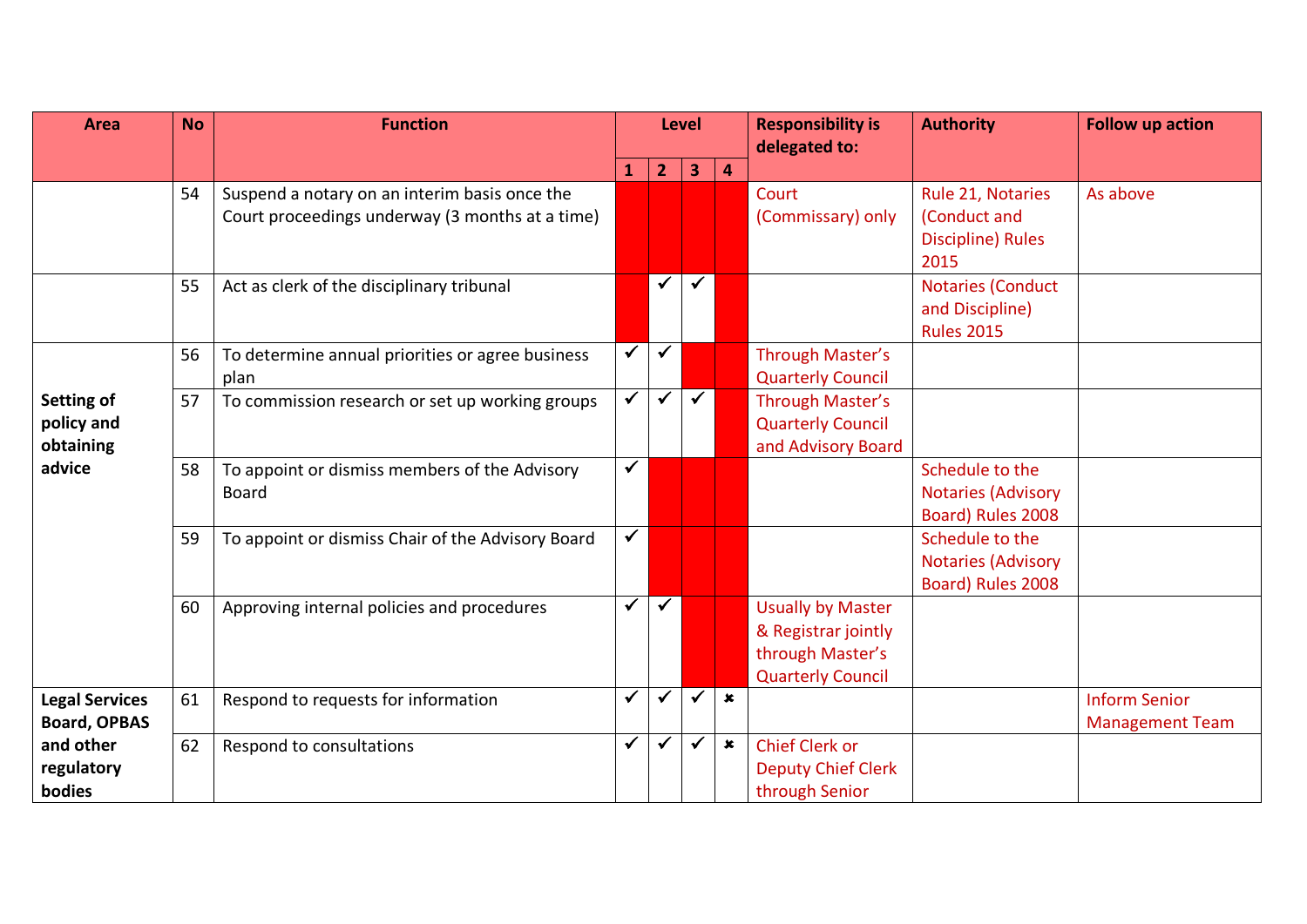| <b>Area</b>           | <b>No</b> | <b>Function</b>                                  | <b>Level</b> |                |              |                | <b>Responsibility is</b><br>delegated to: | <b>Authority</b> | <b>Follow up action</b> |
|-----------------------|-----------|--------------------------------------------------|--------------|----------------|--------------|----------------|-------------------------------------------|------------------|-------------------------|
|                       |           |                                                  | $\mathbf{1}$ | $\overline{2}$ | $\mathbf{3}$ | 4              |                                           |                  |                         |
|                       |           |                                                  |              |                |              |                | <b>Officers Meeting</b>                   |                  |                         |
|                       | 63        | Buildings insurance and personal liability       |              | $\checkmark$   |              |                |                                           |                  |                         |
| <b>Premises &amp;</b> |           |                                                  |              |                |              |                |                                           |                  |                         |
| insurance             |           |                                                  |              |                |              |                |                                           |                  |                         |
|                       | 64        | To ensure a health and safety policy and         |              | $\checkmark$   |              |                | Registrar with                            |                  |                         |
| Health & safety       |           | procedures are in place.                         |              |                |              |                | assistance of                             |                  |                         |
|                       |           |                                                  |              |                |              |                | <b>Practice Manager</b>                   |                  |                         |
|                       | 65        | To ensure that health and safety regulations are |              | $\checkmark$   | $\checkmark$ | $\checkmark$   | All supervisory                           |                  |                         |
|                       |           | followed                                         |              |                |              |                | staff                                     |                  |                         |
| Procurement           | 66        | Procure stationary, equipment, IT support,       |              | $\checkmark$   | $\checkmark$ | $\pmb{\times}$ | All expenditure                           |                  |                         |
|                       |           | research, consultancy etc.                       |              |                |              |                | over £500 must                            |                  |                         |
|                       |           |                                                  |              |                |              |                | first be authorised                       |                  |                         |
|                       |           |                                                  |              |                |              |                | by the Registrar                          |                  |                         |
| <b>Publicity</b>      | 67        | Press releases, speaking to journalists          | $\checkmark$ | $\checkmark$   | $\checkmark$ |                | All public                                |                  |                         |
|                       |           |                                                  |              |                |              |                | statements first to                       |                  |                         |
|                       |           |                                                  |              |                |              |                | be approved either                        |                  |                         |
|                       |           |                                                  |              |                |              |                | by Registrar or in                        |                  |                         |
|                       |           |                                                  |              |                |              |                | the Senior Officers                       |                  |                         |
|                       |           |                                                  |              |                |              |                | <b>Meeting</b>                            |                  |                         |
| <b>Companies</b>      | 68        | <b>Filings with Companies House</b>              |              | $\checkmark$   | $\checkmark$ |                | First approved in                         |                  |                         |
| <b>House</b>          |           |                                                  |              |                |              |                | <b>Senior Officers</b>                    |                  |                         |
|                       |           |                                                  |              |                |              |                | <b>Meeting</b>                            |                  |                         |

**Notes**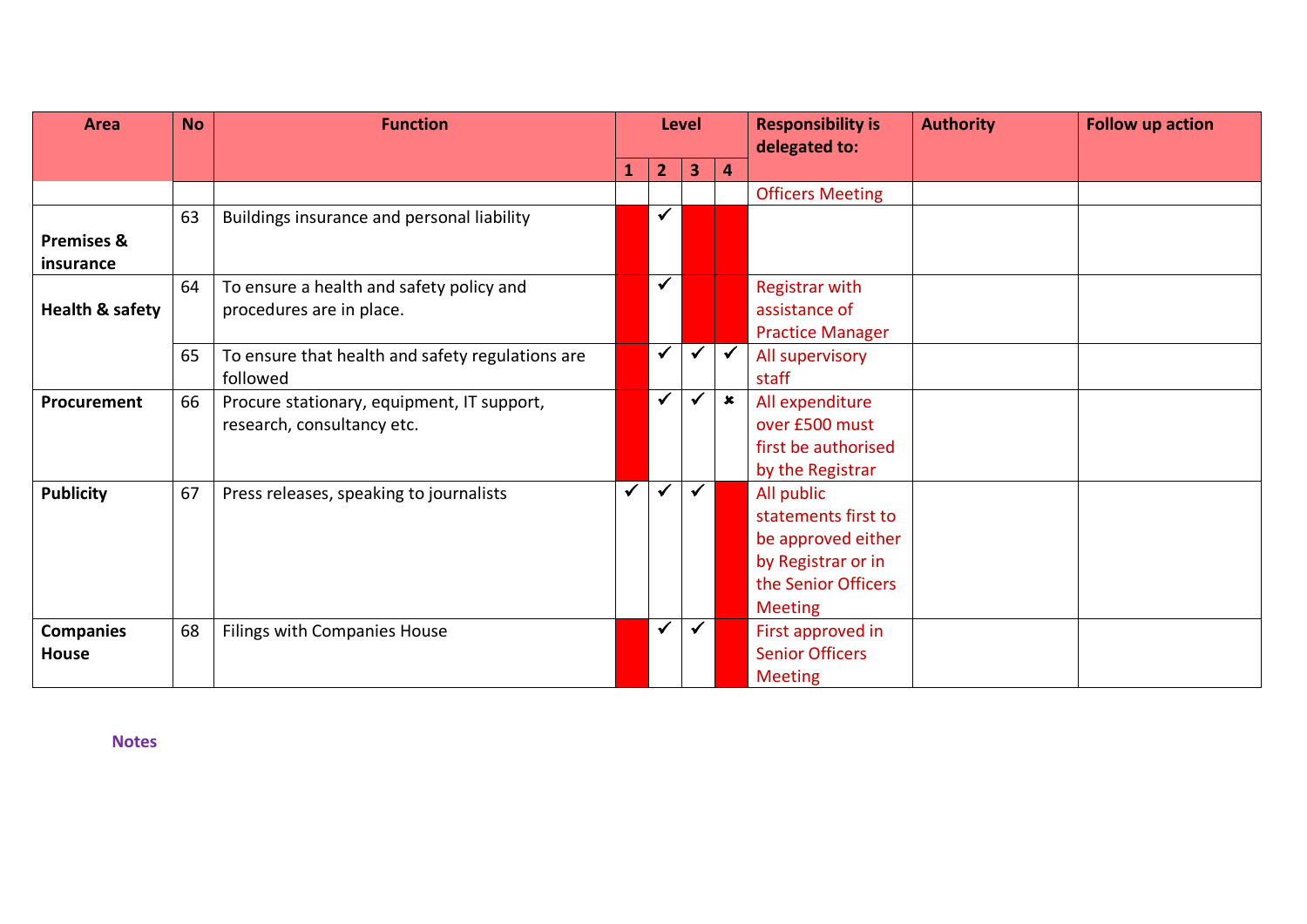- 1. Where legal functions are being carried out, responsibilities are normally set out in the rules and regulations of the Faculty Office made from time to time by the Master and published on the Faculty Office website.
- 2. The general principles behind the way in which the Faculty Office works are:
	- (a) The Master is the judicial head. She is responsible for all major policy decisions relating to notaries, both in England & Wales and overseas, but such decisions are often made in concert with the Senior Management Team (Registrar, Deputy Registrar, Chief Clerk and Deputy Chief Clerk). The role of the Master can be traced back to the Ecclesiastical Licences Act 1533 but now the Master mainly derives their authority (as regards notaries) from the Public Notaries Acts 1801 and 1843, the Courts & Legal Services Act 1990 and the Legal Services Act 2007. The Master does not directly manage the staff of the Faculty Office or its operations.
	- (b) The Registrar is the legal official responsible for the operation and management of the Faculty Office. All staff, operations and premises issues are managed by him. He:
		- a. sets policy in concert with the Master and implements it;
		- b. engages with partner bodies, governmental institutions and the notarial societies;
		- c. is the registrar of the Master's Qualifications and Advisory Boards;
		- d. oversees disciplinary proceedings against notaries accused of misconduct;
		- e. oversees the staff of the Faculty Office in conjunction with the Deputy Registrar and Chief Clerk.
	- (c) The Deputy Registrar assists the Registrar and deputises for him in all of his roles.
	- (d) The Chief Clerk is the person with day to day operational conduct of the work of the Faculty Office. He:
		- a. manages the day to day operational capacity of the Faculty Office
		- b. engages with partner bodies, governmental institutions and the notarial societies
		- c. participates in the formulation of policy and in its implementation
		- d. is the key contact for anti-money laundering enquiries, notarial misconduct and other sensitive matters
		- e. oversees the day to day correspondence and activity of the Faculty Office clerks
		- f. facilitates the qualification, admission and practice of notaries under the rules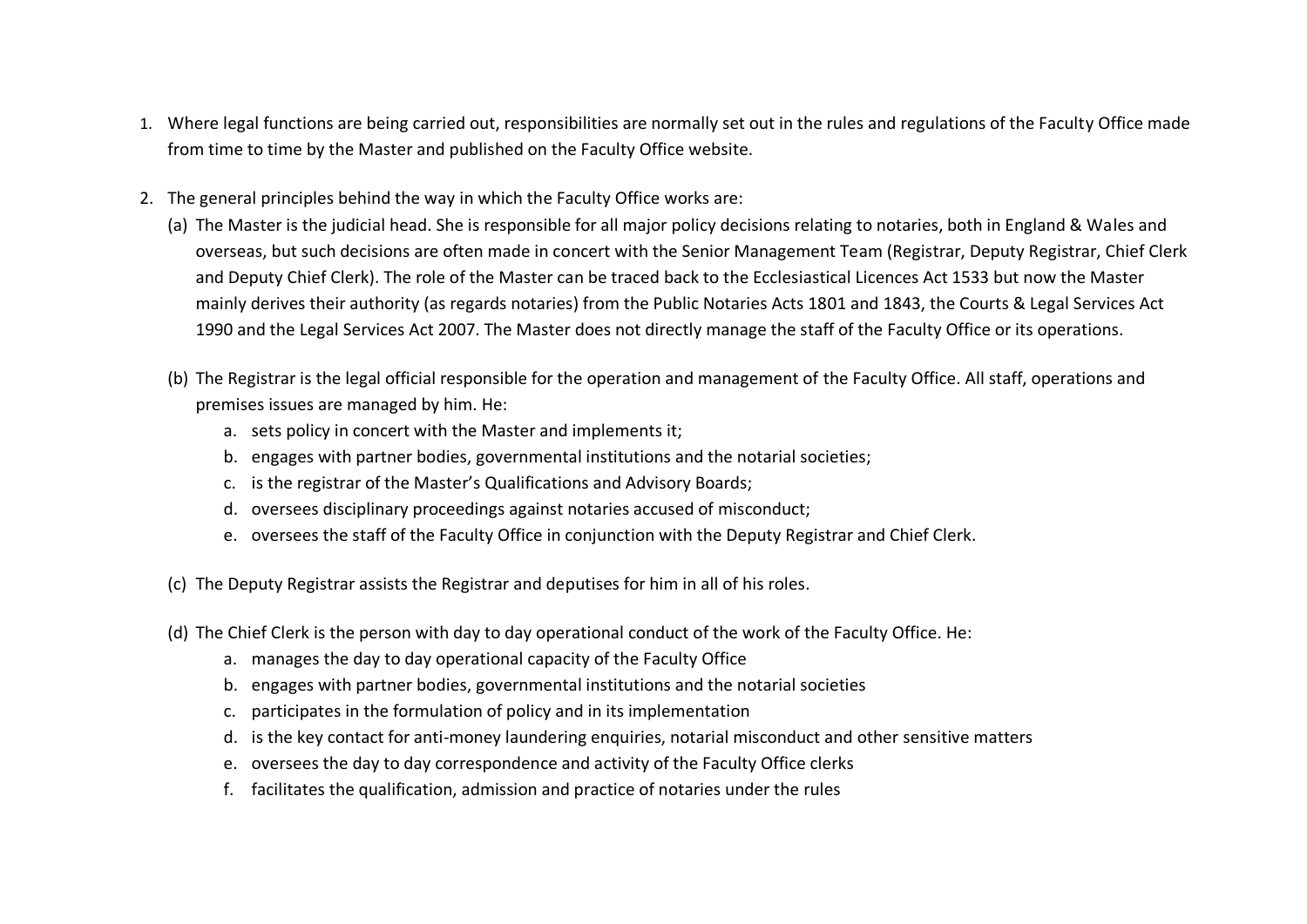- g. organises the disciplinary arrangements for notaries accused of misconduct
- h. provides the specialised knowledge and expertise in the operation and development of the regulatory and (the non-notarial) legal work of The Faculty Office.
- (e) The Risk, Compliance and Investigations Officer, and Deputy Chief Clerk assists the Chief Clerk and leads on investigations, monitoring and compliance issues.
- (f) There are a number of other staff who assist the officers of the Faculty Office including a part time finance officer.

#### **Master's reserved matters**

Appointment of a new notary, admission formats and fees (2) Set minimum level of insurance cover (5) Approval of the Notarial Practice Course and Office Practice Course (10) Approval of admission formats and fees (11) Appoint members of the Qualifications Board (12) Appoint Chair of Qualifications Board (13) Determine level of supervisors fees (19)

Determine education requirements for notaries returning from practice after a 5-year break (21)

Grant waiver from the requirements of the CPE regulations (26) To set level of practising certificate fee and contribution to contingency fund (31)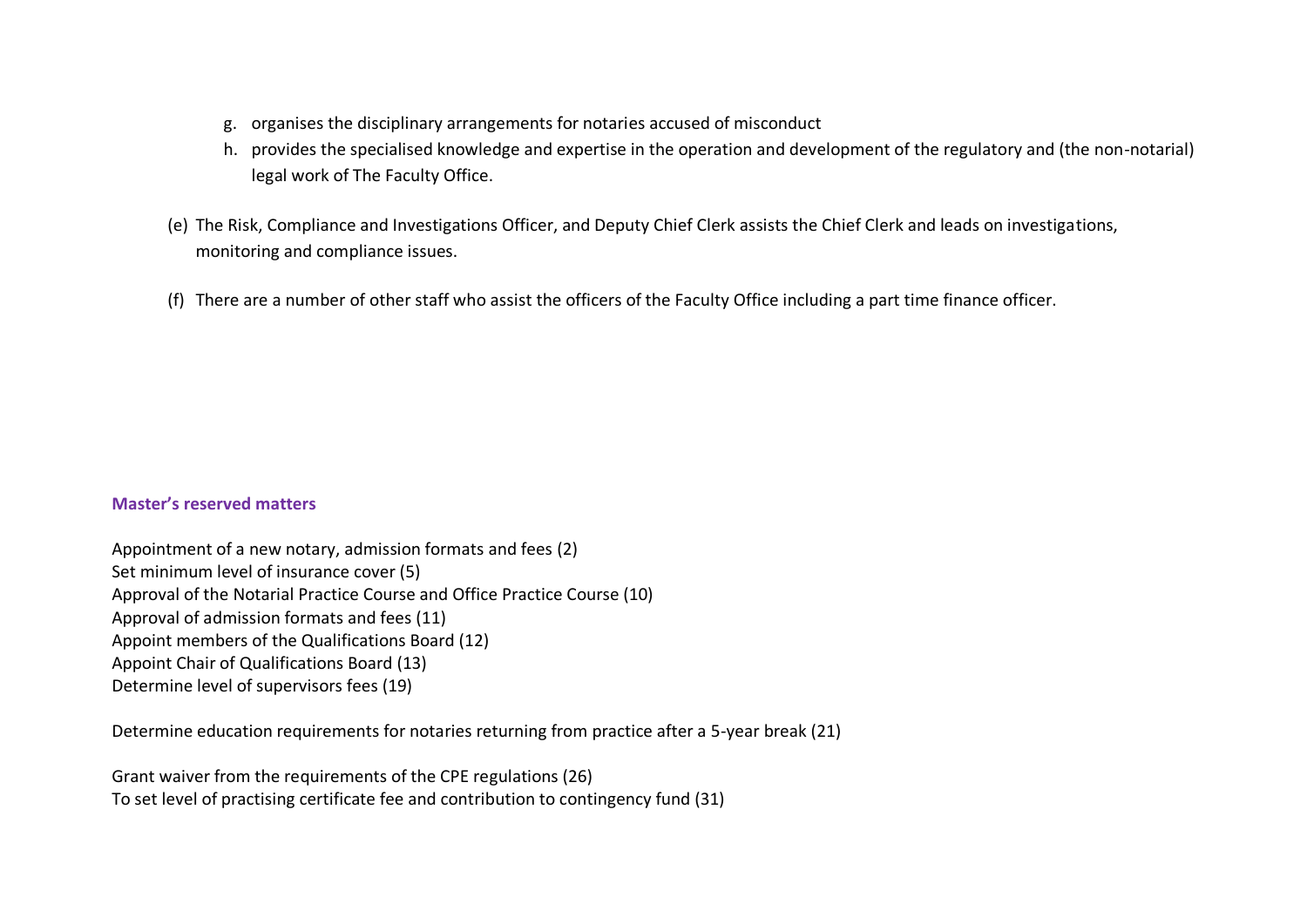Appoint members of the Audit Committee (32) Appoint and dismiss inspectors (39) Approve inspectors pro forma questionnaire (42)

On the basis of the information in the inspector's report order further inspection or inspections of the notary's practice, a requirement to undertake further training or the supervision by a notary of the notary's practice, or aspects of it (44) Appointment and dismissal of Assessors (48) Designation of an informal complaints procedure and complaints body (51)

To appoint or dismiss members of the Advisory Board (58)

To appoint or dismiss Chair of the Advisory Board (59)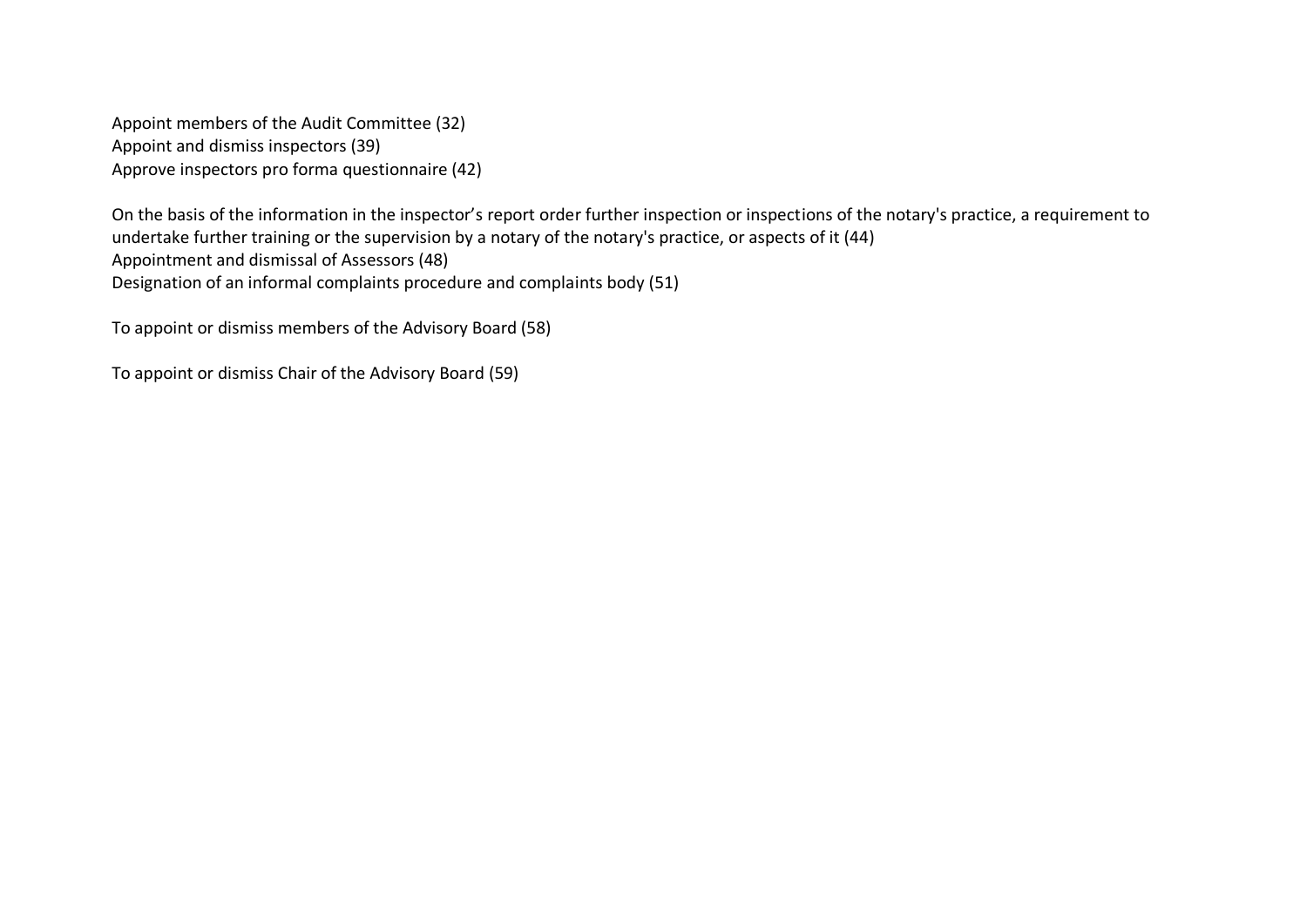# **4.4 Organisational structure**

#### **MANAGEMENT STRUCTURE**

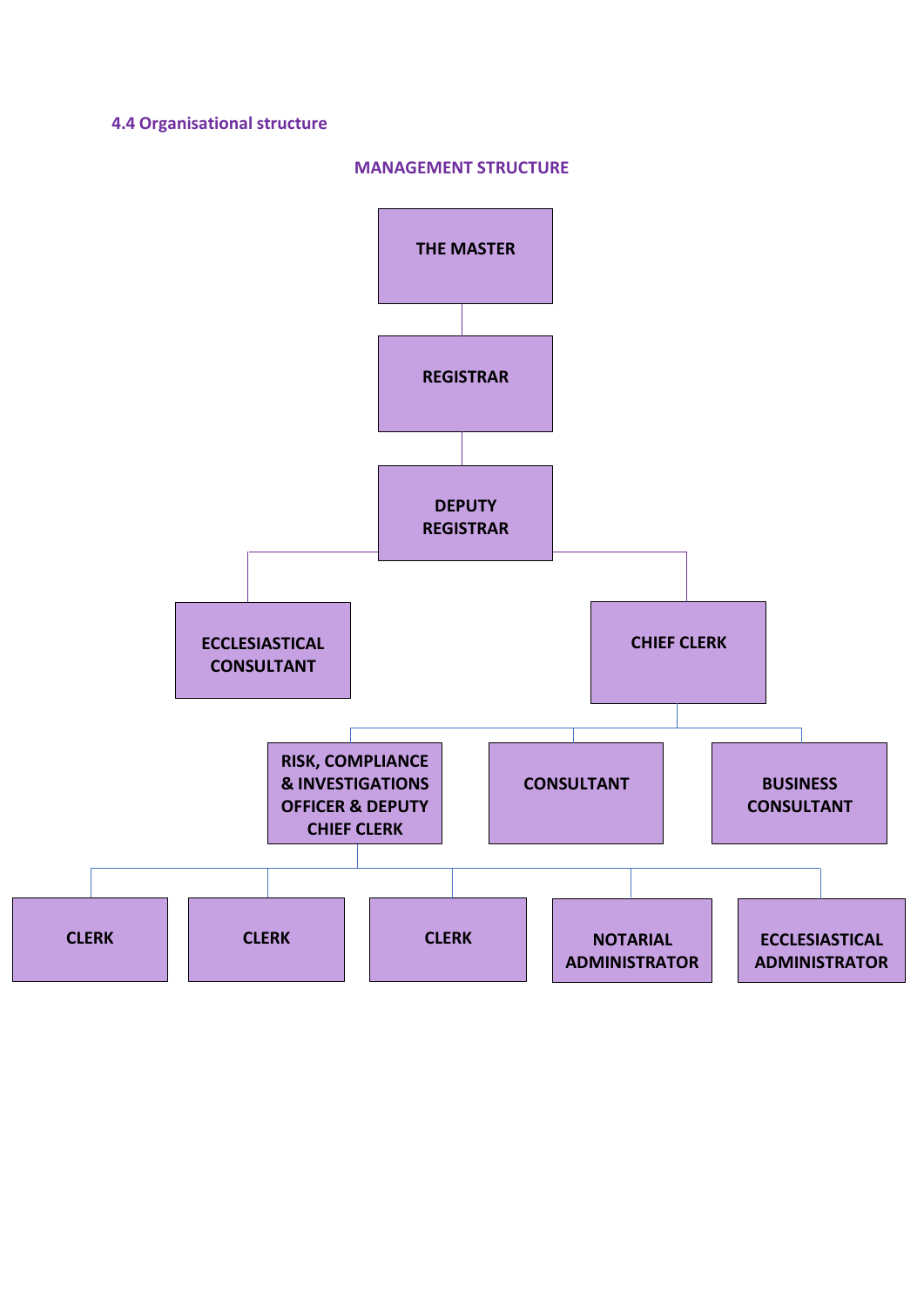#### **4.5 Procedures**

The rules of procedure governing the operations of the Faculty Office are contained within the Articles of Association listed in appendices.

### **4.6 Recruitment and nominations for Board and committee members**

The Faculty Office's policy on recruitment and nominations for board and committee members is listed in appendices.

The policy on the removal of board and committee members is listed in appendices.

### **4.7 Annual review of chairs**

The Master meets annually with the chair of each committee or board, to review progress, support the chairs and assess any developmental needs in the chairs.

In preparation for those meetings, the Master will (with the exception of the Master's Council) review the overall performance of each committee or board with the Registrar, and will consult with others to gather feedback as appropriate.

In the case of the Master's Council, the Master will review progress with the Registrar.

Appropriate summary notes are retained of these annual meetings, but are not published given the nature of personal details they contain.

### **4.8 Induction process for new Board and committee members**

The Faculty Office aims to provide members of committees and boards with induction procedures and support which enables them to carry out their role effectively.

On joining any board or committee new members will receive a copy of this governance manual and other key documents relevant at the time.

A formal induction session will be organised by the Registrar, at which new members will be guided through the history, legal structure, objects, strategy and plans for the Faculty Office, along with an overview of how the Faculty Office is managed and governed. New members will normally also be guided through the Faculty Office's premises when they first visit for a meeting.

The Master will aim to meet (either in person or remotely) with each new member on their appointment.

Notes are retained of each new member's induction process.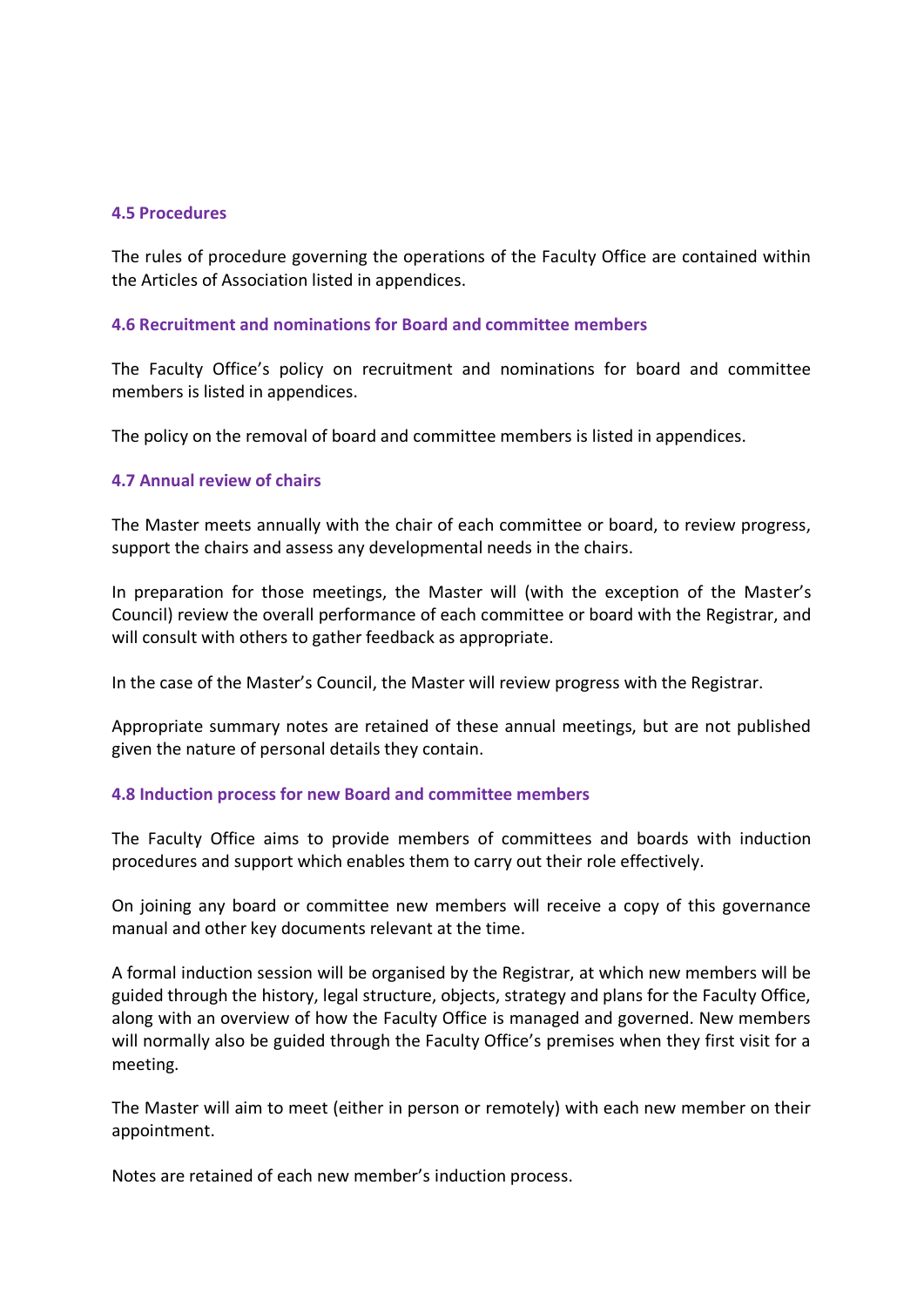### **5. LIST OF APPLICABLE POLICIES**

The Faculty Office has in place a range of policy documents, designed to ensure a transparent, consistent and effective approach to issues of policy.

There are no policy documents which are not available to interested parties. Most policy documents are contained within this manual. Any which are not contained in this manual are available on the Faculty Office web site.

The appendices to this manual contain links to the following policies:

- **Equality, diversity and inclusion policy**
- **Public access to justice policy**
- **Complaints policy**
- **Appointment of board and committee members policy**
- **Removal procedure for board and committee members**
- **Transparency policy**
- **Whistleblowing policy**
- **Anti-corruption and bribery policy**
- **Gifts and hospitality policy**
- **Expenses policy**
- **Publishing policy**
- **Policy on staff with responsibilities to both the Faculty Office and to LBMW**
- **Consultations policy – outcomes and impact**
- **Climate issues policy**
- **Operating reserves policy**

#### **APPENDICES**

Each appendix or policy can be accessed by clicking 'here' in the title

- **A. The Seven Principles of Public Life (here)**
- **B. Terms of reference – The Master's Council (here)**
- **C. Terms of reference – The Master's Audit Committee (here)**
- **D. Rule – Advisory Board (here)**
- **E. Rule – Qualifications Board (here)**
- **F. Key performance indicators (here)**
- **G. Articles of Association (here)**
- **H. Role descriptions for all members of boards and committees (here)**
- **I. Additional role descriptions for chairs (here)**
- **J. Policy documents / statements:**
- Equality, diversity and inclusion policy (here)
- Public access to justice policy (here)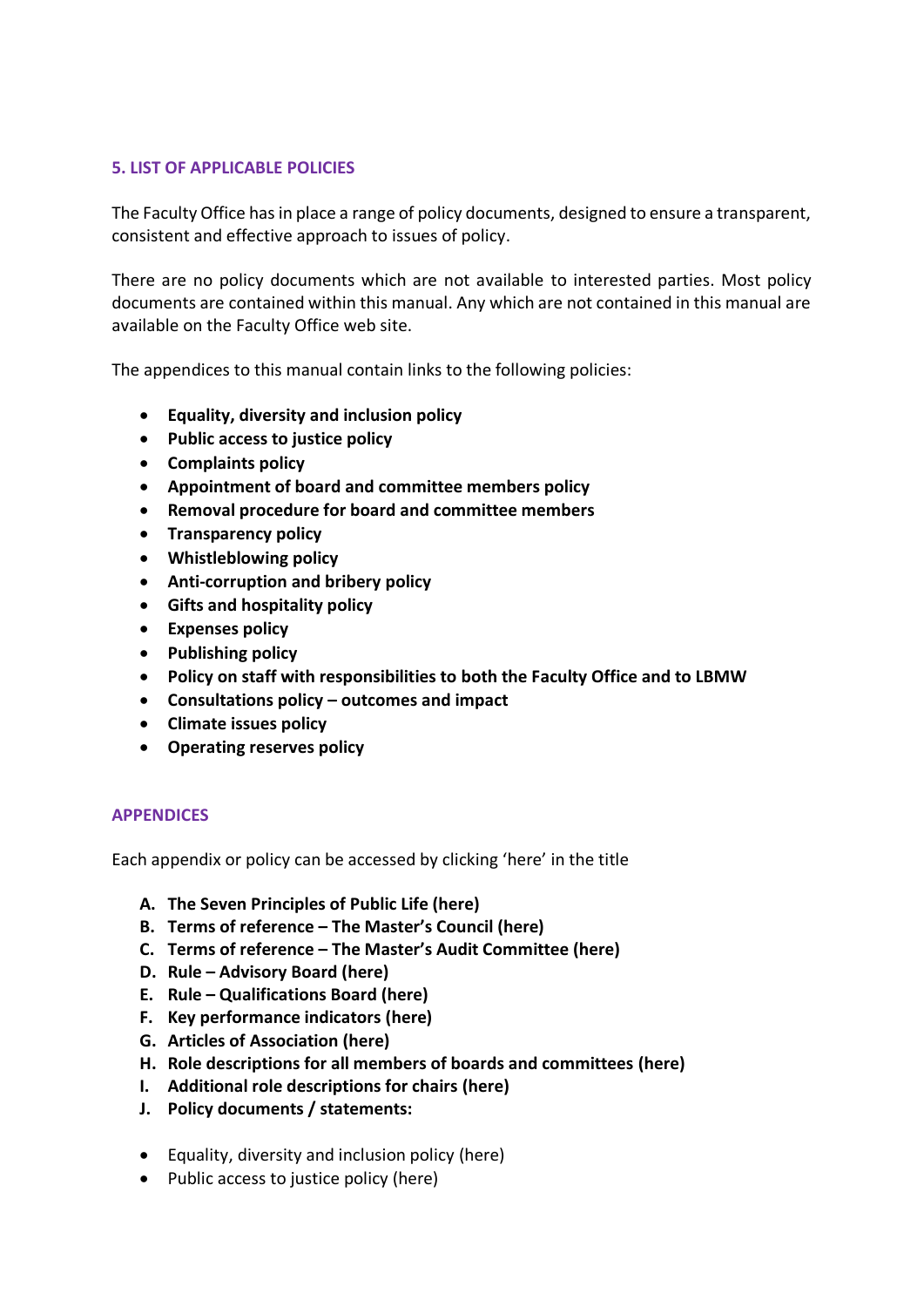- Complaints policy (here)
- Appointment of board and committee members policy (here)
- Removal procedure for board and committee members (here)
- Transparency policy (here)
- Whistleblowing policy (here)
- Anti-corruption and bribery policy (here)
- Gifts and hospitality policy (here)
- Expenses policy (here)
- Publishing policy (here)
- Policy on staff with responsibilities to both the Faculty Office and to LBMW (here)
- Consultations policy outcomes and impact (here)
- Climate issues policy (here)
- Operating reserves policy (here)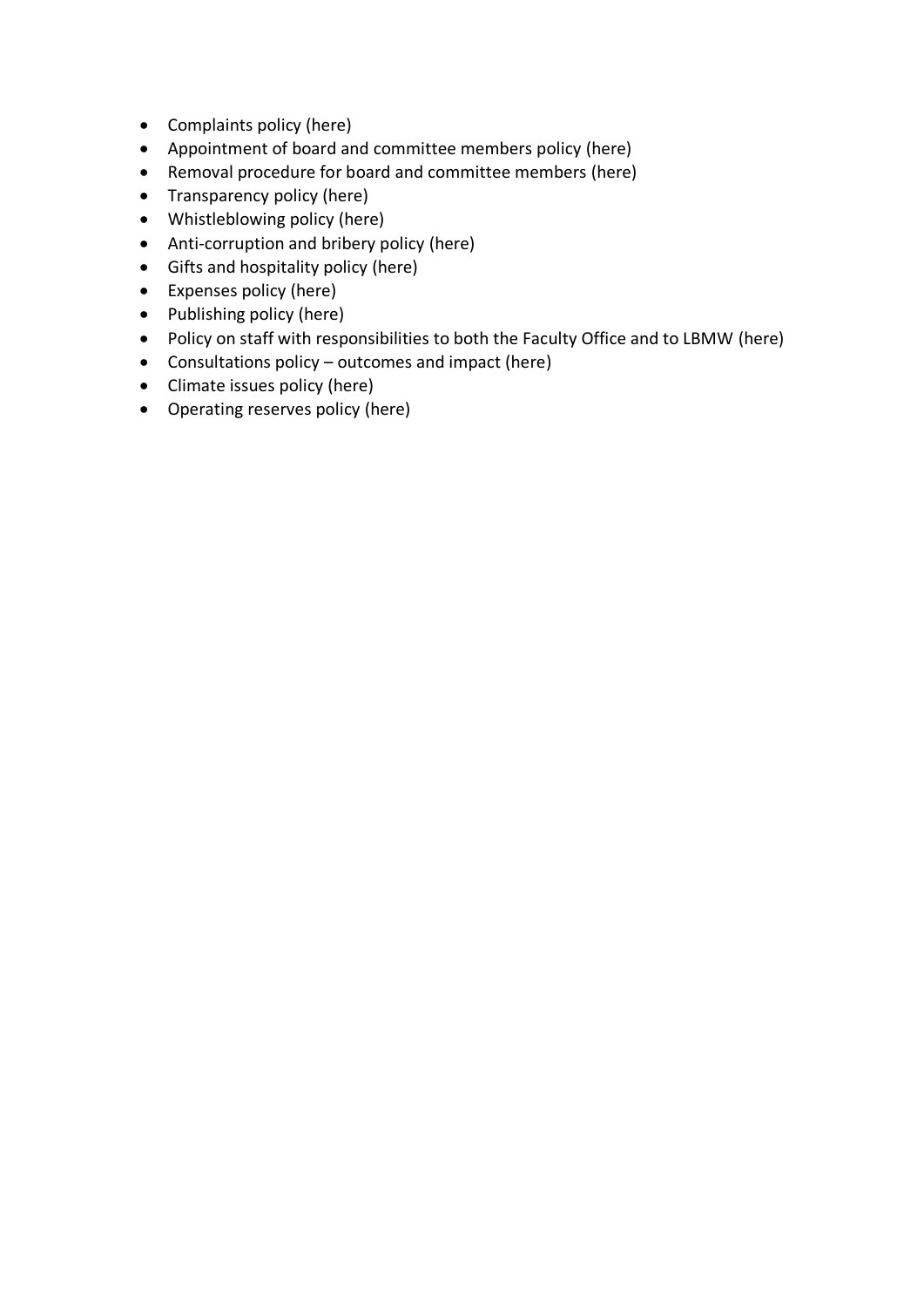

### **Appendix A - The Seven Principles of Public Life**

The Seven Principles of Public Life (also known as the Nolan Principles) apply to anyone who works as a public office-holder.

This includes all those who are elected or appointed to public office, nationally and locally, and all people appointed to work in the Civil Service, local government, the police, courts and probation services, non-departmental public bodies (NDPBs), and in the health, education, social and care services.

All public office-holders are both servants of the public and stewards of public resources. The principles also apply to all those in other sectors delivering public services.

#### **Selflessness**

Holders of public office should act solely in terms of the public interest.

#### **Integrity**

Holders of public office must avoid placing themselves under any obligation to people or organisations that might try inappropriately to influence them in their work. They should not act or take decisions in order to gain financial or other material benefits for themselves, their family, or their friends. They must declare and resolve any interests and relationships.

#### **Objectivity**

Holders of public office must act and take decisions impartially, fairly and on merit, using the best evidence and without discrimination or bias.

#### **Accountability**

Holders of public office are accountable to the public for their decisions and actions and must submit themselves to the scrutiny necessary to ensure this.

#### **Openness**

Holders of public office should act and take decisions in an open and transparent manner. Information should not be withheld from the public unless there are clear and lawful reasons for so doing.

#### **Honesty**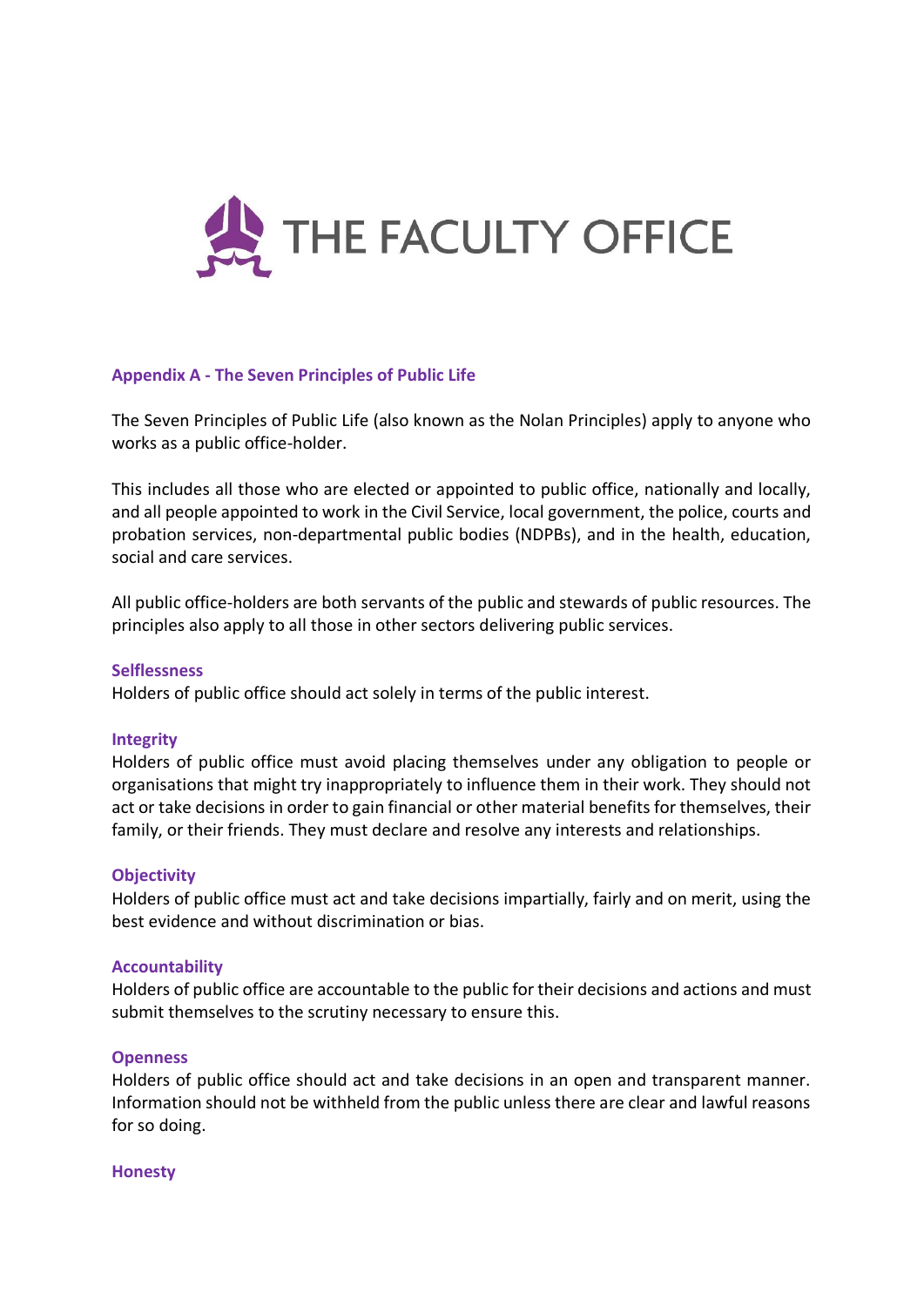Holders of public office should be truthful.

# **Leadership**

Holders of public office should exhibit these principles in their own behaviour. They should actively promote and robustly support the principles and be willing to challenge poor behaviour wherever it occurs.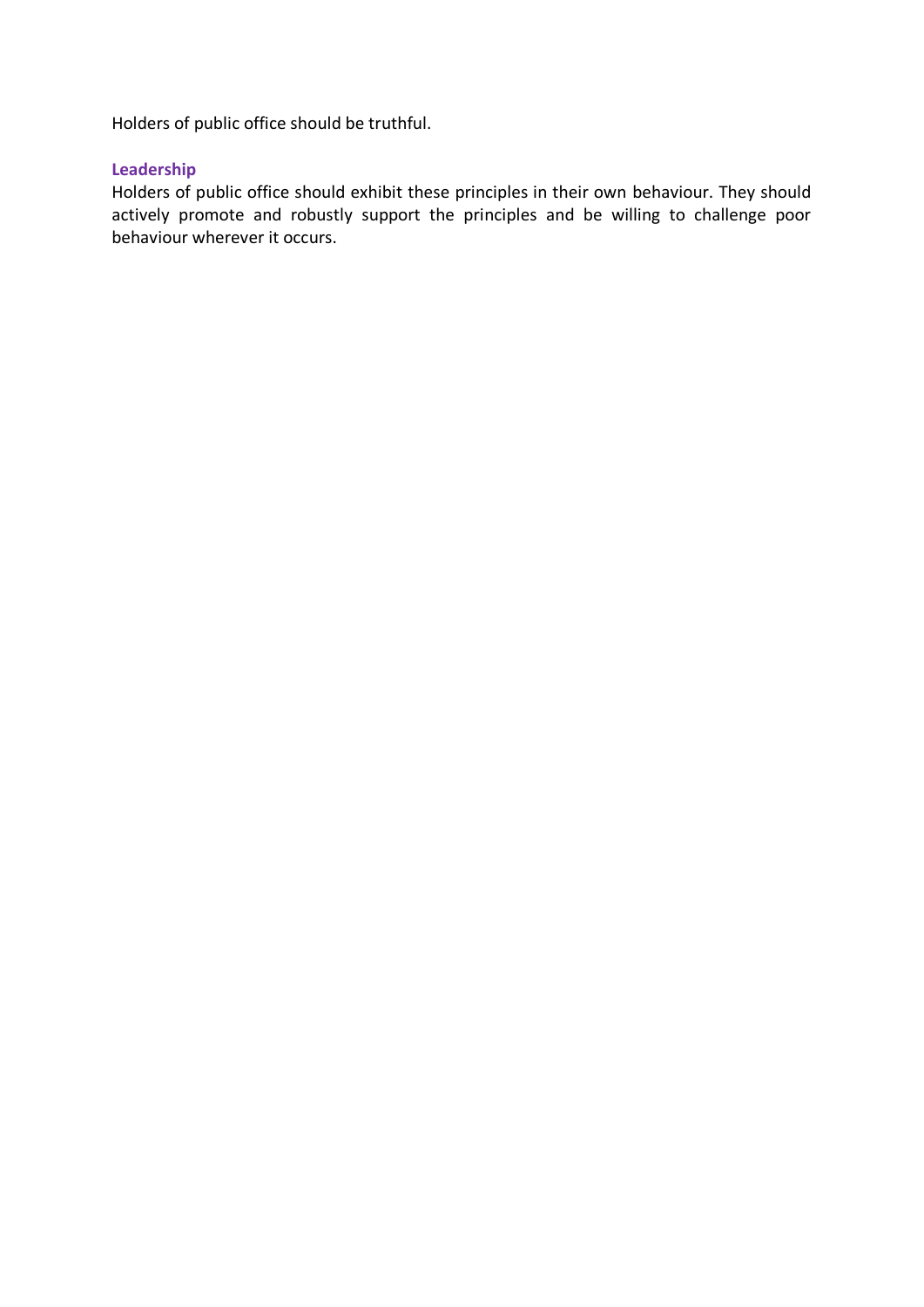

### **Appendix B – Terms of Reference**

#### **THE MASTER'S COUNCIL**

#### **Terms of reference**

Membership: The Master of Faculties\*

Registrar\*

Deputy Registrar\*

Chief Clerk\*

Deputy Chief Clerk

Chair of the Advisory Board

Financial Manager

Additional members may be invited as appropriate to the content of the meeting

\*these are also directors of the Faculty Office of the Archbishop of Canterbury delivery company

Purpose of body: 1. To make policy

2. to keep the Master informed about Faculty Office work, the work of the boards and audit committee, the inspectors, notarial disciplinary cases etc.

3. to set and monitor the budget, approve accounts and appoint auditors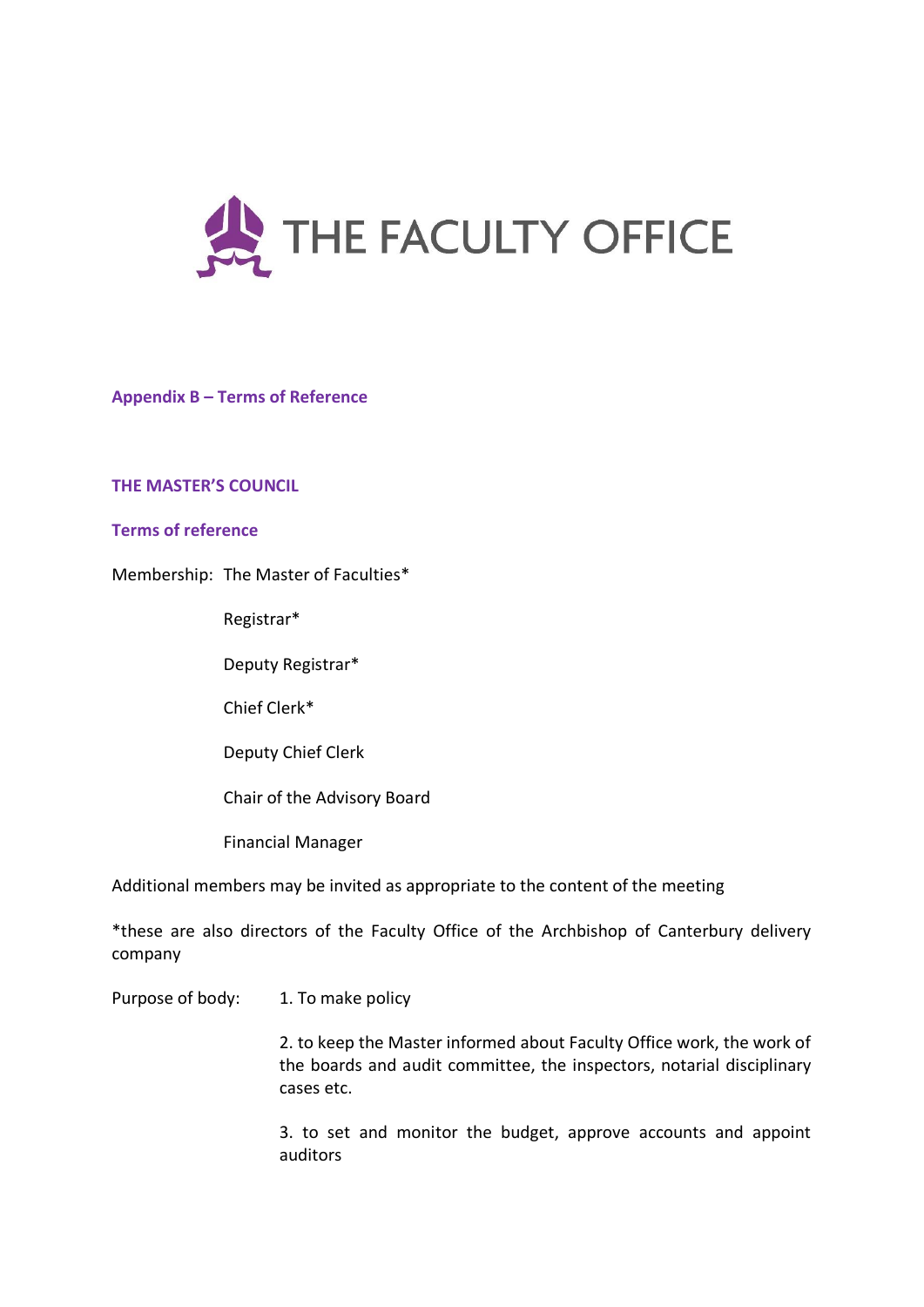4. monitor KPIs, the Master's annual priorities and regulatory standards

5. for the Master to make decisions in consultation with the Faculty **Office** 

6. for the Master to set and monitor the work of the Faculty Office where appropriate

7. to serve as the meeting of the directors of the Faculty Office of the Archbishop of Canterbury delivery company where business of the company is to be transacted

When does it meet: Quarterly. Meetings may be in person or by electronic means.

Papers and minutes: papers to be circulated by the Registrar to Chief Clerk and a minute is taken

Publicity: agenda, papers and note of meeting are published on the Faculty Office website (following approval of the Council) with confidential matters redacted. The meeting itself is not open to the public.

Procedure: Master to chair. There are no votes. Decisions are made by the Master (unless operational matters) but usually by consensus, and with the Master receiving the advice and recommendation of officers.

Quorum: None, but the Master and one officer must be present. For company meetings the quorum is two directors.

Standing committee: the Master and the officers of the Faculty Office to meet approximately monthly to keep abreast of business between meetings but formal decisions are to be made or recorded at the Master's Quarterly Council.

When acting as the directors of the Faculty Office company: there is a degree of overlap but for formal decisions requiring directors' approval (eg approving accounts), the minutes will identify these decisions as being director's decisions or resolutions. In these cases the memorandum and articles of the company will apply and each director may vote on resolutions.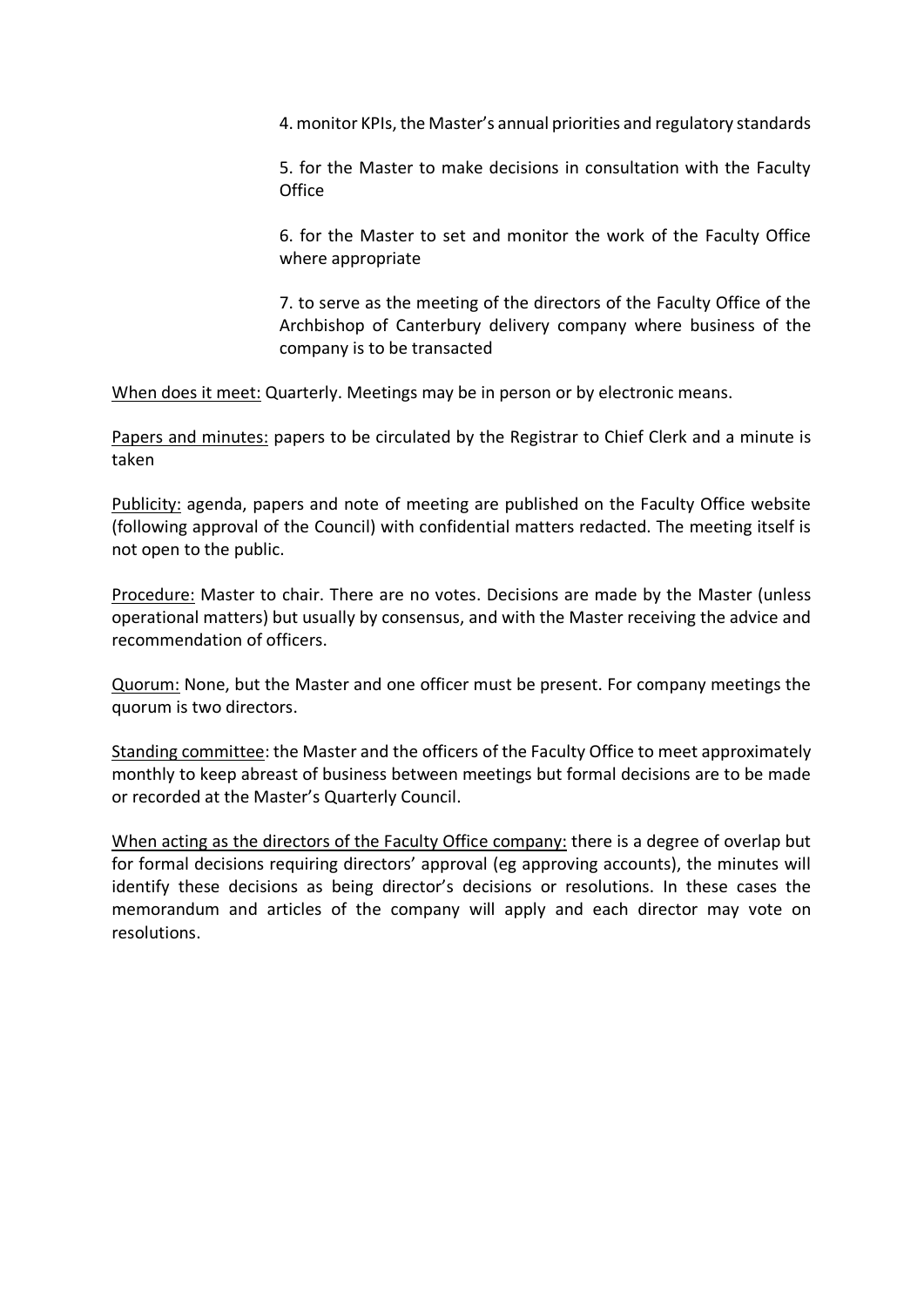

### **Appendix C – Terms of Reference**

#### **THE MASTER'S AUDIT COMMITTEE**

#### **Overview**

The Masters Audit Committee (MAC) has been established by the Master is to provide advice to the Master as requested on of the finances, financial control and financial liabilities of the Faculty Office.

All of the operations of the Faculty Office are included. Oversight is not limited to notary activities.

#### **Governance**

The MAC will consist of a minimum of 3 and a maximum of 4 members of which 3 will be lay (meaning not a notary) all of whom will be independent of the Faculty Office. The first members will include if they are willing the chairs of the Advisory and Qualification Boards.

The Chair of the Advisory Board will also chair the MAC to provide continuity if he or she is willing.

At least one member of the MAC will be an accountant with relevant experience in audit and accountancy.

The members of the MAC will be appointed by the Master in consultation with the Chair of the MAC and the Registrar of the Faculty Office. Members will be appointed for a first term of 3 years and the appointment may be renewed (for a total period not exceeding 8 years).

Members of the MAC may be asked to attend meetings of the Senior Officers or Quarterly Master's Councils from time to time.

#### **Responsibilities**

As requested by the Master the MAC could be asked to advise on: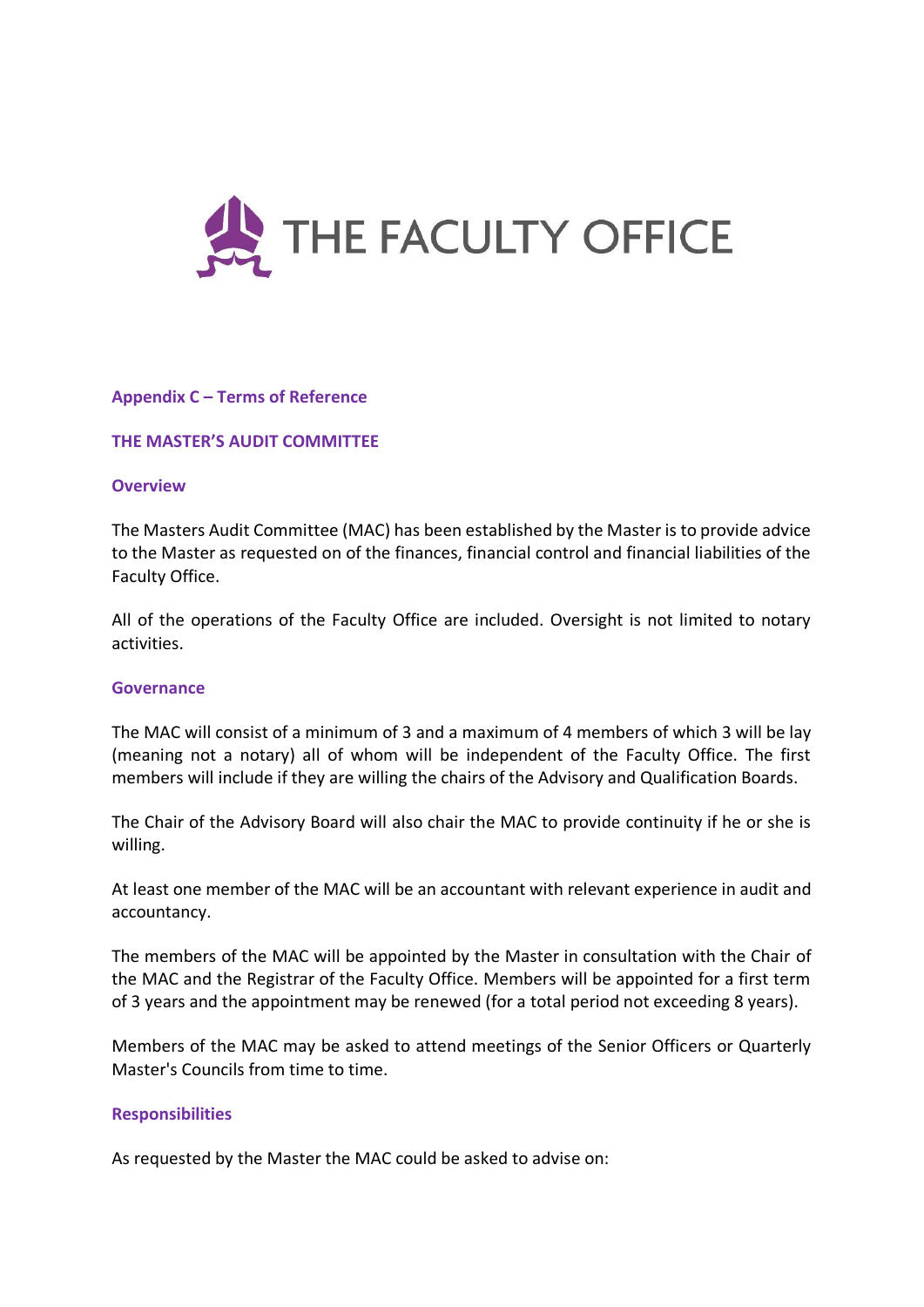Development of the annual budget including advice to the Master on

- the accommodation arrangements
- employment arrangements
- the division of the total budget of the Faculty Office between the notary and the marriage licence functions
- Consultations on fees and other financial matters
- Submission of the application for the Legal Services Board for approval of the annual practice fee for notaries
- Strategic and long-term financial planning including the financing of capital projects and provision for reserves
- Review of and recommendation to the Master for approval of the annual financial statements and their publication
- Any concerns of alleged fraud or irregularity in the Faculty Office's financial and other control systems and the steps necessary to correct or otherwise address them
- The adequacy and effectiveness of the Faculty Office's systems of internal control and risk management and the Faculty Office's Risk Register. Review of AML processes and procedures including the Faculty Office's Risk and Assurance policy.
- The Faculty Office's whistleblowing statements
- Statutory liabilities
- Any other matter affecting the finances or financial liabilities of the Faculty Office (at the request of Master or Registrar or on their own initiative.

The MAC will provide an annual report to the Master which, once reviewed by the Master, will be published.

# **Meeting Arrangements**

The MAC will meet at least twice a year and more frequently, if necessary.

The Chair will call the meetings of the MAC. If for any reason the Chair of the MAC refuses or is unable to call a meeting (when due) two other members of the MAC may call a meeting.

Two members of the MAC represent a quorum.

The Registrar will attend the meetings of the MAC unless requested not to be present for all or part of a meeting. Other members of the Faculty Office will attend at the request of the Registrar.

The accountant to the Faculty Office will also attend the meetings of the Faculty Office and will:

- Prepare and submit in a timely manner financial information and other paperwork to enable the MAC to undertake its responsibilities and also provide oral reports at the meetings
- Minute the meetings of the meetings of the MAC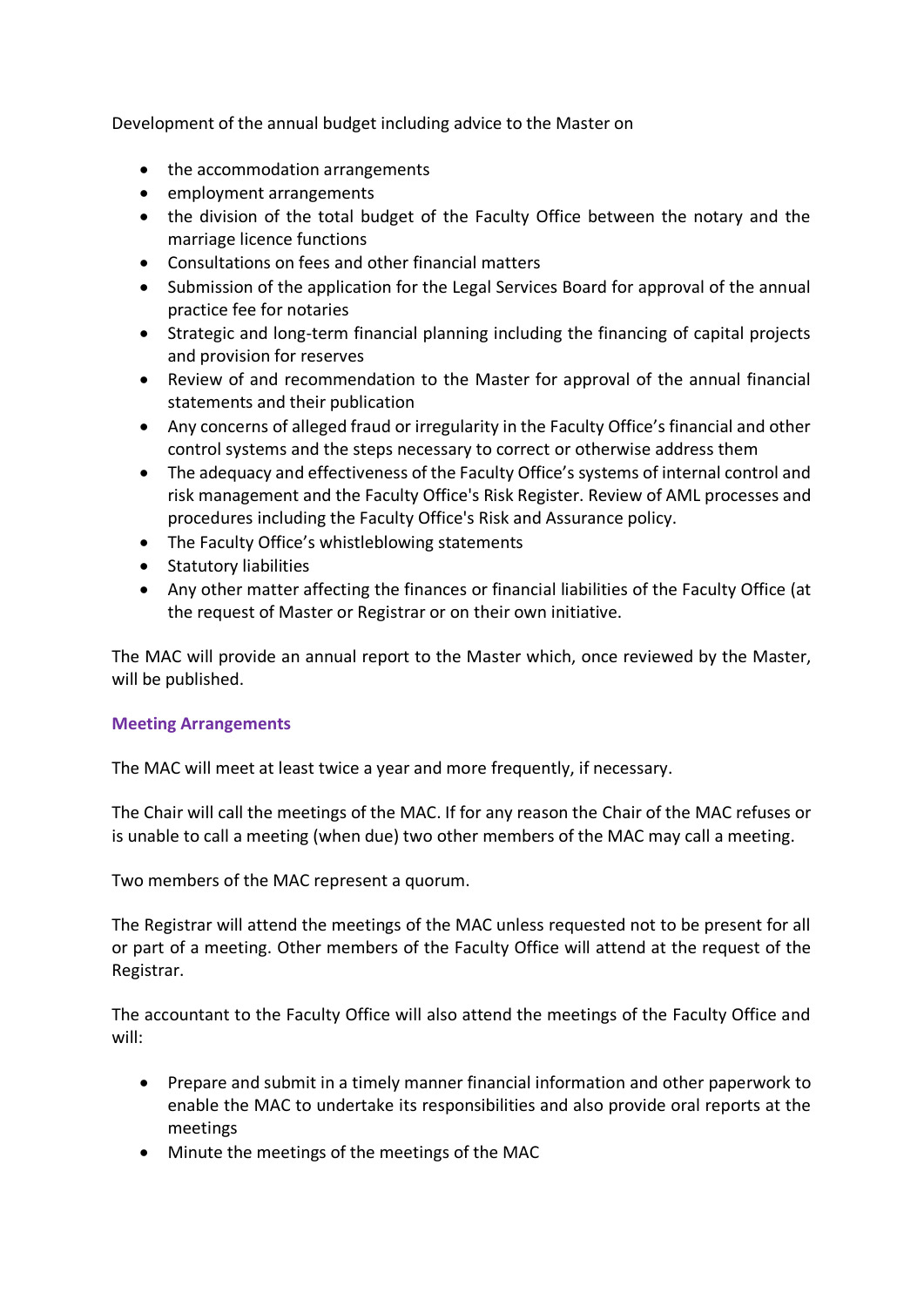• The agenda, supporting papers and minutes of the MAC meetings will be circulated at least 5 working days in advance of any meeting of the MAC

# **Review**

The MAC will undertake an annual review of these terms of reference and recommend to the Master for approval any changes considered necessary by the MAC

## **Induction**

Induction arrangements will include training and guidance on:

- the Nolan Principles as they apply to an audit committee (with wider governance responsibilities) the regulatory and statutory responsibilities of the Faculty Office
- the current finances and budgeting arrangements of the Faculty Office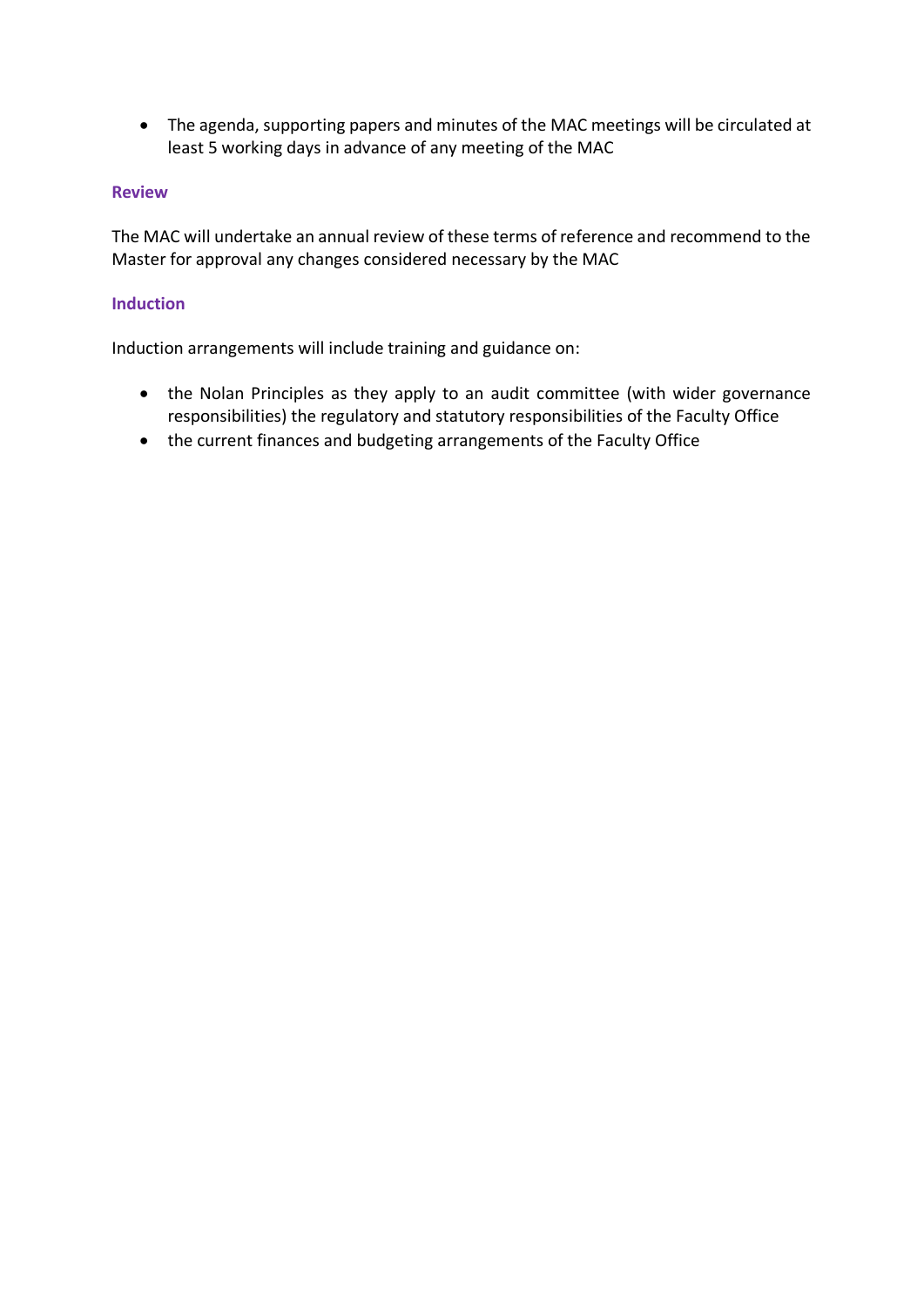

**Appendix D – Rule (Advisory Board)**

# **NOTARIES (ADVISORY BOARD) RULES 2008**

We, SHEILA MORAG CLARK CAMERON One of Her Majesty's Counsel, Commissary or Master of the Faculties of the Most Reverend Father in God ROWAN DOUGLAS by Divine Providence Lord Archbishop of Canterbury Primate of all England and Metropolitan in exercise of the powers conferred by section 4 of the Public Notaries Act 1843 and section 57 of the Courts and Legal Services Act 1990 and of all other powers Us enabling hereby make the following Rules

1. Citation and Commencement These rules may be cited as the Notaries (Advisory Board) Rules 2008.

1.2 These Rules shall come into force on the 6th day of April 2008.

2 Interpretation In these rules: 'Public Notaries' includes General and Scrivener Notaries; 'the Board' means the Advisory Board established under rule 3; 'the Faculty Office' means the Registry of the Court of Faculties; 'the Master' means the Master of the Faculties; and 'the Registrar' means the Registrar of the Court of Faculties.

3 3.1 There shall be established an Advisory Board constituted in accordance with the Schedule hereto

3.2 the functions of the Board shall be to advise the Master and the Registrar on any matter pertaining to the notarial profession in England and Wales and its regulation that may be referred to it

(a) by the Master or the Registrar;

(b) by or on behalf of a body representing notaries in practice in England or Wales; or

(c) by any other body or person provided that the Board considers that the matter to be referred to it is of sufficient general interest to or in connection with the notarial profession to justify its consideration.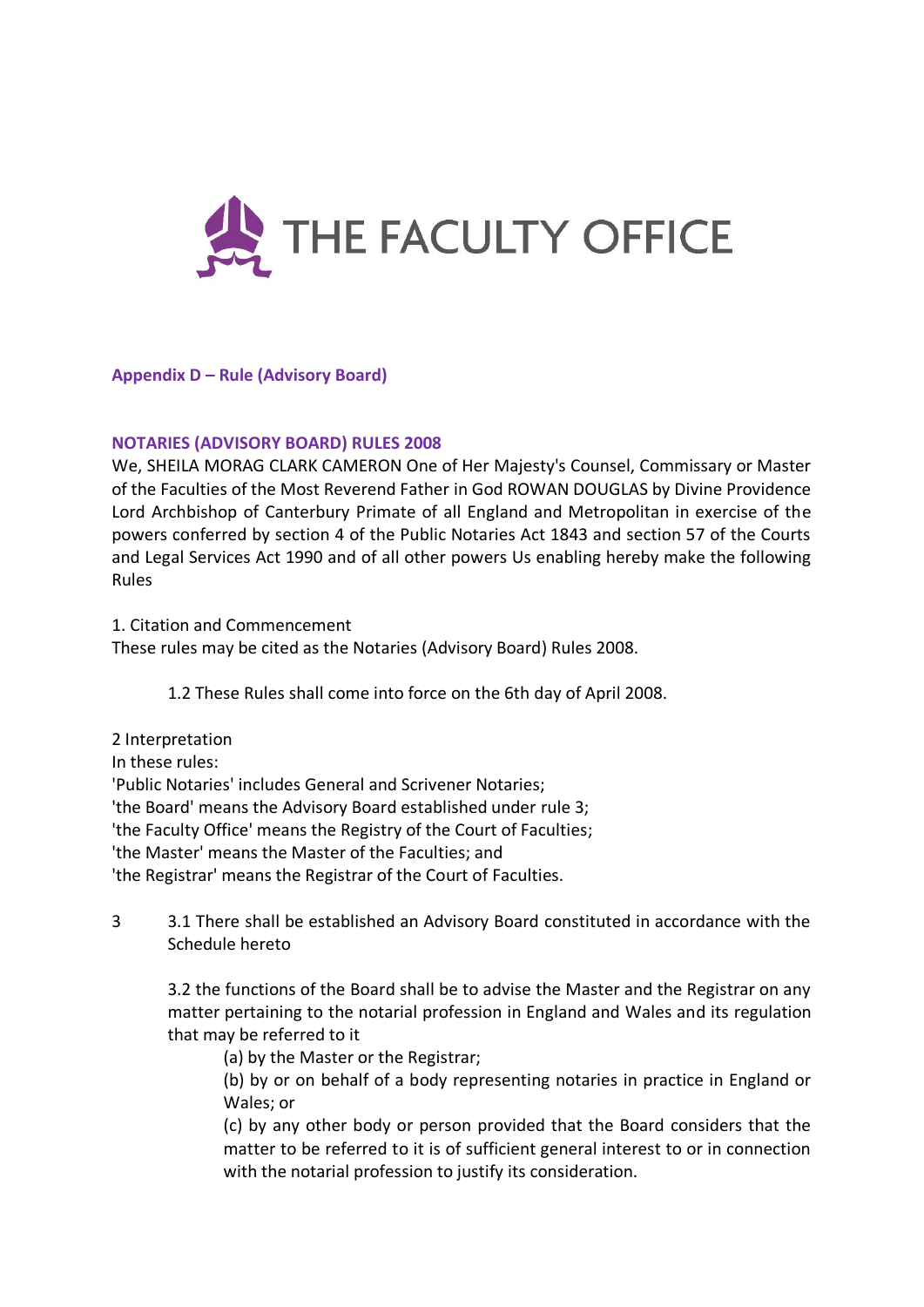3.3 The Board may consider any matter pertaining to the notarial profession in England and Wales and its regulation notwithstanding that it has not been referred to the Board under rule 3.2

3.4 The expenses of the Board and of its members shall be paid from the general notarial income of the Faculty Office.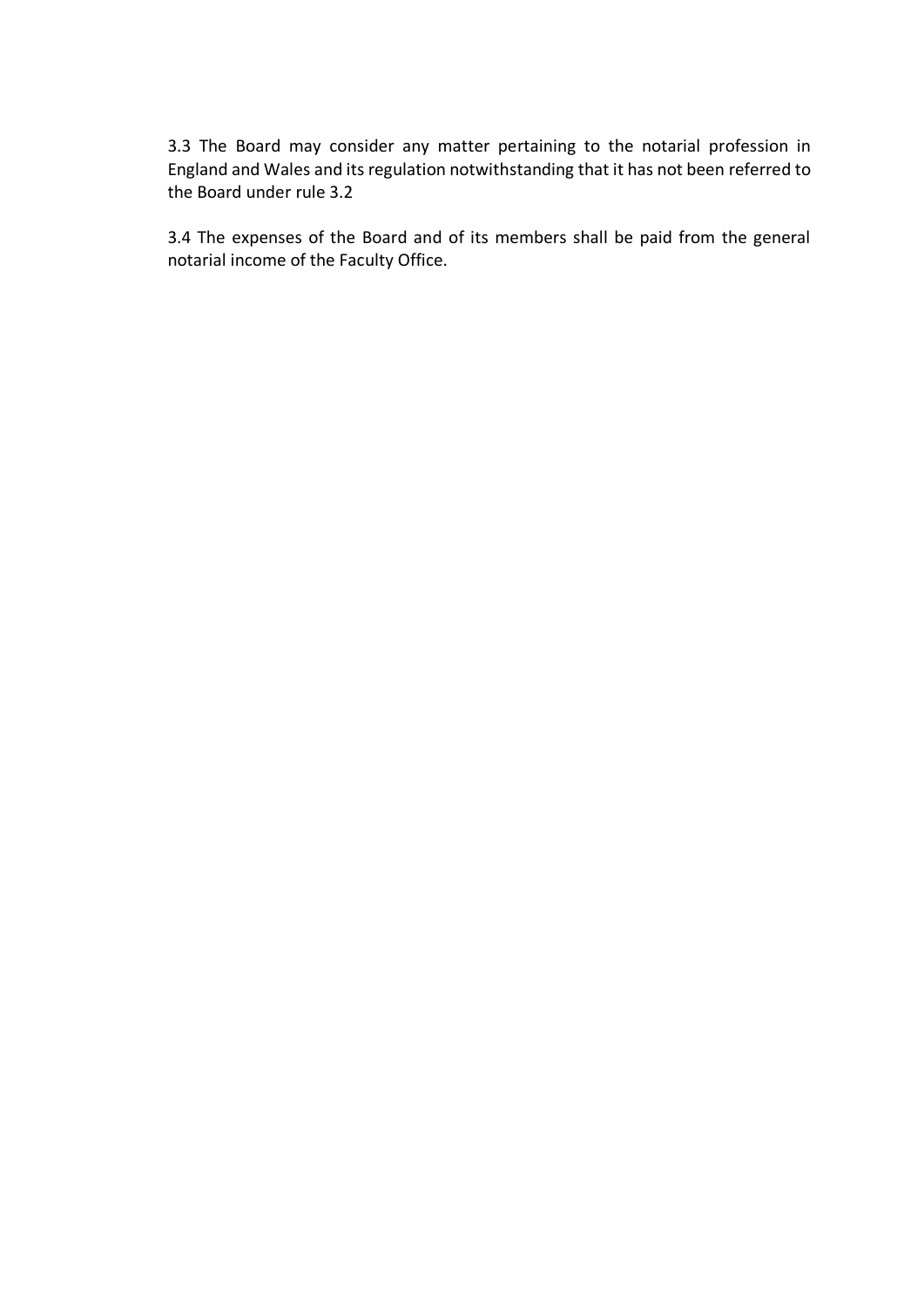4. Rules 3 and 4 of the Notaries (Miscellaneous Provisions) Rules 2002 are hereby revoked. **SCHEDULE** 

1. The Board shall consist of six persons appointed by the Master comprising:

(a) two Public Notaries in practice and holding a valid practising certificate;

(b) the Secretaries of the Notaries Society and of the Society of Scrivener Notaries of London; and

(c) two independent persons, not being notaries, one of whom shall be the Chair of the Board

2. Members of the Board, including the Chair, appointed under paragraph 1 (a) and (c) of this Schedule shall hold office for a period of three years but any member may be removed from office at any time if the Master has reasonable grounds for doing so.

3. A Member appointed under paragraph 1 (a) or (c) of this Schedule will be eligible for reappointment for one further period of three years only.

4. Any member of the Board wishing to resign from office shall do so in writing to the Registrar giving not less than two months notice of the intention to resign.

5. Where a vacancy arises in the membership of the Board within one of the categories in paragraph 1 (a) or (c) of this Schedule the Master shall as soon as practicable appoint a new member within that category who shall hold office for a period of three years and be eligible for re-appointment as under paragraph 3 of this Schedule.

6. The Registrar shall act as Clerk to the Board or may appoint or nominate another person to act as Clerk in his place.

7. The Board shall meet as often as may be necessary and in any event not less than once each year.

DATED this 12th day of March 2008

SHEILA CAMERON

---------------------------------------------------------------

MASTER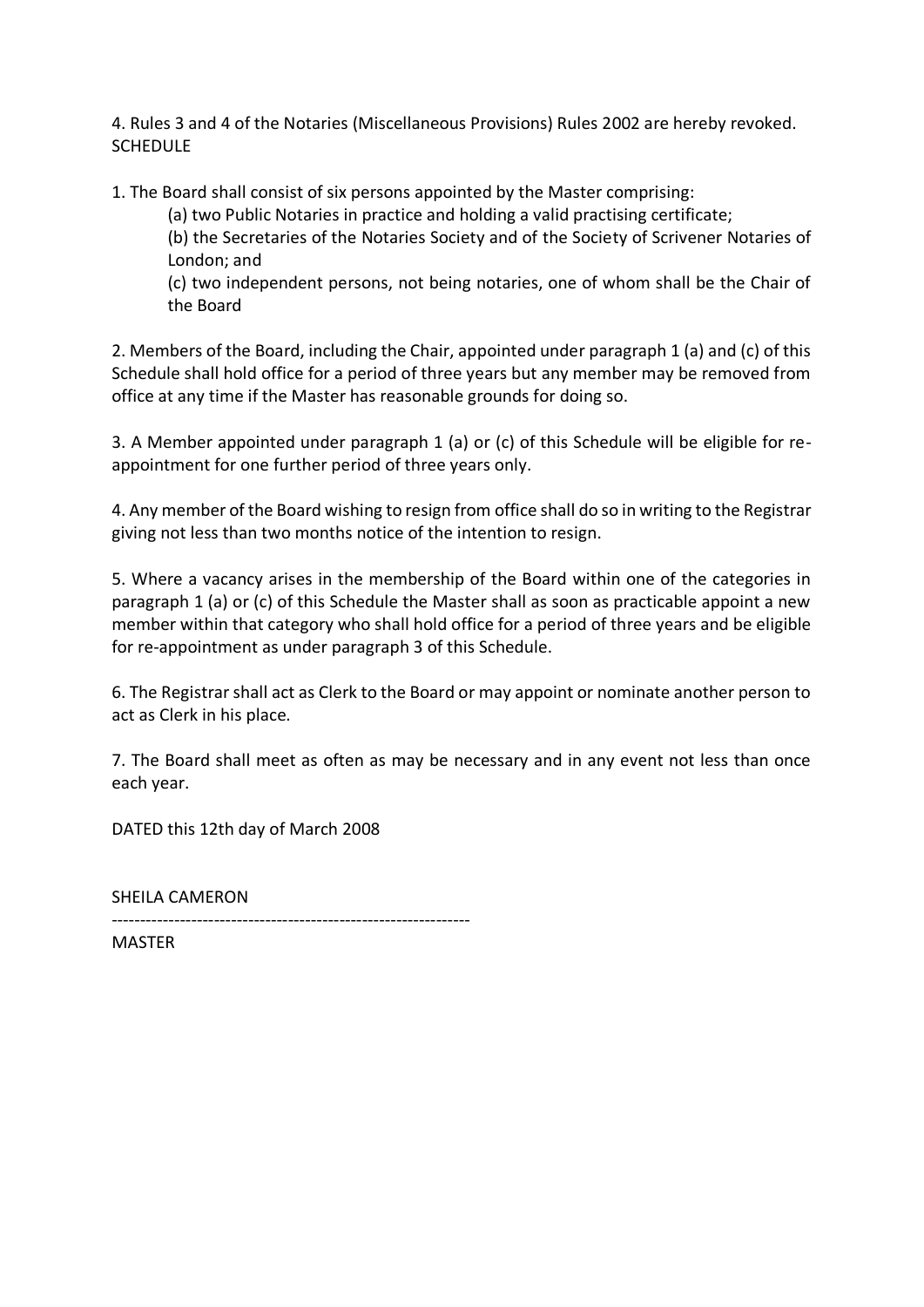

## **Appendix E – Rule (Qualifications Board)**

## **NOTARIES (QUALIFICATION) RULES 2017**

WE CHARLES RICHARD GEORGE One of Her Majesty's Counsel Commissary or Master of the Faculties of the Most Reverend Father in God Justin Portal by Divine Providence Lord Archbishop of Canterbury Primate of All England and Metropolitan in exercise of the powers conferred by section 4 of the Public Notaries Act 1843 and section 57 of the Courts and Legal Services Act 1990 and of all other powers Us enabling hereby make the following Rules:

### **Part I: Preliminary**

### *1 Citation and Commencement*

1.1 These rules may be cited as the Notaries (Qualification) Rules 2017

1.2 These rules shall come into force on the 1st day of April 2017

### *2 Interpretation*

In these rules: **'the Board'** means the Qualifications Board established under rule 6;

**……….**

### *6 Qualifications Board and Fees for Applications*

6.1 There shall be established a Qualifications Board constituted in accordance with schedule 1.

## 6.2 The functions of the Board shall be:

6.2.1 To advise the Master whether a degree or other qualification should be approved by him for the purpose of these rules.

6.2.2 To advise the Master on the standard of the qualifications of any person applying for admission as a general notary under these rules.i

6.2.3 To advise the Master on the qualifications and experience of persons applying for recognition that they are eligible for admission as a general notary under rule 8.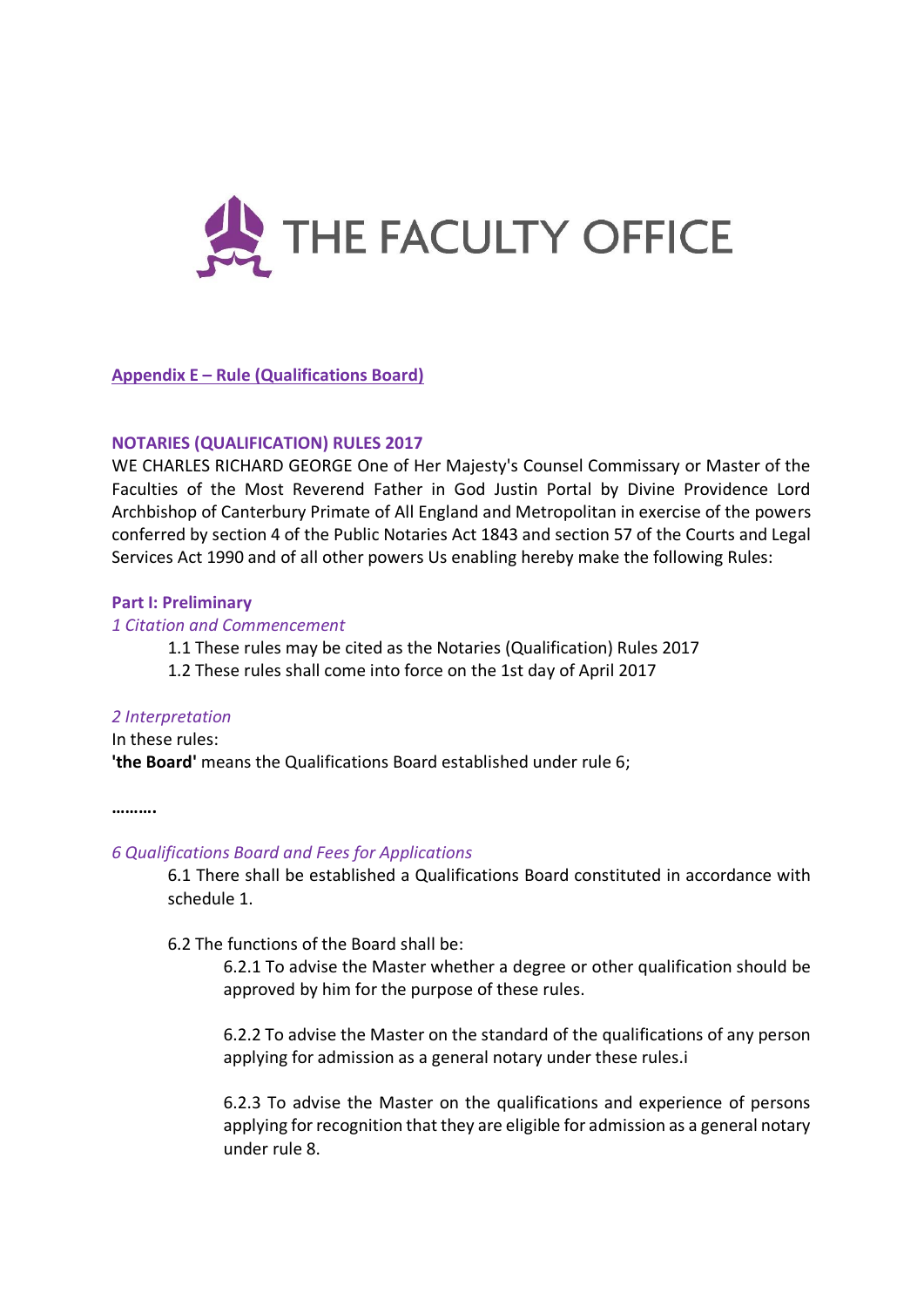6.2.4 To advise any other body concerned with the administration or regulation of the notarial profession in England and Wales or any part of it on matters relating to qualifications and experience.

6.3 The Master may by Order delegate to the Board any of his functions under these rules relating to the approval or recognition of degrees, qualifications and experience.

6.4 The Master may from time to time by Order prescribe fees or the maximum fees which may be charged in respect of any application to the Master under these rules and such fees may be applied by the Faculty Office towards meeting the expenses of the Board but subject thereto the expenses of the Board and of its members shall be paid from and such fees shall form part of the general notarial income of the Faculty Office.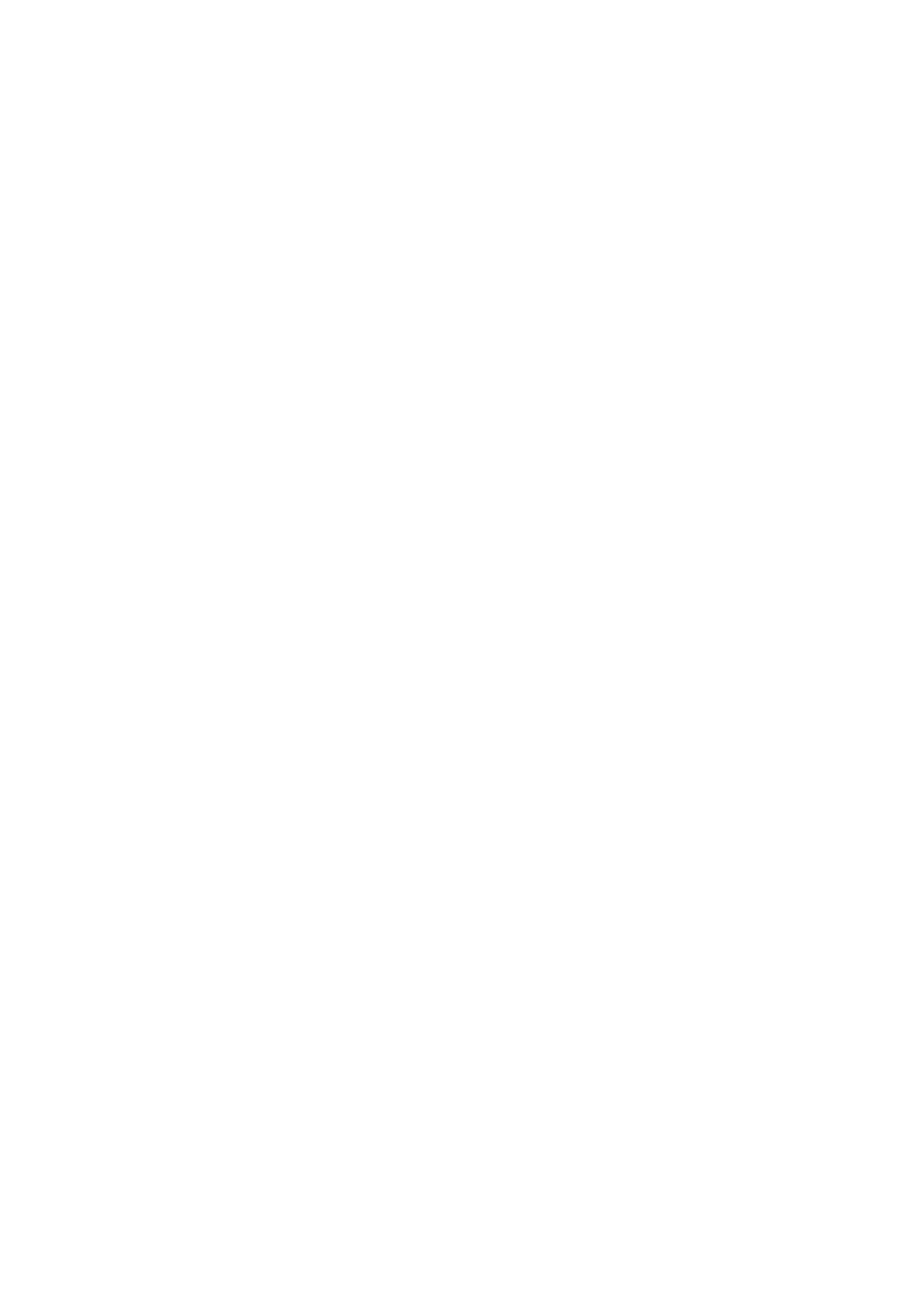

## **Appendix F - Key performance indicators**

The Faculty Office has in place three key performance indicators, which help stakeholders assess the effectiveness and efficiency of the Faculty Office's work in key areas affecting the notarial profession. Updates and analysis on the performance indicators are produced on an annual basis, and are published on the Faculty Office web site.

A fourth KPI will be introduced in early 2022, addressing the area of diversity in the profession.

The current key performance indicators are:

**Timeliness of inspections**- this includes the number of inspections, the number of inspections resulting in follow up action and the timeliness of that action.

**Timeliness of disciplinary cases** - this is a challenging KPI to manage because just one very complex case could skew the KPI data due to the small number of cases handled each year.

**Timeliness of admissions** - this KPI measures the time taken from application to completion.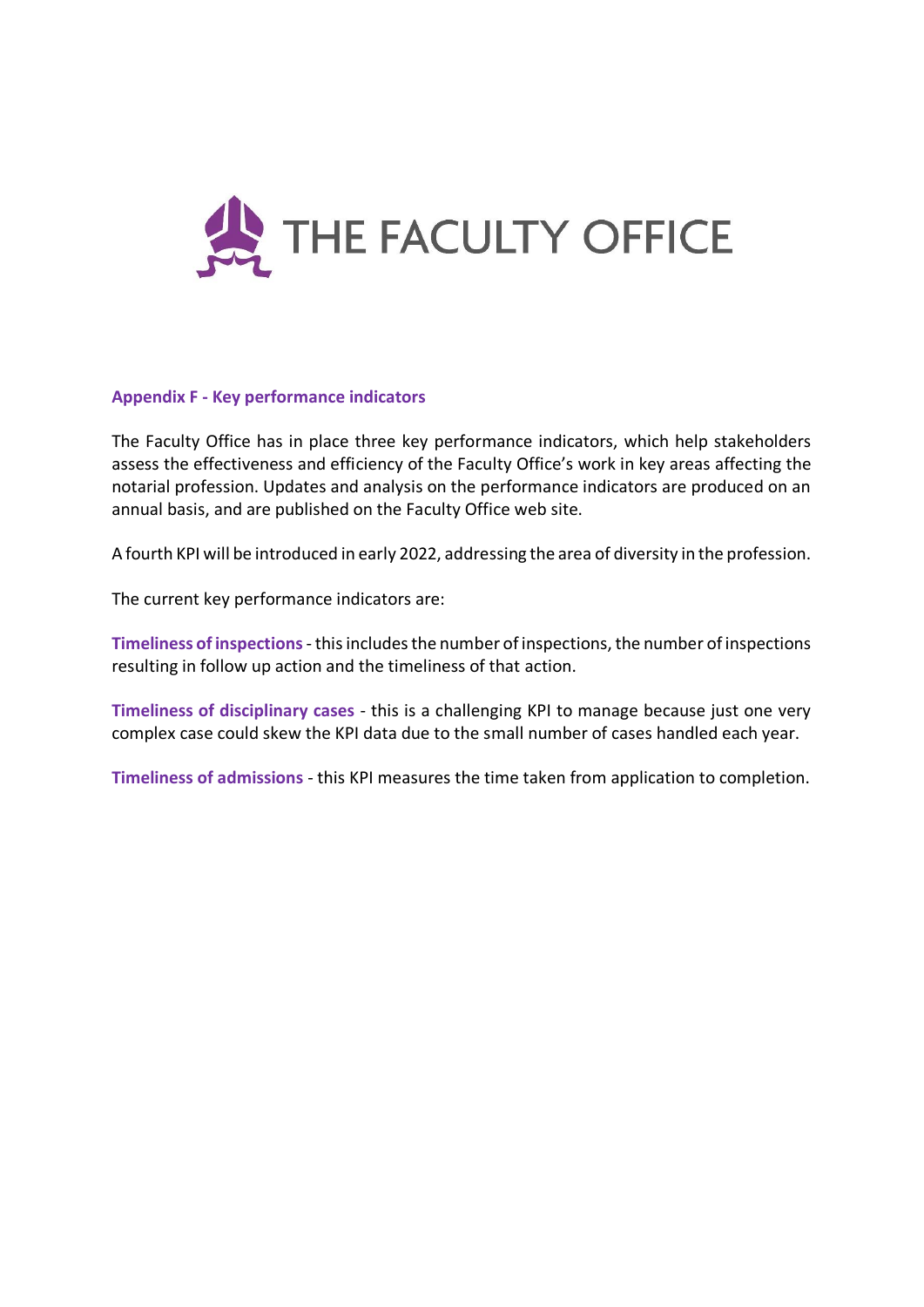

### **Appendix G – Articles of Association**

### THE FACULTY OFFICE OF THE ARCHBISHOP OF CANTERBURY

## ARTICLES OF ASSOCIATION

### Amended by Special Resolution dated 1 April 2020

### Index to the articles

## **Part 1**

### **Interpretation, core provisions and limitation of liability**

- 2 Core provisions
- <span id="page-45-3"></span>3 Liability of members

## **Part 2**

### **Directors**

## **Directors' powers and responsibilities**

- 4 Directors' general authority
- 5 Members' reserve power
- 6 Directors may delegate
- 7 Committees

### **Decision-making by directors**

- 8 Directors to take decisions collectively
- <span id="page-45-2"></span>9 Unanimous decisions
- 10 Calling a directors' meeting
- <span id="page-45-1"></span>11 Participation in directors' meetings
- 12 Quorum for directors' meetings
- <span id="page-45-0"></span>13 Chairing of directors' meetings
- 14 Casting vote
- 15 Conflicts of interest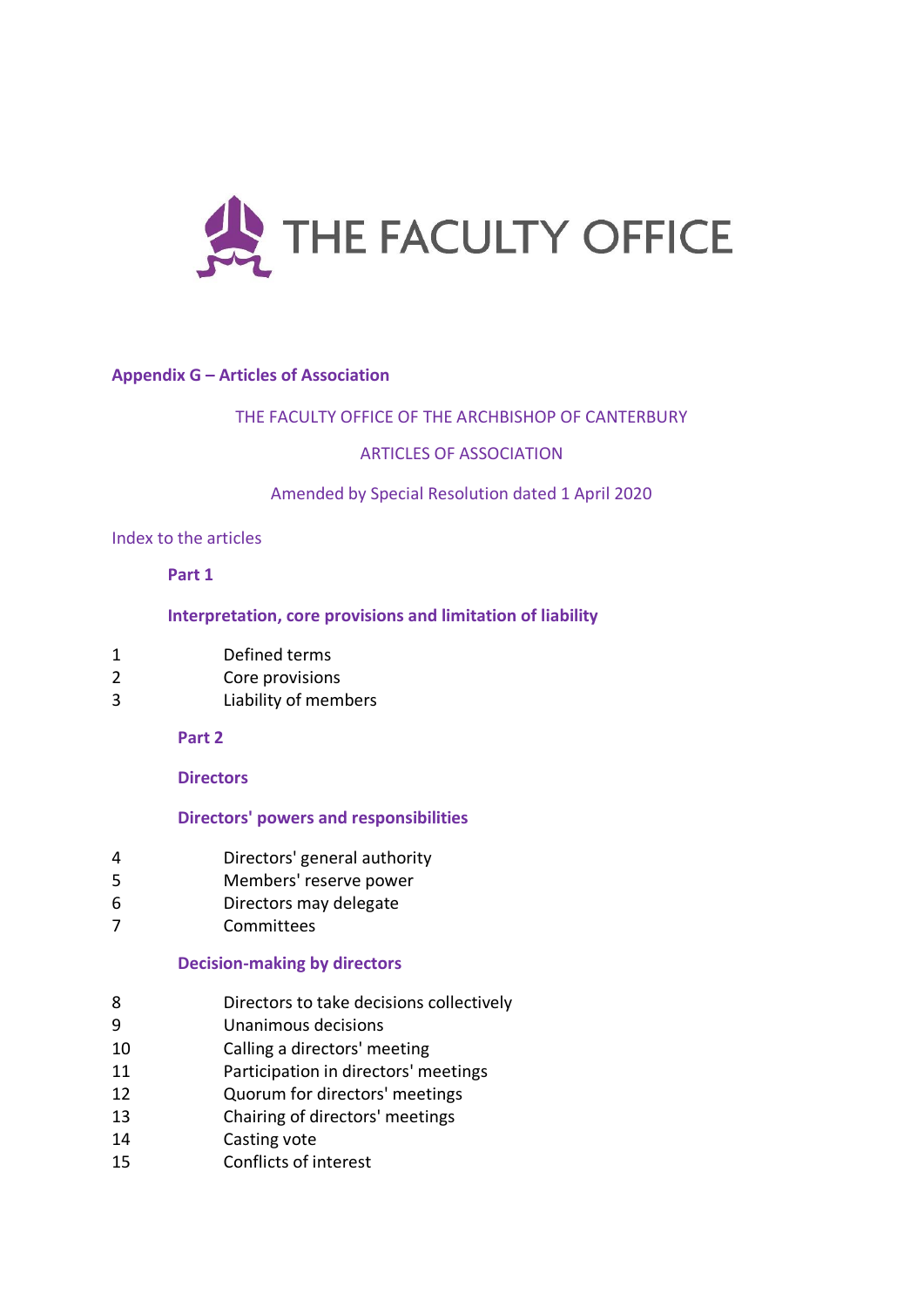- Records of decisions to be kept
- Directors' discretion to make further rules

# **Appointment of directors**

- Methods of appointing directors
- Termination of director's appointment
- Directors' remuneration
- Directors' expenses

# **Part 3**

## **Members**

# **Becoming and ceasing to be a member**

- Applications for membership
- Termination of membership

# **Organisation of general meetings**

- Attendance and speaking at general meetings
- Quorum for general meetings
- <span id="page-46-0"></span>Chairing general meetings
- Attendance and speaking by directors and non-members
- Adjournment

## **Voting at general meetings**

- Voting: general
- Errors and disputes
- Poll votes
- <span id="page-46-1"></span>Content of proxy notices
- Delivery of proxy notices
- Amendments to resolutions

## **Part 4**

## **Administrative arrangements**

- Means of communication to be used
- Company seals
- No right to inspect accounts and other records
- Provision for employees on cessation of business

# **Directors' indemnity and insurance**

| 39 | Indemnity |
|----|-----------|
| 40 | Insurance |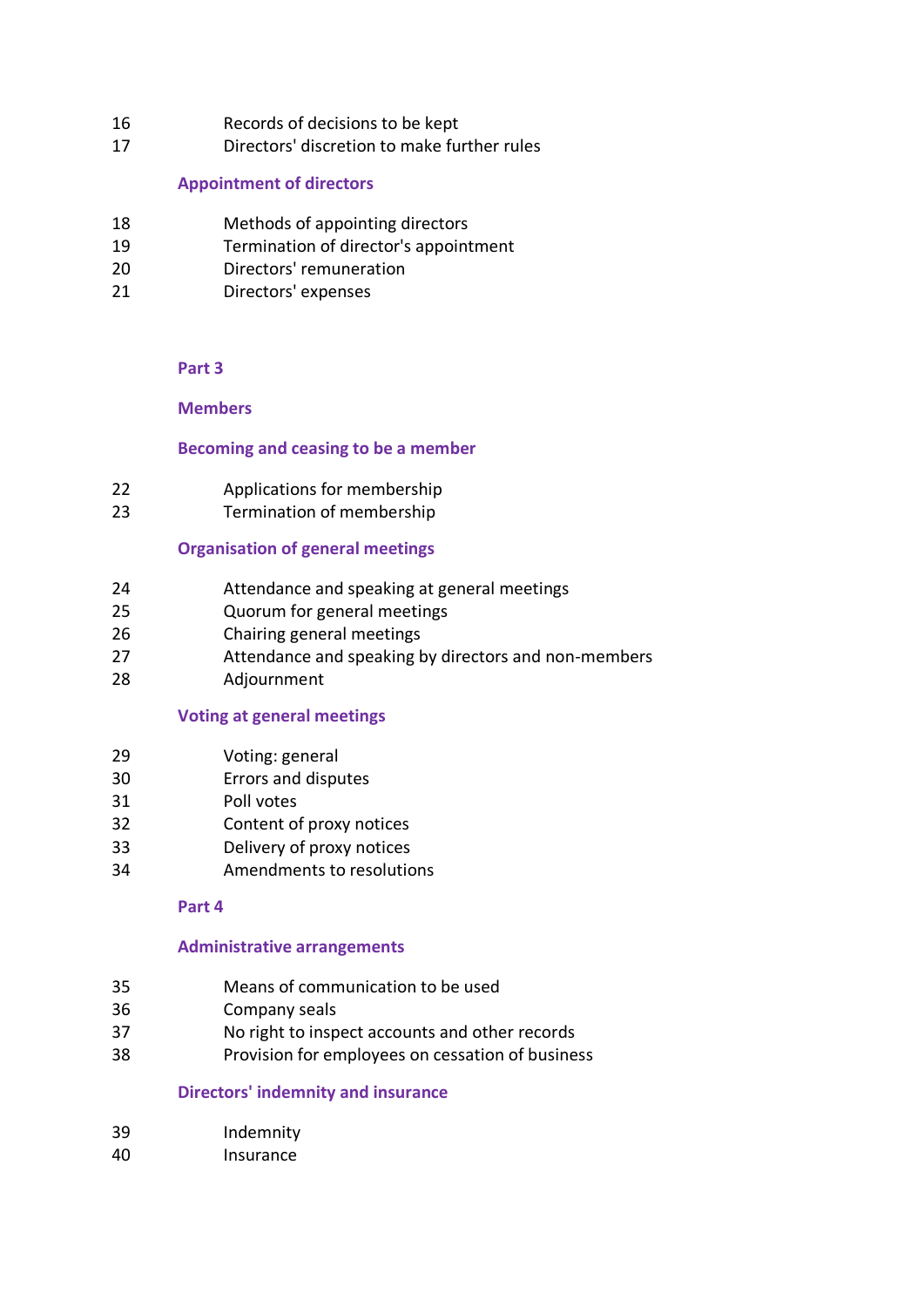#### Part 1

#### **Interpretation, core provisions and limitation of liability**

### **1 DEFINED TERMS**

In the articles, unless the context requires otherwise—

**articles:** means the company's articles of association;

**bankruptcy:** includes individual insolvency proceedings in a jurisdiction other than England and Wales or Northern Ireland which have an effect similar to that of bankruptcy;

**chairman:** has the meaning given in article [13](#page-45-0) ;

**chairman of the meeting:** has the meaning given in article [26](#page-46-0) ;

**Companies Acts:** means the Companies Acts (as defined in section 2 of the Companies Act 2006), in so far as they apply to the company;

**director:** means a director of the company, and includes any person occupying the position of director, by whatever name called;

**document:** includes, unless otherwise specified, any document sent or supplied in electronic form;

**electronic form:** has the meaning given in section 1168 of the Companies Act 2006;

**member:** has the meaning given in section 112 of the Companies Act 2006;

**ordinary resolution:** has the meaning given in section 282 of the Companies Act 2006;

**participate:** in relation to a directors' meeting, has the meaning given in article [11](#page-45-1) ;

**proxy notice:** has the meaning given in article [32;](#page-46-1)

**special resolution:** has the meaning given in section 283 of the Companies Act 2006;

**subsidiary:** has the meaning given in section 1159 of the Companies Act 2006;

**writing:** means the representation or reproduction of words, symbols or other information in a visible form by any method or combination of methods, whether sent or supplied in electronic form or otherwise.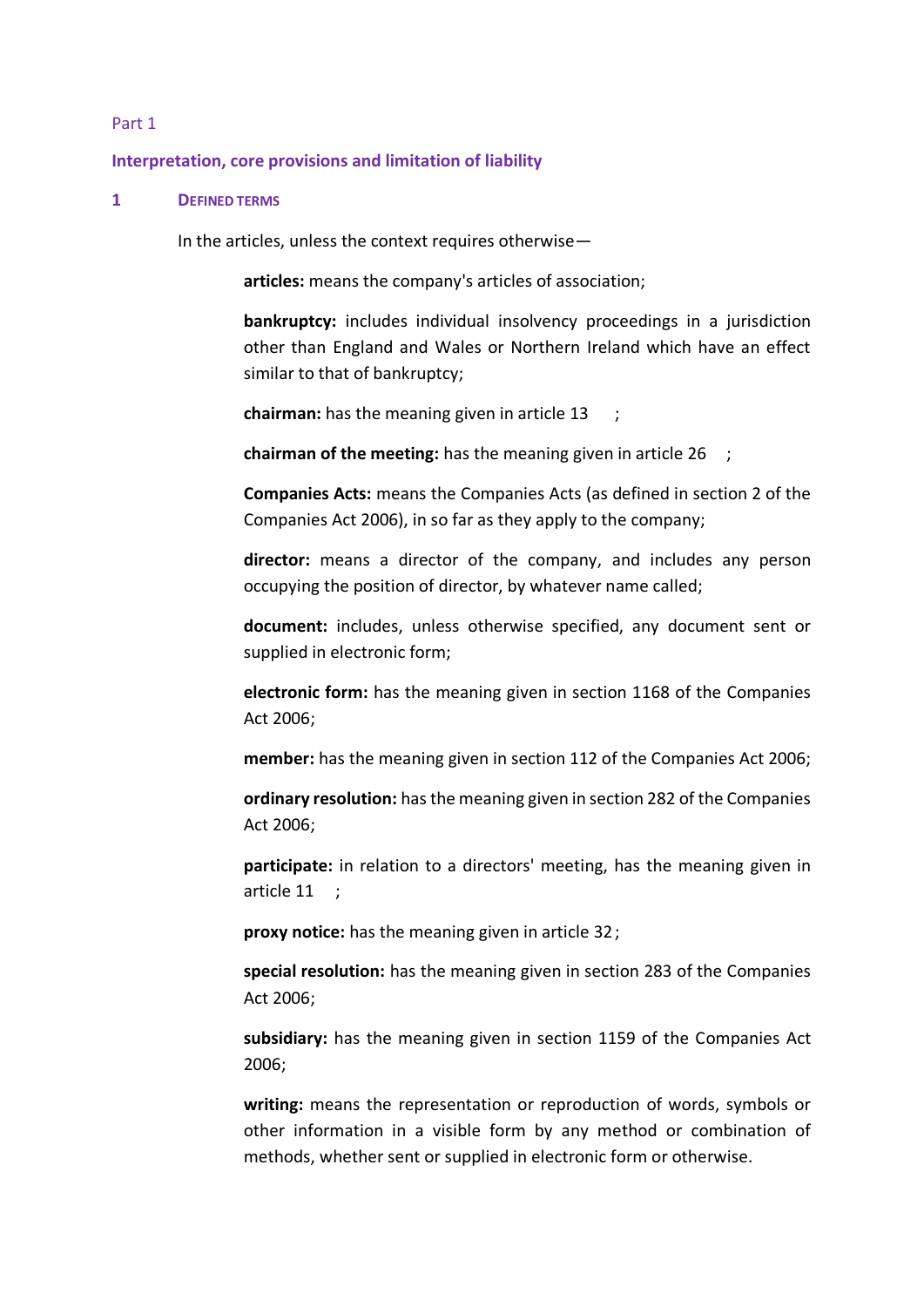Unless the context otherwise requires, other words or expressions contained in these articles bear the same meaning as in the Companies Act 2006 as in force on the date when these articles become binding on the company.

## **2 CORE PROVISIONS**

**(1)** The name of the company is "The Faculty Office of the Archbishop of Canterbury".

**(2)** The registered office of the company will be situated in England.

**(3)** The company's objects are:-

**(a)** to carry out any functions conferred on the company by or under any provision of any legislation or law that confers functions on the company or on the Master of the Faculties, the Court of Faculties of the Archbishop of Canterbury or the Faculty Office of the Archbishop of Canterbury, as amended from time to time, including as to the regulation of notaries, the granting of special marriage licences and the awarding of degrees, and to carry out such other functions or exercise such powers whether directly or by delegated authority as, from time to time, may be carried out or exercisable by such persons and bodies that are named herein;

**(b)** to carry out any other function or exercise any other power as may, in the company's view, assist or enable it to carry out the functions and powers referred to above or which the company considers incidental, desirable or expedient.

**(4) (a)** The income of the company shall be applied in promoting its objects and any surplus not required for its objects applied as the Archbishop of Canterbury in his or her absolute discretion may direct.

**(b)** No dividends may be paid to members of the company.

**(c)** On a winding up of the company all assets which would otherwise be available to its members generally shall be transferred either to another body with objects similar to those of the company or to another body the objects of which are the promotion of charity and anything incidental or conducive thereto.

## **3 LIABILITY OF MEMBERS**

The liability of each member is limited to £1, being the amount that each member undertakes to contribute to the assets of the company in the event of its being wound up while he is a member or within one year after he ceases to be a member, for—

**(a)** payment of the company's debts and liabilities contracted before he ceases to be a member,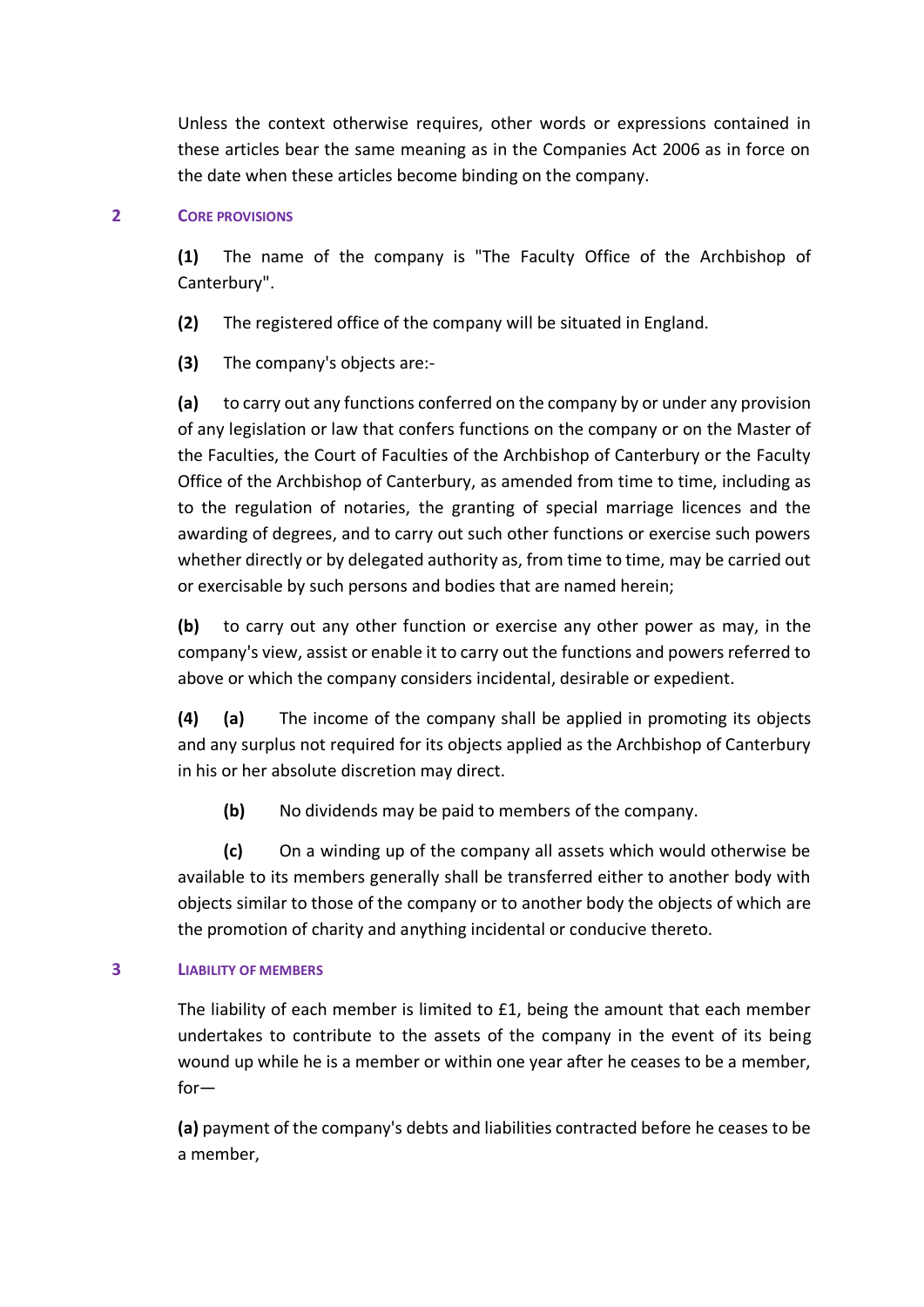**(b)** payment of the costs, charges and expenses of winding up, and

**(c)** adjustment of the rights of the contributories among themselves.

**Part 2**

**Directors**

**Directors' powers and responsibilities**

## **4 DIRECTORS' GENERAL AUTHORITY**

Subject to the articles, the directors are responsible for the management of the company's business, for which purpose they may exercise all the powers of the company.

## **5 MASTER OF THE FACULTIES RESERVE POWER**

**(1)** The Master of the Faculties may, by written direction, direct the directors to take, or refrain from taking, specified action.

**(2)** No such written direction invalidates anything which the directors have done before the passing of the resolution.

## **6 DIRECTORS MAY DELEGATE**

**(1)** Subject to the articles, the directors may delegate any of the powers which are conferred on them under the articles—

- **(a)** to such person or committee;
- **(b)** by such means (including by power of attorney);
- **(c)** to such an extent;
- **(d)** in relation to such matters or territories; and
- **(e)** on such terms and conditions;

as they think fit.

**(2)** If the directors so specify, any such delegation may authorise further delegation of the directors' powers by any person to whom they are delegated.

**(3)** The directors may revoke any delegation in whole or part, or alter its terms and conditions.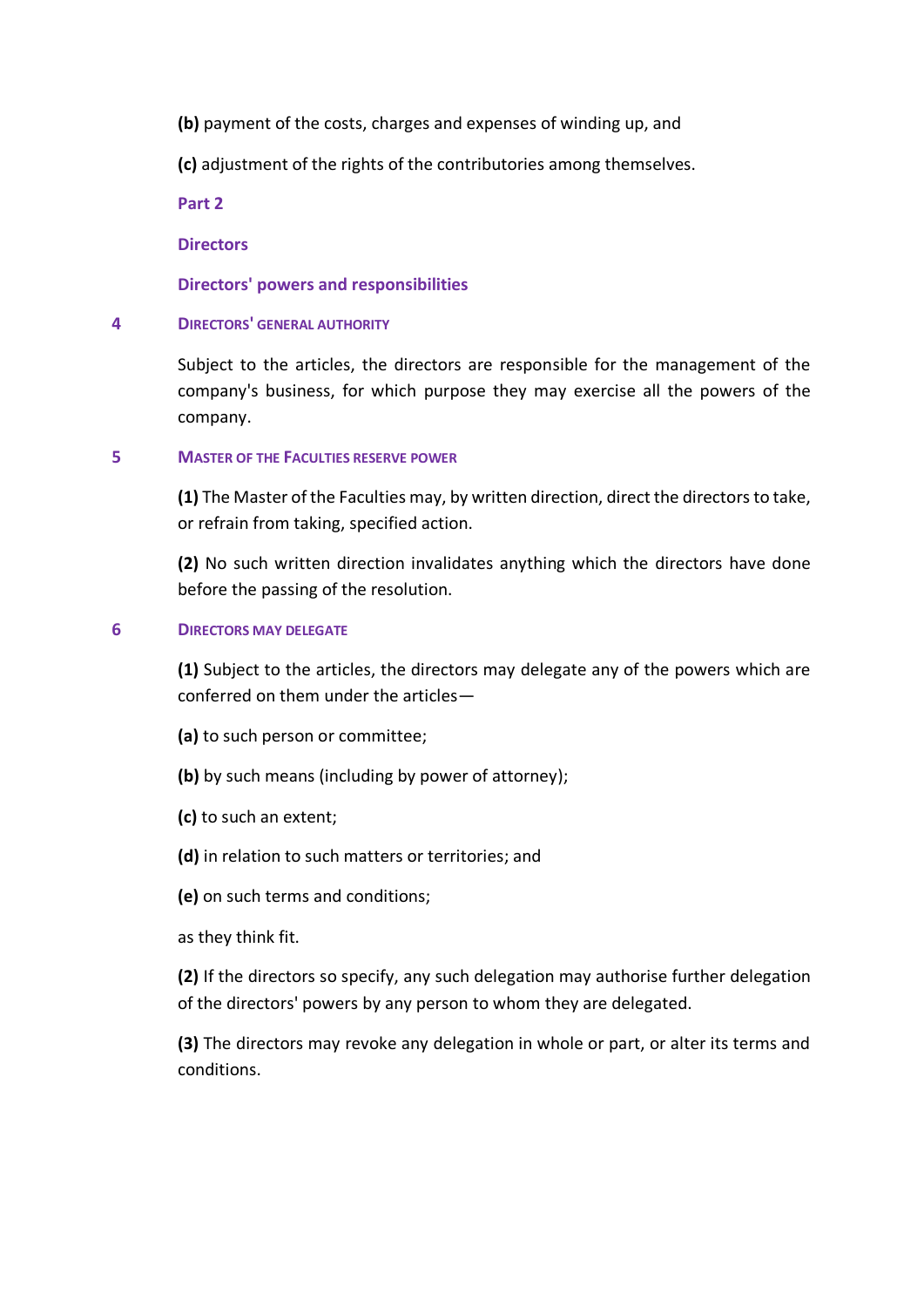### **7 COMMITTEES**

**(1)** Committees to which the directors delegate any of their powers must follow procedures which are based as far as they are applicable on those provisions of the articles which govern the taking of decisions by directors.

**(2)** The directors may make rules of procedure for all or any committees, which prevail over rules derived from the articles if they are not consistent with them.

### **Decision-making by directors**

### **8 DIRECTORS TO TAKE DECISIONS COLLECTIVELY**

**(1)** The general rule about decision-making by directors is that any decision of the directors must be either a majority decision at a meeting or a decision taken in accordance with article [9](#page-45-2) .

**(2)** If—

**(a)** the company only has one director, and

**(b)** no provision of the articles requires it to have more than one director,

the general rule does not apply, and the director may take decisions without regard to any of the provisions of the articles relating to directors' decision-making.

### **9 UNANIMOUS DECISIONS**

**(1)** A decision of the directors is taken in accordance with this article when all eligible directors indicate to each other by any means that they share a common view on a matter.

**(2)** Such a decision may take the form of a resolution in writing, copies of which have been signed by each eligible director or to which each eligible director has otherwise indicated agreement in writing.

**(3)** References in this article to eligible directors are to directors who would have been entitled to vote on the matter had it been proposed as a resolution at a directors' meeting.

**(4)** A decision may not be taken in accordance with this article if the eligible directors would not have formed a quorum at such a meeting.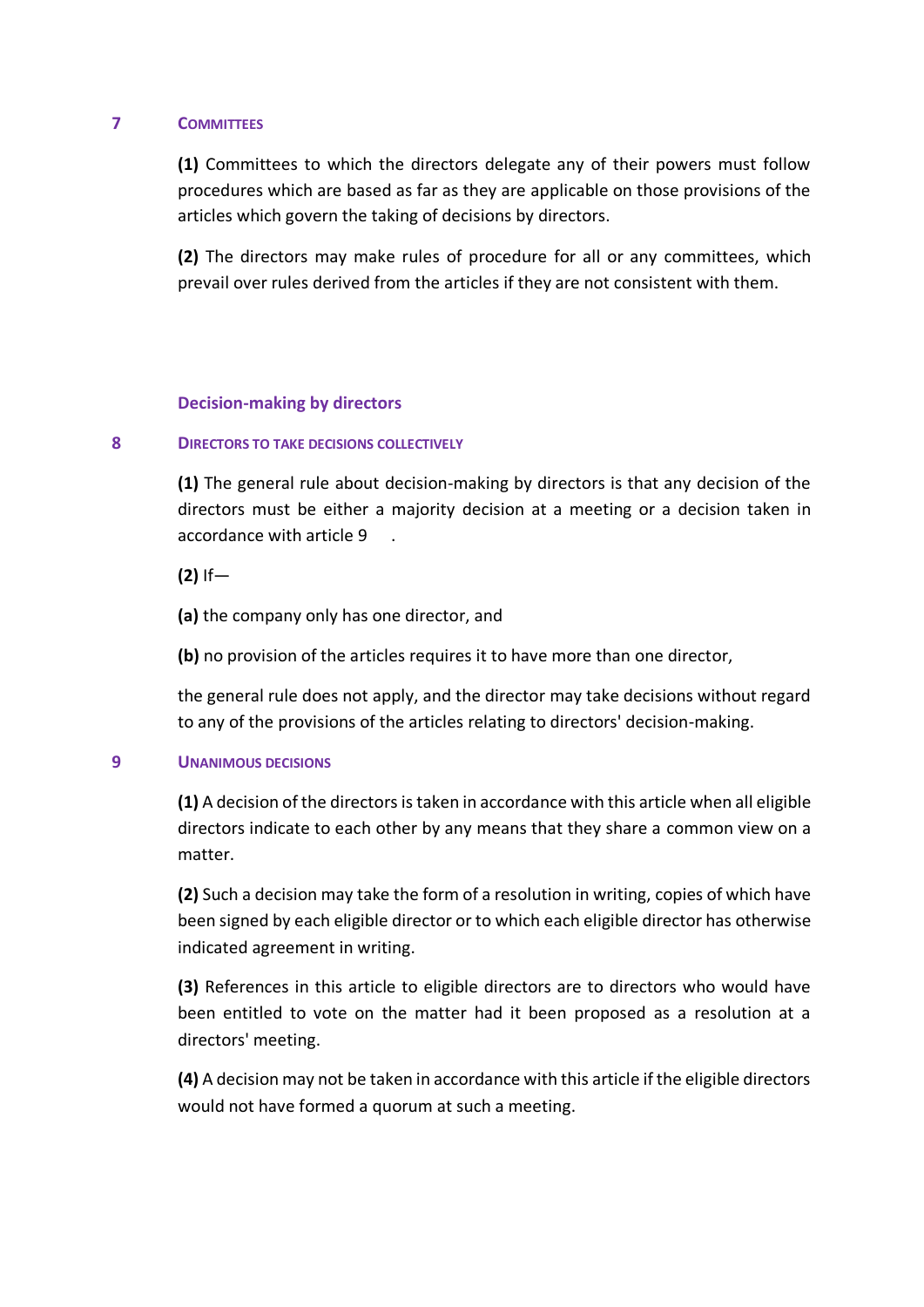### **10 CALLING A DIRECTORS' MEETING**

**(1)** Any director may call a directors' meeting by giving notice of the meeting to the directors or by authorising the company secretary (if any) to give such notice.

**(2)** Notice of any directors' meeting must indicate—

**(a)** its proposed date and time;

**(b)** where it is to take place; and

**(c)** if it is anticipated that directors participating in the meeting will not be in the same place, how it is proposed that they should communicate with each other during the meeting.

**(3)** Notice of a directors' meeting must be given to each director, but need not be in writing.

**(4)** Notice of a directors' meeting need not be given to directors who waive their entitlement to notice of that meeting, by giving notice to that effect to the company not more than 7 days after the date on which the meeting is held. Where such notice is given after the meeting has been held, that does not affect the validity of the meeting, or of any business conducted at it.

## **11 PARTICIPATION IN DIRECTORS' MEETINGS**

**(1)** Subject to the articles, directors participate in a directors' meeting, or part of a directors' meeting, when—

**(a)** the meeting has been called and takes place in accordance with the articles, and

**(b)** they can each communicate to the others any information or opinions they have on any particular item of the business of the meeting.

**(2)** In determining whether directors are participating in a directors' meeting, it is irrelevant where any director is or how they communicate with each other.

**(3)** If all the directors participating in a meeting are not in the same place, they may decide that the meeting is to be treated as taking place wherever any of them is.

## **12 QUORUM FOR DIRECTORS' MEETINGS**

**(1)** At a directors' meeting, unless a quorum is participating, no proposal is to be voted on, except a proposal to call another meeting.

**(2)** The quorum for directors' meetings may be fixed from time to time by a decision of the directors, but it must never be less than two, and unless otherwise fixed it is two.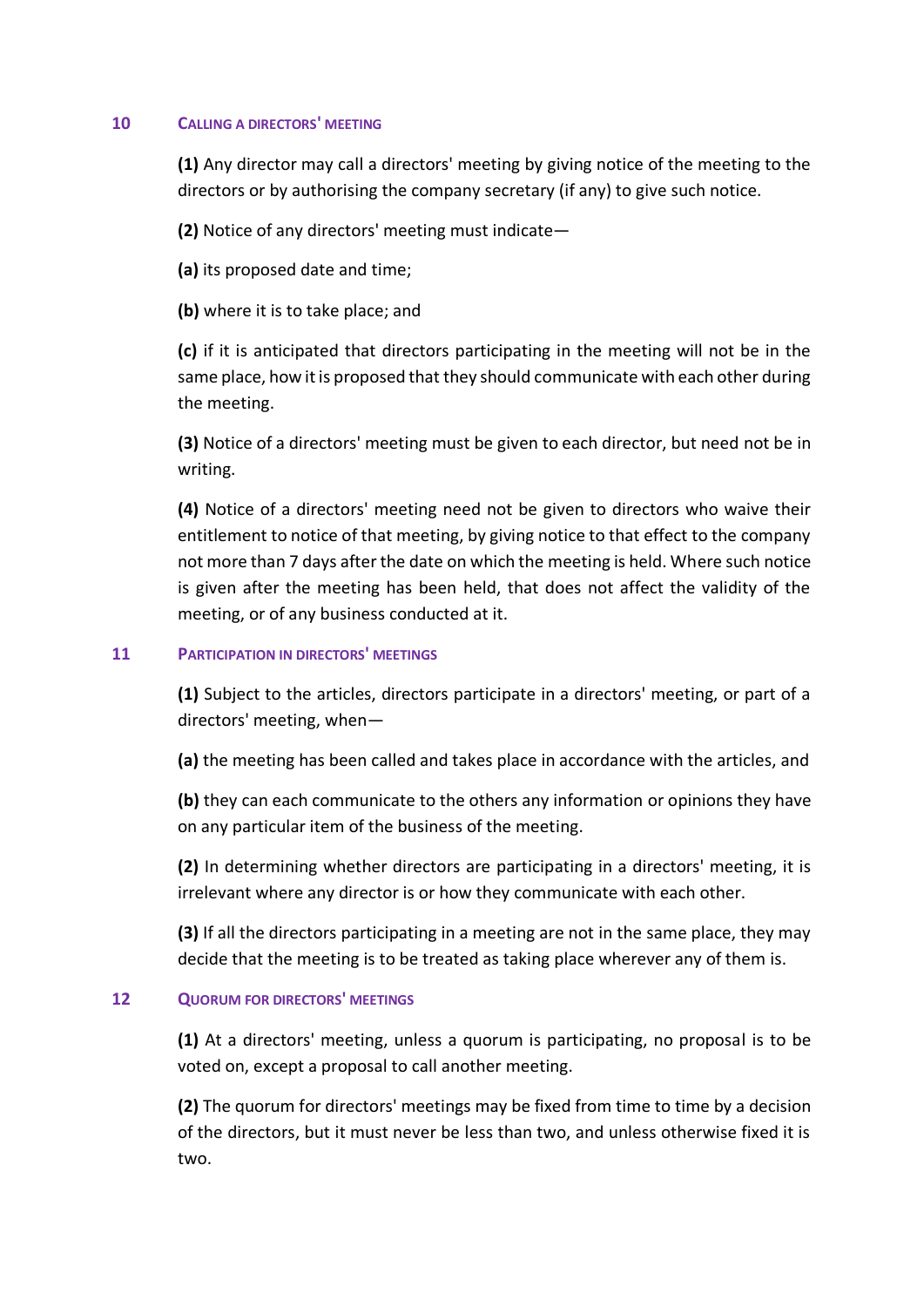**(3)** If the total number of directors for the time being is less than the quorum required, the directors must not take any decision other than a decision—

**(a)** to appoint further directors, or

**(b)** to call a general meeting so as to enable the members to appoint further directors.

# **13 CHAIRING OF DIRECTORS' MEETINGS**

**(1)** The chairman to chair meetings of the directors shall be the director who has the most senior office in the Court of Faculties of the Archbishop of Canterbury unless he or she is unwilling or unable to act in which case the next most senior officer shall preside and in case that person is also unwilling or unable to act the next most senior officer willing and able to act.

**(2)** The person so appointed for the time being is known as the chairman.

**(3)** The directors may terminate the chairman's appointment at any time.

**(4)** If the chairman is not participating in a directors' meeting within ten minutes of the time at which it was to start, the participating directors must appoint one of themselves to chair it.

## **14 CASTING VOTE**

**(1)** If the numbers of votes for and against a proposal are equal, the chairman or other director chairing the meeting has a casting vote.

**(2)** But this does not apply if, in accordance with the articles, the chairman or other director is not to be counted as participating in the decision-making process for quorum or voting purposes.

## **15 CONFLICTS OF INTEREST**

**(1)** If a proposed decision of the directors is concerned with an actual or proposed transaction or arrangement with the company in which a director is interested, that director is not to be counted as participating in the decision-making process for quorum or voting purposes.

**(2)** But if paragraph 3 applies, a director who is interested in an actual or proposed transaction or arrangement with the company is to be counted as participating in the decision-making process for quorum and voting purposes.

**(3)** This paragraph applies when—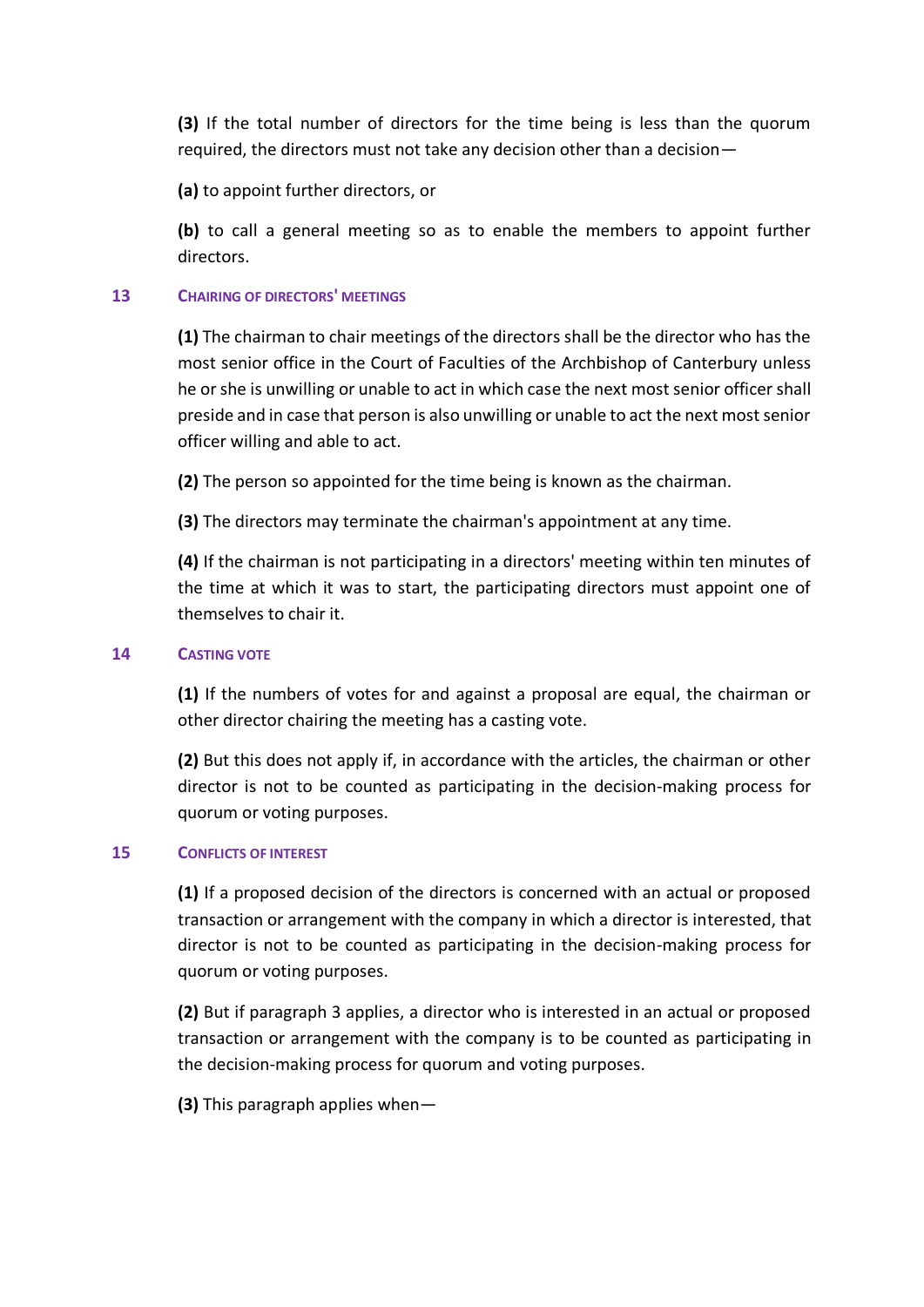**(a)** the company by ordinary resolution disapplies the provision of the articles which would otherwise prevent a director from being counted as participating in the decision-making process;

**(b)** the director's interest cannot reasonably be regarded as likely to give rise to a conflict of interest; or

**(c)** the director's conflict of interest arises from a permitted cause.

**(4)** For the purposes of this article, the following are permitted causes—

**(a)** a guarantee given, or to be given, by or to a director in respect of an obligation incurred by or on behalf of the company or any of its subsidiaries;

**(b)** subscription, or an agreement to subscribe, for securities of the company or any of its subsidiaries, or to underwrite, sub-underwrite, or guarantee subscription for any such securities; and

**(c)** arrangements pursuant to which benefits are made available to employees and directors or former employees and directors of the company or any of its subsidiaries which do not provide special benefits for directors or former directors.

**(5)** For the purposes of this article, references to proposed decisions and decisionmaking processes include any directors' meeting or part of a directors' meeting.

**(6)** Subject to paragraph 7, if a question arises at a meeting of directors or of a committee of directors as to the right of a director to participate in the meeting (or part of the meeting) for voting or quorum purposes, the question may, before the conclusion of the meeting, be referred to the chairman whose ruling in relation to any director other than the chairman is to be final and conclusive.

**(7)** If any question as to the right to participate in the meeting (or part of the meeting) should arise in respect of the chairman, the question is to be decided by a decision of the directors at that meeting, for which purpose the chairman is not to be counted as participating in the meeting (or that part of the meeting) for voting or quorum purposes.

## **16 RECORDS OF DECISIONS TO BE KEPT**

The directors must ensure that the company keeps a record, in writing, for at least 10 years from the date of the decision recorded, of every unanimous or majority decision taken by the directors.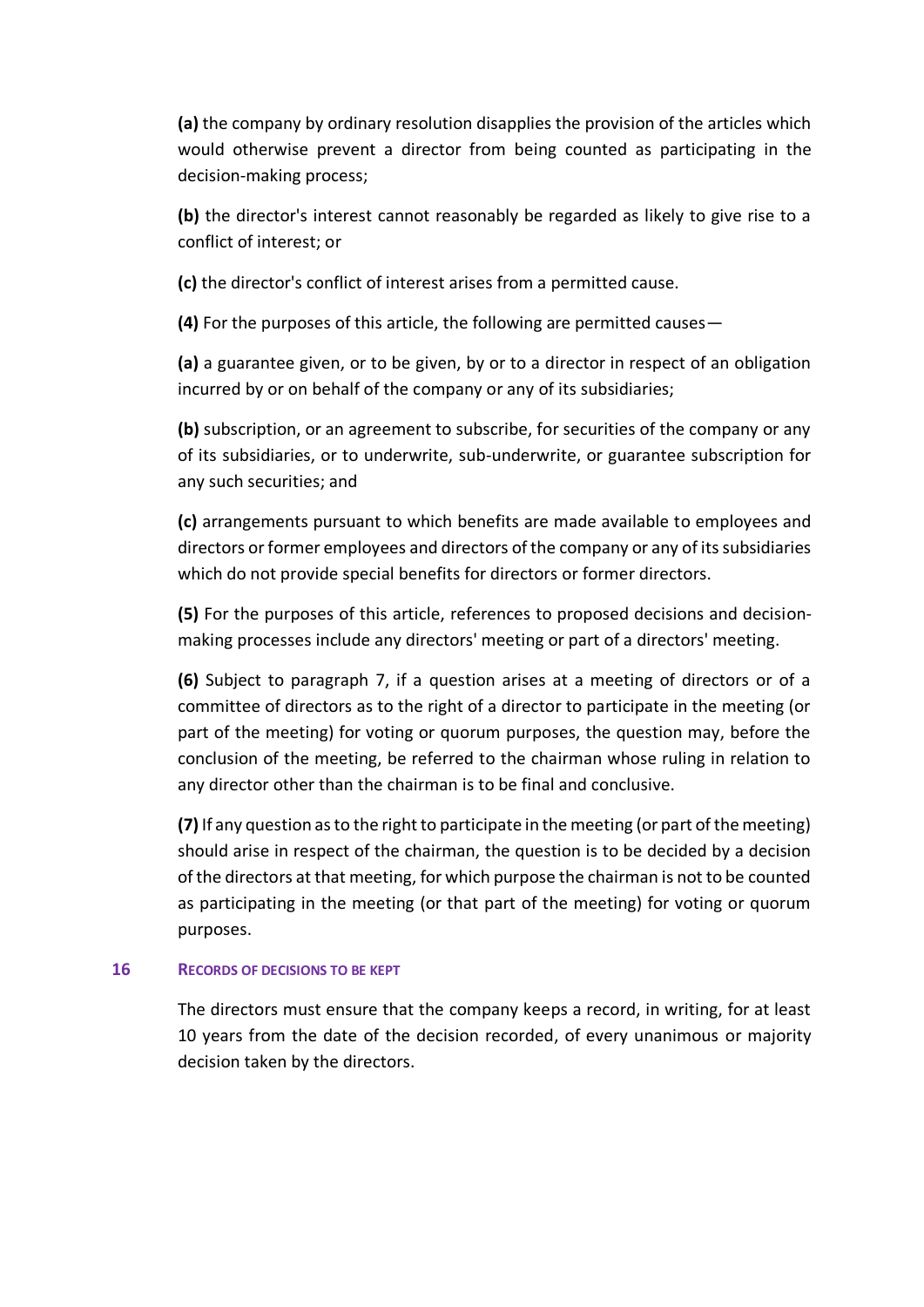### **17 DIRECTORS' DISCRETION TO MAKE FURTHER RULES**

Subject to the articles, the directors may make any rule which they think fit about how they take decisions, and about how such rules are to be recorded or communicated to directors.

**Appointment of directors**

### **18 METHODS OF APPOINTING DIRECTORS**

**(1) The following persons shall be directors ex officio, for so long as they hold the offices set out below—**

# **(a) the Master of the Faculties**

- **(b) the Registrar of the Court of Faculties**
- **(c) any Deputy Registrar of the Court of Faculties**
- **(d) the Chief Clerk of the Court of Faculties.**

**(2) Any person who is willing to act as a director, and is permitted by law to do so, may be appointed to be a director—**

- **(a) by ordinary resolution, or**
- **(b) by a decision of the directors.**

**(3) In any case where, as a result of death or vacancy, the company has no shareholders and no directors, the Archbishop of Canterbury (or in case of a vacancy in the See of Canterbury or incapacity of the Archbishop or his unwillingness to act, the Archbishop of York) may appoint up to three directors.**

### **19 TERMINATION OF DIRECTOR'S APPOINTMENT**

A person ceases to be a director as soon as—

**(a)** that person ceases to be a director by virtue of any provision of the Companies Act 2006 or is prohibited from being a director by law;

**(b)** a bankruptcy order is made against that person;

**(c)** a composition is made with that person's creditors generally in satisfaction of that person's debts;

**(d)** a registered medical practitioner who is treating that person gives a written opinion to the company stating that that person has become physically or mentally incapable of acting as a director and may remain so for more than three months;

**(e)** that person ceases to hold the office specified in Article 18(1);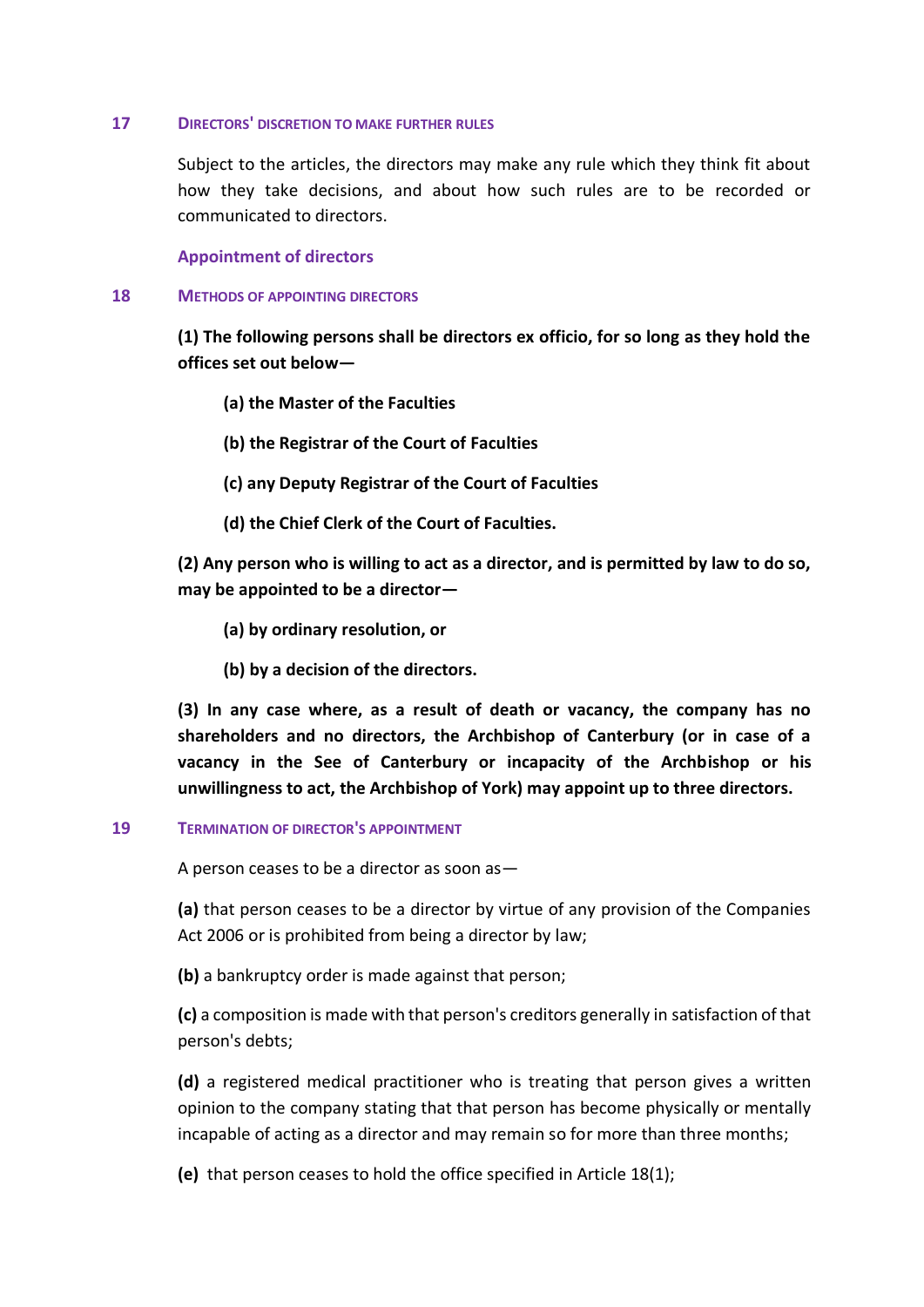**(f)** notification is received by the company from the director that the director is resigning from office, and such resignation has taken effect in accordance with its terms.

## **20 DIRECTORS' REMUNERATION**

**(1)** Directors may undertake any services for the company that the directors decide.

**(2)** Directors are entitled to such remuneration as the directors determine—

**(a)** for their services to the company as directors, and

**(b)** for any other service which they undertake for the company.

**(3)** Subject to the articles, a director's remuneration may—

**(a)** take any form, and

**(b)** include any arrangements in connection with the payment of a pension, allowance or gratuity, or any death, sickness or disability benefits, to or in respect of that director.

**(4)** Unless the directors decide otherwise, directors' remuneration accrues from day to day.

**(5)** Unless the directors decide otherwise, directors are not accountable to the company for any remuneration which they receive as directors or other officers or employees of the company's parent, subsidiaries or of any other body corporate in which the company is interested.

## **21 DIRECTORS' EXPENSES**

The company may pay any reasonable expenses which the directors properly incur in connection with their attendance at—

**(a)** meetings of directors or committees of directors,

**(b)** general meetings, or

**(c)** separate meetings of the holders of debentures of the company,

or otherwise in connection with the exercise of their powers and the discharge of their responsibilities in relation to the company.

**Part 3**

## **Members**

## **Becoming and ceasing to be a member**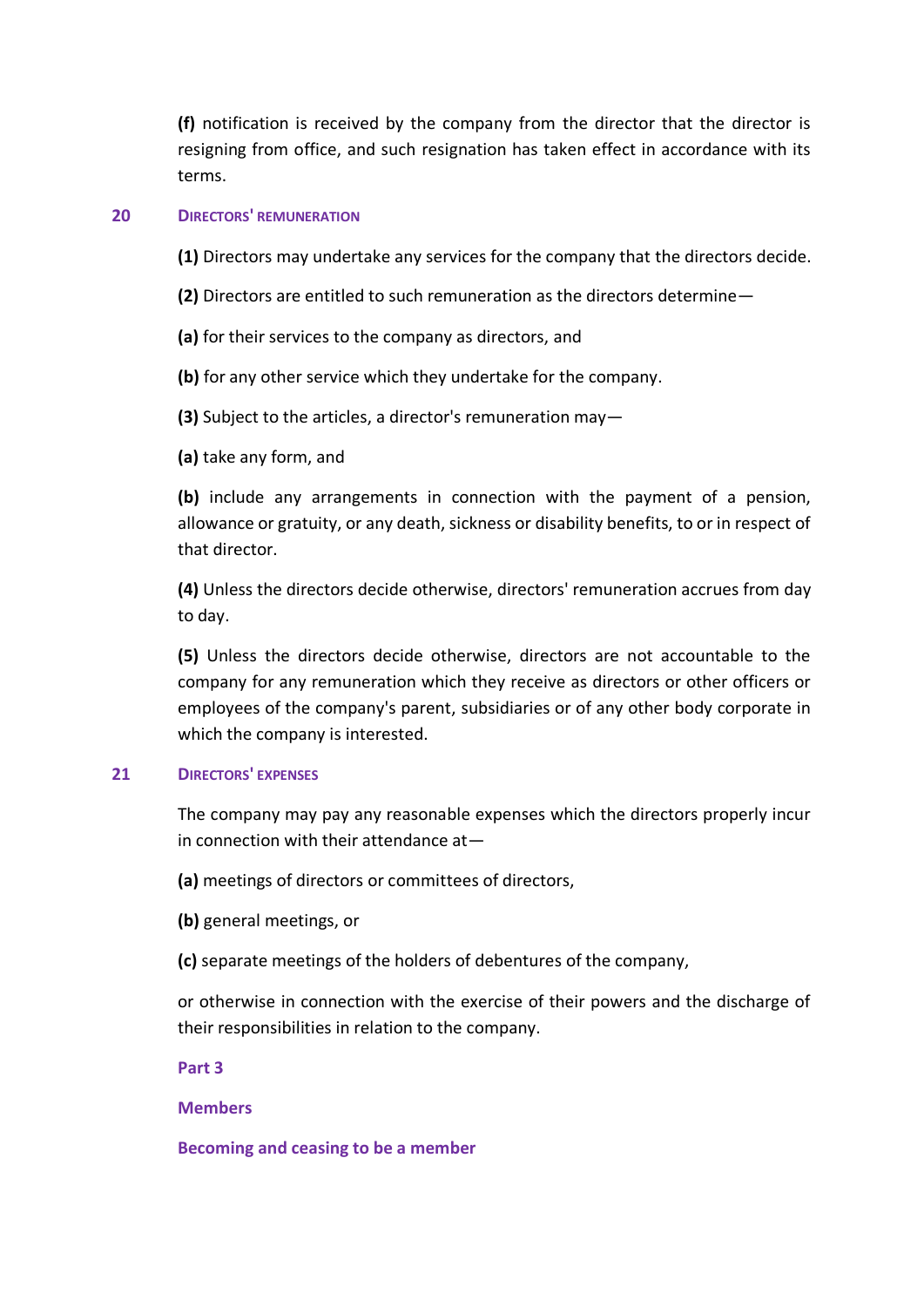### **22 MEMBERSHIP**

The directors for the time being shall be the members of the company.

### **23 TERMINATION OF MEMBERSHIP**

**(1)** A member may withdraw from membership of the company by giving 7 days' notice to the company in writing.

**(2)** Membership is not transferable.

**(3)** A person's membership terminates when that person dies, ceases to exist or ceases to be a director.

# **Organisation of general meetings**

## **24 ATTENDANCE AND SPEAKING AT GENERAL MEETINGS**

**(1)** A person is able to exercise the right to speak at a general meeting when that person is in a position to communicate to all those attending the meeting, during the meeting, any information or opinions which that person has on the business of the meeting.

**(2)** A person is able to exercise the right to vote at a general meeting when—

**(a)** that person is able to vote, during the meeting, on resolutions put to the vote at the meeting, and

**(b)** that person's vote can be taken into account in determining whether or not such resolutions are passed at the same time as the votes of all the other persons attending the meeting.

**(3)** The directors may make whatever arrangements they consider appropriate to enable those attending a general meeting to exercise their rights to speak or vote at it.

**(4)** In determining attendance at a general meeting, it is immaterial whether any two or more members attending it are in the same place as each other.

**(5)** Two or more persons who are not in the same place as each other attend a general meeting if their circumstances are such that if they have (or were to have) rights to speak and vote at that meeting, they are (or would be) able to exercise them.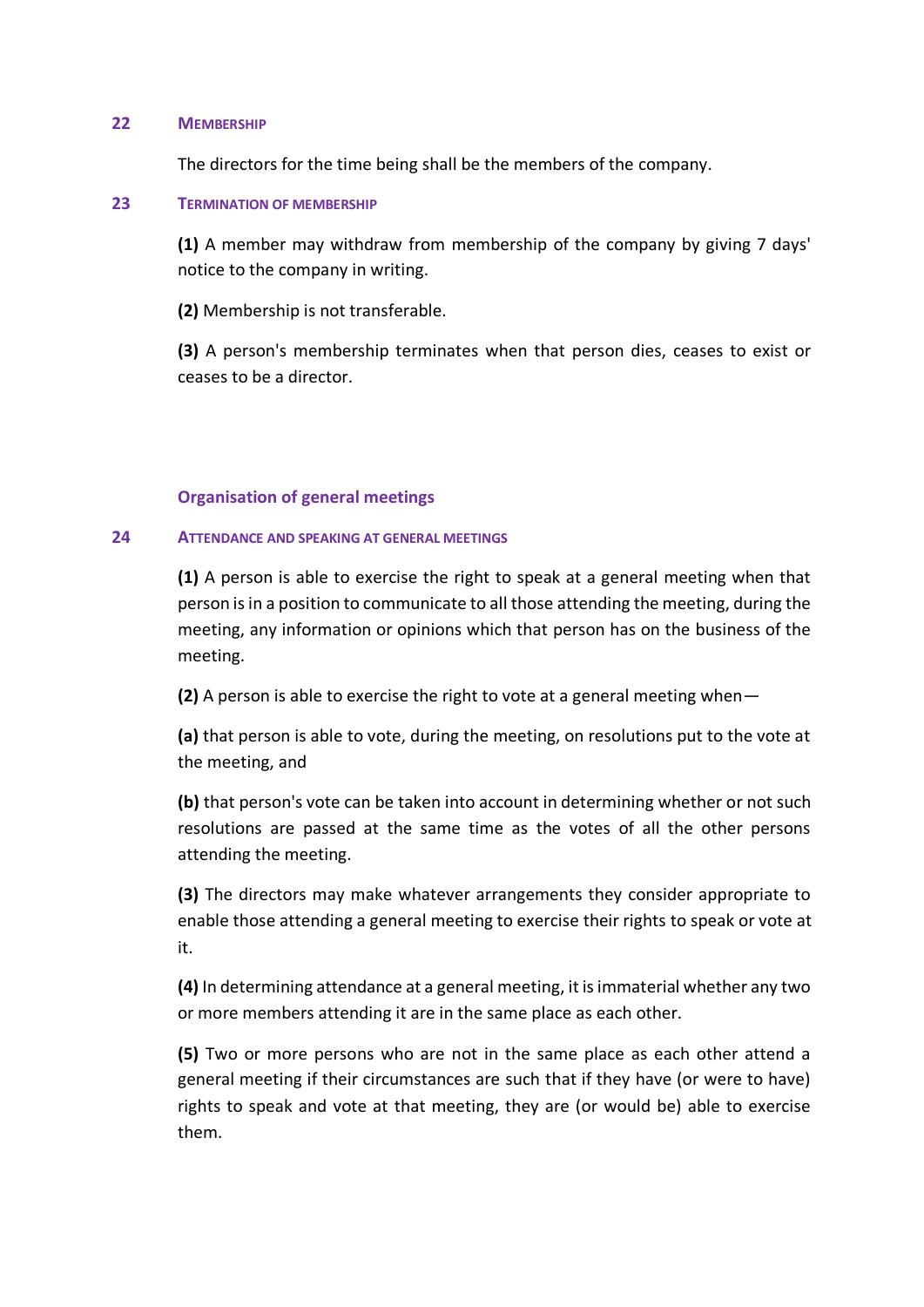### **25 QUORUM FOR GENERAL MEETINGS**

No business other than the appointment of the chairman of the meeting is to be transacted at a general meeting if the persons attending it do not constitute a quorum.

### **26 CHAIRING GENERAL MEETINGS**

**(1)** If the directors have appointed a chairman, the chairman shall chair general meetings if present and willing to do so.

**(2)** If the directors have not appointed a chairman, or if the chairman is unwilling to chair the meeting or is not present within ten minutes of the time at which a meeting was due to start—

- **(a)** the directors present, or
- **(b)** (if no directors are present), the meeting,

must appoint a director or member to chair the meeting, and the appointment of the chairman of the meeting must be the first business of the meeting.

**(3)** The person chairing a meeting in accordance with this article is referred to as "the chairman of the meeting".

### **27 ATTENDANCE AND SPEAKING BY DIRECTORS AND NON-MEMBERS**

**(1)** Directors may attend and speak at general meetings, whether or not they are members.

**(2)** The chairman of the meeting may permit other persons who are not members of the company to attend and speak at a general meeting.

## **28 ADJOURNMENT**

**(1)** If the persons attending a general meeting within half an hour of the time at which the meeting was due to start do not constitute a quorum, or if during a meeting a quorum ceases to be present, the chairman of the meeting must adjourn it.

**(2)** The chairman of the meeting may adjourn a general meeting at which a quorum is present if

**(a)** the meeting consents to an adjournment, or

**(b)** it appears to the chairman of the meeting that an adjournment is necessary to protect the safety of any person attending the meeting or ensure that the business of the meeting is conducted in an orderly manner.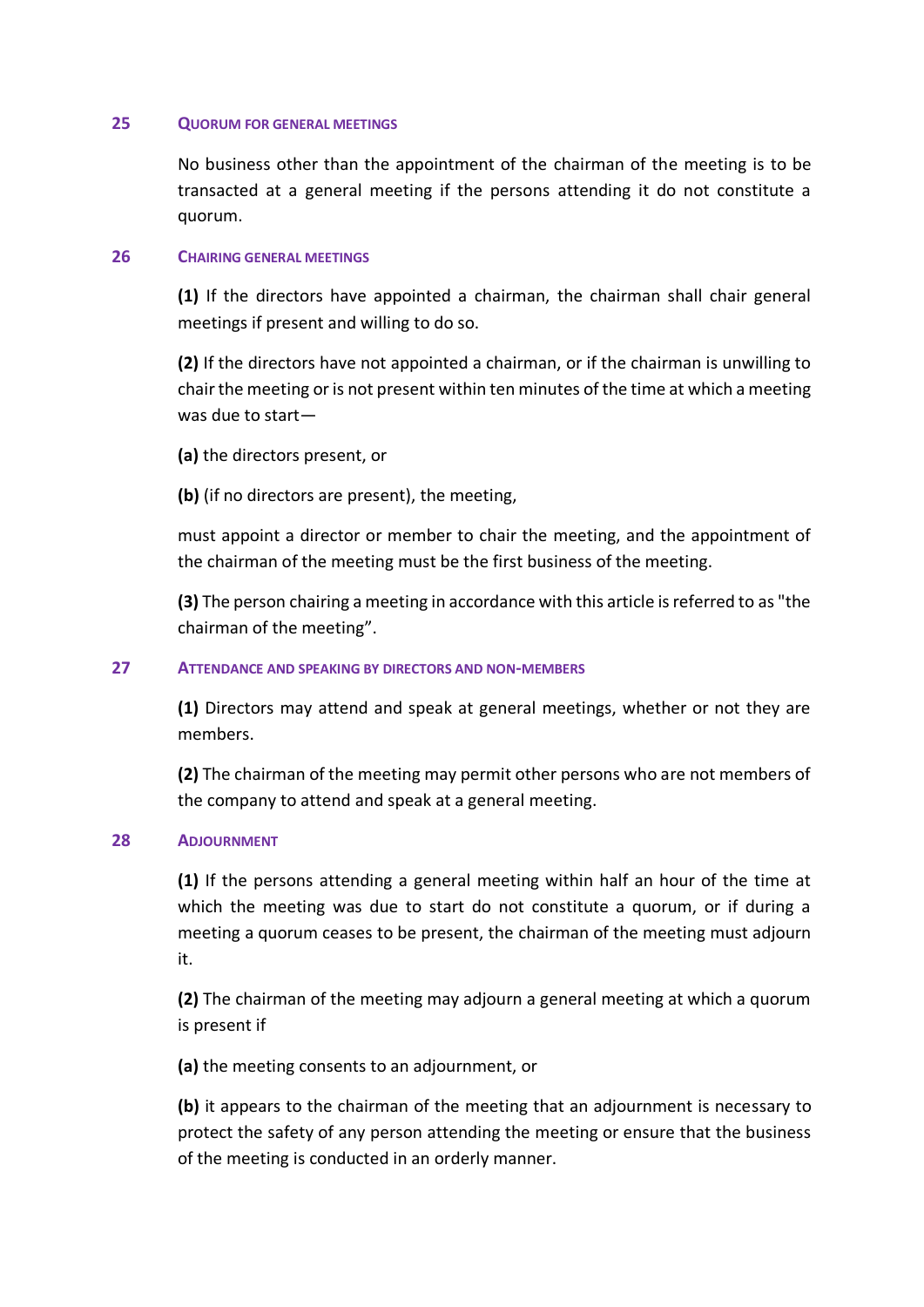**(3)** The chairman of the meeting must adjourn a general meeting if directed to do so by the meeting.

**(4)** When adjourning a general meeting, the chairman of the meeting must—

**(a)** either specify the time and place to which it is adjourned or state that it is to continue at a time and place to be fixed by the directors, and

**(b)** have regard to any directions as to the time and place of any adjournment which have been given by the meeting.

**(5)** If the continuation of an adjourned meeting is to take place more than 14 days after it was adjourned, the company must give at least 7 clear days' notice of it (that is, excluding the day of the adjourned meeting and the day on which the notice is given)—

**(a)** to the same persons to whom notice of the company's general meetings is required to be given, and

**(b)** containing the same information which such notice is required to contain.

**(6)** No business may be transacted at an adjourned general meeting which could not properly have been transacted at the meeting if the adjournment had not taken place.

## **Voting at general meetings**

## **29 VOTING: GENERAL**

A resolution put to the vote of a general meeting must be decided on a show of hands unless a poll is duly demanded in accordance with the articles.

### **30 ERRORS AND DISPUTES**

**(1)** No objection may be raised to the qualification of any person voting at a general meeting except at the meeting or adjourned meeting at which the vote objected to is tendered, and every vote not disallowed at the meeting is valid.

**(2)** Any such objection must be referred to the chairman of the meeting whose decision is final.

## **31 POLL VOTES**

**(1)** A poll on a resolution may be demanded—

**(a)** in advance of the general meeting where it is to be put to the vote, or

**(b)** at a general meeting, either before a show of hands on that resolution or immediately after the result of a show of hands on that resolution is declared.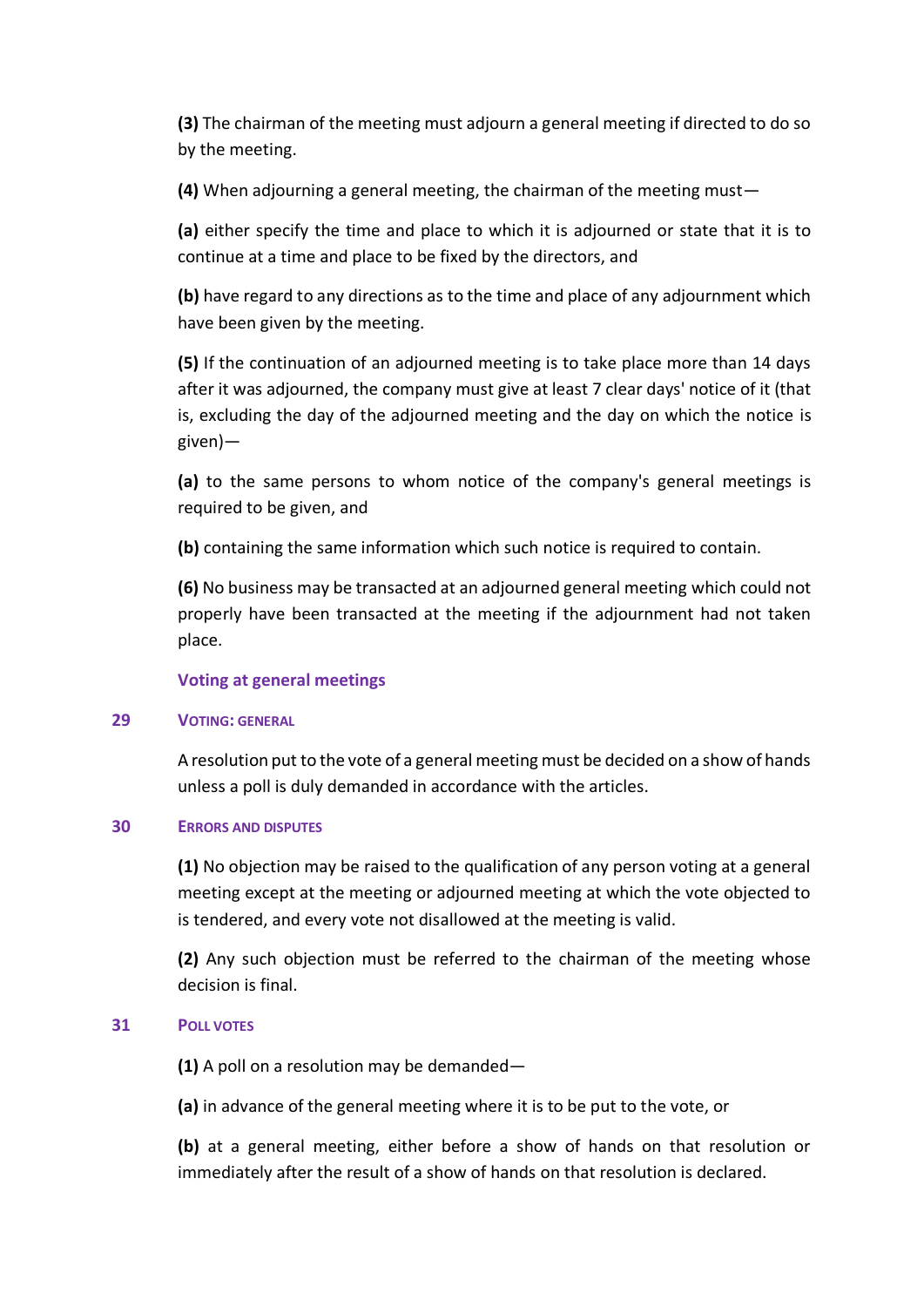- **(2)** A poll may be demanded by—
- **(a)** the chairman of the meeting;
- **(b)** the directors;

**(c)** two or more persons having the right to vote on the resolution; or

**(d)** a person or persons representing not less than one tenth of the total voting rights of all the members having the right to vote on the resolution.

**(3)** A demand for a poll may be withdrawn if—

**(a)** the poll has not yet been taken, and

**(b)** the chairman of the meeting consents to the withdrawal.

**(4)** Polls must be taken immediately and in such manner as the chairman of the meeting directs.

## **32 CONTENT OF PROXY NOTICES**

**(1)** Proxies may only validly be appointed by a notice in writing (a "proxy notice") which—

**(a)** states the name and address of the member appointing the proxy;

**(b)** identifies the person appointed to be that member's proxy and the general meeting in relation to which that person is appointed;

**(c)** is signed by or on behalf of the member appointing the proxy, or is authenticated in such manner as the directors may determine; and

**(d)** is delivered to the company in accordance with the articles and any instructions contained in the notice of the general meeting to which they relate.

**(2)** The company may require proxy notices to be delivered in a particular form, and may specify different forms for different purposes.

**(3)** Proxy notices may specify how the proxy appointed under them is to vote (or that the proxy is to abstain from voting) on one or more resolutions.

**(4)** Unless a proxy notice indicates otherwise, it must be treated as—

**(a)** allowing the person appointed under it as a proxy discretion as to how to vote on any ancillary or procedural resolutions put to the meeting, and

**(b)** appointing that person as a proxy in relation to any adjournment of the general meeting to which it relates as well as the meeting itself.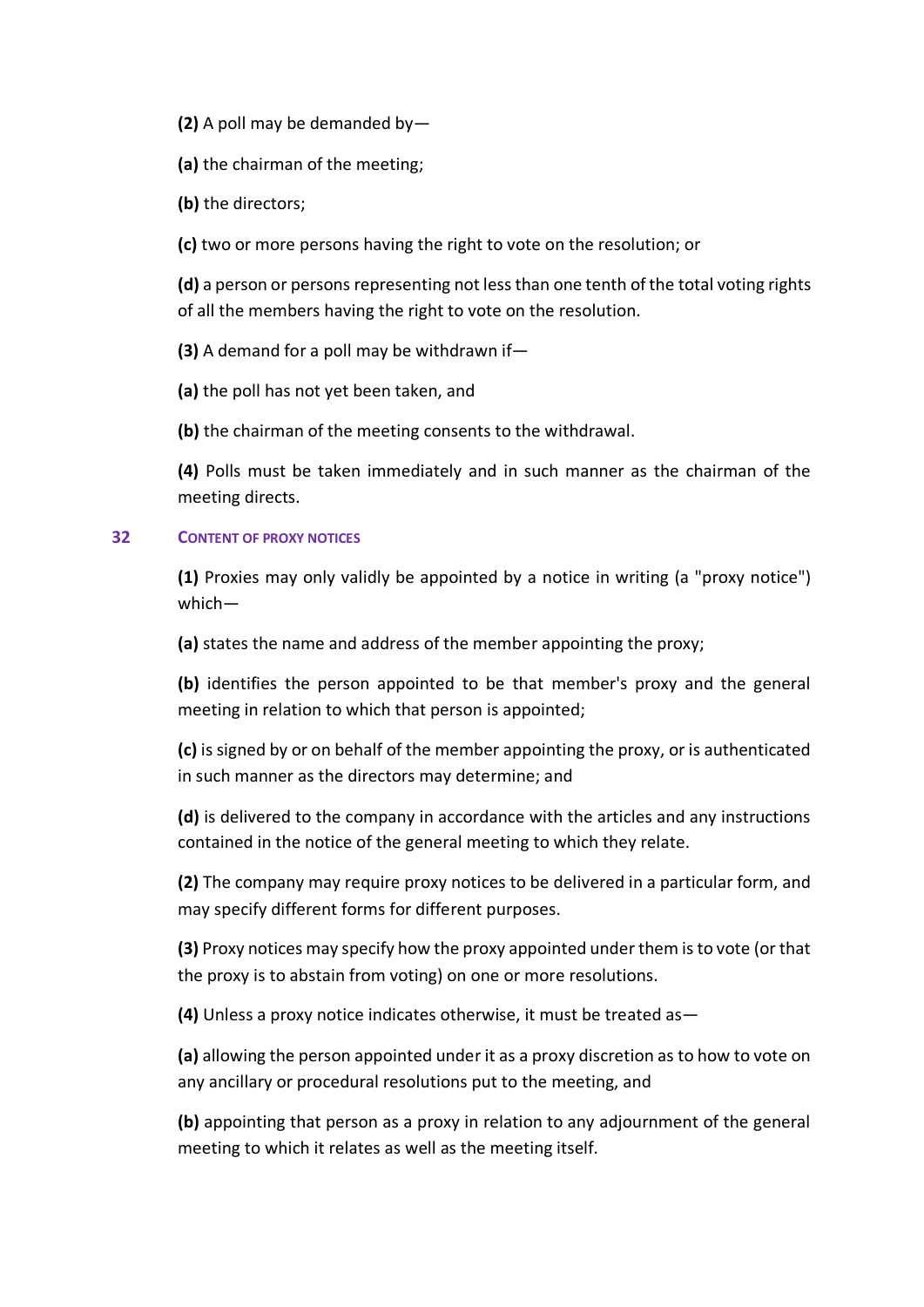### **33 DELIVERY OF PROXY NOTICES**

**(1)** A person who is entitled to attend, speak or vote (either on a show of hands or on a poll) at a general meeting remains so entitled in respect of that meeting or any adjournment of it, even though a valid proxy notice has been delivered to the company by or on behalf of that person.

**(2)** An appointment under a proxy notice may be revoked by delivering to the company a notice in writing given by or on behalf of the person by whom or on whose behalf the proxy notice was given.

**(3)** A notice revoking a proxy appointment only takes effect if it is delivered before the start of the meeting or adjourned meeting to which it relates.

**(4)** If a proxy notice is not executed by the person appointing the proxy, it must be accompanied by written evidence of the authority of the person who executed it to execute it on the appointor's behalf.

## **34 AMENDMENTS TO RESOLUTIONS**

**(1)** An ordinary resolution to be proposed at a general meeting may be amended by ordinary resolution if—

**(a)** notice of the proposed amendment is given to the company in writing by a person entitled to vote at the general meeting at which it is to be proposed not less than 48 hours before the meeting is to take place (or such later time as the chairman of the meeting may determine), and

**(b)** the proposed amendment does not, in the reasonable opinion of the chairman of the meeting, materially alter the scope of the resolution.

**(2)** A special resolution to be proposed at a general meeting may be amended by ordinary resolution, if—

**(a)** the chairman of the meeting proposes the amendment at the general meeting at which the resolution is to be proposed, and

**(b)** the amendment does not go beyond what is necessary to correct a grammatical or other non-substantive error in the resolution.

**(3)** If the chairman of the meeting, acting in good faith, wrongly decides that an amendment to a resolution is out of order, the chairman's error does not invalidate the vote on that resolution.

## **Part 4**

## **Administrative arrangements**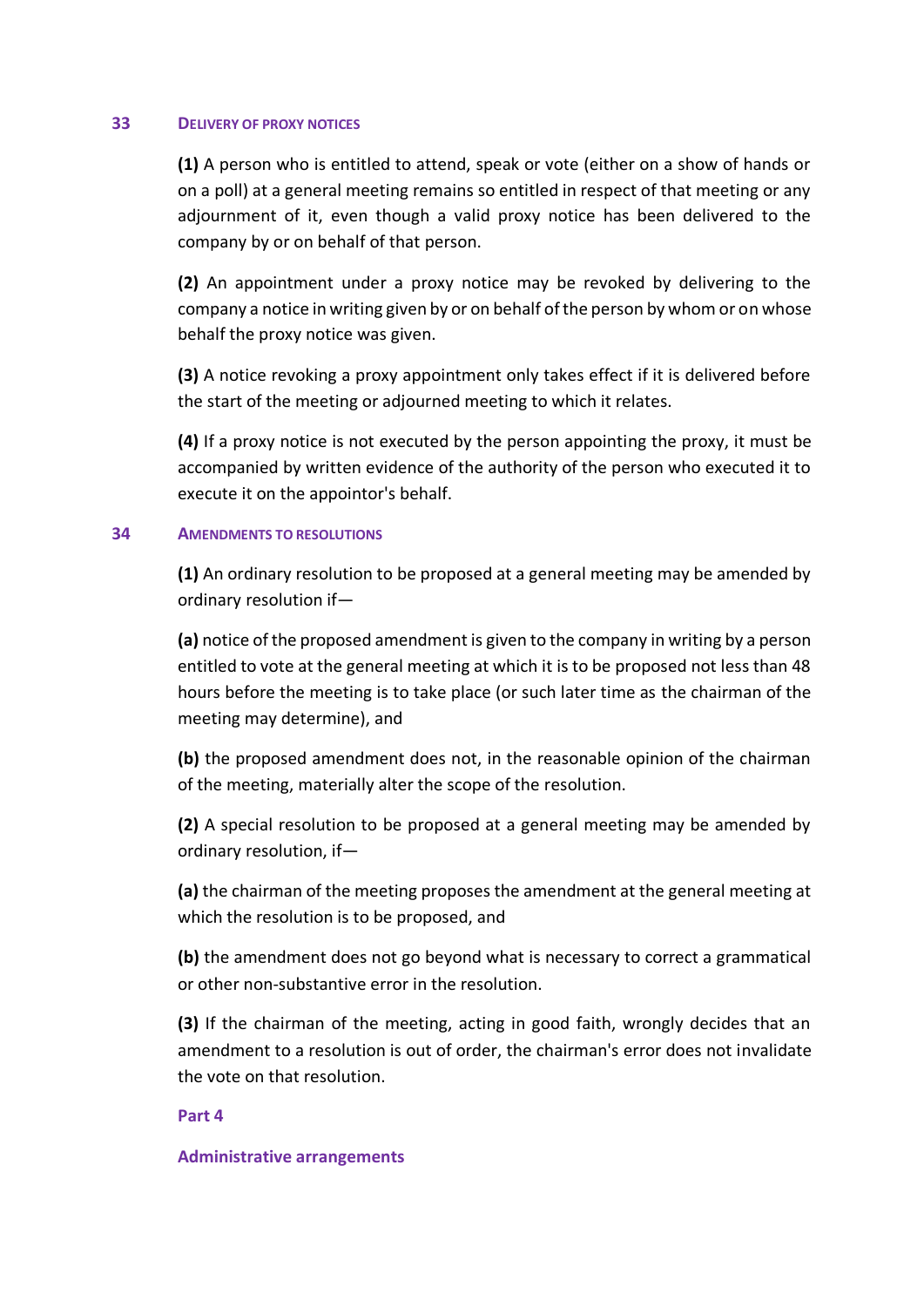### **35 MEANS OF COMMUNICATION TO BE USED**

**(1)** Subject to the articles, anything sent or supplied by or to the company under the articles may be sent or supplied in any way in which the Companies Act 2006 provides for documents or information which are authorised or required by any provision of that Act to be sent or supplied by or to the company.

**(2)** Subject to the articles, any notice or document to be sent or supplied to a director in connection with the taking of decisions by directors may also be sent or supplied by the means by which that director has asked to be sent or supplied with such notices or documents for the time being.

**(3)** A director may agree with the company that notices or documents sent to that director in a particular way are to be deemed to have been received within a specified time of their being sent, and for the specified time to be less than 48 hours.

### **36 COMPANY SEALS**

**(1)** Any common seal may only be used by the authority of the directors.

**(2)**The directors may decide by what means and in what form any common seal is to be used.

**(3)**Unless otherwise decided by the directors, if the company has a common seal and it is affixed to a document, the document must also be signed by at least one authorised person in the presence of a witness who attests the signature.

**(4)**For the purposes of this article, an authorised person is—

- **(a)** any director of the company;
- **(b)** the company secretary (if any); or

**(c)** any person authorised by the directors for the purpose of signing documents to which the common seal is applied.

## **37 NO RIGHT TO INSPECT ACCOUNTS AND OTHER RECORDS**

Except as provided by law or authorised by the directors or an ordinary resolution of the company, no person is entitled to inspect any of the company's accounting or other records or documents merely by virtue of being a member.

## **38 PROVISION FOR EMPLOYEES ON CESSATION OF BUSINESS**

Not used.

## **Directors' indemnity and insurance**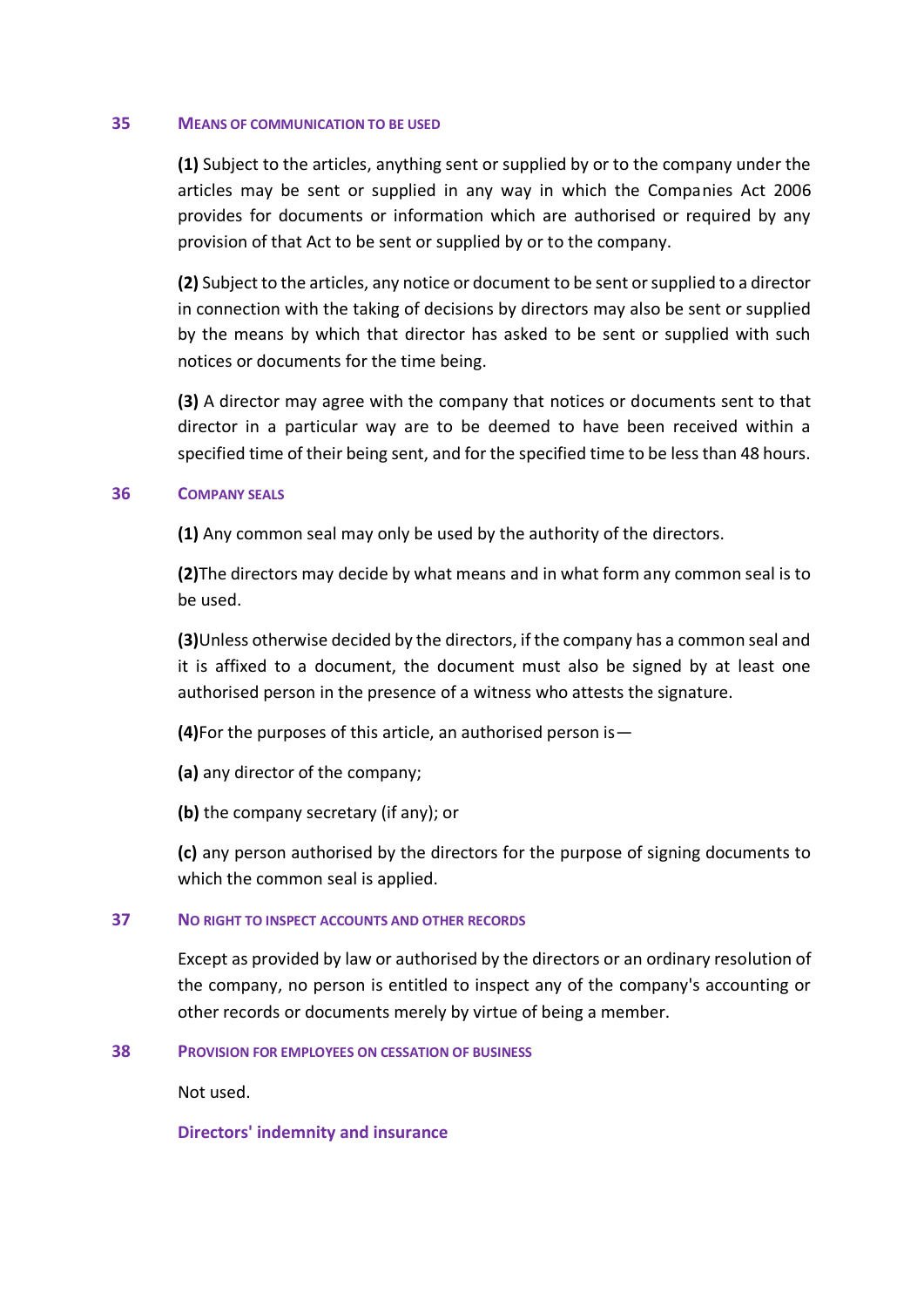### **39 INDEMNITY**

**(1)** Subject to paragraph [3](#page-45-3) , a relevant director of the company or an associated company may be indemnified out of the company's assets against—

**(a)** any liability incurred by that director in connection with any negligence, default, breach of duty or breach of trust in relation to the company or an associated company,

**(b)** any liability incurred by that director in connection with the activities of the company or an associated company in its capacity as a trustee of an occupational pension scheme (as defined in section 235(6) of the Companies Act 2006),

**(c)** any other liability incurred by that director as an officer of the company or an associated company.

**(2)** This article does not authorise any indemnity which would be prohibited or rendered void by any provision of the Companies Acts or by any other provision of law.

**(3)** In this article—

**(a)** companies are associated if one is a subsidiary of the other or both are subsidiaries of the same body corporate, and

**(b)** a "relevant director" means any director or former director of the company or an associated company.

## **40 INSURANCE**

**(1)** The directors may decide to purchase and maintain insurance, at the expense of the company, for the benefit of any relevant director in respect of any relevant loss.

**(2)** In this article—

**(a)** a "relevant director" means any director or former director of the company or an associated company,

**(b)** a "relevant loss" means any loss or liability which has been or may be incurred by a relevant director in connection with that director's duties or powers in relation to the company, any associated company or any pension fund or employees' share scheme of the company or associated company, and

**(c)** companies are associated if one is a subsidiary of the other or both are subsidiaries of the same body corporate.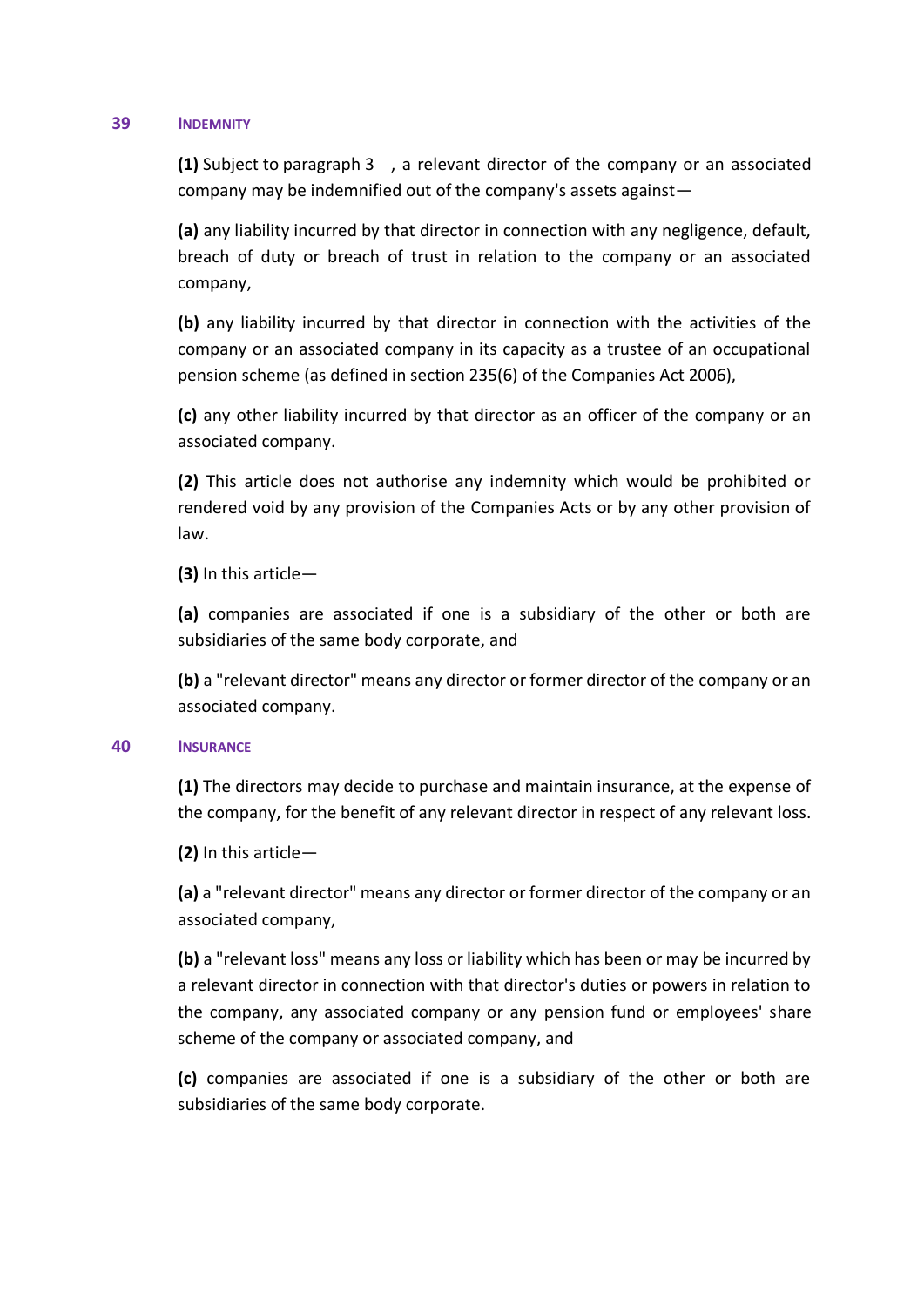

# **Appendix H - Role description for all members of Faculty Office boards and committees**

Members of the Faculty Office's boards and committees play a significant role in helping to ensure delivery of the Faculty Office's objects, and in maintaining its reputation and history.

The following qualities and skills are sought in all members of Faculty Office boards and committees:

- Committed to the Faculty Office's objects and willing to work in ways that demonstrate this
- Good understanding of the legal duties, liabilities and responsibilities of trustees and a clear grasp of the difference between governance and management
- Previous experience of board service
- Ability to assimilate complex information and data quickly and thoroughly
- Ability to work well with a diverse and professional team
- Understanding of high-level strategic issues
- Willingness to quickly learn concepts relevant to the notarial profession
- Experience of challenging and supporting executive leaders effectively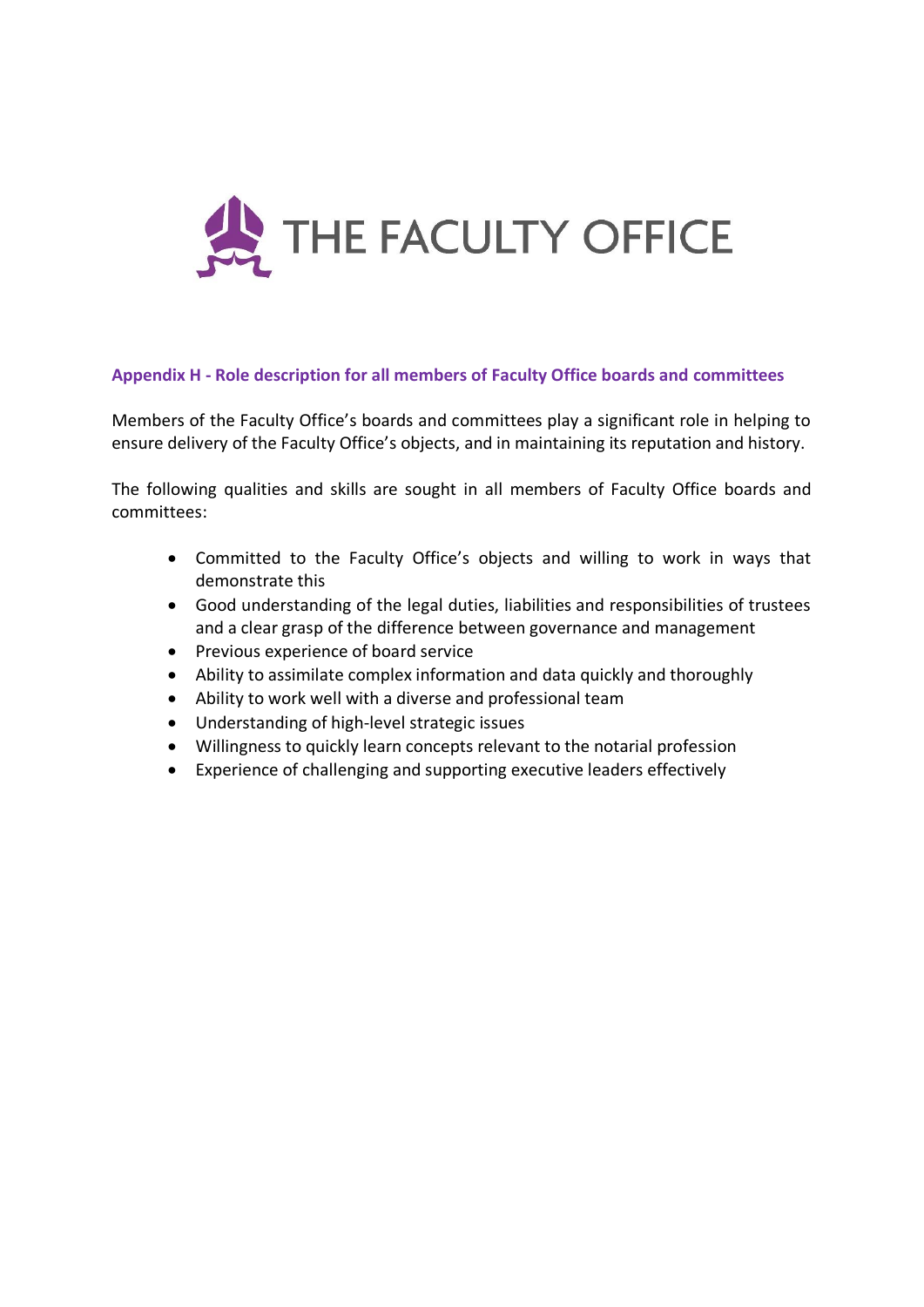

**Appendix I - The following additional role descriptions are in place for the chairs of:**

- The Advisory Board
- The Qualifications Board
- The Master's Audit Committee

# **Role description for the Chair of the Advisory Board**

In addition to the qualities and skills sought in all members of Faculty Office boards and committees, the Chair of the Advisory Board contributes to the leadership of the Faculty Office through effective chairing of the Board.

In particular, the Chair is responsible for ensuring that:

- Appropriate elements of the Master's priorities are delivered
- Appropriate outcomes relating to the FO action plan are delivered
- Suitably evaluated advice on relevant issues is provided to the Master
- Aspects of the governance manual for which the Advisory Board holds responsibility are maintained and are up to date
- The performance of the Board is monitored, and that members are suitably inducted and supported

The term of the chair is three years, with the possibility of a second term. The normal maximum of two terms can be extended to ensure continuity if required.

The Chair of the Advisory Board also normally chairs the Master's Audit Committee.

## **Role description for the Chair of the Qualifications Board**

In addition to the qualities and skills sought in all members of Faculty Office boards and committees, the Chair of the Qualifications Board contributes to the leadership of the Faculty Office through effective chairing of the Board.

In particular, the Chair is responsible for ensuring that: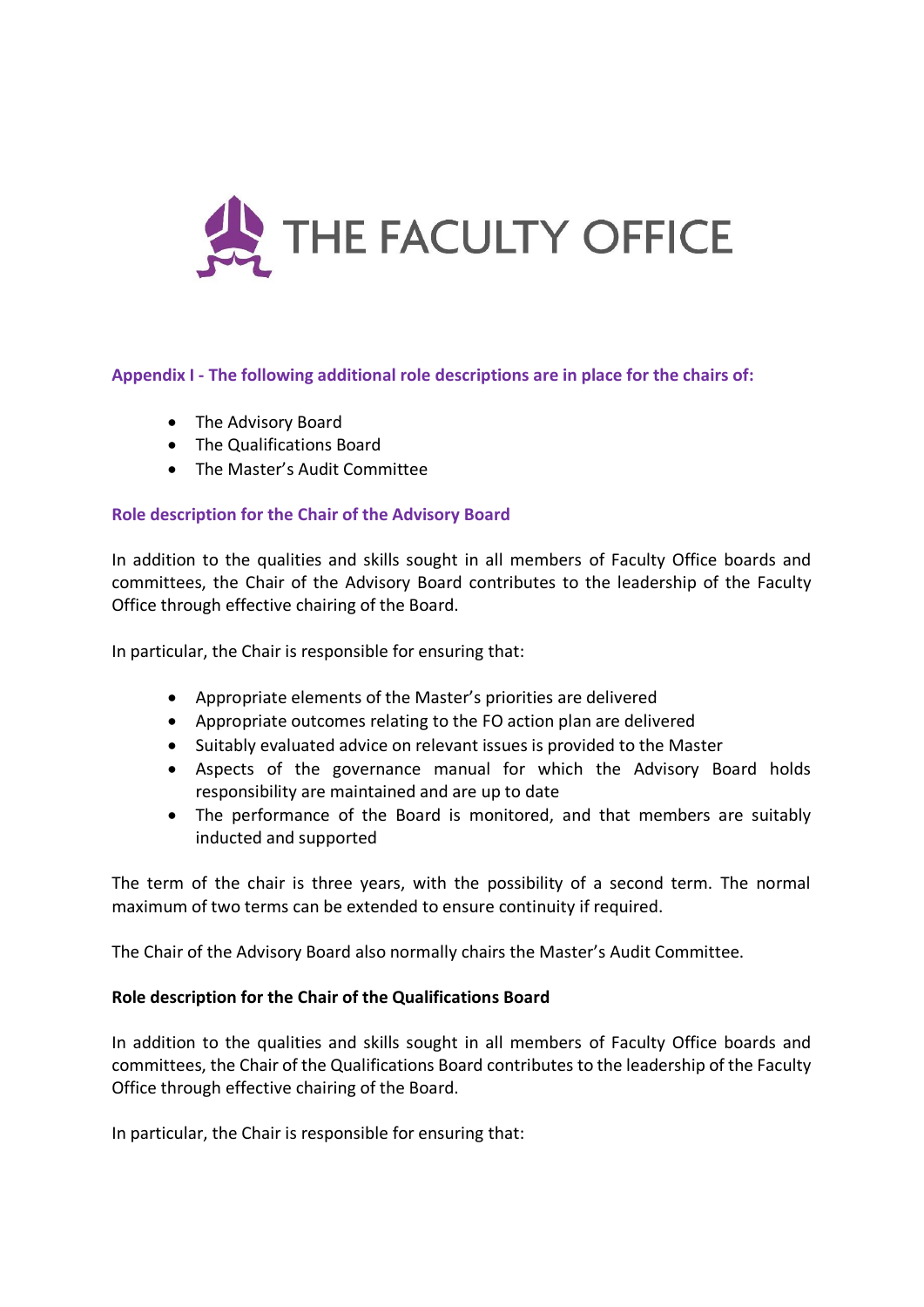- The Board fulfils its obligations in relation to the Notaries (Qualification) Rules 2017 and that Appropriate elements of the Master's priorities are delivered
- Appropriate outcomes relating to the FO action plan are delivered
- The Board adopts a consistent approach to all applications for Certificates of Exemption
- Aspects of the governance manual for which the Qualifications Board holds responsibility are maintained and are up to date
- The performance of the Board is monitored, and that members are suitably inducted and supported

The Chair of the Qualifications Board is also normally a member of the Master's Audit Committee, subject to their being available to undertake that role.

The term of the chair is three years, with the possibility of a second term. The normal maximum of two terms can be extended to ensure continuity if required.

# **Role description for the Chair of the Master's Audit Committee**

In addition to the qualities and skills sought in all members of Faculty Office boards and committees, the Chair of the Master's Audit Committee contributes to the leadership of the Faculty Office through effective chairing of the Committee.

The Chair is responsible for ensuring that the Committee fulfils its obligations as detailed in the terms of reference for the Master's Audit Committee.

The Master appoints the Chair of the Master's Audit Committee, and it is customary for this to be the Chair of the Advisory Board.

The term of the chair is three years, with the possibility of a second term. The normal maximum of two terms can be extended to ensure continuity if required.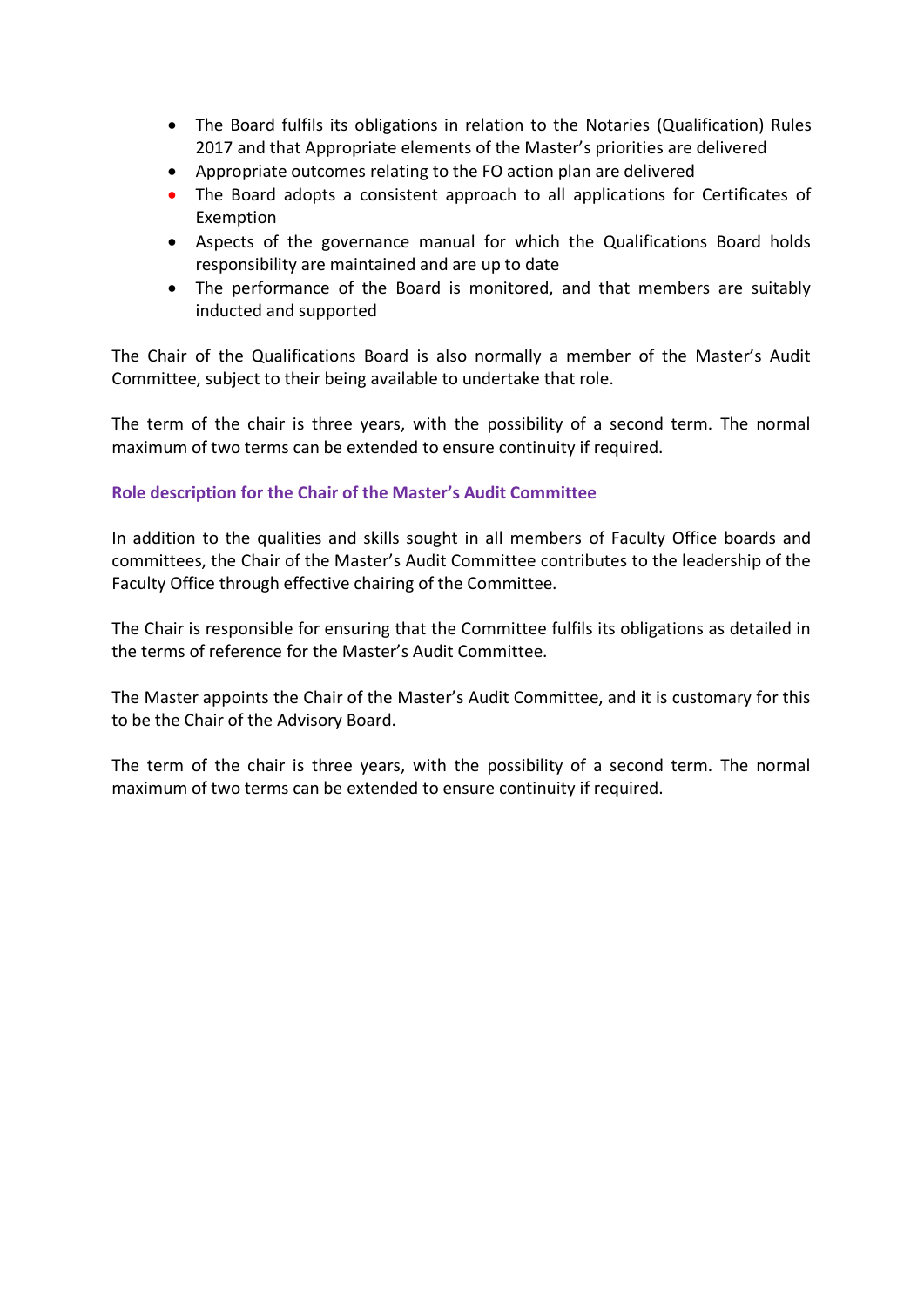

# **Appendix J - Policy documents / statements:**

- Equality, diversity and inclusion policy (here)
- Public access to justice policy (here)
- Complaints policy (here)
- Appointment of board and committee members policy (here)
- Removal procedure for board and committee members (here)
- Transparency policy (here)
- Whistleblowing policy (here)
- Anti-corruption and bribery policy (here)
- Gifts and hospitality policy (here)
- Expenses policy (here)
- Publishing policy (here)
- Policy on staff with responsibilities to both the Faculty Office and to LBMW (here)
- Consultations policy outcomes and impact (here)
- Climate issues policy (here)
- Operating reserves policy (here)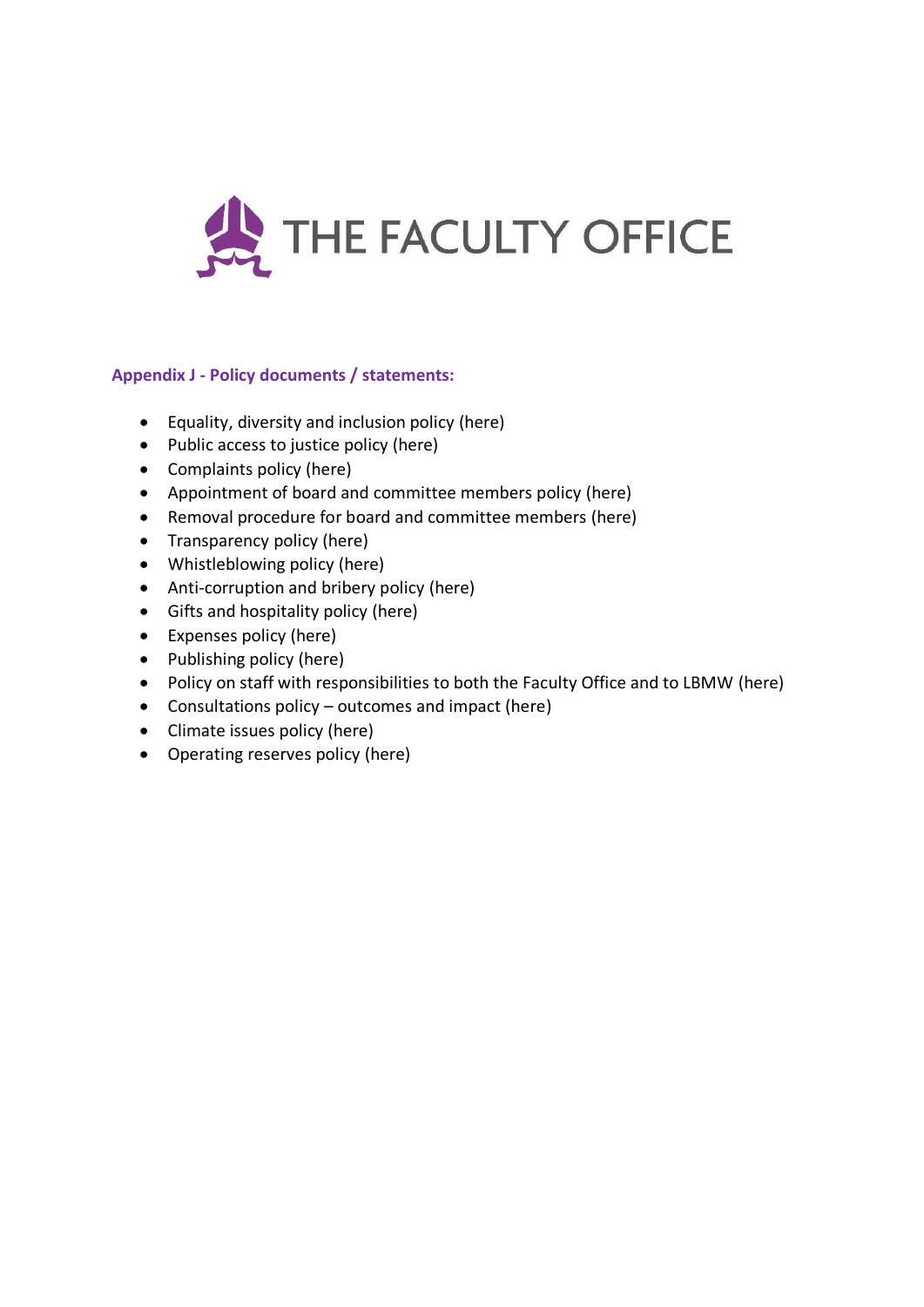

# **Equality, diversity and inclusion policy**

The Faculty Office is committed to encouraging equality, diversity and inclusion amongst our team, and to eliminating unlawful discrimination.

We aim for our staff to be representative of society, and for each of our colleagues to be and feel respected and able to give their best.

The Faculty Office in providing services is committed against unlawful discrimination.

# This policy's purpose is to:

- provide equality, fairness and respect for all our employees, whether temporary, parttime or full-time
- not unlawfully discriminate because of the Equality Act 2010 protected characteristics of age, disability, gender reassignment, marriage and civil partnership, pregnancy and maternity, race (including colour, nationality, and ethnic or national origin), religion or belief, sex and sexual orientation
- oppose and avoid all forms of unlawful discrimination. This includes in pay and benefits, terms and conditions of employment, dealing with grievances and discipline, dismissal, redundancy, leave for parents, requests for flexible working, and selection for employment, promotion, training or other developmental opportunities

## The Faculty Office commits to:

- Encourage equality, diversity and inclusion in the workplace
- Create a working environment free of bullying, harassment, victimisation and unlawful discrimination, promoting dignity and respect for all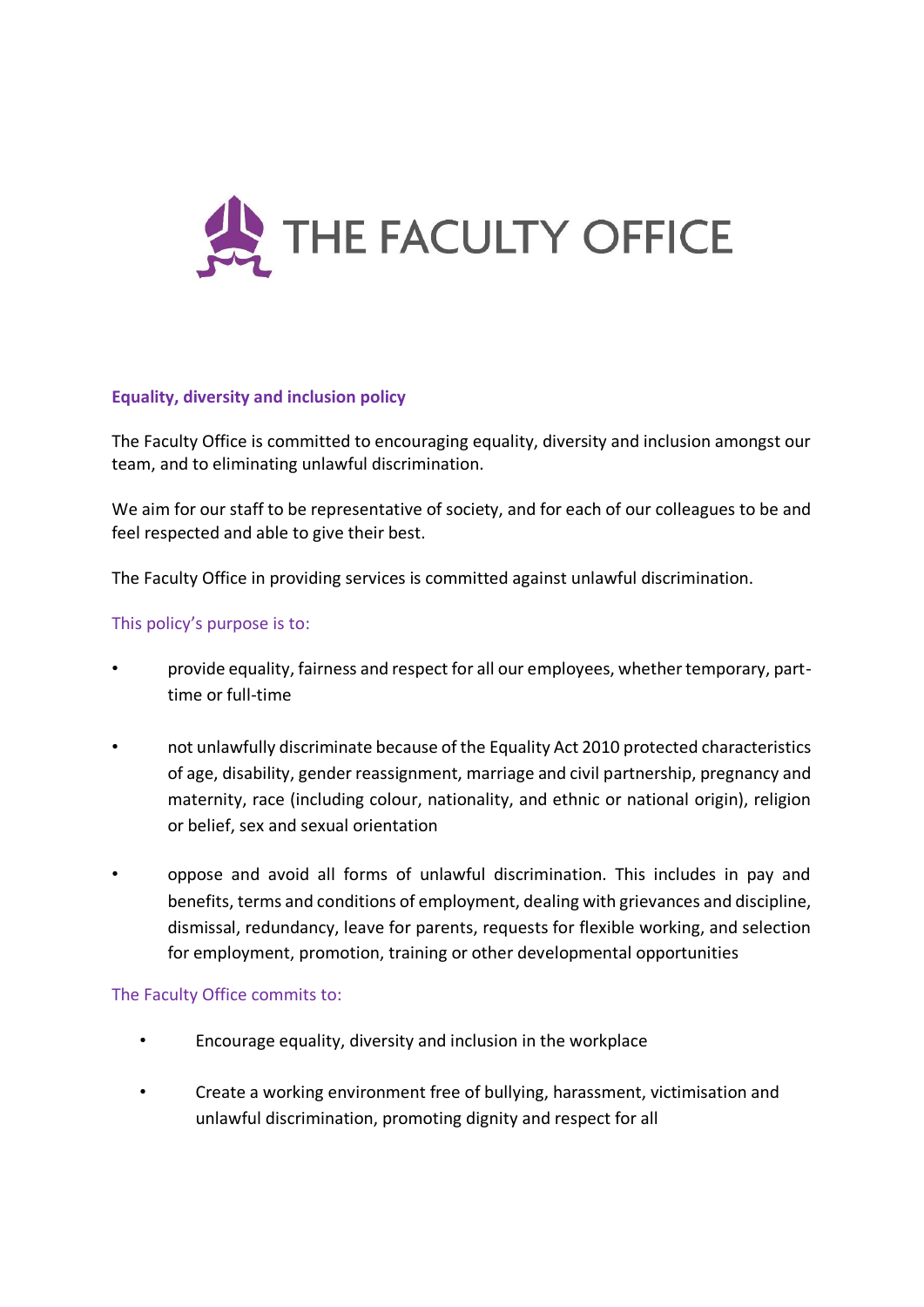- Take seriously any complaints of bullying, harassment, victimisation and unlawful discrimination by fellow staff members and any others in the course of the organisation's work activities
- Make opportunities for training, development and progress available to all staff, who will be helped and encouraged to develop their full potential
- Decisions concerning staff being based on merit (apart from in any necessary and limited exemptions and exceptions allowed under the Equality Act)
- Review employment practices and procedures when necessary to ensure fairness, and also update them and the policy to take account of changes in the law
- Monitor the make-up of the staff team regarding information such as age, sex, ethnic background, sexual orientation, religion or belief, and disability, encouraging equality, diversity and inclusion

The Registrar keeps the effectiveness of this policy under review and advises the Master accordingly.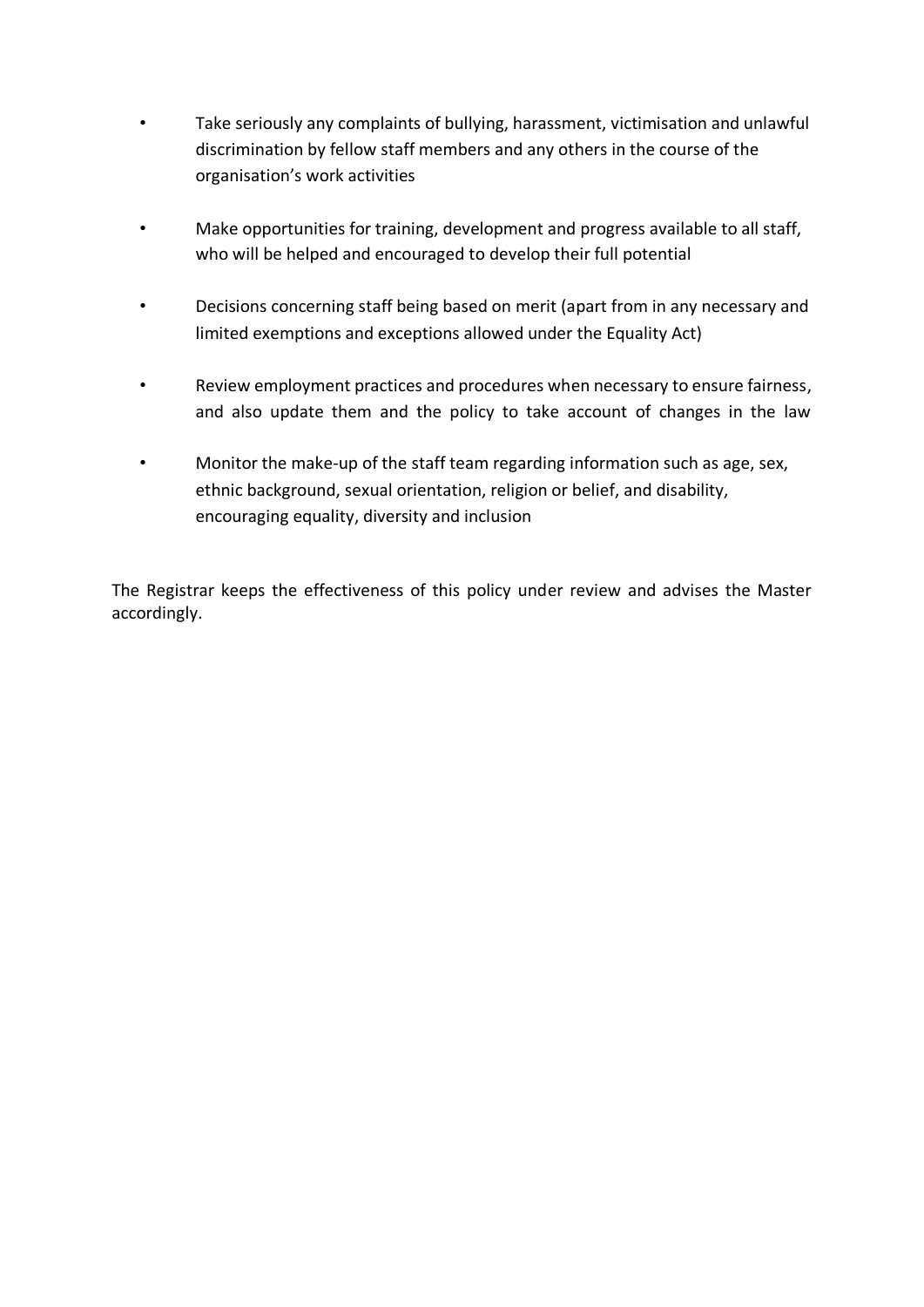

# **Public access to justice policy What we mean by 'access to justice'**

'Access to justice' is the acting out of the rule of law in particular or individual circumstances. The tools to achieve that outcome range from informing the public about their rights, through routine transactional legal services and personalized advice, through to action before tribunals and courts. The agents of delivery are wide and, of course, legal professionals are at the heart of this along with many other actors in legal services and the wider justice sector." (LSB Regulatory Objectives 2010)

- 1. Improving access to justice is one of the Regulatory Objectives set out in the Section 1 of Legal Services Act 2007 which the Faculty Office with the other approved regulators have a duty to promote.
- 2. In this context the Faculty Office understands "access" to encompass services delivered through any channel such as face-to-face, telephone or internet and both individually tailored and those tailored to groups or more generally provided to potential consumers. Similarly, "justice" means more than a traditional sense of access to legal services. Justice is more than the resolution of disputes: it includes just relationships underpinned by law; justice is under-pinned by legal knowledge, legislative frameworks, dispute resolution and the infrastructure of the legal services market.
- 3. The Faculty Office aims to ensure that consumers can easily access the services they need and, where possible, have a meaningful choice of notary who is appropriately qualified and has the requisite legal knowledge to provide those services; by whom they are are treated fairly, including in particular where they are vulnerable, in terms and conditions, during disputes and complaints, and in being protected against any conflicts of interest and also to have their needs met by a diverse profession which reflects the community it serves.
- 4. We will aim to achieve this by:
	- a. Seeking to remove unnecessary barriers to entry to the profession;
	- b. Ensuring that notaries are adequately qualified both at the point of entry and remain competent through ongoing education;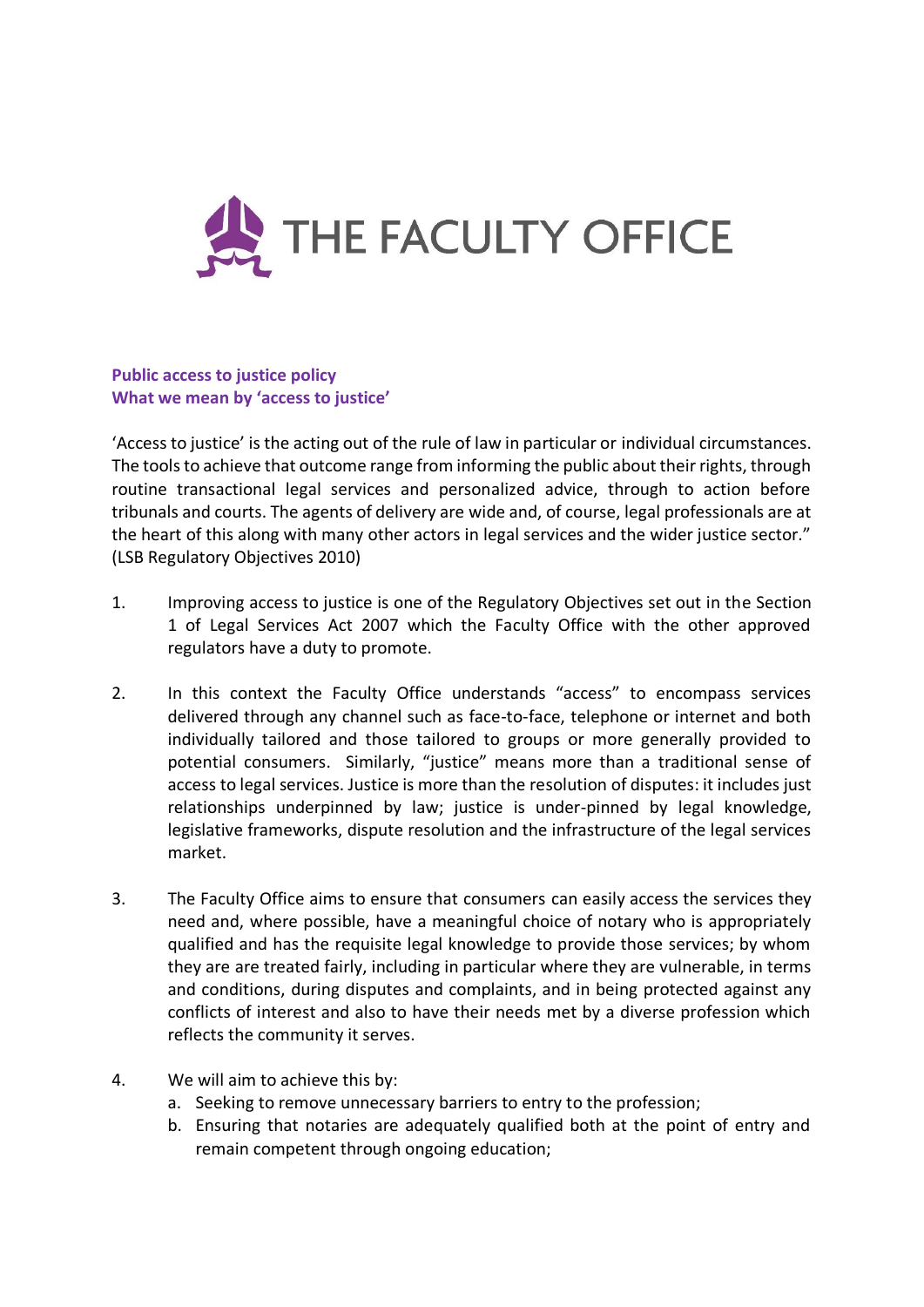- c. Ensuring that notaries comply with the information transparency obligations on price, service, redress, complaints and regulatory status;
- d. Seeking to promote the equality, diversity and inclusivity of the profession.
- 5. We recognise that in a small profession it will not always be possible to ensure that every consumer has immediate access to the services of a notary (or choice of notaries) in a location which is convenient or at a price that is 'acceptable' to them and we acknowledge that notarial services by their nature specialised and are normally only required when a consumer is dealing with assets, doing business, seeking employment or intending to travel overseas; they are rarely 'distress purchases'.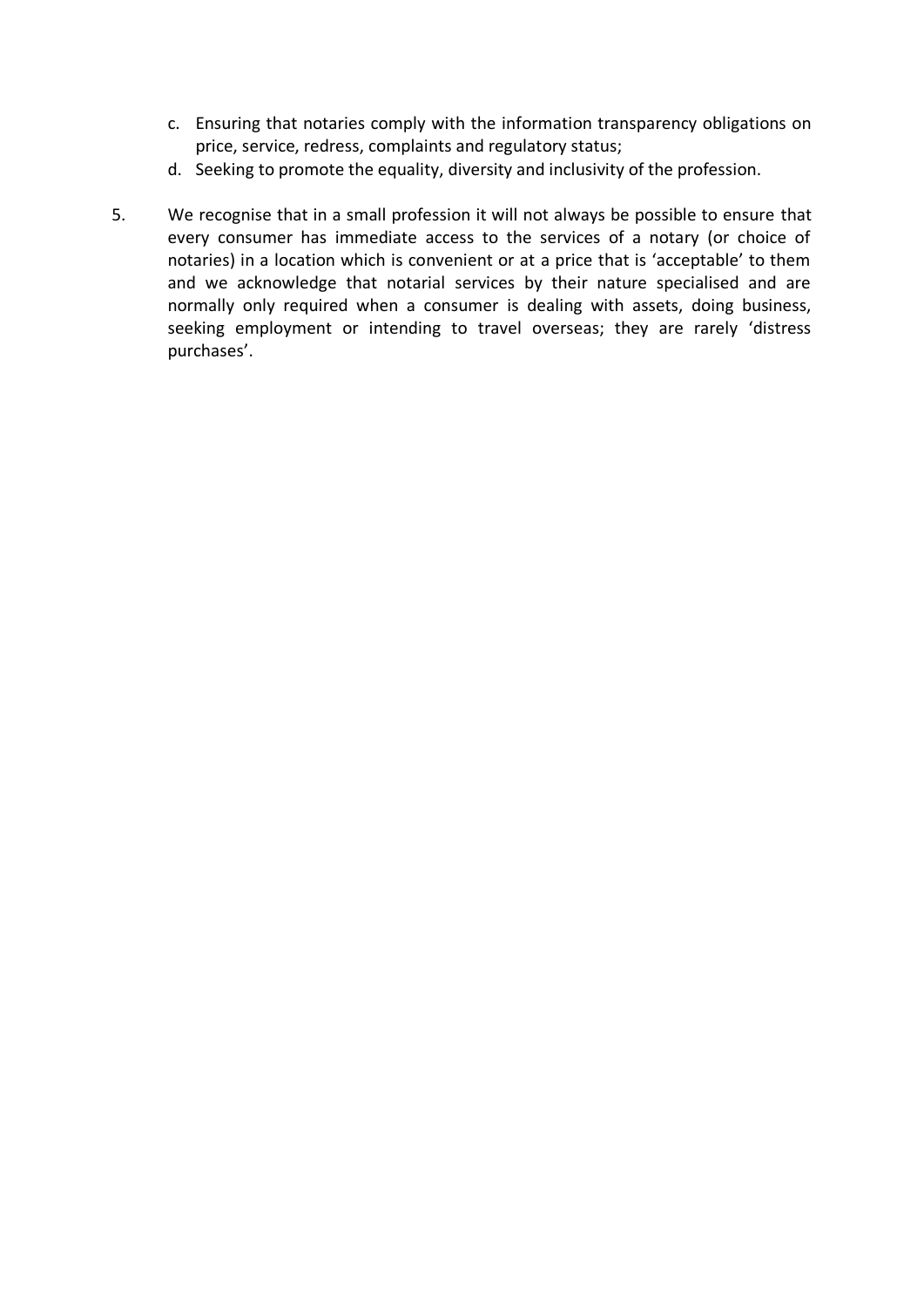

# **Complaints policy**

## **Introduction**

- 1. The Faculty Office is responsible principally for the appointment and regulation of approximately 750 public notaries in England and Wales and for the grant of the Archbishop's Special Marriage Licence.
- 2. The Faculty Office consists of a small team which is committed to operating in a trustworthy, sensible and correct manner. In its dealings with the public it is committed to being helpful, polite, effective and efficient. The Faculty Office commits to not discriminating against members of the public on the basis of age, disability, gender identification, marriage and civil partnership, pregnancy and maternity/paternity, race, religion or belief or sexual orientation. Where it does not perform in this way, it welcomes expressions of concern so that failings can be addressed, and complaints resolved.
- 3. This policy covers complaints made against the Faculty Office as a whole or members of its staff. It is not intended to cover complaints about individuals notaries, for which there are separate rules  $-$  see our [guidance.](http://www.facultyoffice.org.uk/notary/potential-or-existing-client-of-a-notary/complaints-procedure/)

## What is a complaint?

4. We consider a complaint to be "an expression of dissatisfaction however made, about the actions taken or a lack of action."

## Who can make a complaint?

5. Any member of the public, corporate body or a member of staff of the Faculty Office may make a complaint if they have a proper interest, eg having an interest in a matter relating to the appointment and regulation of notaries; or the obtaining of a Special Licence.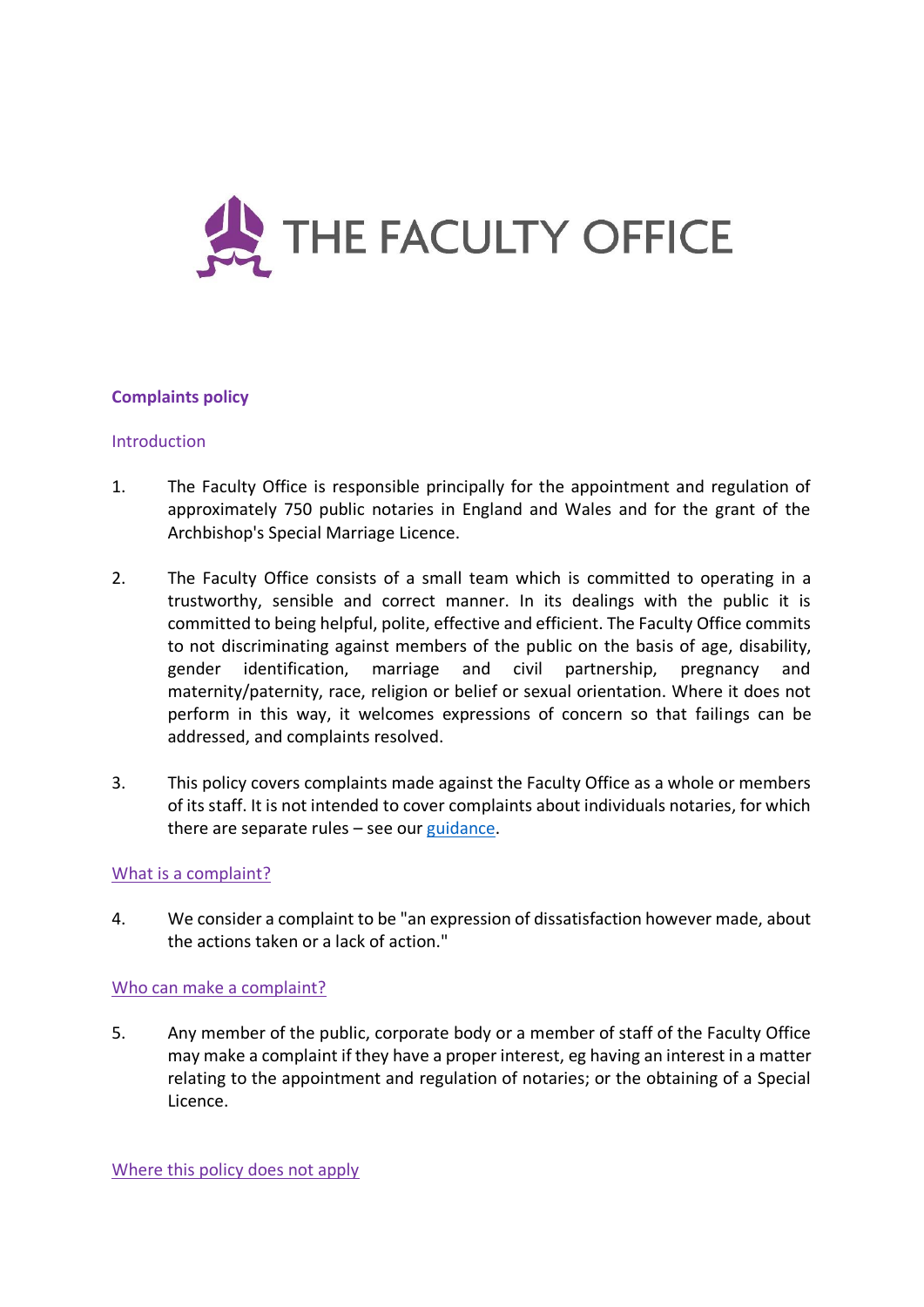6. It may not always be possible for complaints to be handled according to or within this policy. For instance, when the complaint is also the subject of a criminal investigation or by a governmental or regulatory authority or is the subject of a claim brought in a court or expected to be brought in a court, it may be necessary to depart from the policy for reasons of confidentiality or so as not to prejudice the course of an external investigation or litigation. Some complaints will need to be handled under a separate process because there are specific rules governing that matter<sup>1</sup>. In such case, we will tell you what that other process involves.

# How to make a complaint

7. The best way to make a complaint is to complete the form which follows this policy and to email or post it to the Faculty Office. Alternatively, you can write to or email the Faculty Office at:

The Registrar The Faculty Office 1 The Sanctuary Westminster London SW1P 3JT

Email:- [faculty.office@1thesanctuary.com](mailto:faculty.office@1thesanctuary.com)

You can also make a complaint by telephone although we will normally encourage you to put your complaint into writing. Our telephone number is 020 7222 5381.

# How complaints are handled

- 8. In the first instance, your complaint will normally be addressed by the person or team whose action or lack of action have caused you to be dissatisfied, or their immediate line manager. This is because they are normally the person or people who know most about the matter and who might be able to provide an explanation, correct a mistake or provide you with assistance.
- 9. All complaints however will be brought to the attention of the Registrar, who manages the Faculty Office, at a weekly management meeting, and the Registrar will ask for information on no less than a weekly basis about how the complaint is being handled.
- 10. If your complaint relates to poor behaviour on the part of a member or members of staff which the Registrar considers to be an accusation of dishonesty or other misconduct on the part of a member or members of staff, he or she will normally refer the complaint to be handled by another member of staff, who has not previously been

 $<sup>1</sup>$  For example, the substantive issue of whether a practicing certificate is or is not issued to a notary to enable</sup> him or her to practice would usually be the subject of specific rules. Similarly, a complaint about the refusal to issue a Special Marriage Licence (as distinct from how an application has been dealt with) would normally be referred to the Episcopal Adviser appointed by the Archbishop of Canterbury.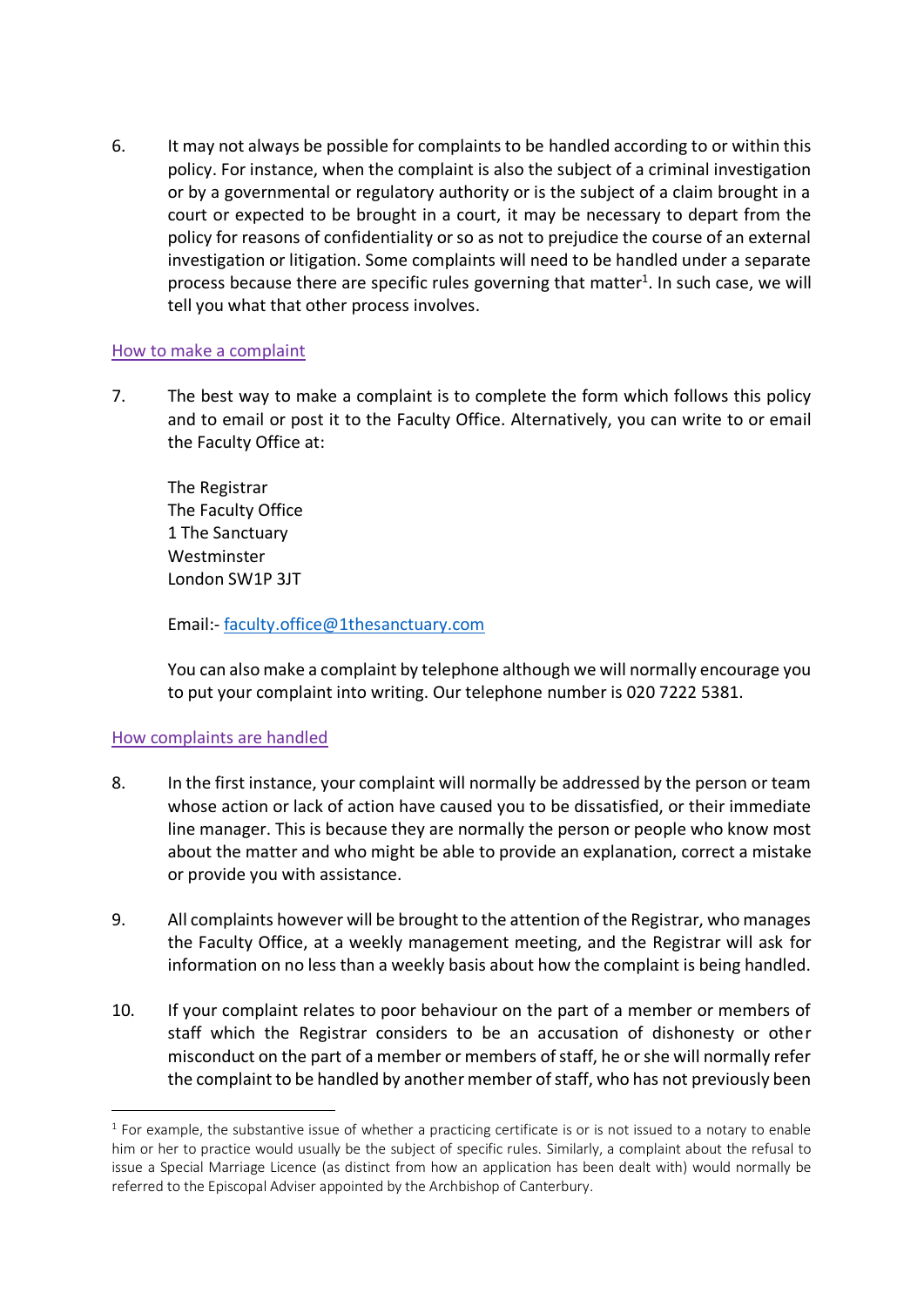involved. Additionally, if the member or members of staff complained against consider that the complaint would be better handled by someone else, then they may ask the Registrar to appoint another member of staff to look into it.

- 11. The purpose of the internal investigation of the complaint is to ascertain whether the Faculty Office has made a mistake or has performed poorly or has acted in a discriminatory or unfair way. If the member of staff cannot quickly resolve the mistake by putting matters right (eg performing an action which has been delayed) and apologising, then the member of staff must report in writing to the Registrar with an explanation of the events, what was done and not done. The report should set out what loss or damage has been suffered or might be suffered by the events complained about.
- 12. If the complaint amounts to an accusation of dishonesty or other misconduct on the part of the Registrar, the Registrar shall make a report to the Master of the Faculties.
- 13. A full report to the Registrar on the complaint should be made within a period of 14 days from receipt of the written complaint (or telephone call if the complainant is unable or willing to put the complaint into writing). Within 21 days of the receipt of the written complaint (or telephone call if the complainant is unable or willing to put the complaint into writing), a written reply should be sent to the person who made the complaint setting out:

(a) whether the complaint is upheld or not or partially upheld

(b) giving reasons for his or her conclusion (although these need not be lengthy or full) (c) apologising if appropriate

(d) setting out any action that the Registrar proposes to take to rectify any failing either in the specific case or more generally and in what timescale

- 14. When considering complaints, the Faculty Office should consider the following aspects both in relation to how it should act and how it responds to complaints:
	- (a) being open and transparent
	- (b) acting in the public good
	- (c) acting to further the regulatory objectives<sup>2</sup>
	- (d) acting professionally and objectively
	- (e) getting things right

 $2$  These are set out in section 1 of the Legal Services Act 2007:

<sup>(</sup>a) protecting and promoting the public interest;

<sup>(</sup>b) supporting the constitutional principle of the rule of law;

<sup>(</sup>c) improving access to justice;

<sup>(</sup>d) protecting and promoting the interests of consumers;

<sup>(</sup>e) promoting competition in the provision of services within subsection

<sup>(</sup>f) encouraging an independent, strong, diverse and effective legal profession;

<sup>(</sup>g) increasing public understanding of the citizen's legal rights and duties;

<sup>(</sup>h) promoting and maintaining adherence to the professional principles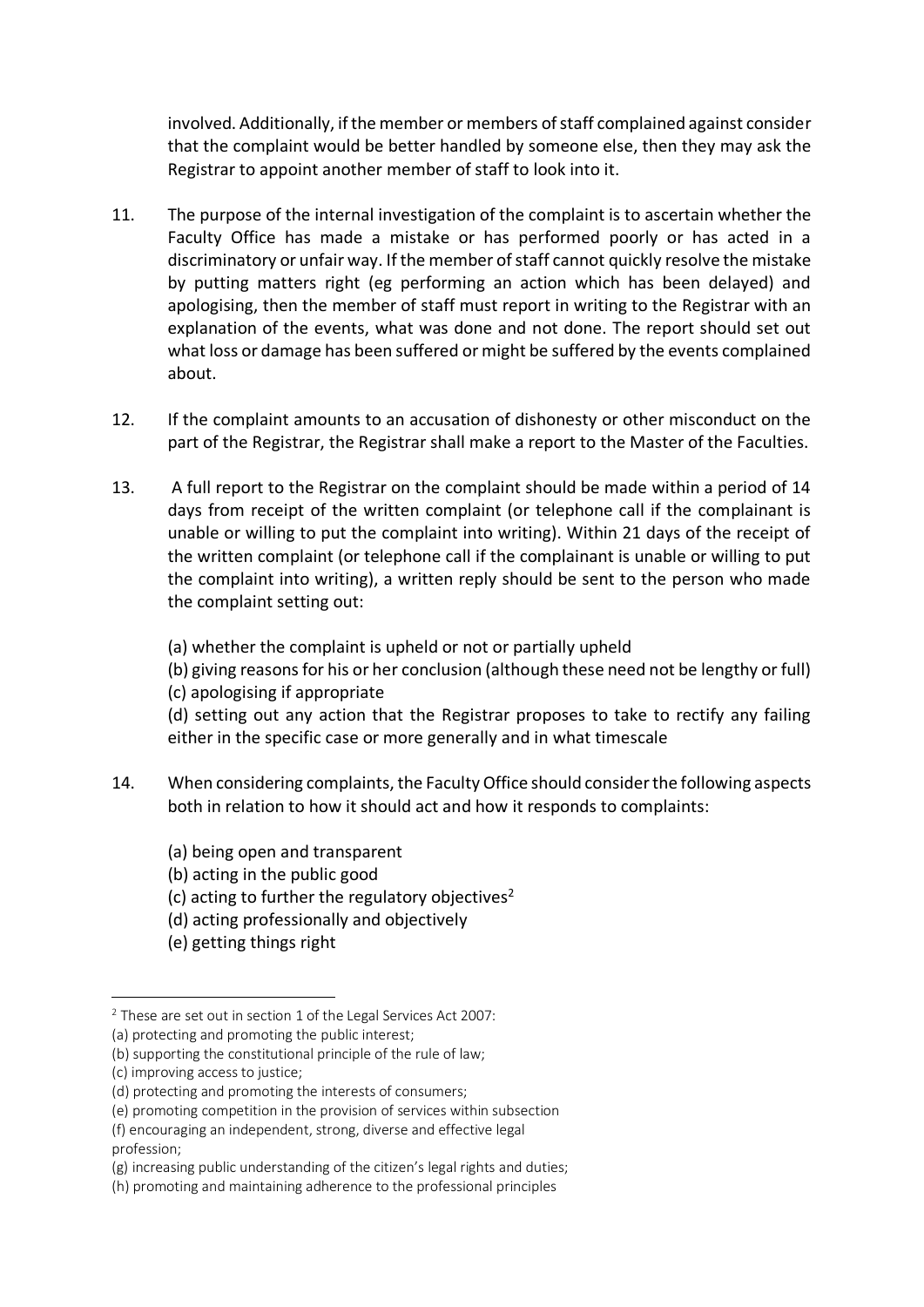(f) being sensitive to the views of both the person making the complaint, any staff members complained against, and any affected third parties (g) responding as quickly as possible

(h) acting proportionately according to the importance of the issue.

- 15. The Registrar or other Faculty Office staff may need to communicate with the person who made the complaint or other persons in order to get further information and where that or other reasons would mean that a full reply cannot be made in 21 days, then the Registrar may send a preliminary reply to the person making the complaint, setting out the next steps he or she will be taking to investigate the complaint and when he or she expects a final response to be sent.
- 16. If the person who made the complaint is not satisfied with the response to the complaint, then they may ask the complaint to be sent to the Master.
- 17. If a complaint is sent to the Master then the Master may review the initial response with a view to determining whether it adequately addresses the complaint and the matters set out in paragraph 12 above. The Master may also refer the complaint to be considered by an expert referee of his or her choosing and for recommendations to be made by him or her to the Master. That referee may be an independent person, not connected with or having an interest in the work of the Faculty Office and who may be remunerated for his or her time or unpaid.
- 18. The Master will aim to send a final response to the person who made the complaint within three months of the complaint, although this will depend on how quickly the person making the complaint and other parties provide the information that the Master needs in order to be able to make an informed decision.
- 19. The Master is not obliged to accept the recommendations of a referee to which he or she has referred the complaint but will normally disclose to the complainant what those recommendations were and his or her reasons for either accepting or not accepting them.
- 20. If a complaint is made against the Master, the Master will normally seek to respond in the first instance but if the person making the complaint remains unsatisfied the Master will normally refer the complaint to be considered by an expert referee for recommendations and if the expert referee finds fault with the Master a report should normally be made to the Bishop at Lambeth.
- 21. A record of all complaints, whether made in writing or by any other means, is to be logged and kept up to date by Faculty Office staff with a record of what has happened and any resolution.
- 22. At all times Faculty Office staff should bear in mind that persons making complaints may not be experts in legal matters or the work of the office and may require assistance and explanation in articulating their concerns. If this help cannot be given internally, for reasons of a conflict of interest, the person making the complaint should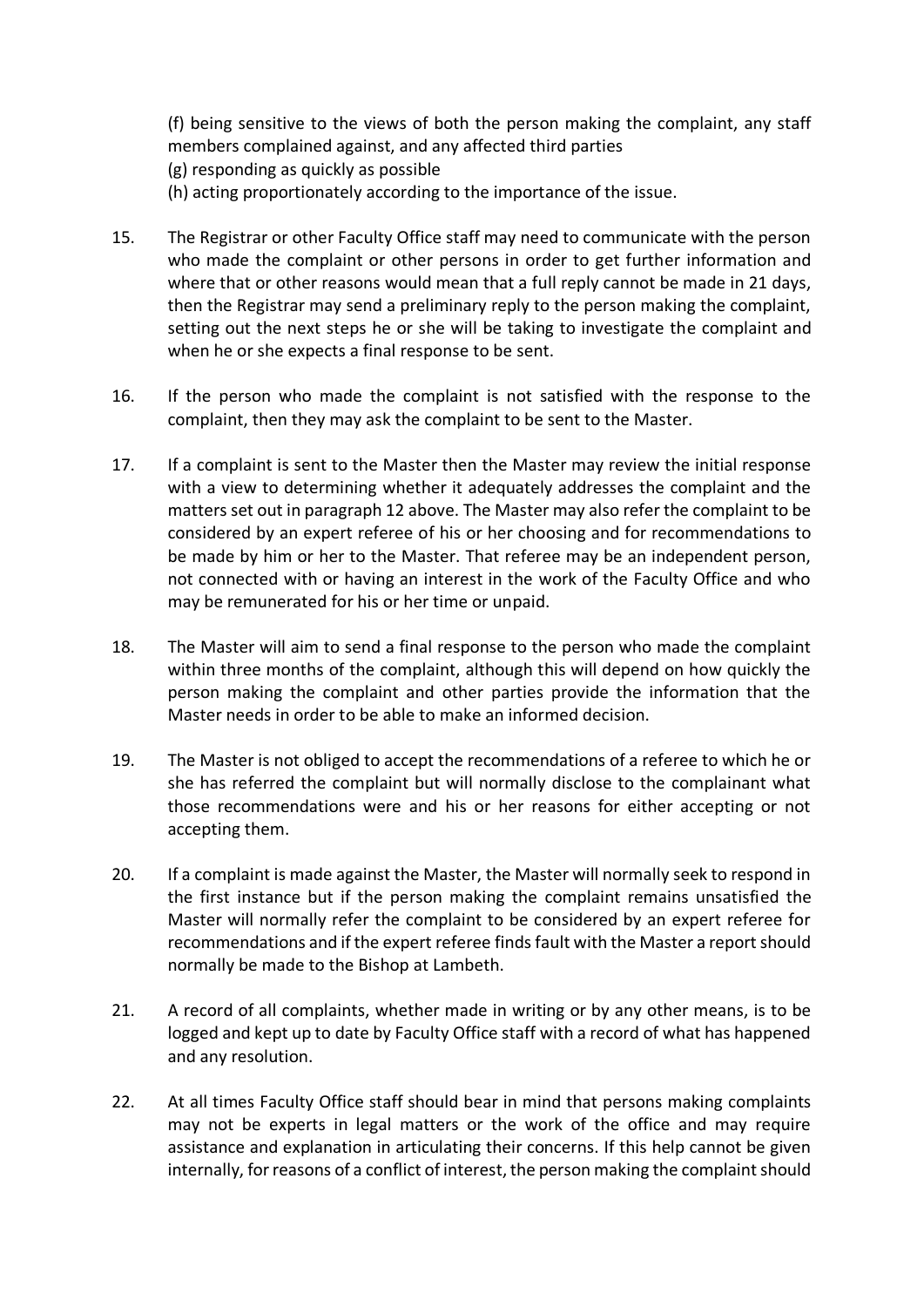be referred to speak to an independent person for help, such as a Citizens Advice Bureau or Pro Bono Legal Advice Centre. All documents should be provided in an accessible format and using plain English where the person making a complaint is not an expert.

- 23. The Faculty Office should be mindful that a complaint made against a member of staff can be the cause of anxiety, loss of morale and hurt. All appropriate steps should therefore be taken to give or provide support to the member of staff, minimise the effect that any investigation might have on their work or private life and to avoid unnecessary, disproportionate or inappropriate recrimination or blame.
- 24. Complaints about the Faculty Office which concern its issuing of Special Marriage Licences or advising on issues relating to Marriage in the Anglican Church in England or Wales can be, where they are not resolved by the Faculty Office, addressed to the Bishop at Lambeth, whose contact details are: The Bishop at Lambeth, Lambeth Palace, London, SE1 7JU.
- 25. The Faculty Office expects that members of the public will not communicate to staff members in a way that is offensive or discourteous, while recognising that dissatisfaction can give rise to strong emotions. If telephone communications are significantly or persistently offensive or discourteous, Faculty Office staff may cease to take such calls. Additionally, where a complaint has been fully addressed under this policy or is of such a trivial nature that it would not warrant further investigation, it may be necessary to cease replying to persistent repetitive or vexatious correspondence.
- 26. The outcomes of complaints will not be publicised. However, the Faculty Office will aim to give brief details of complaints received in the annual report of the Registrar.

Last revised: January 2022

The Registrar keeps the effectiveness of this policy under review and advises the Master accordingly.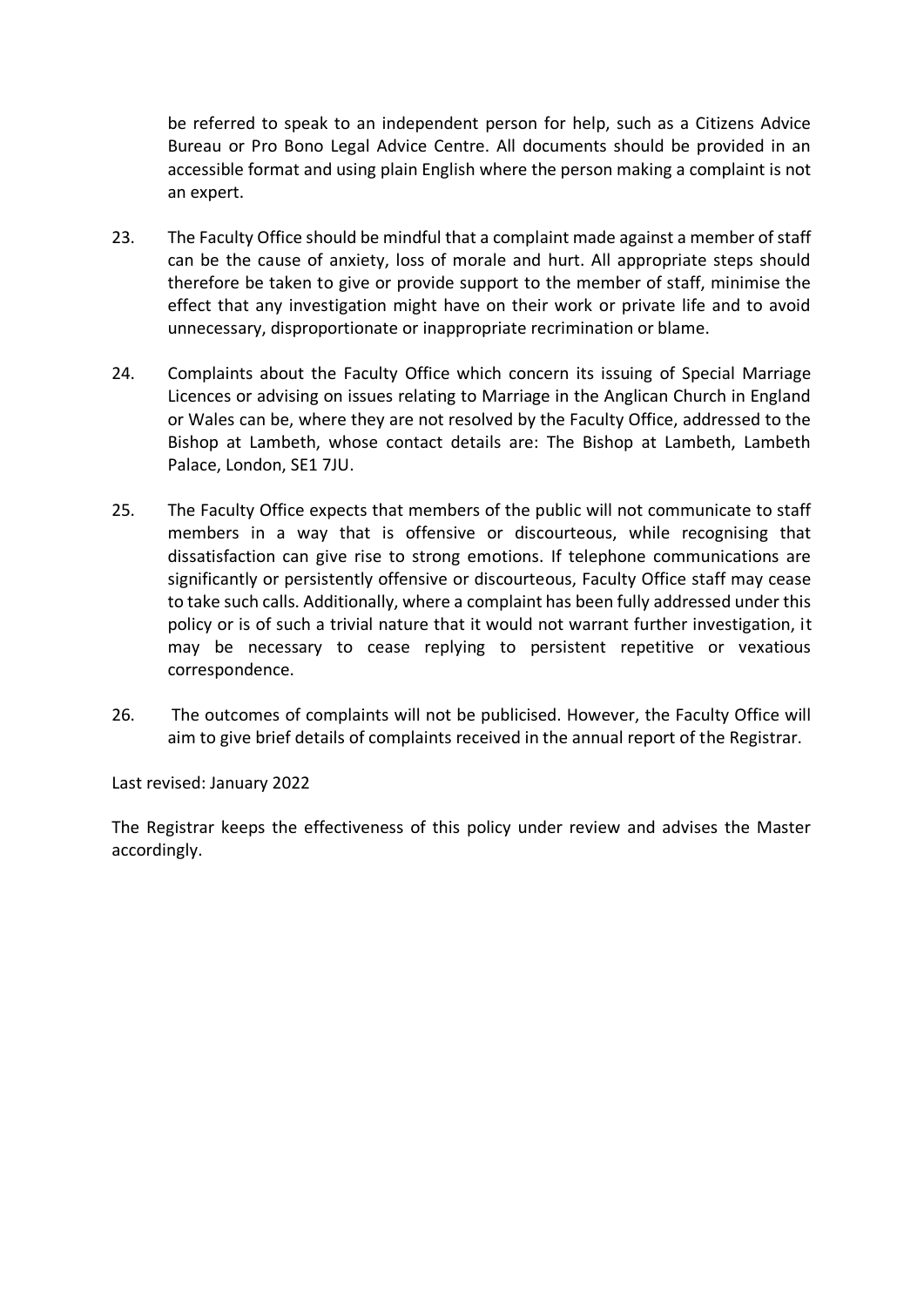

# **Appointment of board and committee members policy**

Members of the Faculty Office committees and boards are selected giving due regard to the principles set out by Lord Nolan while chairing the Committee on Standards in Public Life: selflessness, integrity, objectivity, accountability, openness, honesty and leadership. The Nolan Principles are laid out in appendices for reference.

The policy on Equality, diversity and inclusion (see 5.1 above) is a central principle in recruiting board and committee members.

Support for, and appropriate understanding of, the work of the Faculty Office is important, as is expertise and professional reputation, all of which are considered when considering the composition of the board.

Each board or committee keeps under review a skills audit, which highlights the needs of each group. The needs of each group can change over time, and the audit is used by the Registrar in identifying the right mix of nominations for vacancies as they arise.

Nominations for membership of a board or committee are formally presented to the Master by the Registrar. In arriving at appropriate nominations, the Registrar will liaise with each board or committee, in order that members of each group are able to submit nominations.

Vacancies for roles on boards and committees are also advertised openly, via the Faculty Office web site and other open channels appropriate to the vacancy concerned.

Interviews for all vacancies are conducted openly, with regard to the skills audits and policies in place at the time, also having appropriate regard for expertise and professional reputation. Appropriate records of interviews, along with any decisions, are retained for a reasonable period.

There are cases where established Rules require that there is representation from specific external groups (the presence of the Secretary of each of the two notarial societies on the Advisory Board being an example).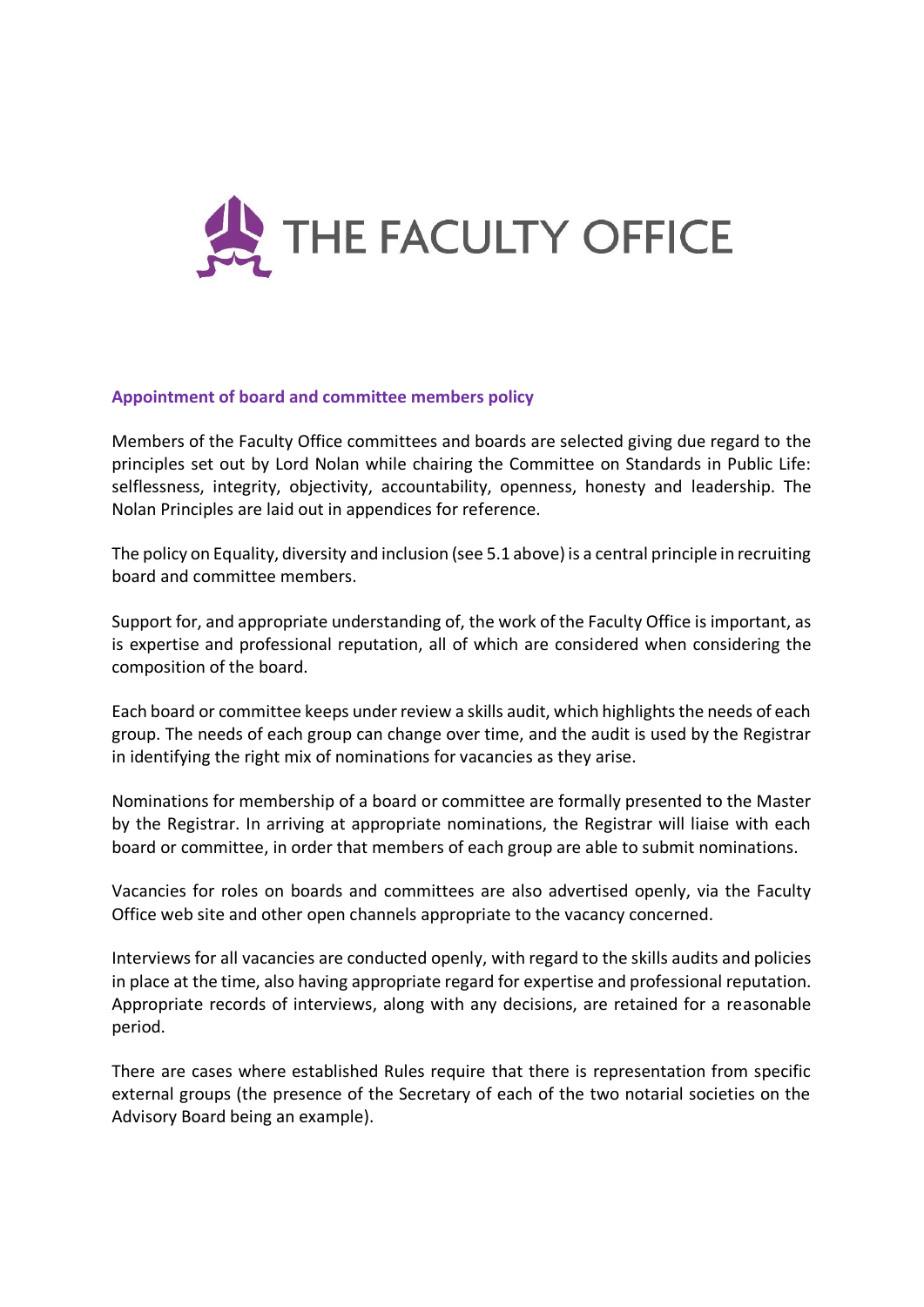When there is a vacancy amongst those representational places, the Registrar will liaise with the holders of those roles to ensure that the Faculty Office's expectation that the holders of these representational places do not expect or exert undue influence is understood.

The Registrar keeps the effectiveness on this policy under review and advises the Master accordingly.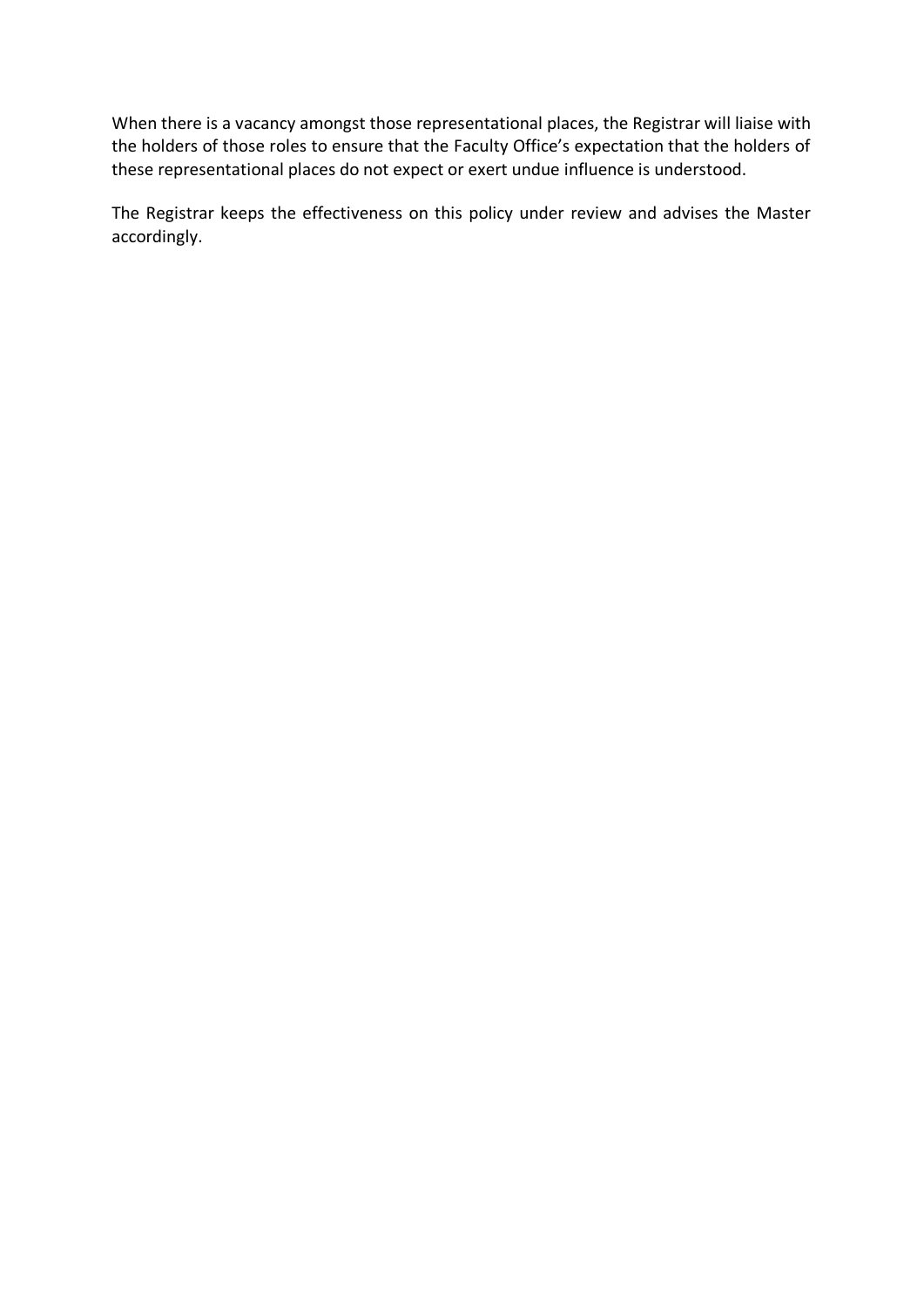

# **Removal procedure for board and committee members**

The performance the various boards and committees, and members thereof, is kept under review by the Registrar, to ensure they are effective in meeting their terms of reference (in some cases Rules).

Should the Registrar have any concerns as to the performance of any board or committee member, this is brought in the first instance to the attention of the chair of the board or committee concerned for consideration and action as required.

Should the issue go unresolved, the Registrar will bring the issue to the Master for review.

The Master will, as appropriate, arrange for any investigations to be carried out and will consider the outcome of these investigations.

The removal of any board or committee member is a decision solely for the Master, other than in the case of members whose presence is representational.

Should the Master have serious concerns regarding an individual holding a representational position, the matter will be reviewed with the organisation being represented and an agreed position sought between the Master and the organisation concerned.

The Registrar keeps the effectiveness on this procedure under review and advises the Master accordingly.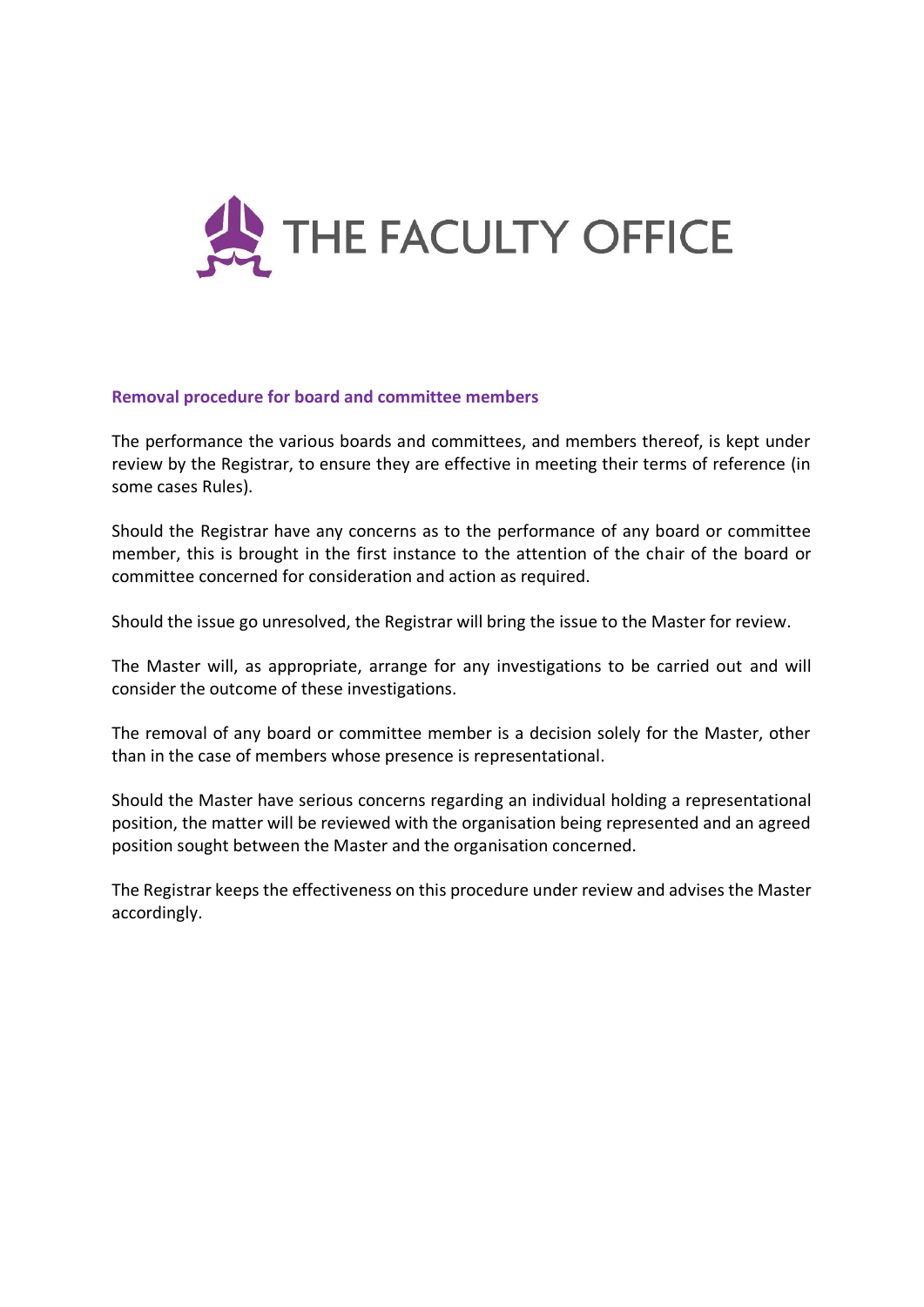

# **Transparency policy**

The aim of this policy is to confirm the Faculty Office's intention to be transparent and open in our activities with stakeholders, and how this is put into practice.

Within the Faculty Office there are three main categories of information:

**Public information** – this information is made available to all stakeholders on the Faculty Office website, in public documents and via other forums as appropriate

**Internal information** – this information made available to stakeholders within the Faculty Office via normal internal business systems

**Confidential information** – this information is in some way sensitive and/or personal, and is only available to appropriate stakeholders. This information may in some cases be made more widely available, with sensitive and/or personal information redacted as appropriate.

The Registrar keeps the effectiveness on this policy under review and advises the Master accordingly.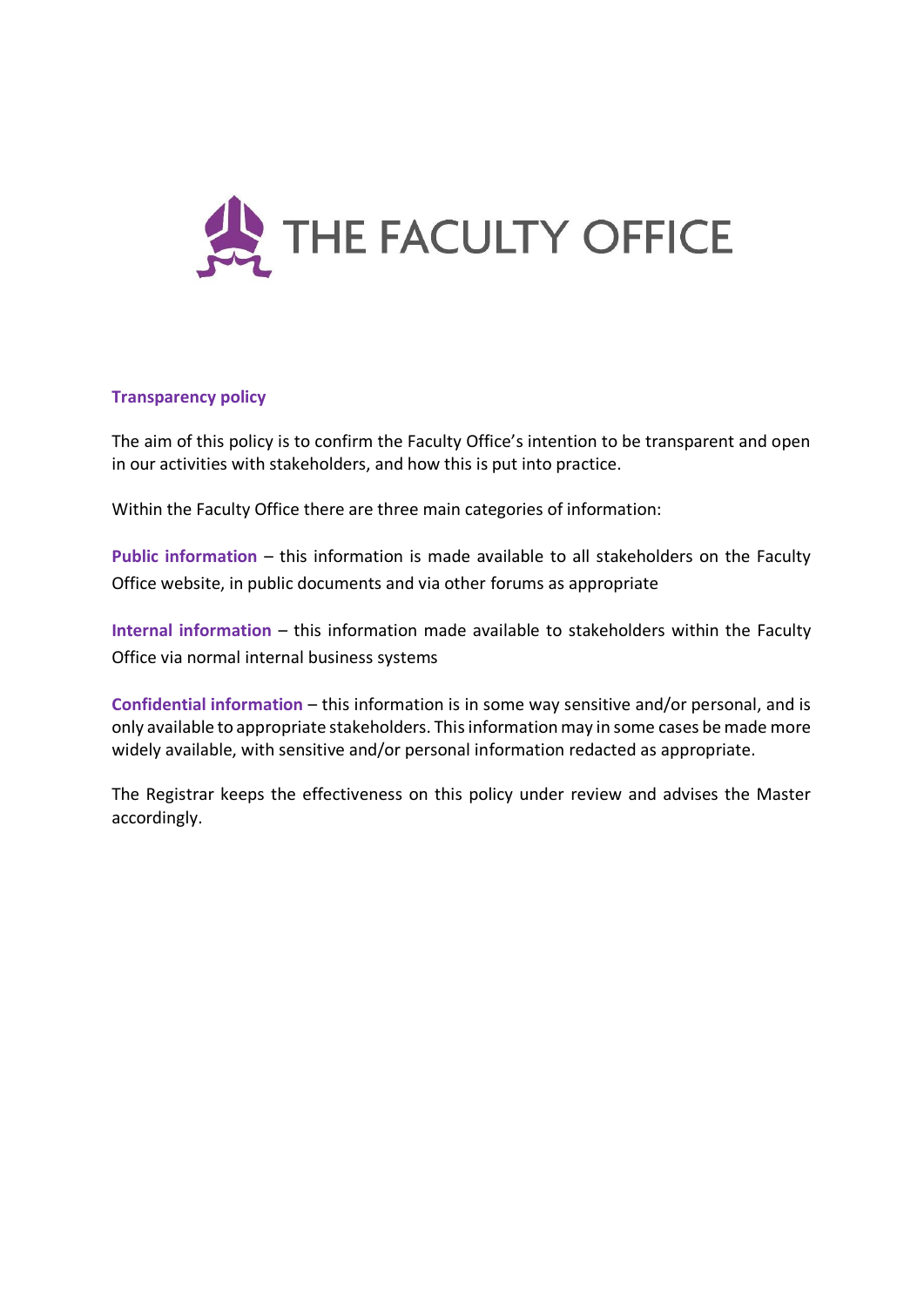

## **Whistleblowing policy**

## **Introduction**

The Faculty Office appoints and regulates public notaries in England and Wales. It is responsible for taking action when a notary has been found out to have committed misconduct. It is also the supervisor for anti-money laundering within the notarial profession.

## **Concerns about notaries**

If you wish to make a complaint against a notary please refer to the [Service and Conduct](https://www.facultyoffice.org.uk/notaries/governance/)  [Complaints](https://www.facultyoffice.org.uk/notaries/governance/) information on this website. In the first instance, a complaint will normally be made to the notary in question, but if that is not appropriate for some reason please contact the Faculty Office where advice can be given about how to further pursue your complaint.

Some concerns about notaries are difficult to raise openly, particularly when it is a member of staff of the notary who is concerned. If you have a concern about the activity of a notary or someone working for or with a notary about serious misconduct or recklessness which you cannot raise directly with the notary, the Faculty Office may be able to help you. We strongly encourage responsible and lawful reports to us of serious misconduct and serious risks at the earliest possible stage. Your prompt report could be vital in protecting the public from reckless or dishonest behaviour.

You may contact us by letter, phone on 020 7960 7126 or emailing the contact details listed on the Faculty Office website. Write to or ask to speak to the [Chief Clerk, the Registrar or the](https://www.facultyoffice.org.uk/about/people/)  [Deputy Registrar.](https://www.facultyoffice.org.uk/about/people/)

If your concern relates to the proceeds of crime, terrorist financing or breach of the antimoney laundering regulations you can report this directly to the [National Crime](https://nationalcrimeagency.gov.uk/)  [Agencya](https://nationalcrimeagency.gov.uk/)nd about any criminal matter more generally, to the police. You can also raise your concerns with the Faculty Office. We would want to hear from you. The Faculty Office will then refer your concerns to the National Crime Agency or to the police, in which case it will seek to respect your wish for (but cannot guarantee) anonymity insofar as it is legally allowed or it is possible to do so.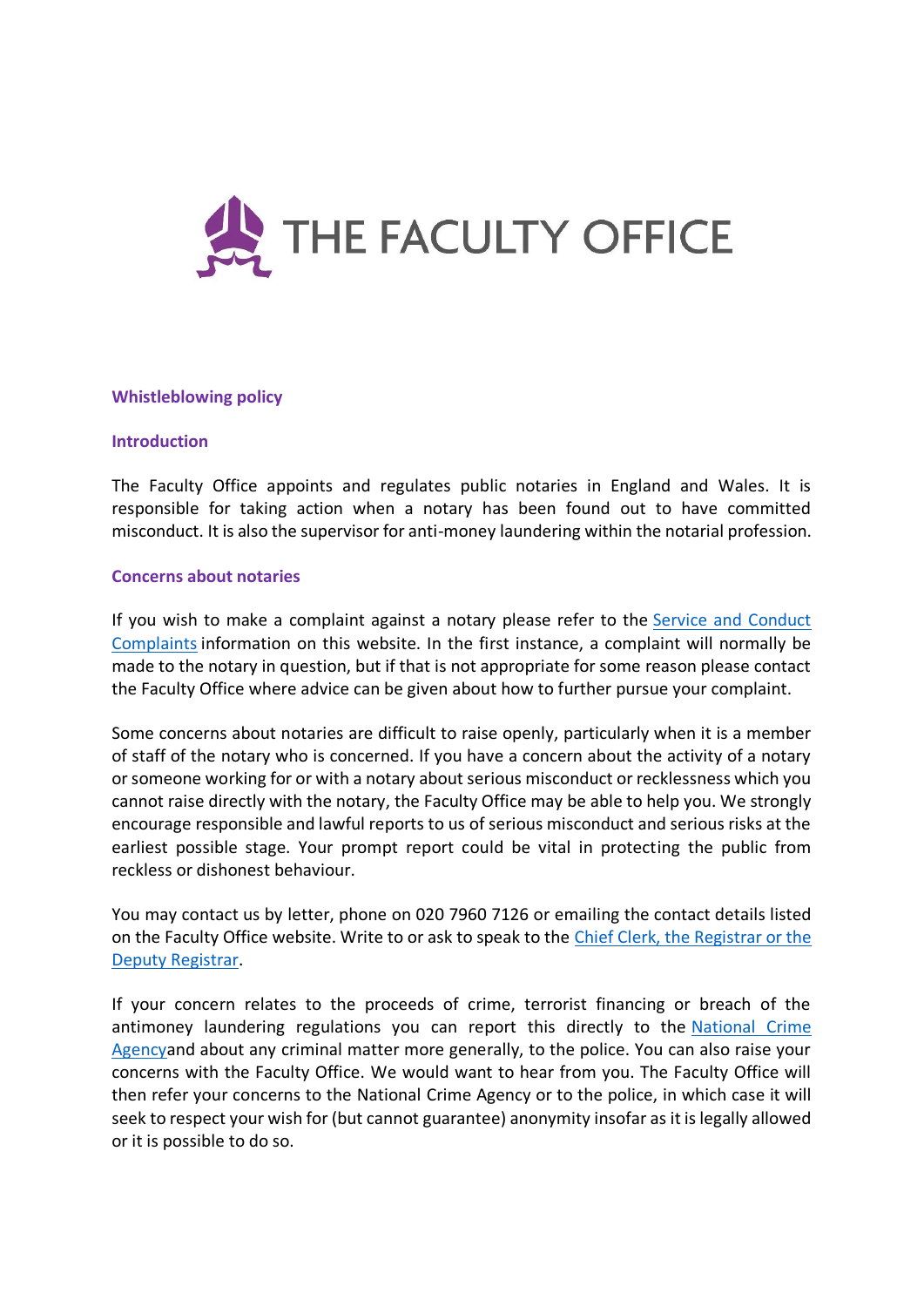### **How we will deal with your report**

We will deal with your report sensitively and if information is provided to us on a confidential basis we will take appropriate steps to protect your identity. It would be our expectation that information normally be provided to us openly as to withhold the source of the information or something about it can hinder a transparent and thorough investigation. However, if you wish your report to remain confidential please tell us. Normally this will be because you are an employee of a notary and would be fearful of being dismissed or otherwise disadvantaged by raising a concern openly. Protections against dismissal and other detriment are also available under the Public Interest Disclosure Act 1998 for employees who raise certain concerns with their employer.

In some cases we will need to discuss with you whether you are prepared to be identified at some stage. For example, depending upon the facts of the case, we may have difficulty in taking enforcement or disciplinary action without formally and openly relying upon evidence from you.

Notaries who we regulate are required to report such matters to us in any event. However, if you are a notary and are concerned about whether you may be investigated for your own part in any wrongdoing, reporting the issues and co-operating with us could constitute significant mitigation. This is particularly so where issues are reported to us at an early stage. Late reports could, however, also constitute mitigation. We would rather see notaries and those working in notarial practices providing information late than not at all. Although we cannot guarantee that we will not take any action against you, bringing the information to us is likely to help your position considerably.

Where information is clearly untrue, or is being disclosed for personal gain rather than to address a genuinely held concern which requires the help and intervention of the regulator we reserve the right to take no further action. We may also not be able to tell those who bring forward concerns and information what action we will be taking, where an investigation is ongoing and would be prejudiced by telling the person who provided the information what is happening. Otherwise we shall seek to keep the person informed either from time to time or at the end of the investigation.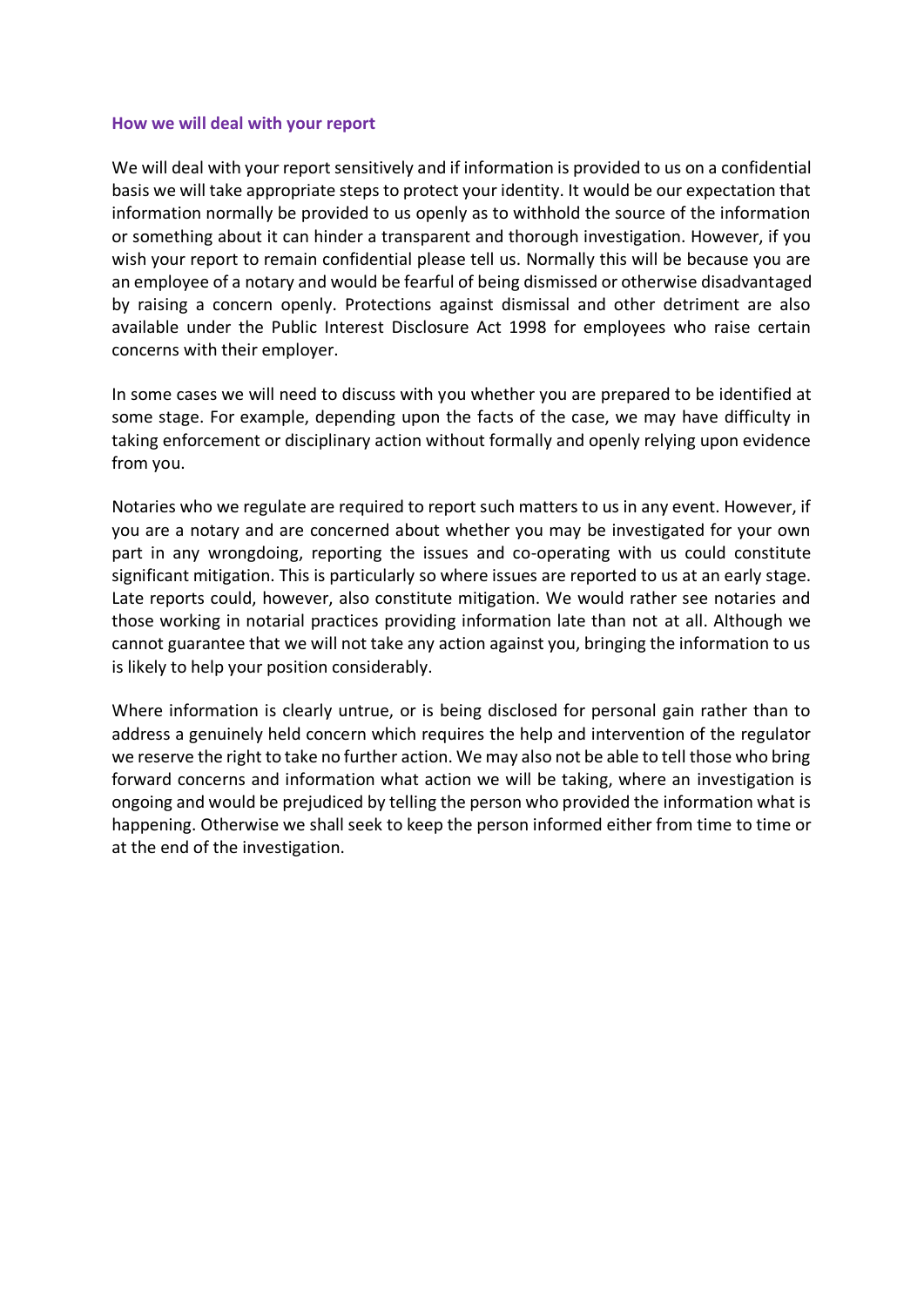

# **Anti-corruption and bribery policy**

The Faculty Offices is committed to conducting business in an honest and ethical manner. We act professionally and with integrity in all of our activities.

This policy applies to everyone who works for the Faculty Office or on its behalf in any role, including those who give their time on a voluntary basis.

**Bribe** means a financial or other inducement or reward for action, which is illegal, unethical, a breach of trust or improper in any way. Bribes can take the form of money, gifts, loans, fees, hospitality, services, discounts, the award of a contract or any other advantage or benefit that is intended to influence a decision or action.

**Bribery** includes offering, promising, giving, accepting or seeking a bribe.

**Corruption** means any form of abuse of power for business and/or personal gain and may include, but is not limited to, bribery.

All forms of bribery are illegal. If anyone who works for us or on our behalf in any role is unsure about whether a particular act constitutes bribery, they should raise it with the Registrar.

- Specifically, anyone who works for the Faculty Office or on its behalf in any role must not:
- give or offer any payment, gift, hospitality or other benefit in the expectation or hope that a business advantage will be received in return, or to reward any business received
- accept any offer which is made with the expectation that the Faculty Office will provide a business advantage for them or anyone else
- give or offer any payment to a government official in any country to facilitate or speed up a routine or necessary procedure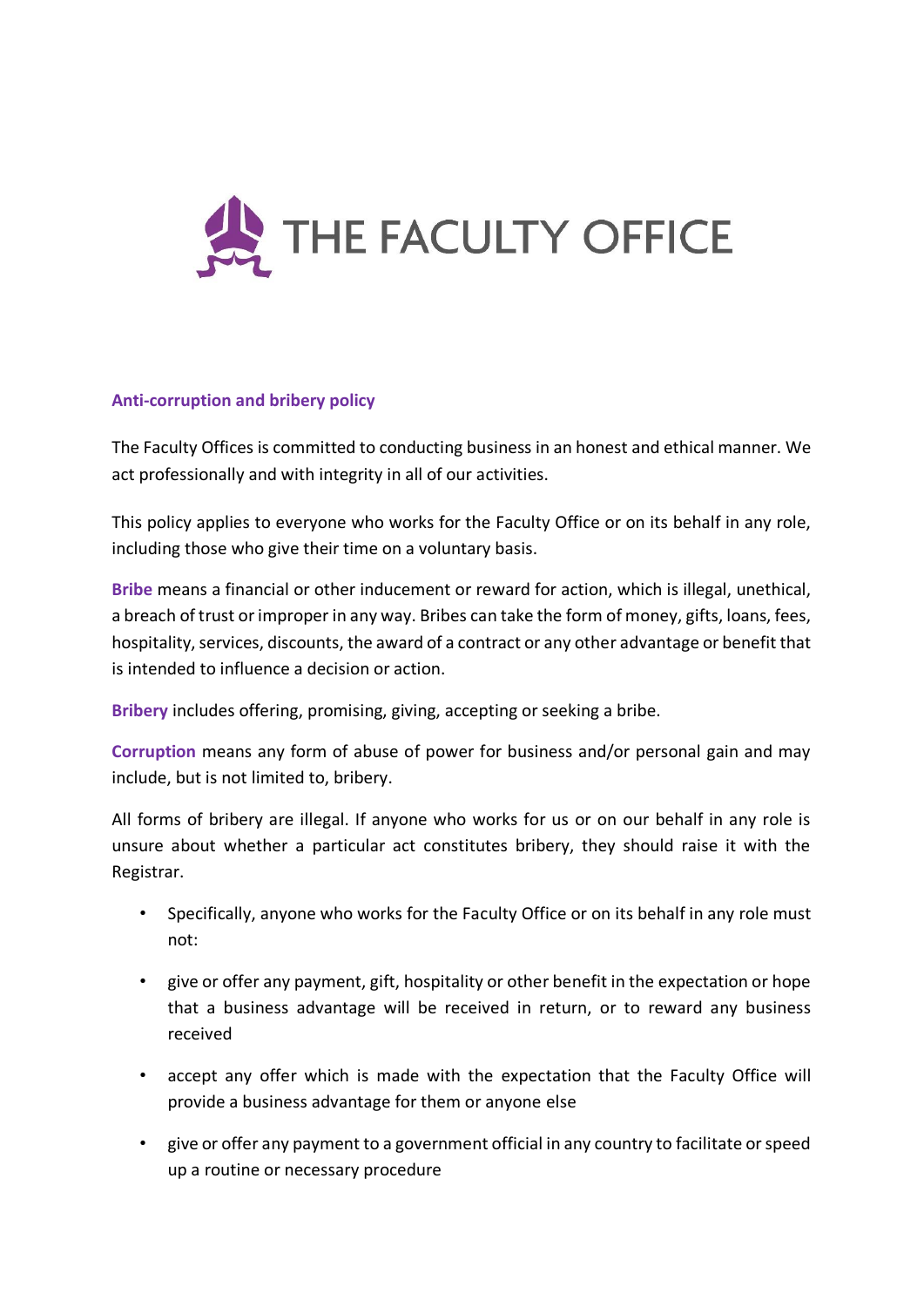- engage in any other activity that might amount to bribery or corruption or otherwise lead to a breach of this policy
- Anyone who works for the Faculty Office or on its behalf must not threaten another person who has refused to offer or accept a bribe or who has raised concerns about possible bribery or corruption.
- If anyone who works for the Faculty Office or on its behalf is offered a bribe, or is asked to make one, or if they suspect that any bribery, corruptio or other breach of this policy has occurred or may occur, they must notify the Registrar or report it in accordance with the Whistleblowing Policy.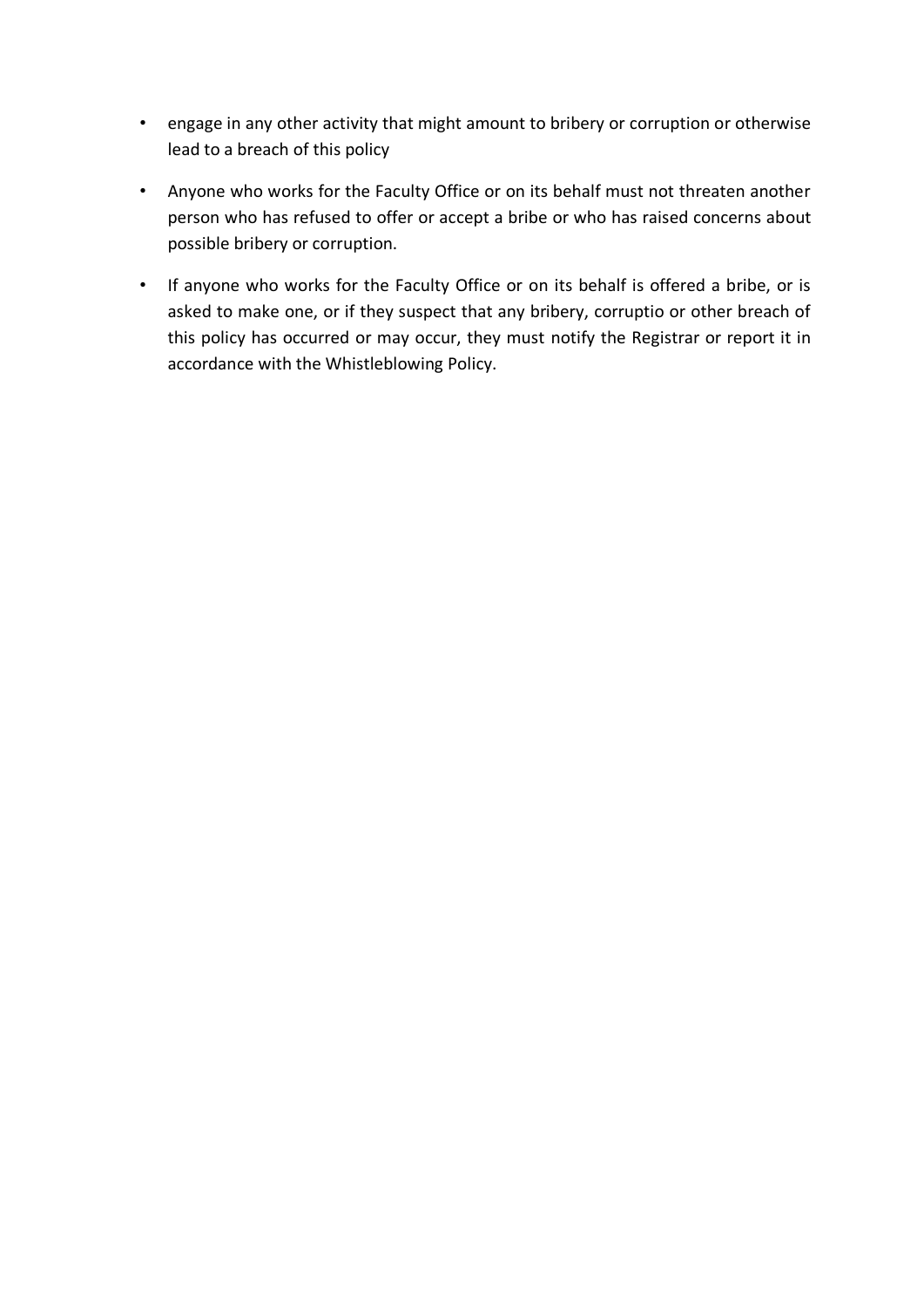

# **Gifts and hospitality policy**

This policy does not prohibit the giving or accepting of reasonable and appropriate hospitality for legitimate purposes.

- A gift or hospitality will not be appropriate if it could be seen as an inducement or reward for any preferential treatment.
- Gifts must be of an appropriate type and value depending on the circumstances. Gifts must not include cash, or be given in secret.
- Promotional gifts of low value such as branded stationery may be given to or accepted from existing customers, suppliers and business partners.

Anyone who works for the Faculty Office or on its behalf in any role must declare and keep a written record of all hospitality or gifts given or received.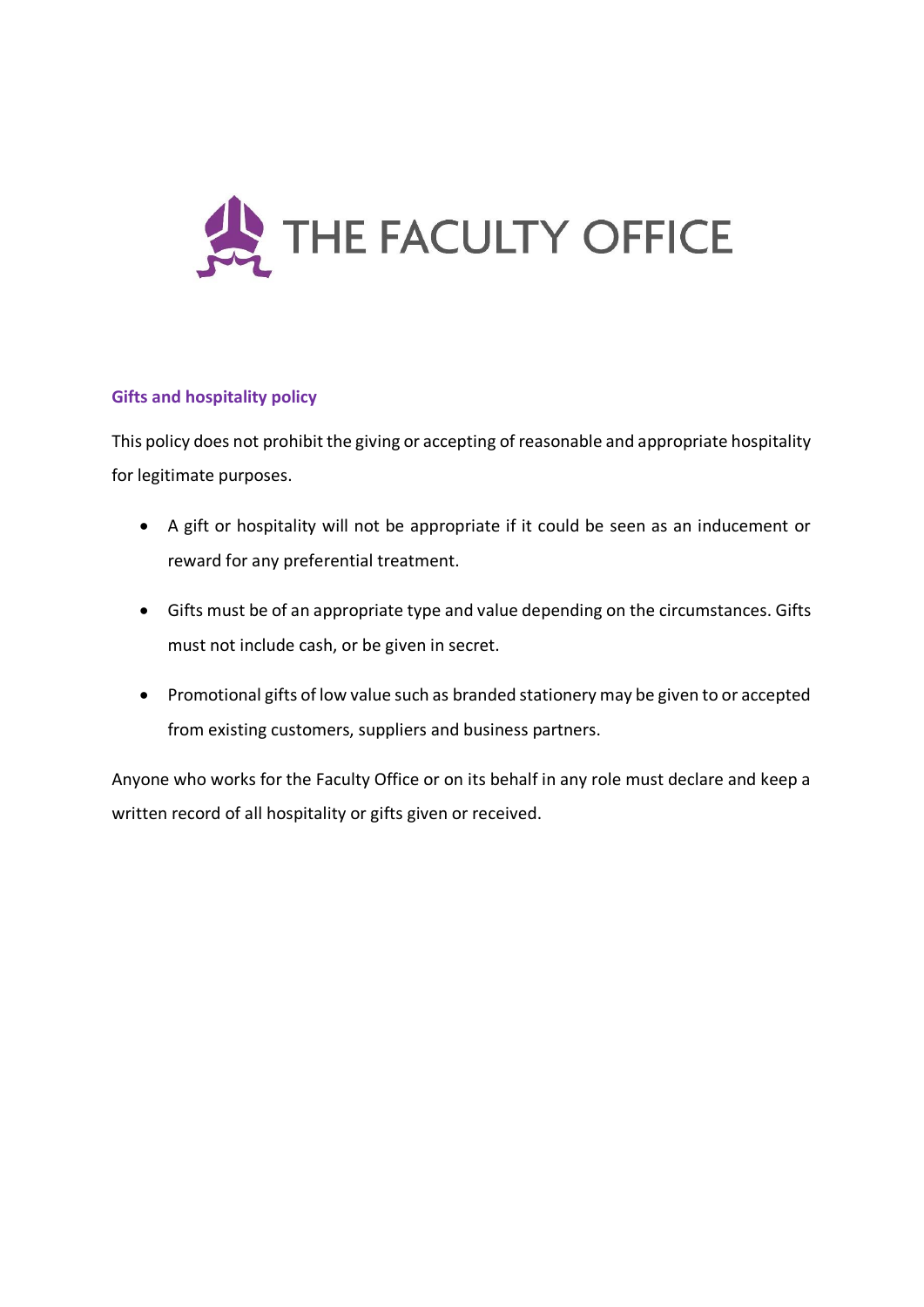

## **Expenses policy**

This policy applies to all officers and employees of the Faculty Office. It is a framework that covers how reasonable and authorised expenses that are incurred can be claimed and reimbursed.

All officers and employees are expected to behave honestly, responsibly and within the guidelines of this policy; to submit expenses as soon as possible and with enough details to explain why they have made the purchase; and to keep all receipts and provide VAT receipts.

The Faculty Office has a zero tolerance approach to bribery and fraud (see Anti-corruption and bribery policy at 5.9 above)

# **Travel related expenses:**

**Mobile phones and internet connectivity** – use free wi-fi whenever possible. Reasonable internet connectivity charges can be added to a hotel bill unless already included as part of the negotiated rate

**Air, rail and road-travel** – all bookings should be made in economy/standard class (unless the economy/standard price can be beaten by booking early, in which case higher classes are acceptable).

**Mileage** – you can claim up to 45p/mile. You must also be insured for using your car for business purposes.

**Taxis** – always try to use public transport instead of taxis (unless you are in an unsafe area or travelling late at night). Always keep a receipt that includes the date. You cannot claim trips from home to work.

**Car hire** – you can rent cars if it is more cost-effective than taking public transport (or if it is not practical or public transport is not available to reach your destination)

**Accommodation** – if you are required to stay away from home (either in the UK or abroad) or if it is not possible/unreasonable to get home after a business related event, you can book an appropriate and reasonable hotel.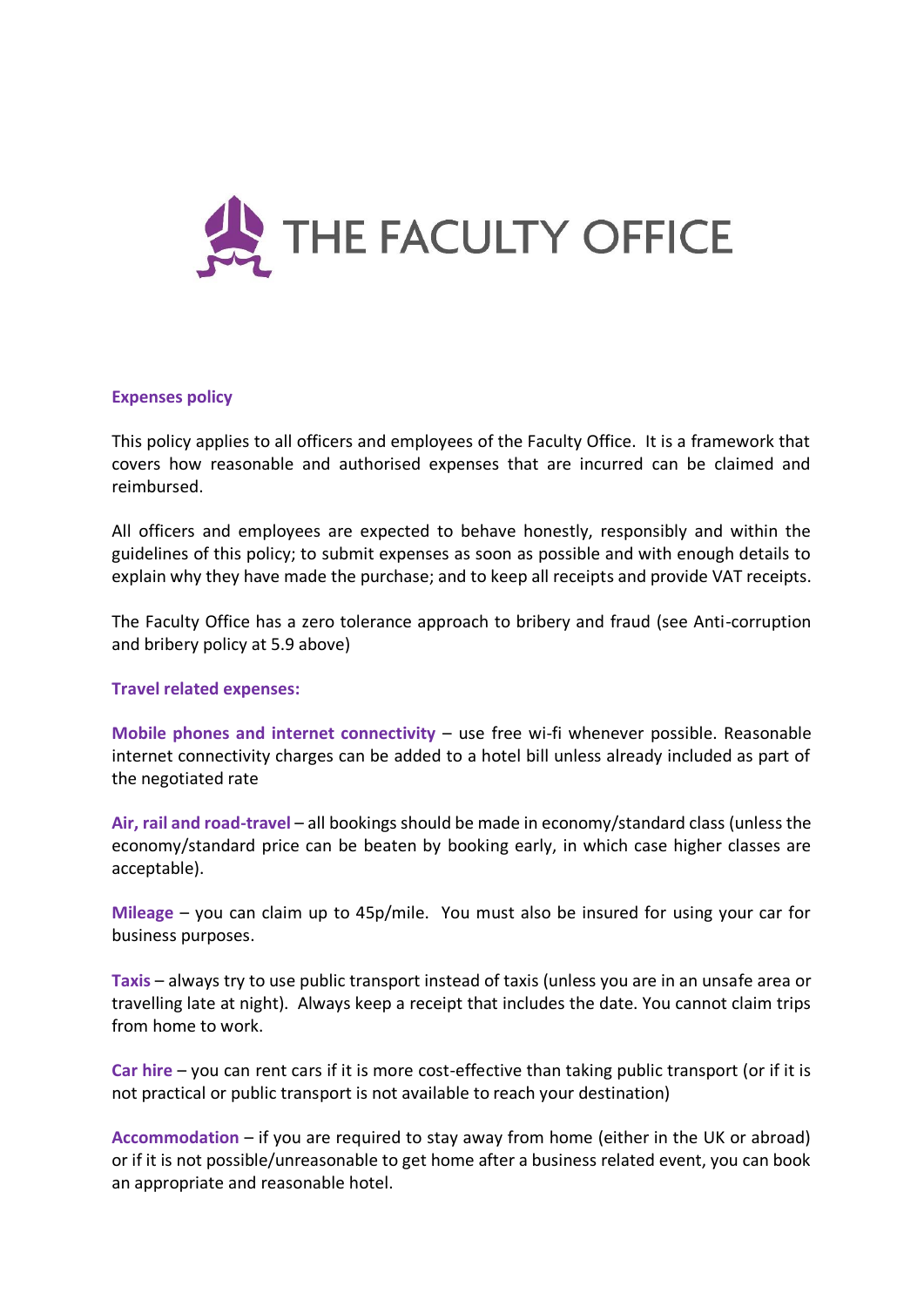Duty of care: This is important! Always inform others of your overnight location so we can comply with duty of care requirements. Tell your line manager (or another member of staff if they are away).

**Per diems** – these cover costs for meals when away from the office on business.

**Additional travel related expenses** – the following travel related expenses are acceptable and will be reimbursed: baggage (no more than 2 bags) and advanced seat bookings; parking; foreign currency charges; Visas; Tips (up to 15% - unless already included in the bill).

**Remote working expenses** – the following expenses are acceptable to claim where officers or staff of the Faculty Office are working from home (and restrictions or conditions will be stipulated next to each item:

- Laptops, computers, screens, keyboards, printers and other necessary computer equipment (unless provided direct by the Faculty Office and prior approval must be obtained from the Registrar before purchases are made)
- Office furniture including chairs, standing desks and other ergonomic equipment (prior approval must be obtained from the Registrar before purchases are made)
- Broadband internet connection (unless already acquired for personal use)
- Mobile and landline telephone bills (if not already provided by the Faculty Office and the business proportion only)
- Stationery and resources (eg printer cartridges) necessary to conduct business (if these cannot reasonably be collected from the office when in attendance)

**Other expense types –** the following expenses are acceptable and Faculty Office officers and employees will be reimbursed for them:

- Professional/Society/Club membership fees (where relevant to your employment and agreed with the Registrar in advance)
- Postage for business purposes
- Magazine/Periodical Subscriptions (where relevant to your employment and agreed with the Registrar in advance)
- Annual eye-testing charges
- Visas

**Exceptions** – the following travel and remote working expenses will not be reimbursed:

- Any items for personal, non-business use
- Bar bills\*
- Birthday cakes or cards for employees
- Childcare or pet care
- Clothing (except legal attire for use as part of your duties)
- Damage to personal vehicles
- Flowers, sweets, confectionery
- Food/drink outside of travel subsistence unless agreed by the Registrar
- Laundry service/dry-cleaning (unless trip is longer than 4 nights)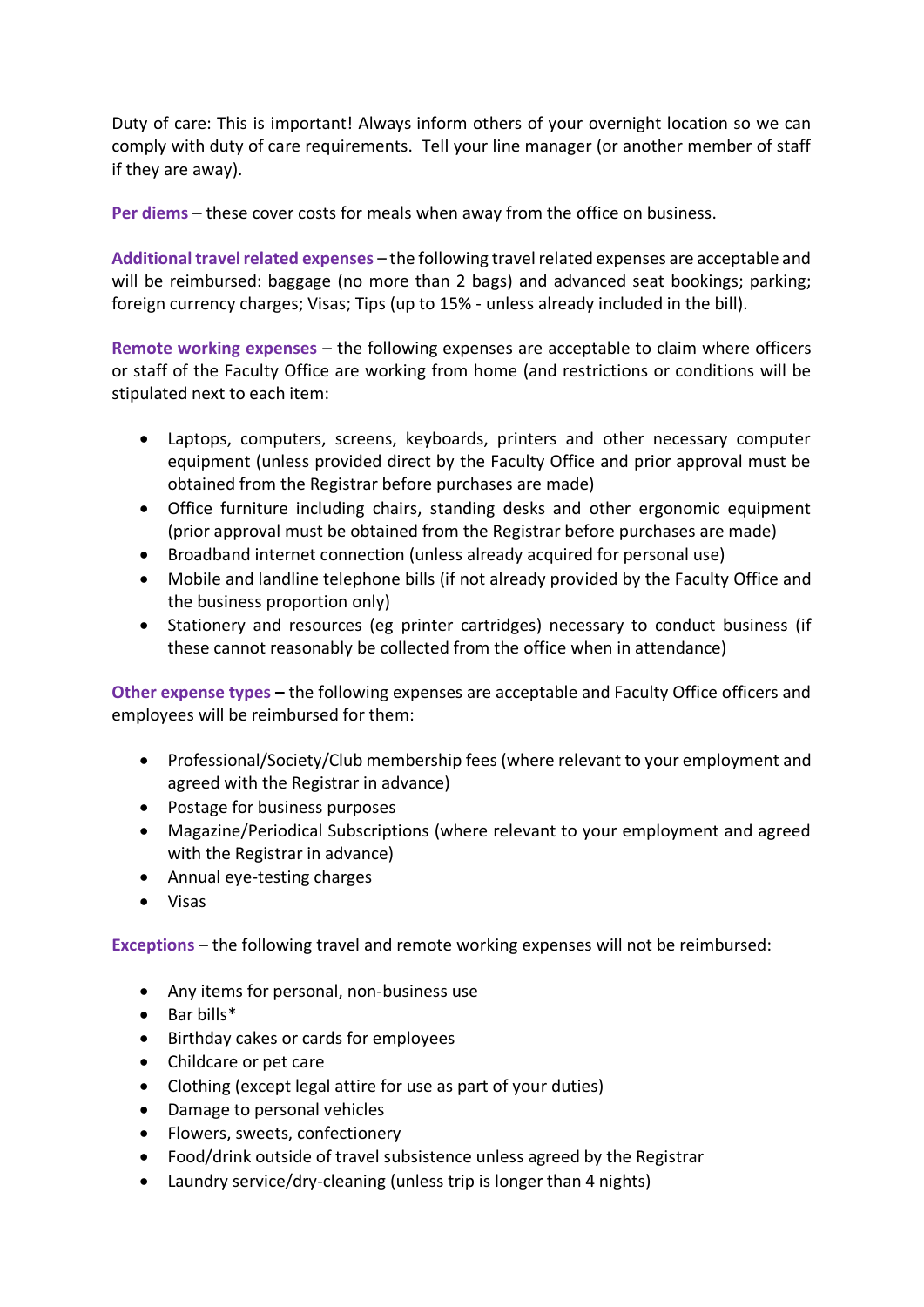- Mini-bar contents
- Parking fines
- Spa and health/fitness clubs or subscription services
- The loss/theft of goods (except where covered by insurance taken out by the Faculty Office or LBMW LLP as appropriate)
- Tourist attractions\*
- Travel to/from home and the office (except as stated above)

\*you can claim these if the event is part of an approved entertainment/hospitality event

There may be other things that will not be reimbursed, so make sure you explain the business reason for each claim. The Registrar and the Finance Officer keep the effectiveness of this policy under review and advise the Master's Audit Committee accordingly.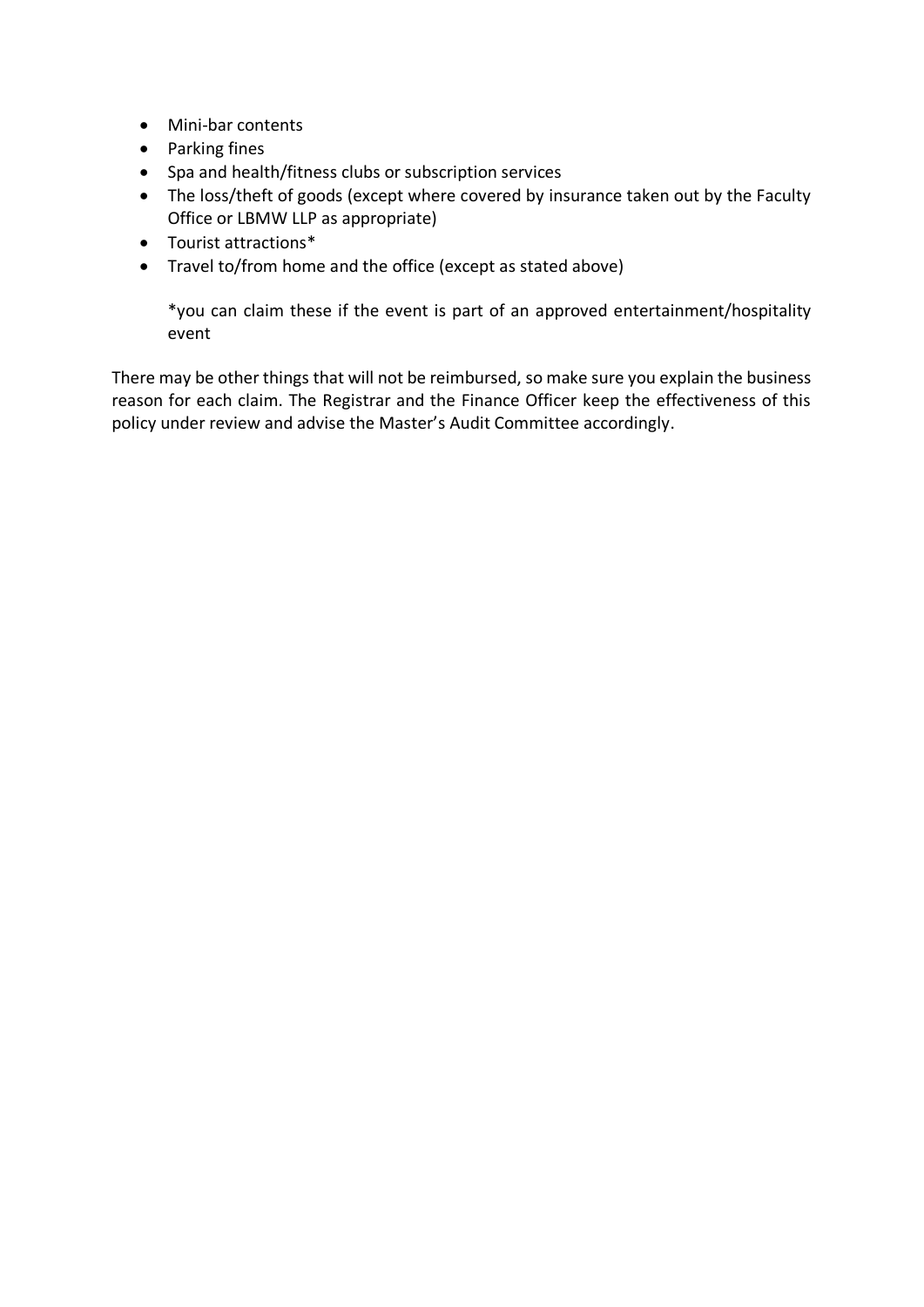

# **Publishing policy**

The Faculty Office is committed to acting in a way that is open and honest about what we do, how we work and how decisions are made.

We do this through our overarching publishing principle that all Faculty Office documentation should be published openly, unless there is a compelling reason not to publish.

Published documentation is made available in a timely manner, to enable stakeholders to consider documentation in the context to which it relates

Compelling reasons are normally to protect the personal details of individuals, for business confidentiality or due to complex ecclesiological issues.

In some cases, it is possible to overcome such concerns by publishing some documentation with redactions.

That commitment extends, but is not limited, to the following:

- The Master's Annual Address
- The agenda, minutes and papers for each of the four Faculty Office boards and committees (The Master's Council, The Master's Audit Committee, the Advisory Board and the Qualifications Board)
- The membership of each of the four committees and boards
- Policy documents
- The status of each key performance indicator (listed in appendices)
- The outcomes and impact of any consultations undertaken with the profession
- Engagement strategy with consumers
- Financial statements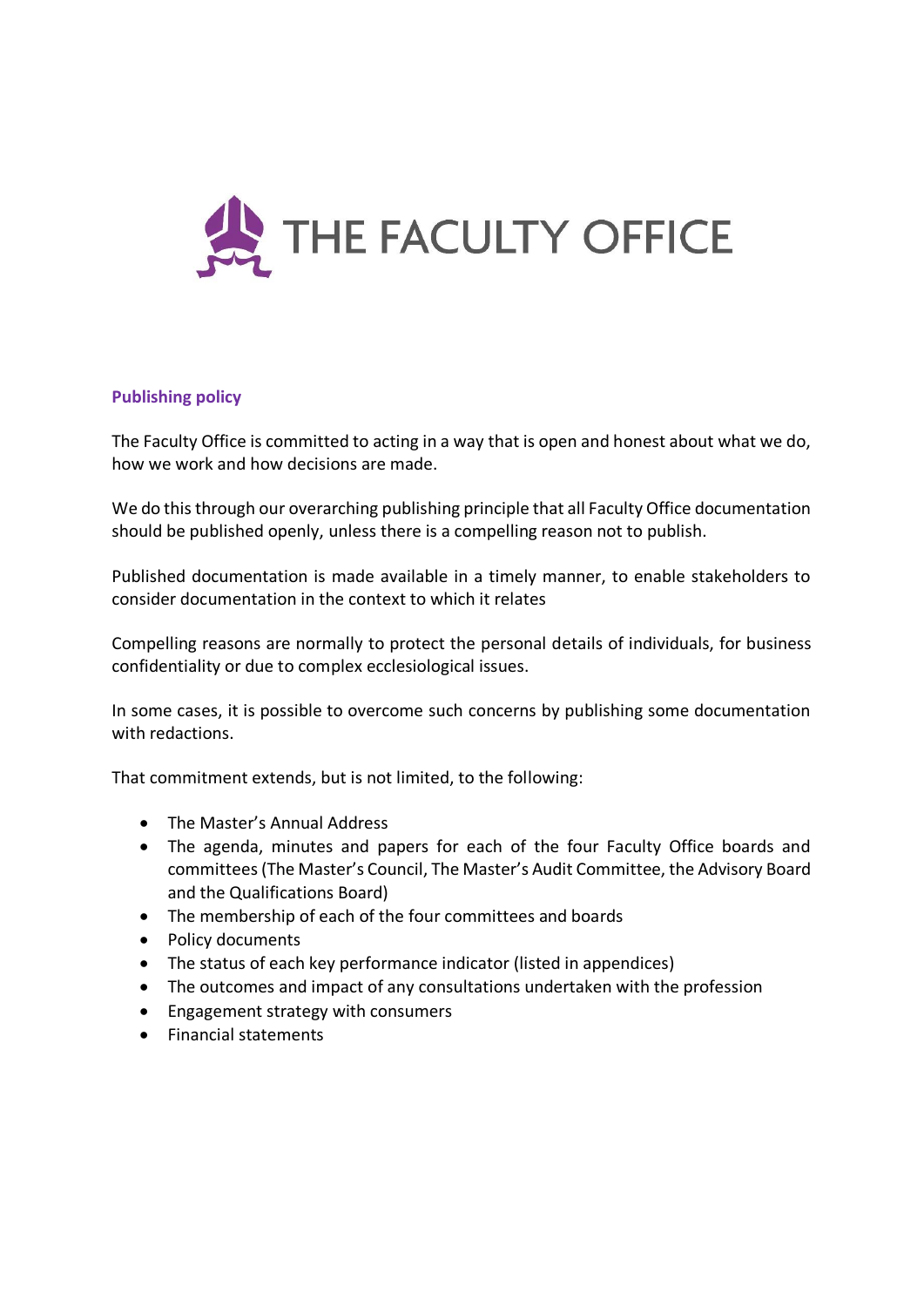

# **Policy on staff with responsibilities to both the Faculty Office and LBMW (Conflicts of interest policy)**

### **Overview**

All staff of the Faculty Office are jointly employed by the Faculty Office and Lee Bolton Monier-Williams LLP ("the Firm") with which the Faculty Office has a shared services agreement. For staff to avoid, declare and manage conflicts of interest between these respective organisations the following policy has been devised.

#### **Principles**

- 1. Staff to act in the best interests of the Faculty Office and the Firm
- 2. For the division of time and effort between the two bodies to be understood so that neither body lose out financially or in human resource
- 3. For conflicts of interest to be identified and resolved

### **Practicalities**

The following practical points are designed to further the principles. The detailed agreement between the Faculty Office and the Firm is set out in the common services agreement between the two entities.

- 2.1. The Firm at the reasonable request of the Faculty Office jointly employs such persons who are required to discharge work for the Faculty Office.
- 2.2 The two bodies jointly determine the job specification and contract of employment of each jointly employed member of staff including the estimated proportion of time which may be spent devoted to work for the Faculty Office (which may be as much as 100%).
- 2.3 Staff members are expected to discharge their responsibilities when working on Faculty Office or Firm work to the best of their ability and efforts.
- 2.4 Staff members must notify their line manager if they consider that their ability to discharge their responsibilities for one of the employers is being impaired by demands placed upon them by the other, or their loyalty to one is being tested by the loyalty to the other.
- 2.5 The split in responsibilities and the question of conflicts will be explored at every appraisal and end of probationary period.
- 2.6 If a member of staff wishes to raise a whistleblowing concern about the operation of this policy they may speak to the Master of the Faculties, the chair of the Master's Advisory Board, a trade union representative or the Legal Services Board. (see also the Whistleblowing policy)
- 2.7 The employee handbook and other policies and procedures of the Firm as regards human resource matters including such matters as holidays, sickness, grievances and discipline apply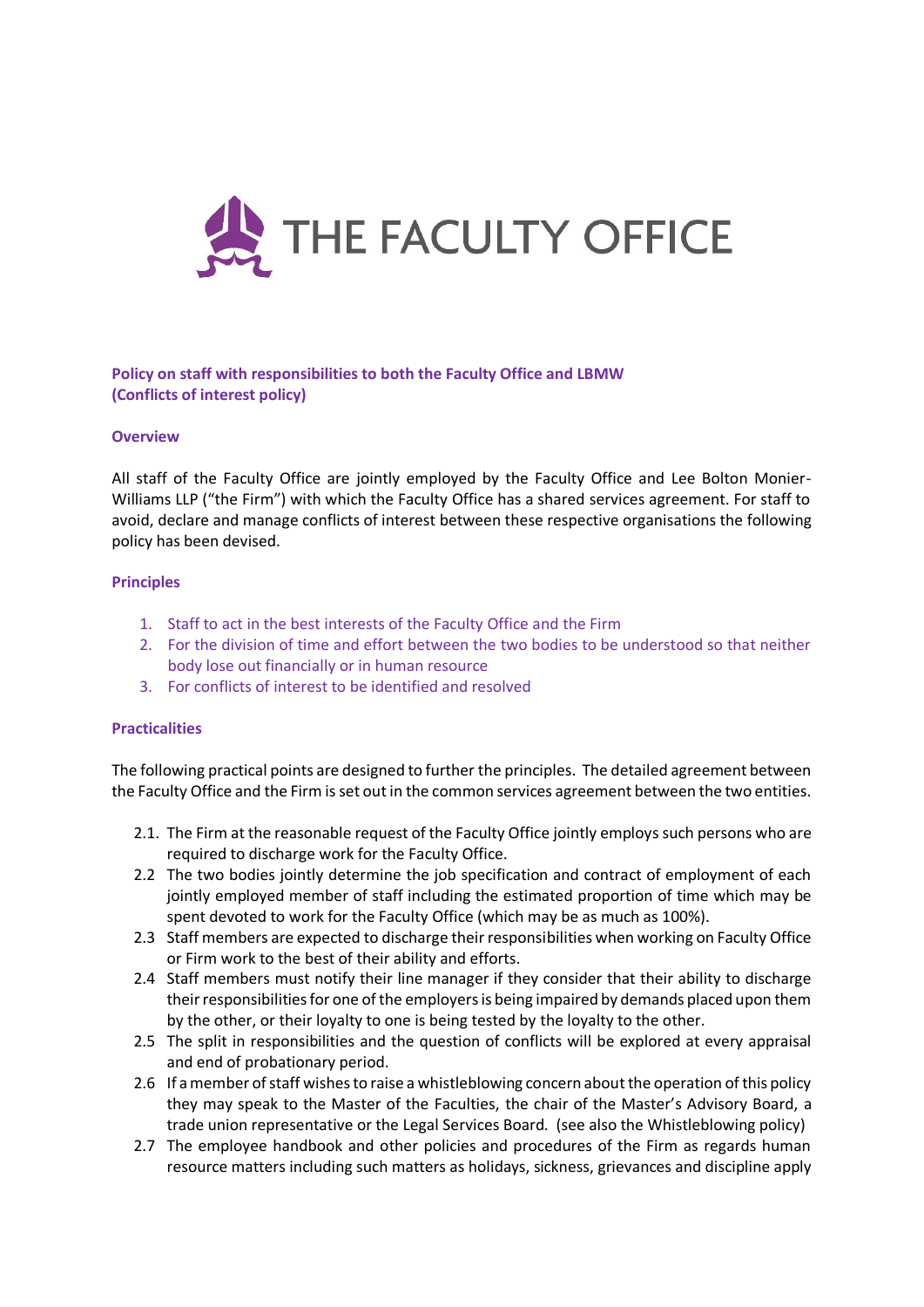to all jointly employed staff and the Firm shall not make changes to the handbook and other policies and procedures without reasonable consultation with the Faculty Office.

- 2.8 Jointly employed staff are line managed by the Registrar of the Faculty Office when engaged on Faculty Office work and by the relevant Head of Department or Practice Manager when engaged on work for the Firm (although normally the relevant Head of Department will be the head of the Ecclesiastical, Education and Charities Department who is also the Registrar of the Faculty Office).
- 2.9 All jointly employed staff aside than secretarial, administrative or general office staff record their time on the centralised system operated by the Firm so that it is known what the split is between Firm and Faculty Office work and the sub-categories of work listed for each party.
- 2.10 Where employment issues concern both the Firm and the Faculty Office, for example through performance management and disciplinary concerns, the Firm and Faculty Office liaise to ensure that the interests of both employers are taken into account whether by forming a committee of two or more representatives of both parties or by appointing a single agreed representative of both employers.
- 2.11 Where the actual time incurred by a staff member on their respective responsibilities differs from the agreed proportion, there is an adjustment in the level of the management charge paid by the Faculty Office to the Firm at the end of each period.
- 2.12 The Firm will not employ or take on a client who is a practising notary.

Date: 13<sup>th</sup> January 2022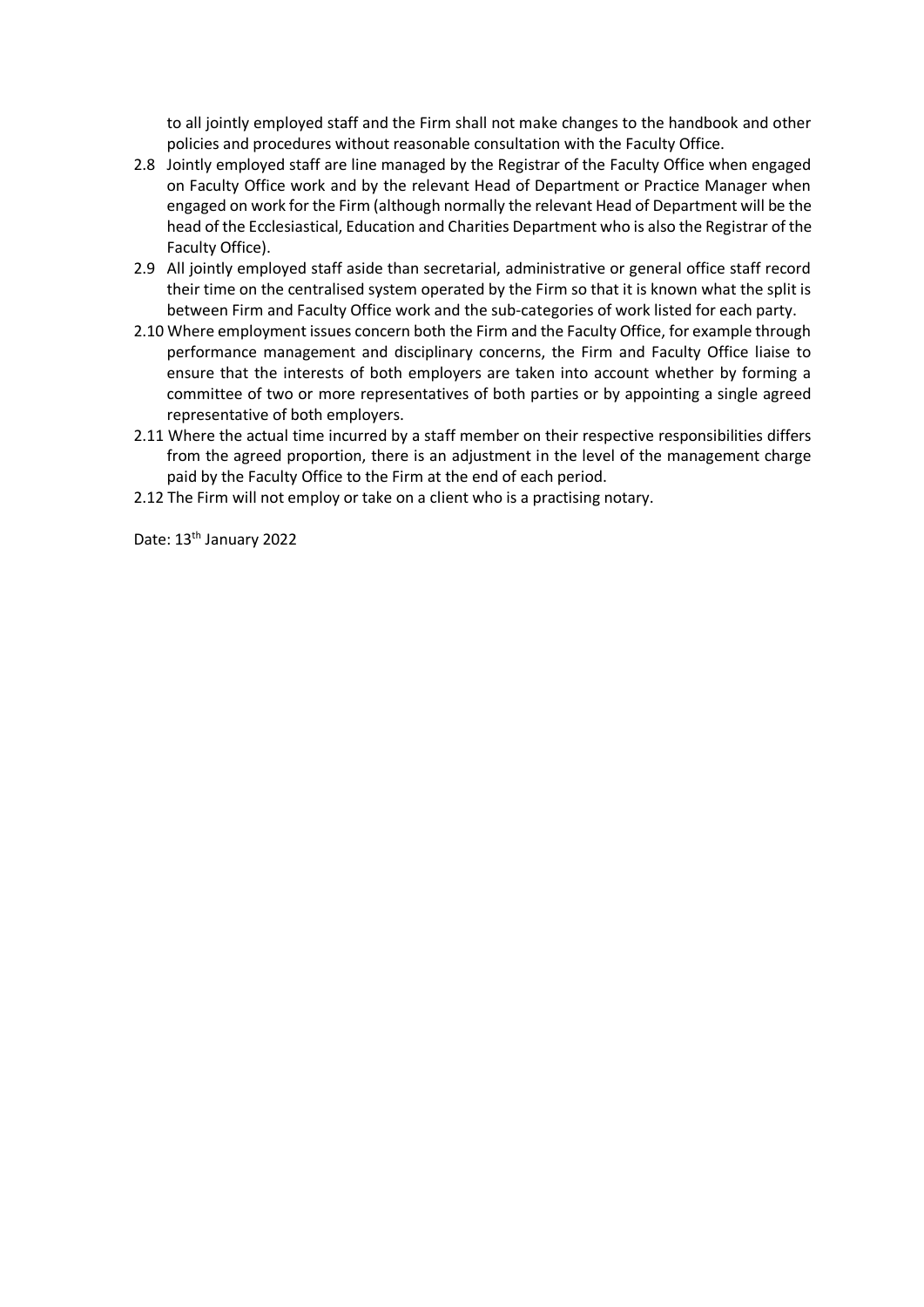

## **Consultations policy – outcomes and impact**

### Our approach to consultation

## **Purpose**

This policy sets out the Faculty Office's approach to consultation in relation to policy development and changes to our regulatory framework. By consultation we mean early and informal discussion (this includes pre-consultation - the phase of engagement before proposals are fully formed) as well as formal written consultations on proposals for change or reform.

It is intended to provide stakeholders with an understanding of how they can expect to engage with us when we make any change to our regulatory arrangements.

### **Why we consult**

We are committed to developing policy in a clear and transparent way and in accordance with best practice principles. The Legal Services Act 2007 requires us to ensure that our regulatory interventions are transparent, accountable, proportionate, consistent and targeted; and to ensure that best regulatory practice is adopted.

Open and effective consultation is a critical part of policy development. That includes early consultation through informal discussion as well as formal written consultations. Our work impacts on a number of individuals and organisations, including the regulated community, consumers and and, sometimes, other regulatory bodies. Effective consultation offers the best means of identifying any potential unintended effects and of hearing alternative suggestions and perspectives on our proposals. By inviting a broad range of views, we are able to test and develop our ideas to reach the best possible policy outcome.

# **Our approach**

We believe a flexible approach to consultation is needed whereby we consider which approach will yield the best response in each set of circumstances. Formal written consultation is just one tool for inviting stakeholder views and while extremely valuable, may not necessarily always be the most appropriate or only method of consultation. Stakeholders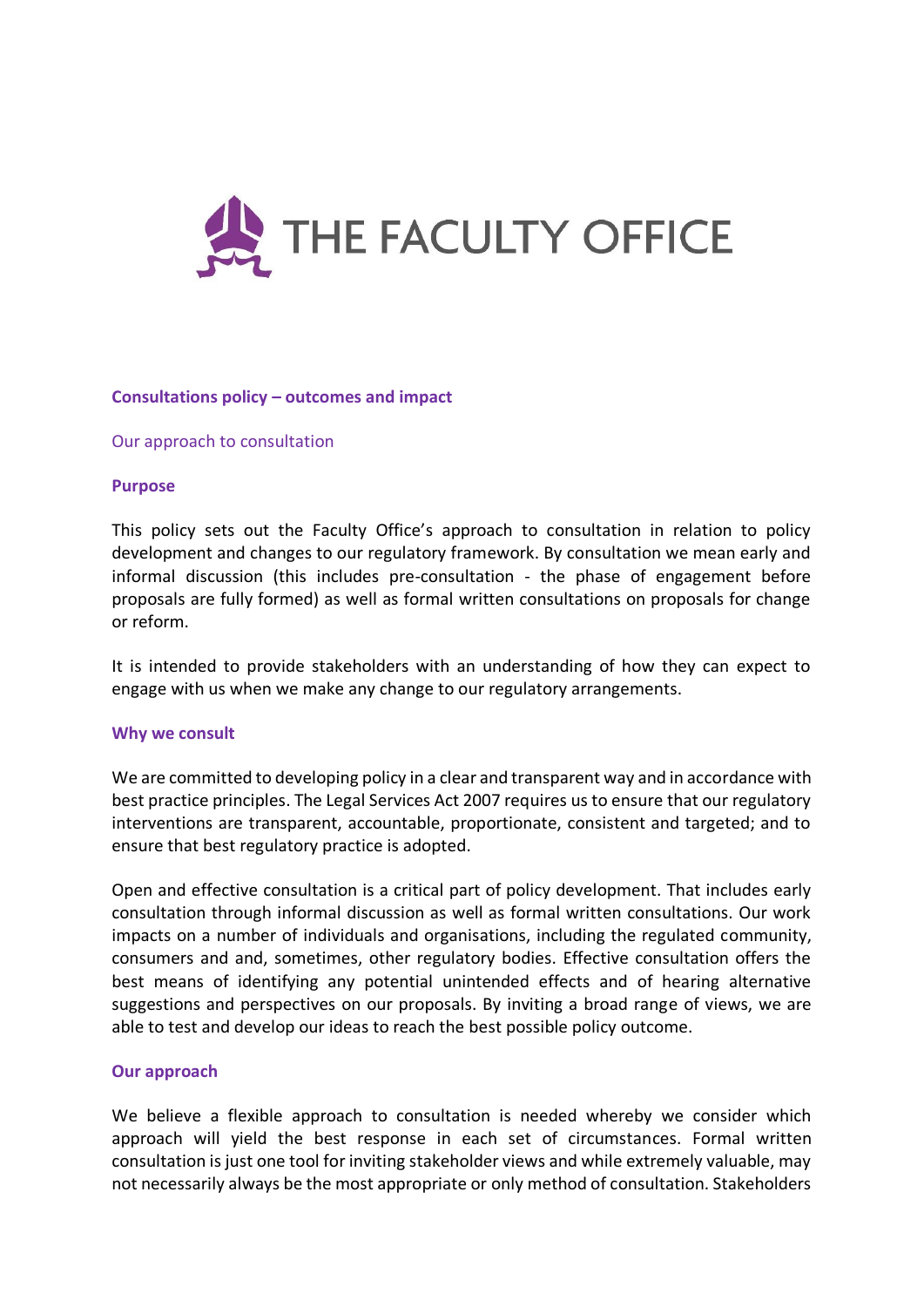can therefore expect us to take a broad view of what constitutes consultation and for it to become part of our ongoing policy development. For instance, other forms of consultation such as face-to-face discussions or correspondence with key stakeholders may provide an effective way to gather views and collect evidence. We expect this to be particularly likely at the earlier stages of policy development or as we refine the final details in discussion with those directly affected. Early discussion with stakeholders might include consumer groups, representative bodies and those most directly affected by change.

A flexible approach whereby the nature and format of consultation can be tailored to each set of circumstances is likely to take account of a range of factors:

# **a. The nature and scale of the proposed change**

How much of a change will it be for the regulated community and/or consumers of regulated legal services? Is new regulation being imposed or are regulatory burdens being removed?

# **b. Who will be affected by the proposed change**

Will all of the regulated community be affected? What will be the impact on consumers? Are there any impacts in relation to other professions or regulatory frameworks?

# **c. Timing**

What is the timetable for the changes as there may be external drivers beyond our control that we need to be in a position to respond to? How long will those affected have to prepare for the change? Will it be a single consultation or multiple? What else might we be consulting on at the same time?

# **d. Nature and extent of any previous consultation**

Is this the first time we have consulted on the issue? Have we undertaken 'informal' consultation by meeting with those affected or setting out the direction for future changes in speeches or other public documents?

# **e. Recognition of major holiday periods**

Does our proposed consultation fall over a major holiday period and does the length of the consultation still allow for proper consideration?

While we consider that formal written consultation in itself may not always necessarily be the best way of generating meaningful responses or gathering evidence, it will continue to play a very important role. Publication of written consultation documents is familiar, transparent and easily shareable across the wider stakeholder community. This is particularly important where there may be unintended or unforeseen impacts.

We therefore consider that formal written consultation will continue to be a central element of our approach in the majority of areas. However, to ensure the most effective engagement, we will consider whether to undertake more targeted forms of consultation alongside and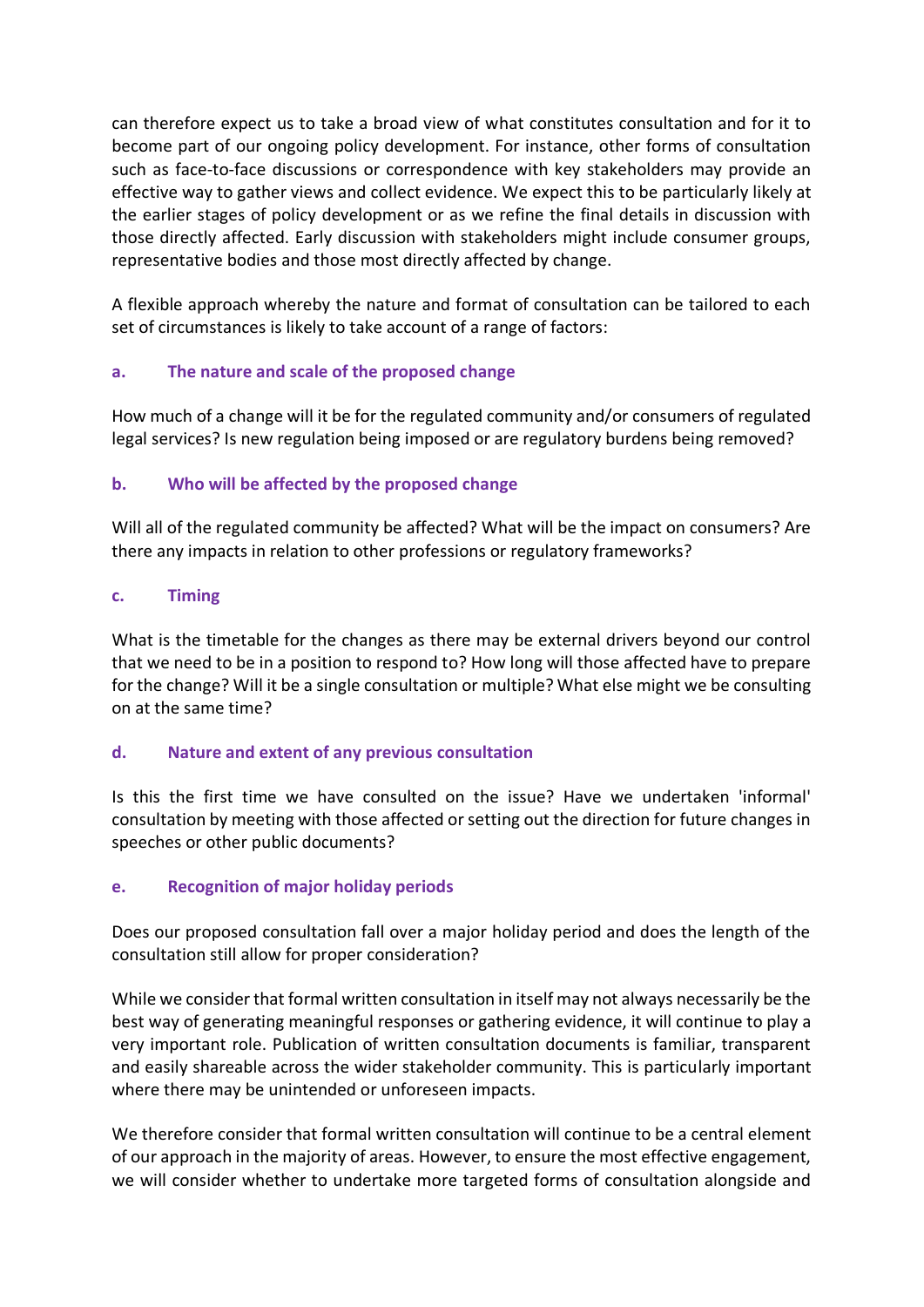ahead of this. In assessing the right length of consultation we will consider the whole approach rather than a narrow focus on the written consultation period.

In considering the length of the consultation period, we will take account of the criteria set out above. This takes account of Cabinet Office guidance requiring timeframes for consultation to be "proportionate and realistic" and dependent on the "nature and impact of the proposal". We note that the guidance anticipates the length of time for written consultation to typically vary between 2 and 12 weeks. We are required by the Legal Services Act to follow best regulatory practice.

All written consultations will be made available on our website, they are also likely to be featured on our Twitter feed and circulated formally by email to relevant stakeholders including, but not limited to, our regulated community. We will also make clear the length of the consultation period and any other means by which stakeholders can engage with us.

As part of our commitment to equality, diversity and inclusion we will consider the impacts of proposals as they are developed. We are also conscious that the equality, diversity and inclusion agenda has even more significant impacts on consumers.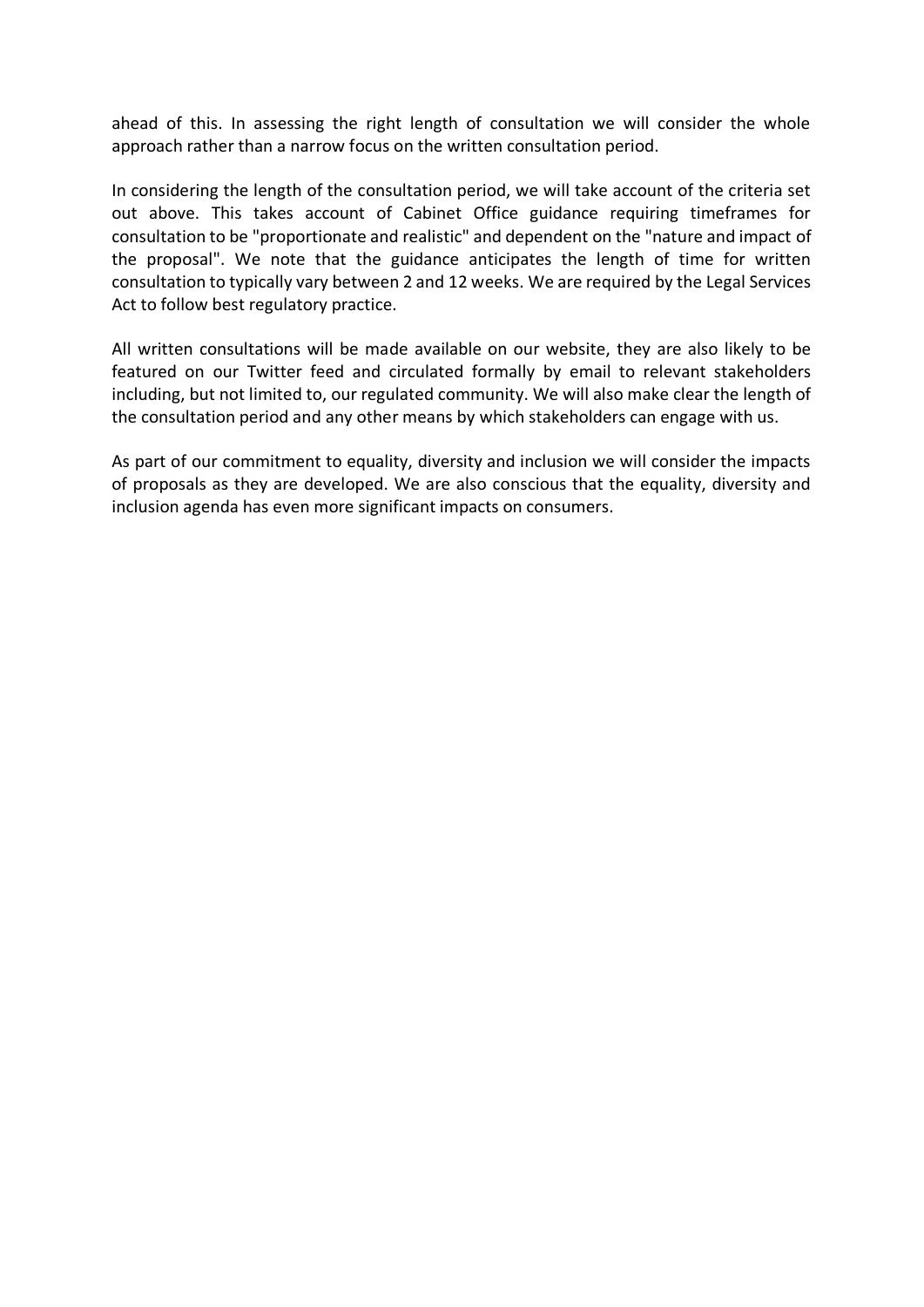

## **2030 Net Zero carbon target policy**

The Faculty Office supports as a matter of policy the Net Zero carbon target approved by General Synod in February 2020, and will work alongside other parts of the Church of England to deliver that target.

The Synod recognises that the global climate emergency is a crisis for God's creation, and a fundamental injustice.

The Faculty Office accepts its responsibility in this regard and will work, as the Synod expects, from 2022 to achieve year-on-year reductions in emissions. As suggested by the Synod, the Faculty Office will address progress towards net zero emissions every three years.

The Faculty Office will give appropriate consideration to the work of the Synod's Environment Working Group as it develops new insights and recommendations in this important area.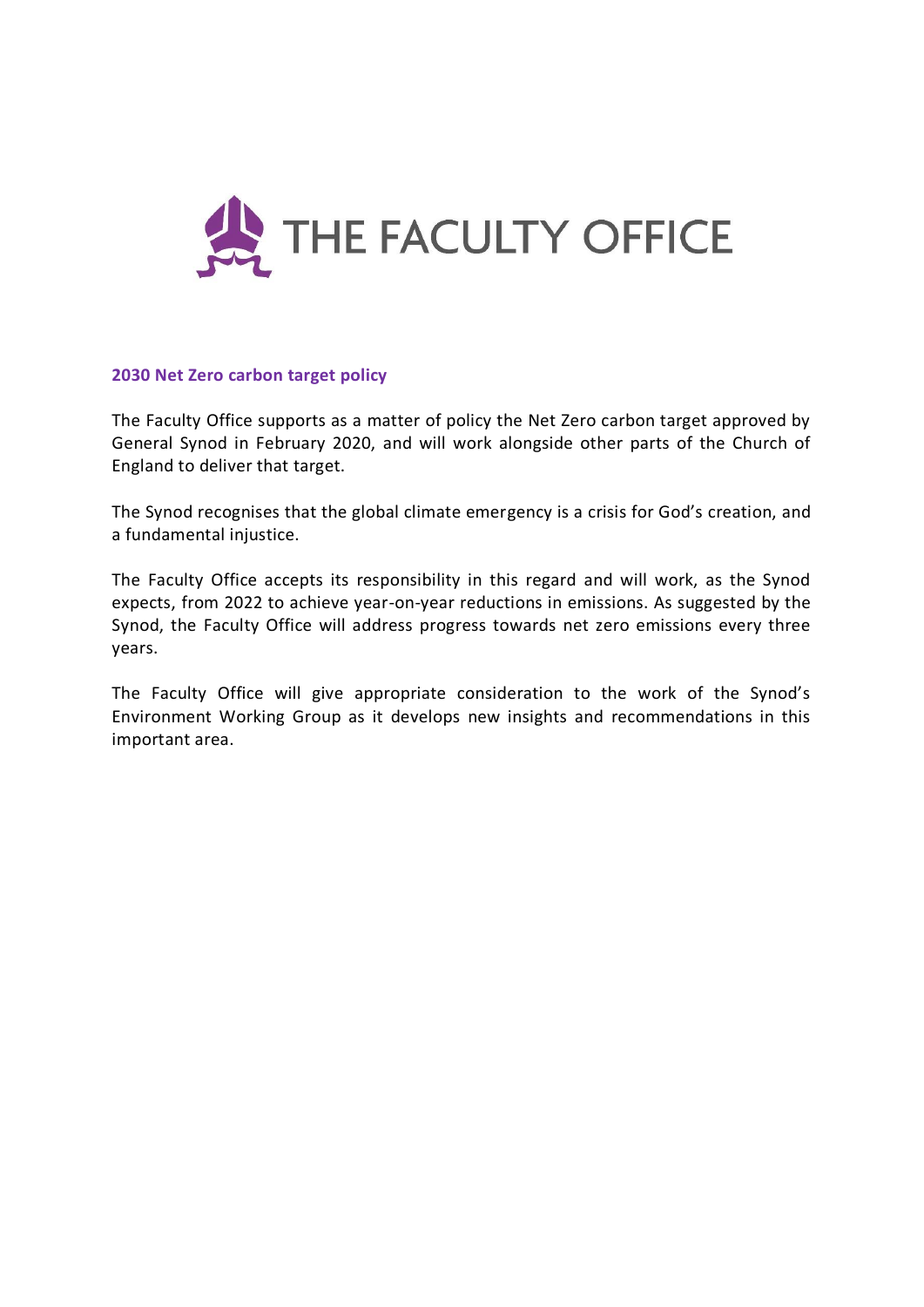

## **Operating reserves policy**

THE FACULTY OFFICE OF THE ARCHBISHOP OF CANTERBURY RESERVES POLICY: Operating Reserve (Regulatory)

## **Background**

The Faculty Office of the Archbishop of Canterbury (the Faculty Office) is a Company Limited by Guarantee registered in England & Wales (company no. 12221896). The Board of Directors is comprised of The Master of the Faculties (Morag Ellis QC), the Registrar (Howard Dellar), the Deputy Registrar (Ian Blaney) and the Chief Clerk (Neil Turpin). The Master of the Faculties is the sole Member of the company and the ultimate controlling party. The Master has appointed an Audit Committee comprising independent members to review the governance of the Faculty Office and in particular the financial oversight.

### **Purpose**

The Faculty Office has various functions which need resourcing, but this policy covers its regulatory role in relation to public notaries only and the income and expenditure attributable to that which are separately accounted for. The purpose of the Operating Reserve Policy for the Faculty Office is to ensure the stability of the mission, initiatives, employment, and ongoing operations of the organisation as it relates to public notaries within the Permitted Purposes pursuant to Section 51(2) of the Legal Services Act 2007. The Operating Reserve is intended to provide an internal source of funds for situations such as a sudden increase in expenses, one-time unbudgeted expenses, unanticipated loss in funding, or uninsured losses. The Reserve may also be used for one-time, nonrecurring expenses that will build long-term capacity, such as staff development, research and development, or investment in infrastructure. Operating Reserves are not intended to replace a permanent loss of funds or eliminate an ongoing budget gap. It is the intention of the Faculty Office for Operating Reserves to be used and replenished within a reasonably short period of time. The Operating Reserve Policy will be implemented in concert with the other governance and financial arrangements of Faculty Office and is intended to support the goals and strategies contained in these related policies and in strategic and operational plans.

### **Definitions and Goals**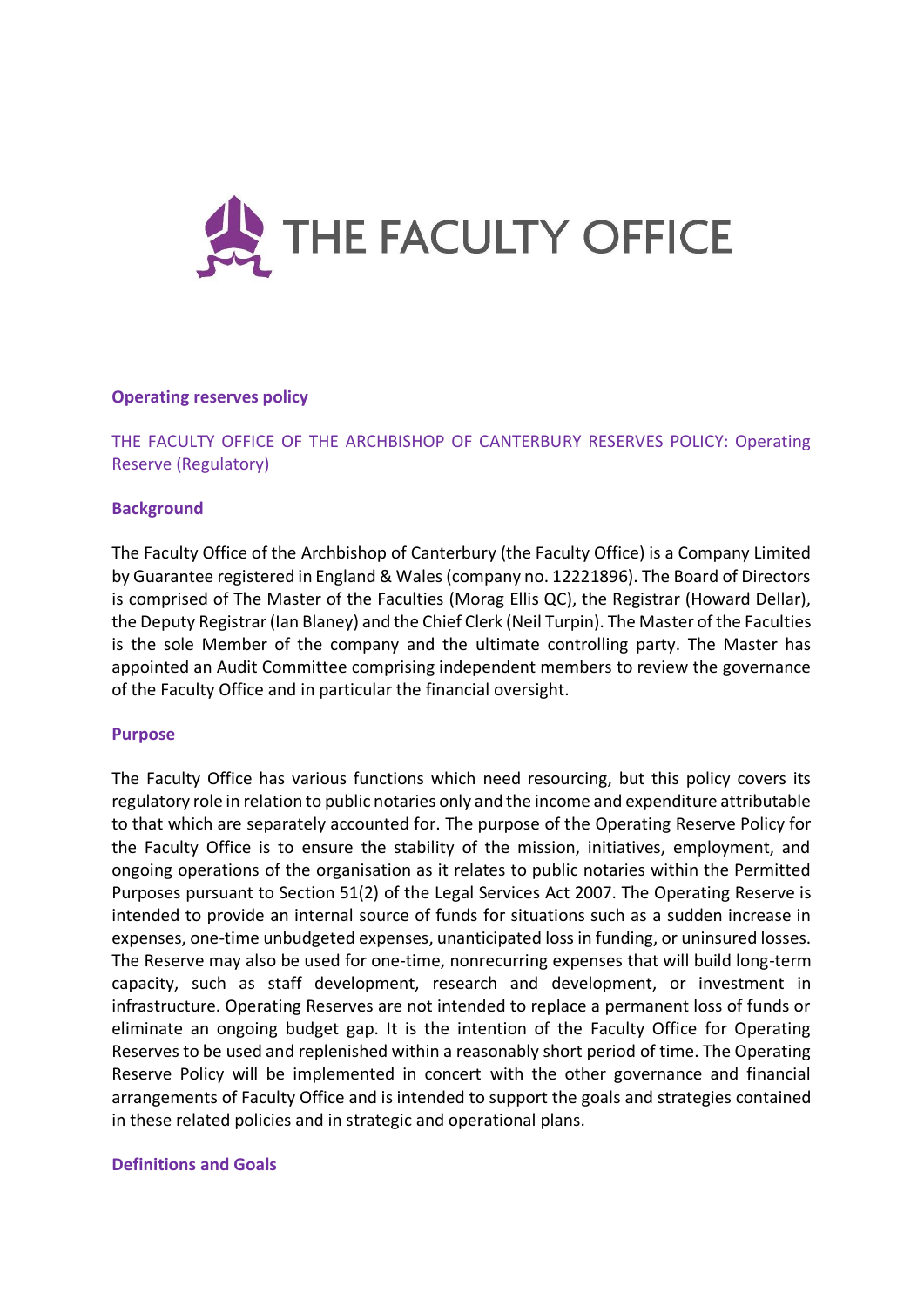The Operating Reserve Fund is defined as a designated fund set aside by action of the Board of Directors at the Direction of the Master of the Faculties. The minimum amount to be designated as Operating Reserve will be established in an amount sufficient to maintain ongoing operations and programs for a set period of time, measured in months. The Operating Reserve serves a dynamic role and will be reviewed and adjusted in response to internal and external changes.

The target minimum Operating Reserve Fund is equal to six months of average operating costs. The calculation of average monthly operating costs includes all recurring, predictable expenses such as salaries and benefits, occupancy, office, travel, initiatives, and ongoing professional services. Depreciation, in-kind, and other non-cash expenses are not included in the calculation. The calculation of average monthly expenses also excludes some expenses one-time or unusual expenses and capital purchases. The amount of the Operating Reserve Fund target minimum will be calculated each year after approval of the annual budget, reported to the Master's Audit Committee and the Board of Directors, and included in the regular financial reports. Accounting for Reserves The Operating Reserve Fund will be recorded in the financial records as the Faculty Office Operating Reserve. The Fund will be funded and available in cash or cash equivalent funds. Operating Reserves will be commingled with the general cash and investment accounts of the Faculty Office.

# **Funding of Reserves**

The Operating Reserve Fund will be funded with surplus unrestricted operating funds. The Board of Directors may from time to time direct that a specific source of revenue be set aside for Operating Reserves.

### **Use of Reserves Use of the Operating Reserves requires three steps:**

# **1. Identification of appropriate use of reserve funds.**

The Registrar and staff will identify the need for access to reserve funds and confirm that the use is consistent with the purpose of the reserves as described in this Policy. This step requires analysis of the reason for the shortfall, the availability of any other sources of funds before using reserves, and evaluation of the time period that the funds will be required and replenished.

### **2. Authority to use operating reserves**

The Registrar will submit a request to use Operating Reserves to the Board of Directors. The request will include the analysis and determination of the use of funds and plans for replenishment. The Faculty Office's goal is to replenish the funds used within twelve months to restore the Operating Reserve Fund to the target minimum amount. If the use of Operating Reserves will take longer than 12 months to replenish, the request will be scrutinized more carefully. The Board of Directors will approve or modify the request and authorize transfer from the fund.

### **3. Reporting and monitoring.**